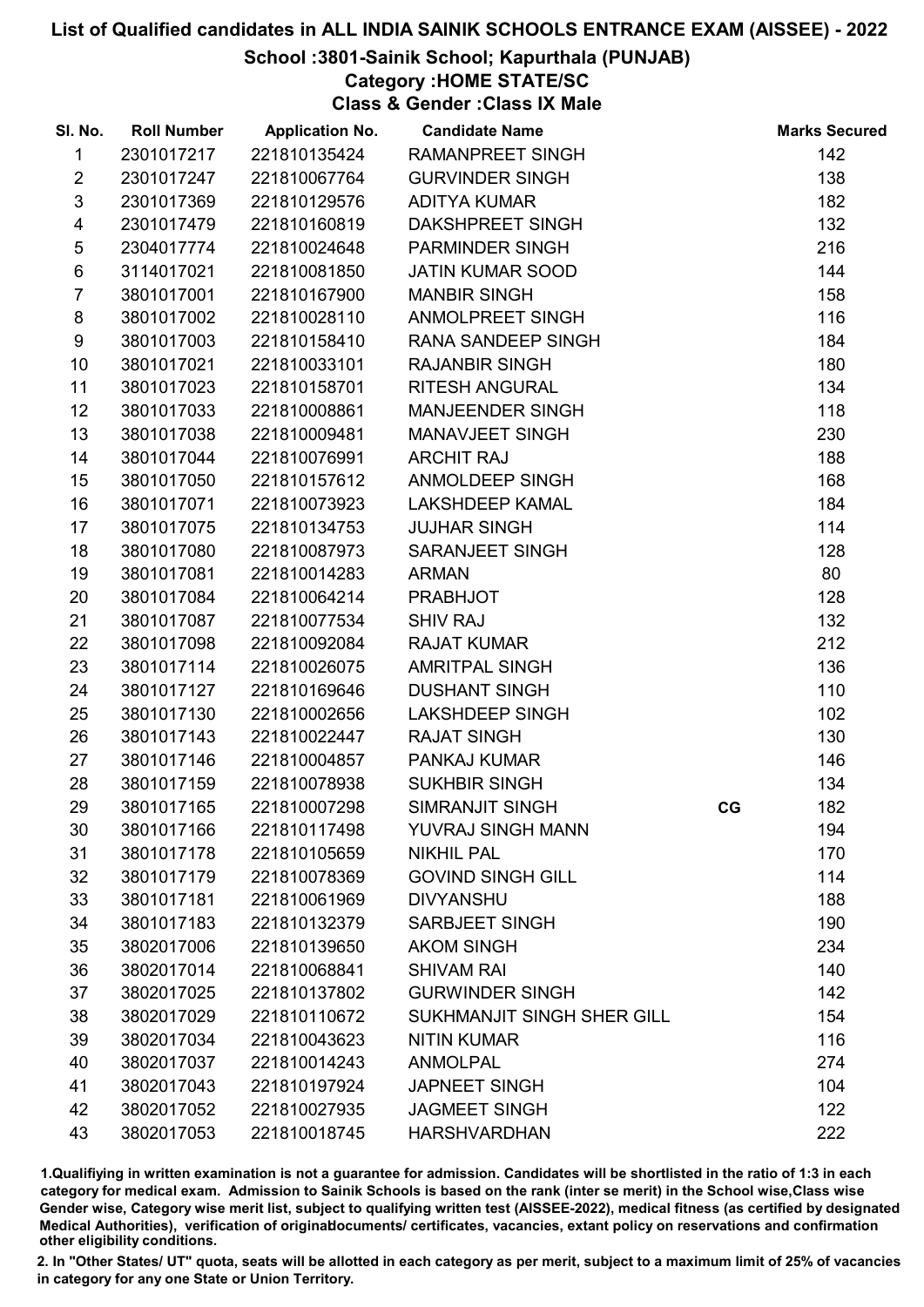## School :3801-Sainik School; Kapurthala (PUNJAB)

## Category :HOME STATE/SC

Class & Gender :Class IX Male

| SI. No. | <b>Roll Number</b> | <b>Application No.</b> | <b>Candidate Name</b>       |           | <b>Marks Secured</b> |
|---------|--------------------|------------------------|-----------------------------|-----------|----------------------|
| 44      | 3802017082         | 221810110787           | <b>LAKSHDEEP SINGH</b>      |           | 154                  |
| 45      | 3802017084         | 221810131208           | NAVINDER DEEP SINGH         |           | 122                  |
| 46      | 3802017086         | 221810051508           | PRINCE PAL                  |           | 216                  |
| 47      | 3802017098         | 221810060839           | <b>HARMEET SINGH</b>        |           | 138                  |
| 48      | 3803017002         | 221810024400           | PARNEET SINGH BANSAL        |           | 164                  |
| 49      | 3803017035         | 221810058621           | <b>KAPIL</b>                |           | 150                  |
| 50      | 3803017046         | 221810184881           | <b>FATEH SINGH</b>          |           | 194                  |
| 51      | 3803017053         | 221810004722           | <b>DEEPESH SINGH</b>        |           | 152                  |
| 52      | 3803017058         | 221810005942           | NEESHABH KATNAWAR           |           | 208                  |
| 53      | 3803017060         | 221810000952           | <b>VARINDERPAL SINGH</b>    |           | 148                  |
| 54      | 3803017073         | 221810081882           | <b>VANSH SABHARWAL</b>      |           | 190                  |
| 55      | 3803017077         | 221810068892           | <b>GOURAV ATTAR</b>         |           | 134                  |
| 56      | 3803017107         | 221810154644           | <b>DILBAR SINGH</b>         |           | 128                  |
| 57      | 3803017111         | 221810143074           | <b>RISHAV</b>               |           | 214                  |
| 58      | 3803017113         | 221810017574           | <b>HITLER SINGH</b>         |           | 138                  |
| 59      | 3803017116         | 221810022684           | PRABHJOT SINGH              |           | 104                  |
| 60      | 3803017122         | 221810006405           | <b>TAJINDER SINGH</b>       |           | 152                  |
| 61      | 3803017125         | 221810055615           | <b>SPARSH LAKHA</b>         |           | 110                  |
| 62      | 3803017127         | 221810003125           | <b>GURVIR SINGH</b>         | <b>AR</b> | 196                  |
| 63      | 3803017149         | 221810027746           | <b>VIVEK SINGH</b>          |           | 126                  |
| 64      | 3803017153         | 221810049776           | <b>GURSEWAK SINGH</b>       |           | 118                  |
| 65      | 3803017156         | 221810197696           | <b>NIAMBH KUMAR</b>         |           | 156                  |
| 66      | 3803017176         | 221810162447           | PRINCE MALEKA               |           | 176                  |
| 67      | 3803017192         | 221810138108           | HARKOMALPREET SINGH         |           | 124                  |
| 68      | 3803017193         | 221810196308           | <b>GAURAV CHAUDHARY</b>     |           | 126                  |
| 69      | 3803017200         | 221810017728           | <b>KUSHAL SINGH</b>         |           | 98                   |
| 70      | 3803017203         | 221810143448           | PRATHAM BHATTI              |           | 168                  |
| 71      | 3803017206         | 221810042658           | <b>HARMANPREET SINGH</b>    |           | 150                  |
| 72      | 3803017213         | 221810068198           | <b>GURSHAN SINGH</b>        |           | 108                  |
| 73      | 3803017215         | 221810137209           | <b>GURMUKH SINGH</b>        |           | 164                  |
| 74      | 3803017217         | 221810026609           | <b>KARAN SINGH</b>          |           | 190                  |
| 75      | 3803017221         | 221810030519           | <b>KHUSHPREET SINGH</b>     |           | 232                  |
| 76      | 3804017013         | 221810121731           | <b>PAWANVIR SINGH</b>       |           | 148                  |
| 77      | 3804017033         | 221810137063           | <b>SAHILPREET SINGH</b>     |           | 106                  |
| 78      | 3804017034         | 221810135463           | <b>JAIDEEP SINGH KARRA</b>  |           | 126                  |
| 79      | 3804017053         | 221810023354           | <b>GURCHARANPREET SINGH</b> |           | 192                  |
| 80      | 3804017057         | 221810185615           | <b>JASHANPREET SINGH</b>    |           | 200                  |
| 81      | 3804017060         | 221810061275           | <b>AMANPREET SINGH</b>      |           | 170                  |
| 82      | 3804017064         | 221810140416           | <b>SAHILPREET SINGH</b>     |           | 90                   |
| 83      | 3804017067         | 221810063776           | <b>NAMAN KALYAN</b>         |           | 174                  |
| 84      | 3804017070         | 221810072817           | AMRIT PARTAP SINGH          |           | 130                  |
| 85      | 3804017079         | 221810084857           | PRITPAL SINGH               |           | 184                  |
| 86      | 3804017085         | 221810112209           | HARKIRAT SINGH SANDHU       |           | 184                  |

1.Qualifiying in written examination is not a guarantee for admission. Candidates will be shortlisted in the ratio of 1:3 in each category for medical exam. Admission to Sainik Schools is based on the rank (inter se merit) in the School wise,Class wise Gender wise, Category wise merit list, subject to qualifying written test (AISSEE-2022), medical fitness (as certified by designated Medical Authorities), verification of originablocuments/ certificates, vacancies, extant policy on reservations and confirmation other eligibility conditions.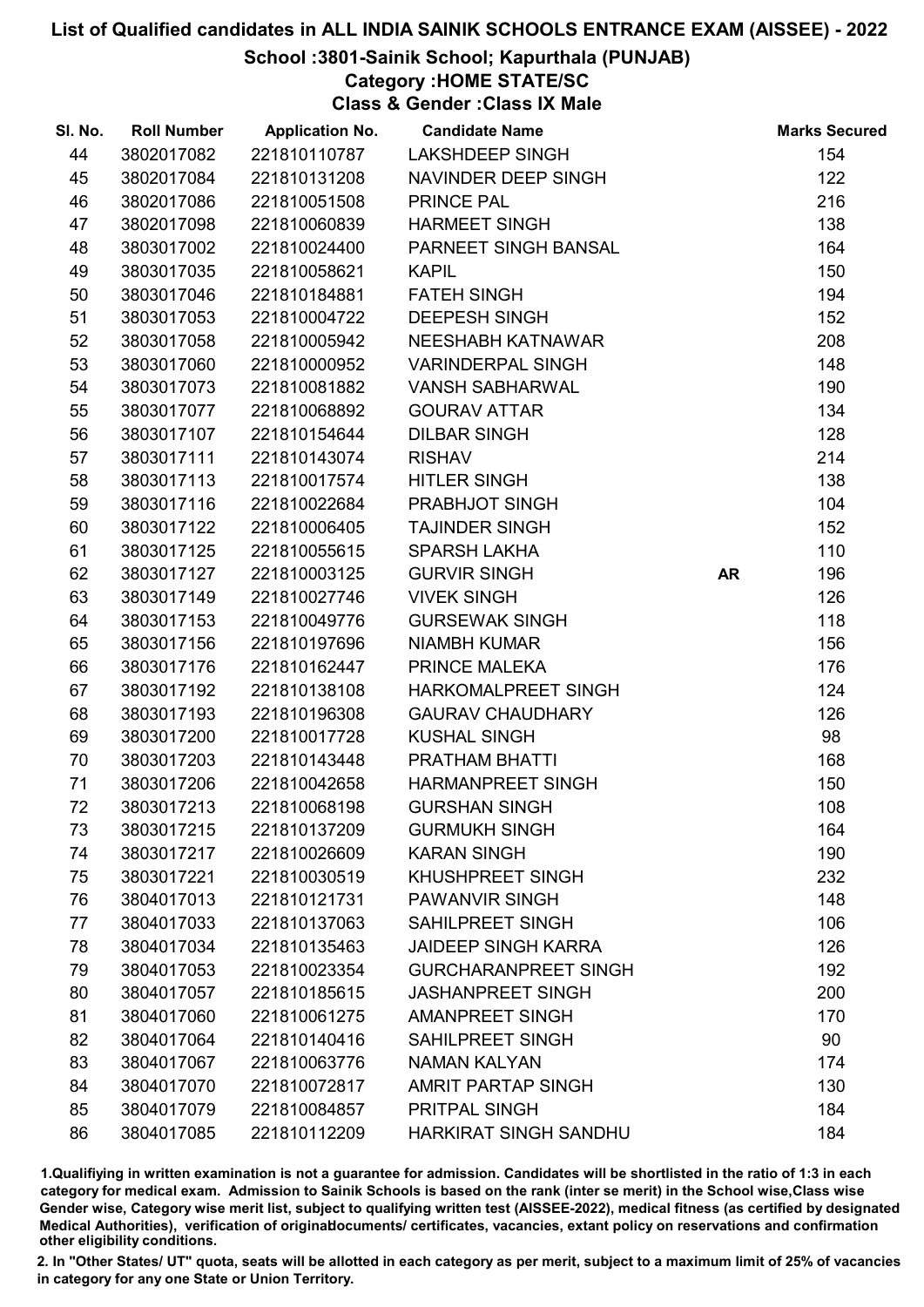## School :3801-Sainik School; Kapurthala (PUNJAB)

## Category :HOME STATE/SC

Class & Gender :Class IX Male

| SI. No. | <b>Roll Number</b> | <b>Application No.</b> | <b>Candidate Name</b>   | <b>Marks Secured</b> |
|---------|--------------------|------------------------|-------------------------|----------------------|
| 87      | 3805017004         | 221810030520           | <b>VARINDER SINGH</b>   | 148                  |
| 88      | 3805017005         | 221810162820           | <b>HUSANPREET SINGH</b> | 148                  |
| 89      | 3805017013         | 221810040850           | <b>ASHISH</b>           | 154                  |
| 90      | 3805017017         | 221810032180           | <b>ABHINAV KUMAR</b>    | 152                  |
| 91      | 3805017022         | 221810083701           | <b>AMARPREET SINGH</b>  | 130                  |
| 92      | 3805017029         | 221810032871           | <b>GAGANDEEP SINGH</b>  | 190                  |
| 93      | 3805017034         | 221810082802           | <b>HARMANDEEP SINGH</b> | 130                  |
| 94      | 3805017046         | 221810071382           | SAKHSHAM MEHAY          | 140                  |
| 95      | 3805017054         | 221810087433           | KOMALPREET SINGH        | 134                  |
| 96      | 3805017078         | 221810015574           | <b>ROHANPREET SINGH</b> | 150                  |
| 97      | 3805017083         | 221810013225           | <b>KARANVEER SINGH</b>  | 84                   |
| 98      | 3805017092         | 221810046175           | <b>RAMAN KUMAR</b>      | 194                  |
| 99      | 3805017128         | 221810108458           | <b>JASPREET SINGH</b>   | 126                  |
| 100     | 3805017134         | 221810070219           | ARVINDER SINGH CHOUHAN  | 146                  |
| 101     | 3805017140         | 221810182049           | <b>GURBIR SINGH</b>     | 140                  |
| 102     | 3805017154         | 221810050799           | <b>HARSHIT</b>          | 170                  |
| 103     | 3905017044         | 221810057701           | <b>DISHANT KUMAR</b>    | 220                  |
| 104     | 3905017052         | 221810052421           | <b>GURBAKSH SINGH</b>   | 232                  |
| 105     | 3908017081         | 221810076648           | <b>KAWALPREET SINGH</b> | 206                  |

<sup>1.</sup>Qualifiying in written examination is not a guarantee for admission. Candidates will be shortlisted in the ratio of 1:3 in each category for medical exam. Admission to Sainik Schools is based on the rank (inter se merit) in the School wise,Class wise Gender wise, Category wise merit list, subject to qualifying written test (AISSEE-2022), medical fitness (as certified by designated Medical Authorities), verification of originablocuments/ certificates, vacancies, extant policy on reservations and confirmation other eligibility conditions.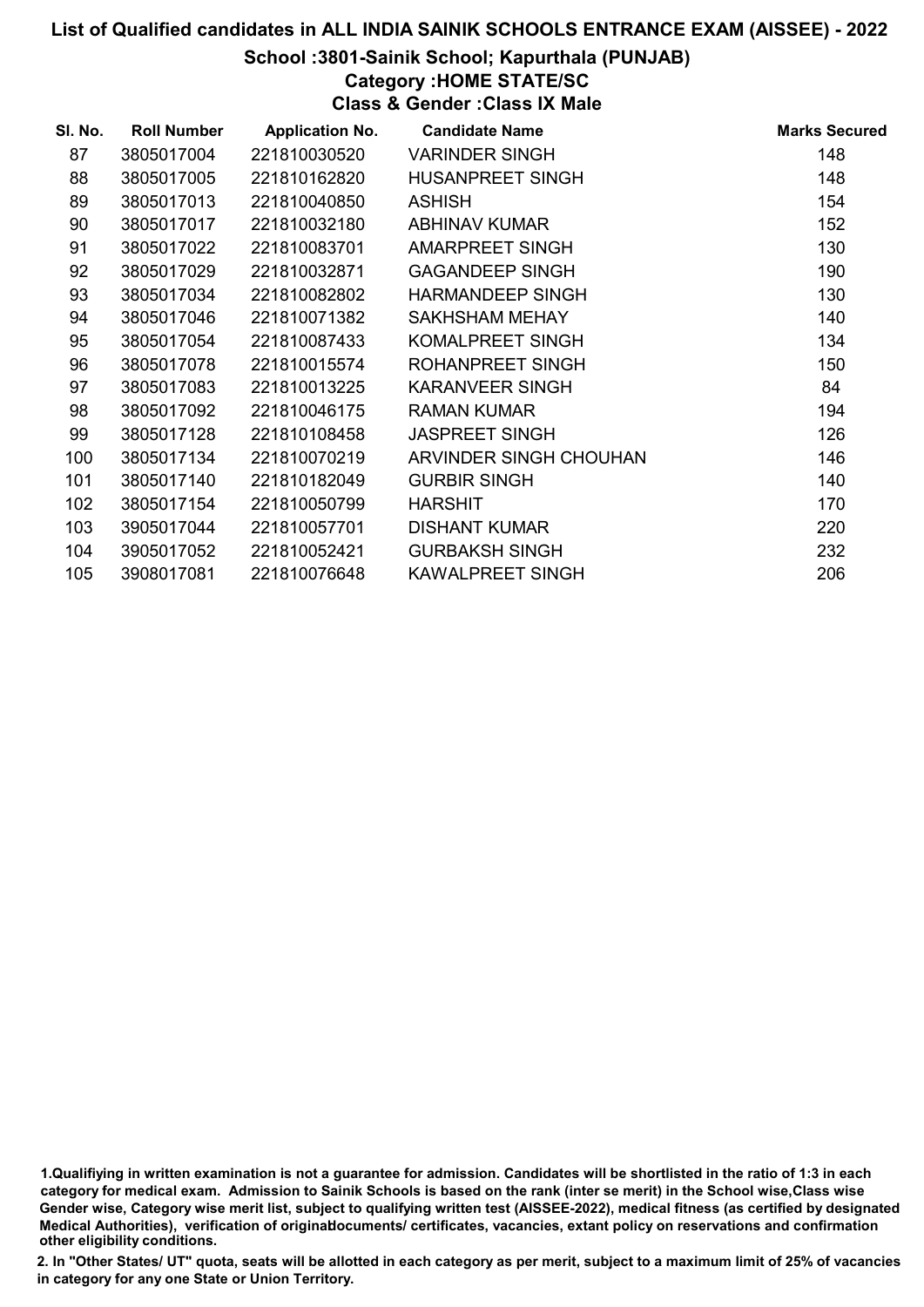#### School :3801-Sainik School; Kapurthala (PUNJAB)

Category :HOME STATE/OBC

Class & Gender :Class IX Male

| SI. No. | <b>Roll Number</b> | <b>Application No.</b> | <b>Candidate Name</b>    | <b>Marks Secured</b> |
|---------|--------------------|------------------------|--------------------------|----------------------|
| 106     | 3801017028         | 221810079631           | <b>JATIN KUMAR</b>       | 166                  |
| 107     | 3801017029         | 221810187541           | <b>MANRAJ SINGH</b>      | 196                  |
| 108     | 3801017047         | 221810059012           | <b>PIYUSH</b>            | 168                  |
| 109     | 3801017057         | 221810134052           | NITINPREET SINGH         | 212                  |
| 110     | 3801017062         | 221810020572           | <b>VIBHU DHUNNA</b>      | 216                  |
| 111     | 3801017077         | 221810026463           | ABHINANDAN SINGH         | 164                  |
| 112     | 3802017008         | 221810080580           | <b>ASHMEET KAMBOJ</b>    | 244                  |
| 113     | 3802017023         | 221810106002           | <b>GURNOORPAL SINGH</b>  | 192                  |
| 114     | 3802017076         | 221810100817           | <b>DHRUV YADAV</b>       | 218                  |
| 115     | 3802017081         | 221810070377           | <b>GURNOOR SINGH</b>     | 210                  |
| 116     | 3802017100         | 221810196159           | <b>MANSIMRAT SINGH</b>   | 196                  |
| 117     | 3803017079         | 221810088013           | <b>VEDANT PALYAL</b>     | 256                  |
| 118     | 3803017126         | 221810043815           | <b>GAGANDEEP SINGH</b>   | 234                  |
| 119     | 3803017155         | 221810036786           | HARSHDEEP SINGH MAAN     | 174                  |
| 120     | 3803017175         | 221810001447           | <b>PARAS SAINI</b>       | 210                  |
| 121     | 3803017220         | 221810021909           | <b>MANISH CHAUDHARY</b>  | 212                  |
| 122     | 3803017233         | 221810187799           | <b>JASHANPREET SINGH</b> | 198                  |
| 123     | 3804017088         | 221810037039           | SANIDHYA GUPTA           | 208                  |
| 124     | 3805017113         | 221810001257           | <b>AYUSH GOSWAMI</b>     | 182                  |
| 125     | 3805017147         | 221810006279           | <b>ANKIT KUMAR</b>       | 234                  |
| 126     | 3908017095         | 221810122479           | <b>GAUTAM NIRANIA</b>    | 196                  |

1.Qualifiying in written examination is not a guarantee for admission. Candidates will be shortlisted in the ratio of 1:3 in each category for medical exam. Admission to Sainik Schools is based on the rank (inter se merit) in the School wise,Class wise Gender wise, Category wise merit list, subject to qualifying written test (AISSEE-2022), medical fitness (as certified by designated Medical Authorities), verification of originablocuments/ certificates, vacancies, extant policy on reservations and confirmation other eligibility conditions.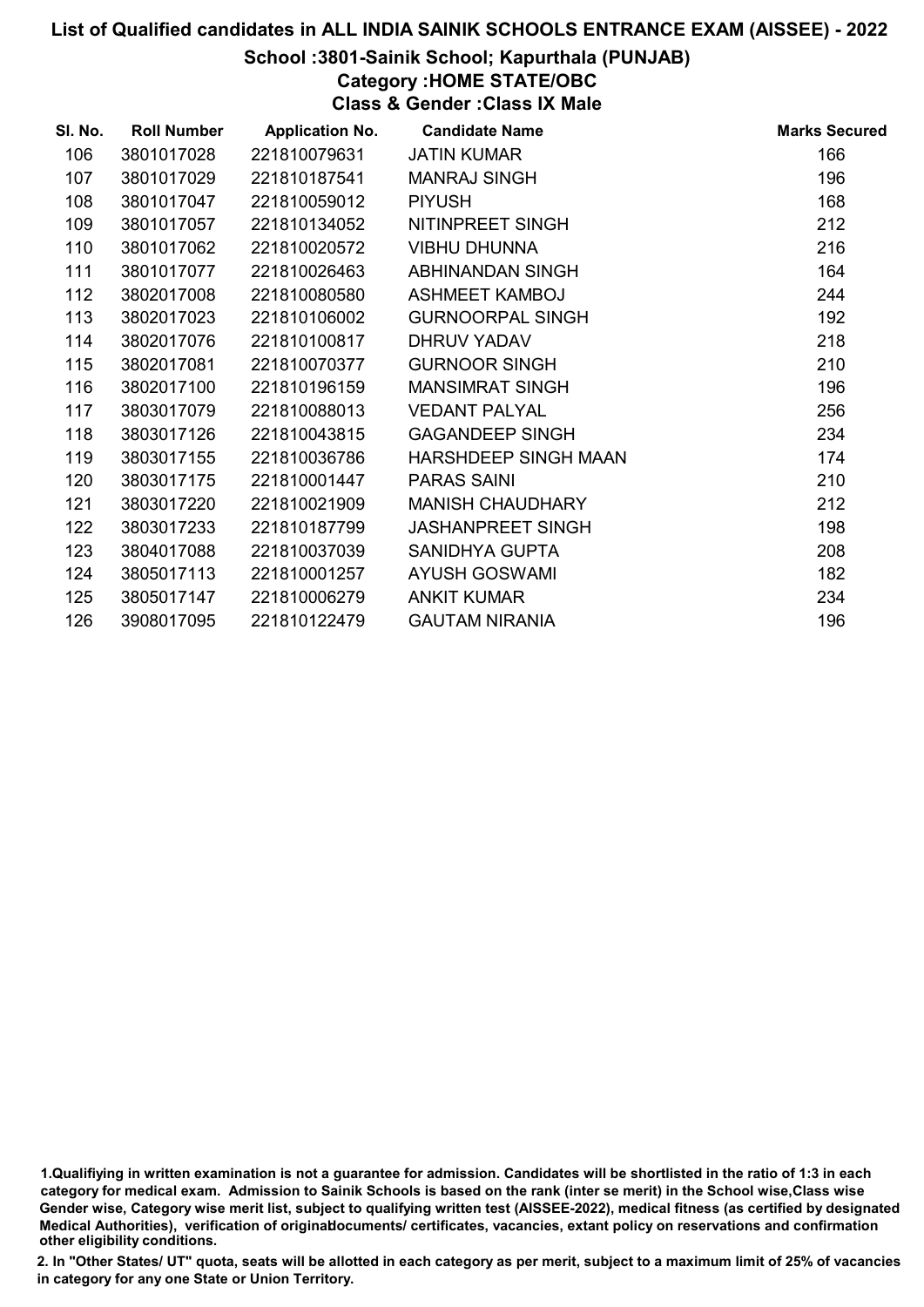## School :3801-Sainik School; Kapurthala (PUNJAB)

Category :HOME STATE/DEF

Class & Gender :Class IX Male

| SI. No. | <b>Roll Number</b> | <b>Application No.</b> | <b>Candidate Name</b>       | <b>Marks Secured</b> |
|---------|--------------------|------------------------|-----------------------------|----------------------|
| 127     | 2001017483         | 221810091772           | <b>JAYANT DHAND</b>         | 176                  |
| 128     | 2301017195         | 221810166083           | <b>YUVRAJ</b>               | 164                  |
| 129     | 2301017425         | 221810090977           | <b>SAKSHAM RANA</b>         | 204                  |
| 130     | 2304017319         | 221810047553           | NAVDEEP SINGH               | 198                  |
| 131     | 2403017138         | 221810033985           | <b>HARSH DALL</b>           | 200                  |
| 132     | 2408017076         | 221810089695           | <b>NAVDEEP SINGH</b>        | 160                  |
| 133     | 3801017007         | 221810055040           | <b>JASHANPREET SINGH</b>    | 160                  |
| 134     | 3801017037         | 221810084181           | <b>SHOBIT SALARIA</b>       | 210                  |
| 135     | 3801017052         | 221810156122           | <b>SEHBAJ SINGH</b>         | 212                  |
| 136     | 3801017073         | 221810134143           | <b>HARMANPREET SINGH</b>    | 178                  |
| 137     | 3801017111         | 221810060065           | <b>HARIANSHH SINGH</b>      | 170                  |
| 138     | 3801017124         | 221810064626           | <b>HARSHIT CHOUDHARY</b>    | 230                  |
| 139     | 3801017126         | 221810051936           | <b>GURPREET SINGH</b>       | 192                  |
| 140     | 3801017151         | 221810158397           | <b>SAHIB PREET SINGH</b>    | 200                  |
| 141     | 3801017155         | 221810088728           | NAVROSEDEEP SINGH           | 204                  |
| 142     | 3802017026         | 221810083312           | <b>GURLAL SINGH</b>         | 202                  |
| 143     | 3802017056         | 221810173075           | <b>GURINDER SINGH KHOSA</b> | 182                  |
| 144     | 3802017060         | 221810031395           | <b>ARMANDEEP SINGH BRAR</b> | 186                  |
| 145     | 3802017073         | 221810055276           | <b>JOHNPREET SINGH</b>      | 192                  |
| 146     | 3803017019         | 221810175350           | <b>HARPINDER SINGJH</b>     | 170                  |
| 147     | 3803017031         | 221810133701           | <b>BHAVISHYA CHAUHAN</b>    | 168                  |
| 148     | 3803017049         | 221810106212           | <b>SHYAM KUMAR</b>          | 184                  |
| 149     | 3803017059         | 221810013752           | <b>KUNAL NAYYAR</b>         | 190                  |
| 150     | 3803017078         | 221810074203           | RAHULPREET SINGH            | 182                  |
| 151     | 3803017093         | 221810017293           | NIKHAL CHOUDHARY            | 174                  |
| 152     | 3803017094         | 221810072693           | <b>DILPREET SINGH</b>       | 212                  |
| 153     | 3803017135         | 221810033455           | PARMPREET SINGH GILL        | 160                  |
| 154     | 3803017184         | 221810035777           | CHHATTARPAL SINGH           | 170                  |
| 155     | 3803017202         | 221810033938           | <b>ARYAN</b>                | 164                  |
| 156     | 3803017205         | 221810092558           | <b>ANIL KUMAR</b>           | 160                  |
| 157     | 3804017028         | 221810079382           | <b>JASHANPREET SINGH</b>    | 166                  |
| 158     | 3804017032         | 221810114353           | <b>ROBIN</b>                | 170                  |
| 159     | 3805017041         | 221810189852           | <b>GURNOOR SINGH</b>        | 198                  |
| 160     | 3805017112         | 221810018647           | <b>AMRITPREET SINGH</b>     | 164                  |
| 161     | 3805017127         | 221810041058           | <b>MANVIR SINGH</b>         | 216                  |
| 162     | 3905017051         | 221810047221           | <b>ARYAN MANHAS</b>         | 304                  |

1.Qualifiying in written examination is not a guarantee for admission. Candidates will be shortlisted in the ratio of 1:3 in each category for medical exam. Admission to Sainik Schools is based on the rank (inter se merit) in the School wise,Class wise Gender wise, Category wise merit list, subject to qualifying written test (AISSEE-2022), medical fitness (as certified by designated Medical Authorities), verification of originablocuments/ certificates, vacancies, extant policy on reservations and confirmation other eligibility conditions.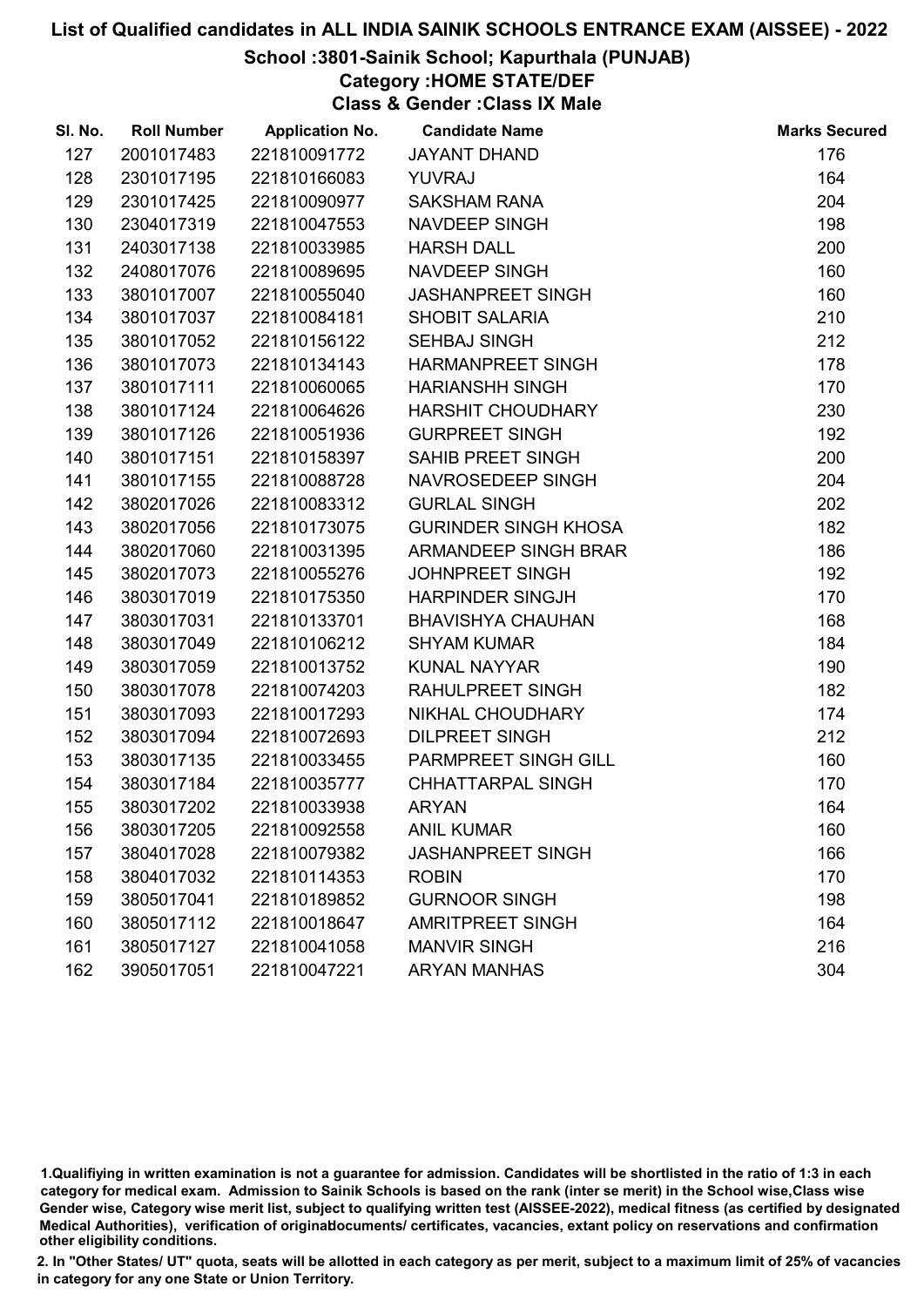## School :3801-Sainik School; Kapurthala (PUNJAB)

Category :HOME STATE/GEN

Class & Gender :Class IX Male

| SI. No. | <b>Roll Number</b> | <b>Application No.</b> | <b>Candidate Name</b>       | <b>Marks Secured</b> |
|---------|--------------------|------------------------|-----------------------------|----------------------|
| 163     | 2001017867         | 221810048994           | <b>SURYANSH PARBHAKAR</b>   | 164                  |
| 164     | 2301017019         | 221810051760           | <b>ANSHUMANN SHARMA</b>     | 172                  |
| 165     | 2301017085         | 221810156861           | SUKHPAL SINGH RANA          | 172                  |
| 166     | 2301017114         | 221810031722           | PRINCE PAHWA                | 180                  |
| 167     | 2301017244         | 221810070664           | SUKHJIT SINGH SIDHU         | 254                  |
| 168     | 2301017437         | 221810038018           | <b>JATIN MALIK</b>          | 178                  |
| 169     | 2301017461         | 221810038568           | <b>NAITIK RANA</b>          | 188                  |
| 170     | 2302017123         | 221810081862           | <b>HARSHDEEP SINGH</b>      | 166                  |
| 171     | 2303017016         | 221810125510           | PREETINDER SINGH            | 202                  |
| 172     | 2403017094         | 221810032783           | <b>DIKSHAT</b>              | 176                  |
| 173     | 2407017034         | 221810039861           | <b>AVIRAL</b>               | 164                  |
| 174     | 2408017002         | 221810042230           | PRABHDEEP SINGH             | 182                  |
| 175     | 2408017105         | 221810021688           | <b>KANAM KASHYAP</b>        | 238                  |
| 176     | 2502017008         | 221810140750           | <b>KESHAV SHARMA</b>        | 192                  |
| 177     | 2502017013         | 221810074841           | <b>HARSHIT MAHAJAN</b>      | 196                  |
| 178     | 2502017023         | 221810017132           | YUVRAJ SINGH SALARIA        | 216                  |
| 179     | 2502017060         | 221810014966           | PRATHAM SINGH               | 162                  |
| 180     | 2502017064         | 221810053396           | <b>SAKSHAM SALARIA</b>      | 208                  |
| 181     | 2502017075         | 221810081518           | RAGHUNANDAN SINGH PATHANIA  | 270                  |
| 182     | 2502017090         | 221810146499           | <b>KARTIK GUPTA</b>         | 218                  |
| 183     | 2503017011         | 221810035613           | KARTIK BHARDWAJ             | 200                  |
| 184     | 3002017440         | 221810122959           | <b>TEGVIR SINGH</b>         | 282                  |
| 185     | 3110017256         | 221810003776           | <b>ARMANDEEP SINGH</b>      | 222                  |
| 186     | 3801017005         | 221810054620           | <b>ABHAY NANDA</b>          | 182                  |
| 187     | 3801017008         | 221810189040           | PARAV KUMAR                 | 200                  |
| 188     | 3801017015         | 221810039570           | <b>JAGJOT SINGH BHULLAR</b> | 248                  |
| 189     | 3801017039         | 221810153881           | <b>HARDILJOT SINGH</b>      | 204                  |
| 190     | 3801017049         | 221810064612           | <b>VEERPARTAP SINGH</b>     | 178                  |
| 191     | 3801017058         | 221810019452           | <b>KALASH SHARMA</b>        | 196                  |
| 192     | 3801017059         | 221810173952           | <b>RAGHAVSUMBRIA</b>        | 164                  |
| 193     | 3801017065         | 221810016292           | <b>AKASH KUMAR</b>          | 286                  |
| 194     | 3801017070         | 221810005803           | <b>DAKSH CHAUHAN</b>        | 234                  |
| 195     | 3801017083         | 221810133014           | <b>SHIVAAZ KHATTER</b>      | 174                  |
| 196     | 3801017085         | 221810116514           | <b>PARTH SARAWGI</b>        | 164                  |
| 197     | 3801017096         | 221810127874           | <b>JAAGAT JOT SINGH</b>     | 230                  |
| 198     | 3801017100         | 221810182784           | <b>JAIPREET SINGH</b>       | 164                  |
| 199     | 3801017110         | 221810005455           | <b>YUVRAJ SINGH</b>         | 226                  |
| 200     | 3801017112         | 221810115165           | <b>CHINMAY PRAKASH</b>      | 290                  |
| 201     | 3801017115         | 221810185775           | RUHANIYATBEER SINGH         | 170                  |
| 202     | 3801017120         | 221810006506           | <b>AKSHIT KHAJURIA</b>      | 178                  |
| 203     | 3801017133         | 221810043766           | <b>SHIVEIN WALIA</b>        | 244                  |
| 204     | 3801017138         | 221810187237           | <b>GURVEER SINGH</b>        | 210                  |
| 205     | 3801017149         | 221810030287           | RUDRA SHARMA                | 162                  |

1.Qualifiying in written examination is not a guarantee for admission. Candidates will be shortlisted in the ratio of 1:3 in each category for medical exam. Admission to Sainik Schools is based on the rank (inter se merit) in the School wise,Class wise Gender wise, Category wise merit list, subject to qualifying written test (AISSEE-2022), medical fitness (as certified by designated Medical Authorities), verification of originablocuments/ certificates, vacancies, extant policy on reservations and confirmation other eligibility conditions.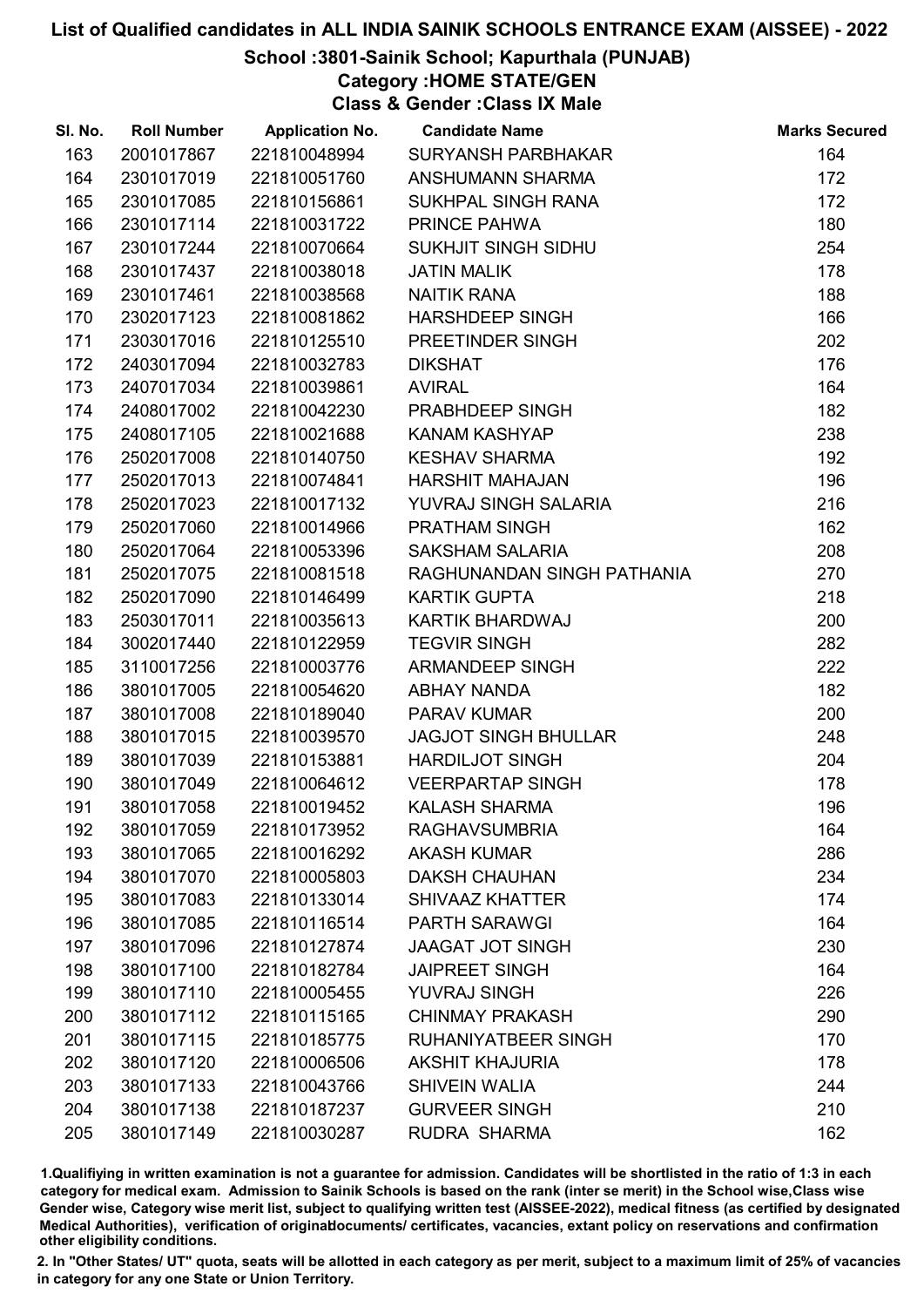## School :3801-Sainik School; Kapurthala (PUNJAB)

Category :HOME STATE/GEN

Class & Gender :Class IX Male

| SI. No. | <b>Roll Number</b> | <b>Application No.</b> | <b>Candidate Name</b>     | <b>Marks Secured</b> |
|---------|--------------------|------------------------|---------------------------|----------------------|
| 206     | 3801017158         | 221810048838           | ARSHPREET SINGH           | 160                  |
| 207     | 3801017162         | 221810117268           | <b>SUKHMANPREET SINGH</b> | 180                  |
| 208     | 3801017163         | 221810117468           | <b>ASTITAV</b>            | 174                  |
| 209     | 3801017184         | 221810031479           | <b>KRISHIV SHARMA</b>     | 166                  |
| 210     | 3802017003         | 221810196610           | <b>HARJOT SINGH</b>       | 166                  |
| 211     | 3802017011         | 221810160021           | <b>AMIT</b>               | 184                  |
| 212     | 3802017019         | 221810017781           | PRABHSIMRAT SINGH         | 206                  |
| 213     | 3802017021         | 221810158591           | <b>ADITYA SHARMA</b>      | 170                  |
| 214     | 3802017027         | 221810047352           | <b>ADITYA SHARMA</b>      | 192                  |
| 215     | 3802017047         | 221810165764           | <b>ARMANDEEP SINGH</b>    | 162                  |
| 216     | 3802017061         | 221810087395           | <b>HARNAMAN BEHL</b>      | 168                  |
| 217     | 3802017063         | 221810053116           | <b>SOMIL VERMA</b>        | 224                  |
| 218     | 3802017069         | 221810149126           | <b>VISHAV</b>             | 220                  |
| 219     | 3802017079         | 221810029747           | KHUSHDEEP SINGH           | 182                  |
| 220     | 3802017080         | 221810171847           | <b>AKUL MEHTA</b>         | 184                  |
| 221     | 3802017091         | 221810009258           | <b>ARYAN MONGA</b>        | 258                  |
| 222     | 3802017094         | 221810025678           | <b>BHAVISHYA THAKUR</b>   | 180                  |
| 223     | 3803017009         | 221810128330           | <b>JAPJOT SINGH</b>       | 160                  |
| 224     | 3803017014         | 221810079440           | <b>TANISH SHARMA</b>      | 366                  |
| 225     | 3803017020         | 221810092460           | AKASHDEEP SINGH           | 172                  |
| 226     | 3803017022         | 221810160370           | <b>ANISH THAKUR</b>       | 166                  |
| 227     | 3803017036         | 221810069231           | <b>ABHIKANKSHIT</b>       | 174                  |
| 228     | 3803017039         | 221810012831           | <b>ABHINAV KADIAN</b>     | 174                  |
| 229     | 3803017051         | 221810133912           | RAGHAV KALIA              | 174                  |
| 230     | 3803017056         | 221810004342           | <b>KRISH THAKUR</b>       | 204                  |
| 231     | 3803017070         | 221810066082           | <b>KARTIK THAKUR</b>      | 200                  |
| 232     | 3803017085         | 221810110843           | ANGAD SINGH DULT          | 170                  |
| 233     | 3803017089         | 221810018663           | <b>RHYTHM SHARMA</b>      | 162                  |
| 234     | 3803017096         | 221810011793           | NAVDEEP SINGH CHEEMA      | 176                  |
| 235     | 3803017098         | 221810168404           | <b>MANDEEP SINGH</b>      | 228                  |
| 236     | 3803017099         | 221810022604           | <b>AYUSH PATHANIA</b>     | 168                  |
| 237     | 3803017120         | 221810057894           | <b>OMEN</b>               | 234                  |
| 238     | 3803017128         | 221810024425           | <b>GURJOT SINGH DULT</b>  | 242                  |
| 239     | 3803017133         | 221810003445           | <b>DHRUV</b>              | 230                  |
| 240     | 3803017143         | 221810105106           | <b>ARYAN SOOD</b>         | 232                  |
| 241     | 3803017148         | 221810033046           | <b>PANCHAMBIR SINGH</b>   | 220                  |
| 242     | 3803017159         | 221810062707           | <b>HARSHIT SHARMA</b>     | 222                  |
| 243     | 3803017168         | 221810134827           | <b>DAMAN JANGRA</b>       | 160                  |
| 244     | 3803017178         | 221810072457           | <b>SIMRAN SINGH</b>       | 184                  |
| 245     | 3803017180         | 221810187267           | <b>MADHAV MAHAJAN</b>     | 240                  |
| 246     | 3803017183         | 221810001477           | <b>KRISH TANDON</b>       | 172                  |
| 247     | 3803017187         | 221810035097           | <b>NAVEEN KUMAR</b>       | 164                  |
| 248     | 3803017189         | 221810139697           | <b>NAMAN JANGRA</b>       | 160                  |

1.Qualifiying in written examination is not a guarantee for admission. Candidates will be shortlisted in the ratio of 1:3 in each category for medical exam. Admission to Sainik Schools is based on the rank (inter se merit) in the School wise,Class wise Gender wise, Category wise merit list, subject to qualifying written test (AISSEE-2022), medical fitness (as certified by designated Medical Authorities), verification of originablocuments/ certificates, vacancies, extant policy on reservations and confirmation other eligibility conditions.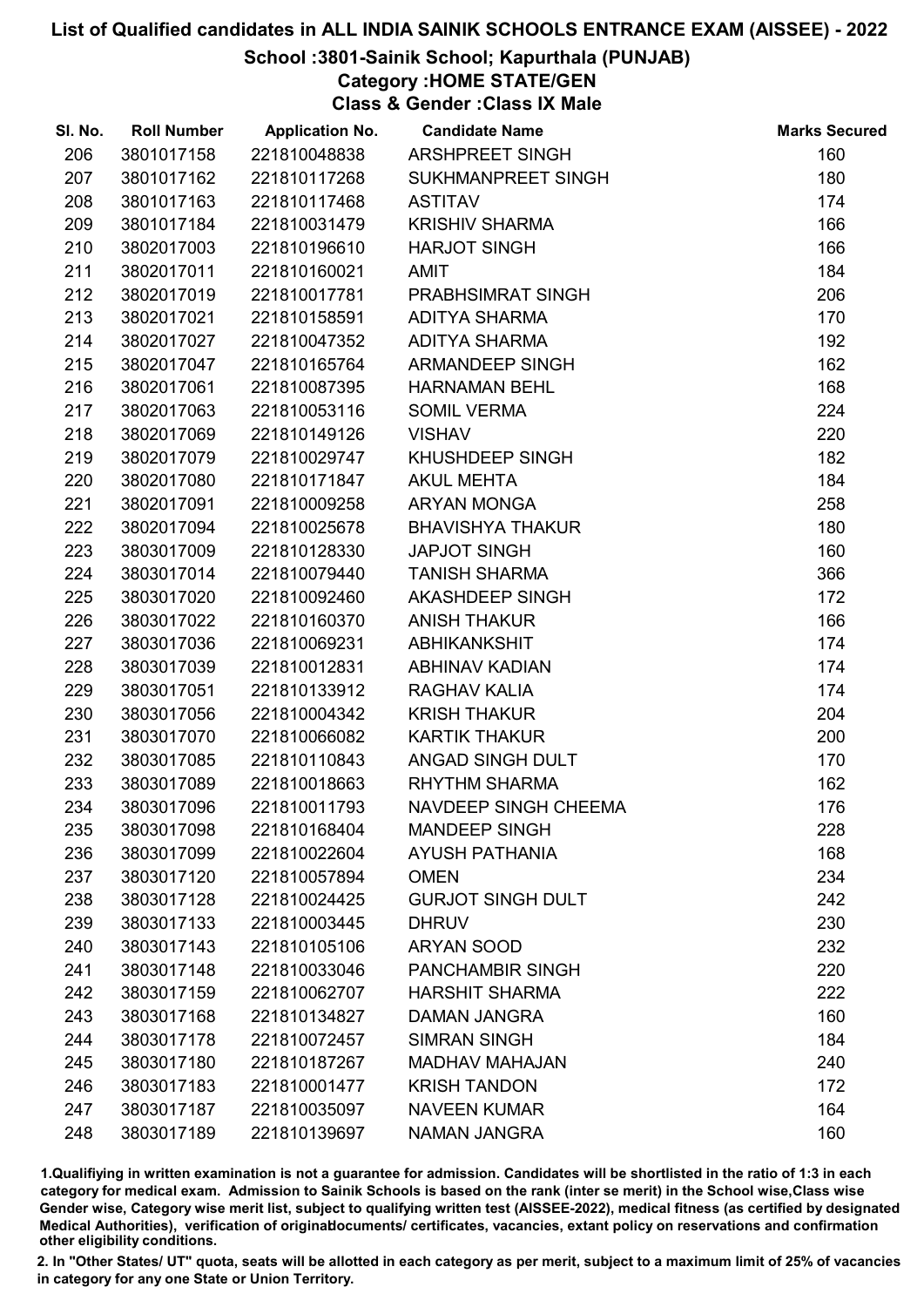#### School :3801-Sainik School; Kapurthala (PUNJAB)

Category :HOME STATE/GEN

Class & Gender :Class IX Male

| SI. No. | <b>Roll Number</b> | <b>Application No.</b> | <b>Candidate Name</b>          |    | <b>Marks Secured</b> |
|---------|--------------------|------------------------|--------------------------------|----|----------------------|
| 249     | 3803017197         | 221810172128           | <b>KHUSHAL VERMA</b>           |    | 182                  |
| 250     | 3803017208         | 221810117178           | <b>AYUSH</b>                   |    | 176                  |
| 251     | 3803017211         | 221810092678           | <b>GURSIMRANDEEP SINGH</b>     | CG | 190                  |
| 252     | 3803017223         | 221810061629           | <b>TARUN SINGH</b>             |    | 194                  |
| 253     | 3804017021         | 221810115981           | <b>AVTESH SINGH BOPARAI</b>    |    | 220                  |
| 254     | 3804017022         | 221810097322           | <b>GURNOOR SINGH</b>           |    | 230                  |
| 255     | 3804017024         | 221810171532           | <b>ABHISHEK KUMAR</b>          |    | 204                  |
| 256     | 3804017038         | 221810007373           | <b>ABHIJOT SHARMA</b>          |    | 192                  |
| 257     | 3804017058         | 221810017045           | PRATEEK SHARMA                 |    | 176                  |
| 258     | 3804017066         | 221810134646           | <b>HARNOOR SINGH MONGA</b>     |    | 210                  |
| 259     | 3804017081         | 221810052948           | <b>SAGAR PUNJ</b>              |    | 160                  |
| 260     | 3804017084         | 221810021398           | <b>RAMIT SONI</b>              |    | 184                  |
| 261     | 3804017086         | 221810076019           | <b>JITAKSH SINGH BHADAURIA</b> |    | 166                  |
| 262     | 3804017087         | 221810067929           | <b>RISHAV SAGAR</b>            |    | 216                  |
| 263     | 3805017003         | 221810045410           | <b>ARYA AGGARWAL</b>           |    | 240                  |
| 264     | 3805017010         | 221810013940           | <b>FARHAAN SHARMA</b>          |    | 240                  |
| 265     | 3805017012         | 221810049750           | <b>NAMAN GARG</b>              |    | 262                  |
| 266     | 3805017019         | 221810012090           | <b>DHRUV ATTRI</b>             |    | 170                  |
| 267     | 3805017031         | 221810122202           | <b>GURMEHAR SINGH</b>          |    | 232                  |
| 268     | 3805017033         | 221810067702           | <b>SHLOK PANDEY</b>            |    | 168                  |
| 269     | 3805017035         | 221810014312           | <b>VIKRANT THAKUR</b>          |    | 204                  |
| 270     | 3805017049         | 221810114992           | <b>NAITIK</b>                  |    | 176                  |
| 271     | 3805017068         | 221810140324           | <b>JATIN BHANDARI</b>          |    | 208                  |
| 272     | 3805017075         | 221810039954           | <b>GAGANDEEP SINGH</b>         |    | 184                  |
| 273     | 3805017093         | 221810065775           | <b>ABINAV THAKUR</b>           |    | 160                  |
| 274     | 3805017094         | 221810099595           | <b>CHIRAG JOSHI</b>            |    | 180                  |
| 275     | 3805017106         | 221810130707           | <b>SUMIT BIRRHA</b>            |    | 190                  |
| 276     | 3805017110         | 221810150817           | <b>BRAHMSEWAK SINGH</b>        |    | 170                  |
| 277     | 3805017126         | 221810026148           | <b>ARYAN BITHER</b>            |    | 214                  |
| 278     | 3805017129         | 221810195758           | <b>DEVANSH TIWARI</b>          |    | 164                  |
| 279     | 3805017130         | 221810125078           | <b>KARANVEER SINGH</b>         |    | 194                  |
| 280     | 3904017401         | 221810123616           | <b>LOVEPREET SINGH</b>         |    | 246                  |
| 281     | 3905017360         | 221810110807           | <b>SAMEER KUMAR</b>            |    | 306                  |
| 282     | 3908017089         | 221810080809           | <b>HIMANSHU BHADOO</b>         |    | 218                  |

<sup>1.</sup>Qualifiying in written examination is not a guarantee for admission. Candidates will be shortlisted in the ratio of 1:3 in each category for medical exam. Admission to Sainik Schools is based on the rank (inter se merit) in the School wise,Class wise Gender wise, Category wise merit list, subject to qualifying written test (AISSEE-2022), medical fitness (as certified by designated Medical Authorities), verification of originablocuments/ certificates, vacancies, extant policy on reservations and confirmation other eligibility conditions.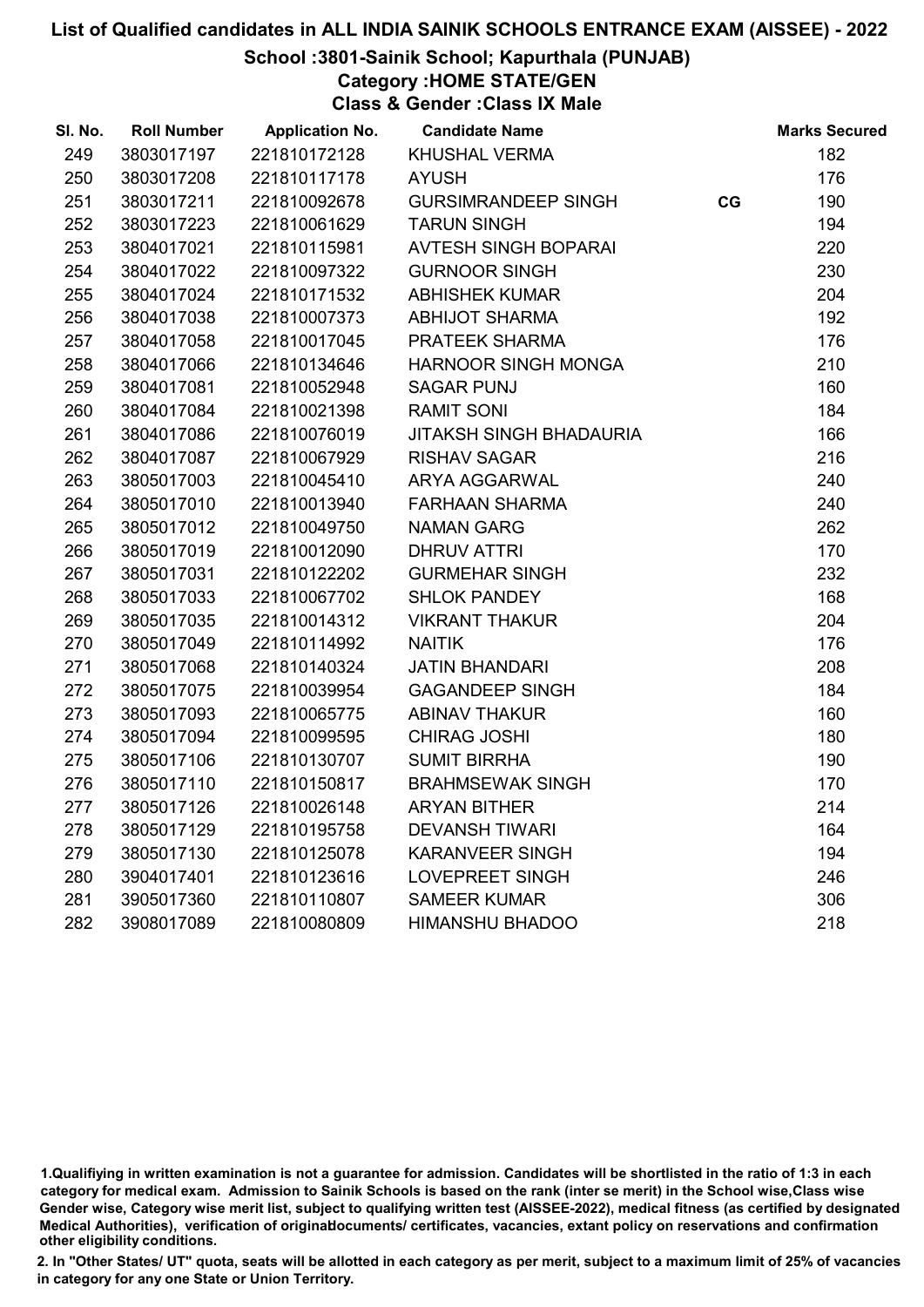## School :3801-Sainik School; Kapurthala (PUNJAB)

Category :OTHER STATE/SC

Class & Gender :Class IX Male

| SI. No. | <b>Roll Number</b> | <b>Application No.</b> | <b>Candidate Name</b>     | <b>Marks Secured</b> |
|---------|--------------------|------------------------|---------------------------|----------------------|
| 283     | 1508017014         | 221810156070           | <b>JASWANT KUMAR</b>      | 100                  |
| 284     | 1705017188         | 221810081337           | <b>AONIK KUMAR</b>        | 168                  |
| 285     | 1706017032         | 221810065126           | SIDDHARTH KRISHAN         | 172                  |
| 286     | 2001017002         | 221810147000           | <b>SANCHIT KUMAR</b>      | 154                  |
| 287     | 2001017151         | 221810094370           | YASHRAJ                   | 106                  |
| 288     | 2001017169         | 221810177280           | <b>SOHAM</b>              | 176                  |
| 289     | 2001017222         | 221810135911           | <b>RAJ KUMAR</b>          | 148                  |
| 290     | 2001017225         | 221810096021           | <b>KARTIK SINGH</b>       | 106                  |
| 291     | 2001017327         | 221810061091           | YUGANSH CHAUHAN           | 164                  |
| 292     | 2001017465         | 221810153662           | <b>SHREY</b>              | 168                  |
| 293     | 2001017500         | 221810029192           | <b>MANJEET KEER</b>       | 162                  |
| 294     | 2001017508         | 221810024592           | ARYAN SINGH GAUTAM        | 130                  |
| 295     | 2001017656         | 221810137383           | <b>ARYAN</b>              | 144                  |
| 296     | 2001017663         | 221810162093           | <b>RUDRA KUMAR</b>        | 152                  |
| 297     | 2001017698         | 221810102704           | PRABHAT KAIM              | 194                  |
| 298     | 2001017879         | 221810191805           | <b>HARSH VARDHAN</b>      | 114                  |
| 299     | 2001017895         | 221810095225           | <b>SARTHAK SINGH</b>      | 126                  |
| 300     | 2001027033         | 221810128075           | <b>GAURAV POWER</b>       | 112                  |
| 301     | 2001027212         | 221810038586           | <b>ROHIT MAHOR</b>        | 164                  |
| 302     | 2001027254         | 221810104707           | <b>RYAN MILAN</b>         | 132                  |
| 303     | 2001027303         | 221810059347           | <b>AMBAR</b>              | 142                  |
| 304     | 2001027436         | 221810085328           | <b>ARJUN SINGH</b>        | 118                  |
| 305     | 2001027490         | 221810024958           | <b>DHRUV</b>              | 148                  |
| 306     | 2001027512         | 221810144378           | <b>ARYAN</b>              | 146                  |
| 307     | 2001027651         | 221810173559           | <b>SARTHAK</b>            | 140                  |
| 308     | 2301017003         | 221810035310           | <b>ADITYA</b>             | 148                  |
| 309     | 2301017005         | 221810147720           | <b>SIDDARTH</b>           | 174                  |
| 310     | 2301017009         | 221810117440           | <b>ARNAV</b>              | 150                  |
| 311     | 2301017017         | 221810012750           | <b>SHRI RAM</b>           | 118                  |
| 312     | 2301017033         | 221810170390           | <b>SARTHAK</b>            | 174                  |
| 313     | 2301017038         | 221810160690           | <b>LAVANYA CHAUDHARY</b>  | 124                  |
| 314     | 2301017046         | 221810067411           | <b>ARMAAN KANSAL</b>      | 146                  |
| 315     | 2301017051         | 221810019421           | <b>VISHAL</b>             | 108                  |
| 316     | 2301017055         | 221810047921           | <b>JITESH</b>             | 96                   |
| 317     | 2301017060         | 221810068531           | <b>AZAD</b>               | 152                  |
| 318     | 2301017091         | 221810087571           | <b>GITESH</b>             | 146                  |
| 319     | 2301017103         | 221810154791           | <b>PARBJOT SINGH BRAR</b> | 134                  |
| 320     | 2301017107         | 221810057502           | <b>DIVENDER SINGH</b>     | 146                  |
| 321     | 2301017138         | 221810152972           | <b>ASHMIT JARORA</b>      | 108                  |
| 322     | 2301017158         | 221810169813           | <b>VISHAL</b>             | 150                  |
| 323     | 2301017170         | 221810020433           | <b>RANJAN</b>             | 146                  |
| 324     | 2301017185         | 221810165863           | <b>LOVISH</b>             | 128                  |
| 325     | 2301017198         | 221810139983           | <b>GURKIRAT SAIN</b>      | 130                  |

1.Qualifiying in written examination is not a guarantee for admission. Candidates will be shortlisted in the ratio of 1:3 in each category for medical exam. Admission to Sainik Schools is based on the rank (inter se merit) in the School wise,Class wise Gender wise, Category wise merit list, subject to qualifying written test (AISSEE-2022), medical fitness (as certified by designated Medical Authorities), verification of originablocuments/ certificates, vacancies, extant policy on reservations and confirmation other eligibility conditions.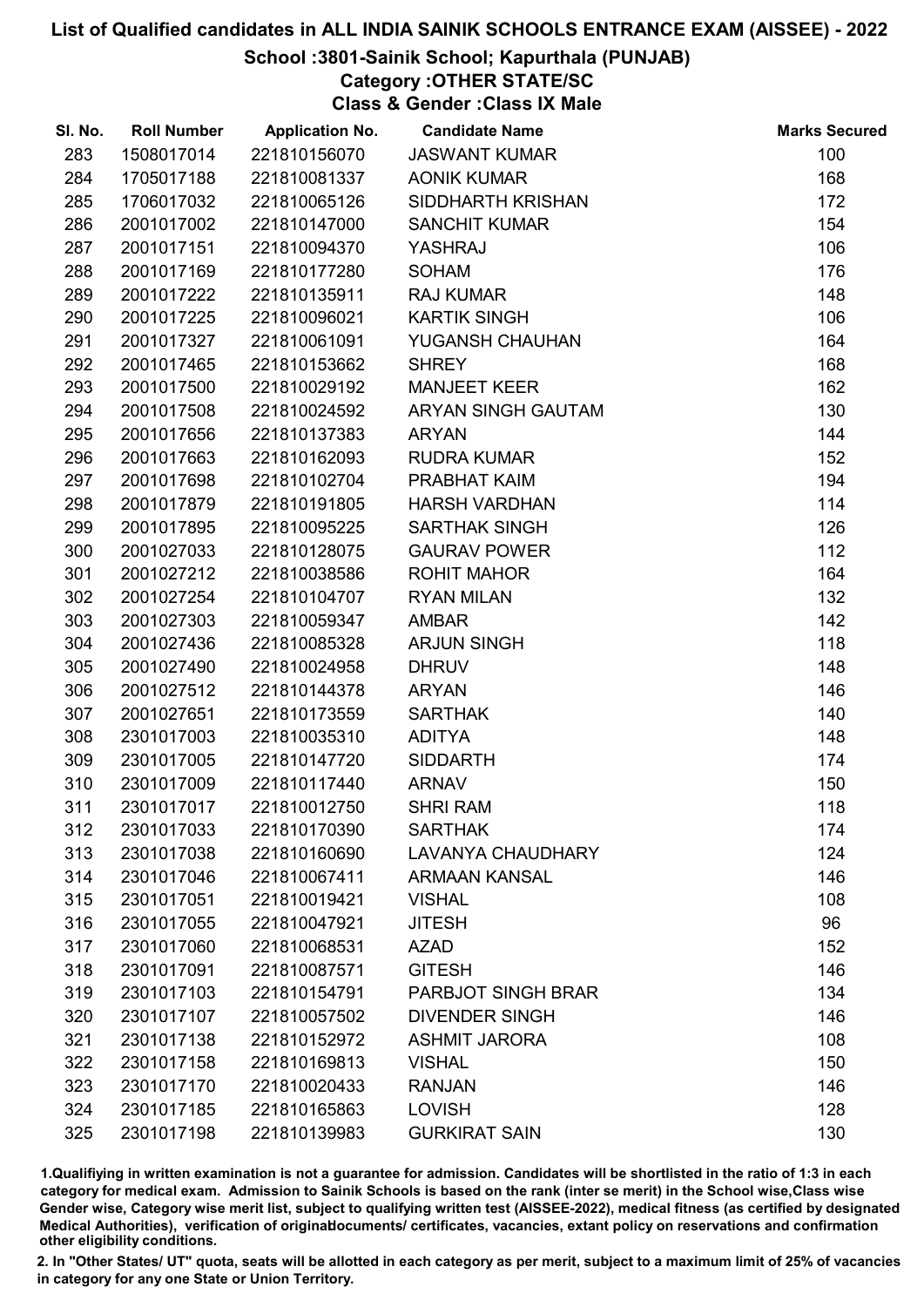School :3801-Sainik School; Kapurthala (PUNJAB)

Category :OTHER STATE/SC

Class & Gender :Class IX Male

| SI. No. | <b>Roll Number</b> | <b>Application No.</b> | <b>Candidate Name</b>  | <b>Marks Secured</b> |
|---------|--------------------|------------------------|------------------------|----------------------|
| 326     | 2301017201         | 221810181993           | <b>SACHIN</b>          | 110                  |
| 327     | 2301017202         | 221810050104           | <b>VERINDER SINGH</b>  | 170                  |
| 328     | 2301017232         | 221810062944           | <b>KUMAR AYUSH</b>     | 140                  |
| 329     | 2301017259         | 221810026884           | <b>AKSHAY SHANDIL</b>  | 142                  |
| 330     | 2301017268         | 221810127605           | <b>SAKSHAM BAWRAY</b>  | 212                  |
| 331     | 2301017270         | 221810063805           | <b>SAHIL</b>           | 162                  |
| 332     | 2301017320         | 221810080195           | <b>ROHIT</b>           | 170                  |
| 333     | 2301017324         | 221810058795           | <b>SAURABH</b>         | 168                  |
| 334     | 2301017333         | 221810077316           | <b>HARSH</b>           | 82                   |
| 335     | 2301017346         | 221810079136           | PUNYJEETH SINGH ATHWAL | 132                  |
| 336     | 2301017384         | 221810059507           | <b>ROHAN</b>           | 152                  |
| 337     | 2301017394         | 221810025327           | <b>SMATI</b>           | 142                  |
| 338     | 2301017413         | 221810037067           | <b>ROBIN</b>           | 178                  |
| 339     | 2301017424         | 221810058877           | <b>MOHIT KUMAR</b>     | 180                  |
| 340     | 2301017501         | 221810032459           | <b>SHAURYA VARDHAN</b> | 126                  |
| 341     | 2301017516         | 221810049889           | <b>MAYANK KATARIA</b>  | 146                  |
| 342     | 2302017002         | 221810103300           | <b>LAKSHAY NAGAR</b>   | 102                  |
| 343     | 2302017010         | 221810195320           | <b>ARYAN</b>           | 130                  |
| 344     | 2302017037         | 221810180490           | <b>PRIYANSHU</b>       | 112                  |
| 345     | 2302017111         | 221810115252           | <b>MANAN SEHGAL</b>    | 206                  |
| 346     | 2302017127         | 221810163472           | <b>ISHAN GROVER</b>    | 216                  |
| 347     | 2302017141         | 221810056892           | <b>SUMIT</b>           | 126                  |
| 348     | 2302017142         | 221810164103           | <b>RITESH</b>          | 126                  |
| 349     | 2302017146         | 221810060903           | <b>ABHISHEK</b>        | 108                  |
| 350     | 2302017155         | 221810174823           | <b>RAKSHIT PANWAR</b>  | 152                  |
| 351     | 2302017165         | 221810188743           | <b>RAJIV</b>           | 124                  |
| 352     | 2302017191         | 221810026004           | <b>KUSH</b>            | 130                  |
| 353     | 2302017194         | 221810069404           | <b>ROBIN GURAY</b>     | 118                  |
| 354     | 2302017246         | 221810059315           | <b>SAURAV</b>          | 122                  |
| 355     | 2302017260         | 221810177055           | <b>TARANDEEP SINGH</b> | 134                  |
| 356     | 2302017269         | 221810098565           | <b>HARSHDEEP</b>       | 192                  |
| 357     | 2302017272         | 221810012865           | <b>YOGI</b>            | 120                  |
| 358     | 2302017273         | 221810027965           | <b>MANPREET SINGH</b>  | 144                  |
| 359     | 2302017295         | 221810164316           | <b>ABHISHEK</b>        | 142                  |
| 360     | 2302017298         | 221810115916           | <b>ANSHUL</b>          | 172                  |
| 361     | 2302017324         | 221810157376           | <b>YUVRAJ SIROHI</b>   | 160                  |
| 362     | 2302017359         | 221810039747           | <b>VIJAY KIRTI</b>     | 150                  |
| 363     | 2302017361         | 221810113457           | <b>TUSHAR</b>          | 148                  |
| 364     | 2302017362         | 221810151757           | <b>PRINCE</b>          | 112                  |
| 365     | 2302017371         | 221810015777           | SIDHARTH BARWAL        | 176                  |
| 366     | 2302017380         | 221810088397           | <b>PARAS</b>           | 134                  |
| 367     | 2302017383         | 221810163997           | <b>ARMAN</b>           | 148                  |
| 368     | 2302017393         | 221810077118           | <b>HIMANSHU PAL</b>    | 160                  |

1.Qualifiying in written examination is not a guarantee for admission. Candidates will be shortlisted in the ratio of 1:3 in each category for medical exam. Admission to Sainik Schools is based on the rank (inter se merit) in the School wise,Class wise Gender wise, Category wise merit list, subject to qualifying written test (AISSEE-2022), medical fitness (as certified by designated Medical Authorities), verification of originablocuments/ certificates, vacancies, extant policy on reservations and confirmation other eligibility conditions.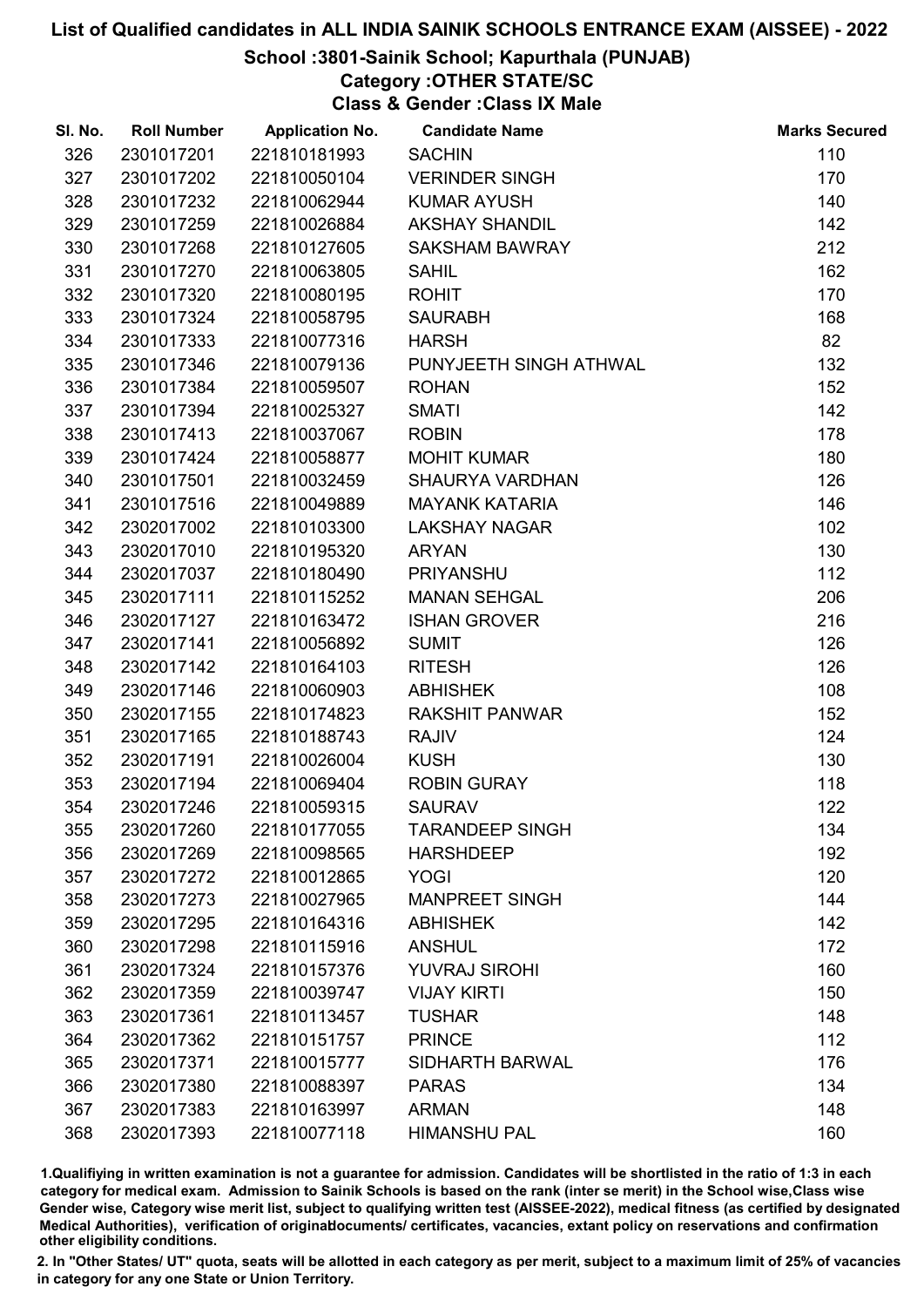## School :3801-Sainik School; Kapurthala (PUNJAB)

# Category :OTHER STATE/SC

Class & Gender :Class IX Male

| SI. No. | <b>Roll Number</b> | <b>Application No.</b> | <b>Candidate Name</b>     | <b>Marks Secured</b> |
|---------|--------------------|------------------------|---------------------------|----------------------|
| 369     | 2302017406         | 221810045638           | <b>HABIB KHICHI</b>       | 158                  |
| 370     | 2302017436         | 221810108998           | <b>HARSH BHARTI</b>       | 178                  |
| 371     | 2302017461         | 221810158089           | <b>SAKSHAM DAGAR</b>      | 226                  |
| 372     | 2303017024         | 221810081120           | <b>MOHIT</b>              | 118                  |
| 373     | 2303017048         | 221810007940           | <b>ANKIT KUMAR</b>        | 128                  |
| 374     | 2303017051         | 221810127150           | <b>SUBHAM</b>             | 212                  |
| 375     | 2303017071         | 221810128070           | <b>HARSH KUMAR SAHAY</b>  | 162                  |
| 376     | 2303017092         | 221810149590           | <b>DHREW</b>              | 156                  |
| 377     | 2303017109         | 221810007711           | <b>BHAVISHAYA</b>         | 204                  |
| 378     | 2303017112         | 221810140021           | <b>NITESH KUMAR</b>       | 144                  |
| 379     | 2303017125         | 221810138621           | <b>TANISH</b>             | 170                  |
| 380     | 2303017131         | 221810163231           | <b>NIKHIL</b>             | 112                  |
| 381     | 2303017132         | 221810124231           | YOGESH BHATIA             | 208                  |
| 382     | 2303017158         | 221810098751           | <b>KAPIL</b>              | 148                  |
| 383     | 2303017185         | 221810073871           | <b>SAMEER</b>             | 210                  |
| 384     | 2303017203         | 221810014291           | <b>DAKSH</b>              | 184                  |
| 385     | 2303017248         | 221810121032           | <b>NAMAN KUMAR</b>        | 164                  |
| 386     | 2303017259         | 221810196342           | <b>LAKSHAYDEEP PANWAR</b> | 126                  |
| 387     | 2303017276         | 221810040162           | <b>VINAY KUMAR</b>        | 222                  |
| 388     | 2303017375         | 221810088873           | <b>PIYUSH</b>             | 138                  |
| 389     | 2303017376         | 221810135973           | <b>BHAVISHAY</b>          | 154                  |
| 390     | 2303017466         | 221810098854           | <b>MAYANK</b>             | 140                  |
| 391     | 2303017508         | 221810113094           | <b>RONAK</b>              | 174                  |
| 392     | 2303017523         | 221810065105           | <b>JATIN</b>              | 188                  |
| 393     | 2303017553         | 221810038435           | <b>GARVIT KUMAR</b>       | 206                  |
| 394     | 2303017563         | 221810152045           | <b>NIKHIL</b>             | 120                  |
| 395     | 2303017594         | 221810042765           | <b>RAJIT</b>              | 112                  |
| 396     | 2303017596         | 221810169075           | <b>DEEPESH</b>            | 104                  |
| 397     | 2303017603         | 221810039975           | <b>BHAVESH KUMAR</b>      | 162                  |
| 398     | 2303017630         | 221810014806           | <b>HIMESH KUMAR</b>       | 240                  |
| 399     | 2303017644         | 221810048526           | <b>VISHAL</b>             | 132                  |
| 400     | 2303017649         | 221810186726           | <b>SAGAR</b>              | 134                  |
| 401     | 2303017662         | 221810101146           | <b>HARSHIT</b>            | 158                  |
| 402     | 2303017668         | 221810160846           | <b>VINIT KUMAR</b>        | 224                  |
| 403     | 2303017704         | 221810089876           | <b>LOKESH KUMAR</b>       | 144                  |
| 404     | 2303017727         | 221810133317           | <b>VINAY</b>              | 130                  |
| 405     | 2303017731         | 221810066617           | <b>ISHAAN</b>             | 242                  |
| 406     | 2303017780         | 221810053157           | <b>RUPANSHU</b>           | 120                  |
| 407     | 2303017810         | 221810004387           | <b>KUNAL</b>              | 120                  |
| 408     | 2303027023         | 221810068538           | <b>ATUL</b>               | 168                  |
| 409     | 2303027033         | 221810175158           | <b>TARUN KUMAR</b>        | 120                  |
| 410     | 2303027170         | 221810027769           | <b>AARAV</b>              | 114                  |
| 411     | 2303027177         | 221810058179           | <b>NAVEEN</b>             | 90                   |

1.Qualifiying in written examination is not a guarantee for admission. Candidates will be shortlisted in the ratio of 1:3 in each category for medical exam. Admission to Sainik Schools is based on the rank (inter se merit) in the School wise,Class wise Gender wise, Category wise merit list, subject to qualifying written test (AISSEE-2022), medical fitness (as certified by designated Medical Authorities), verification of originablocuments/ certificates, vacancies, extant policy on reservations and confirmation other eligibility conditions.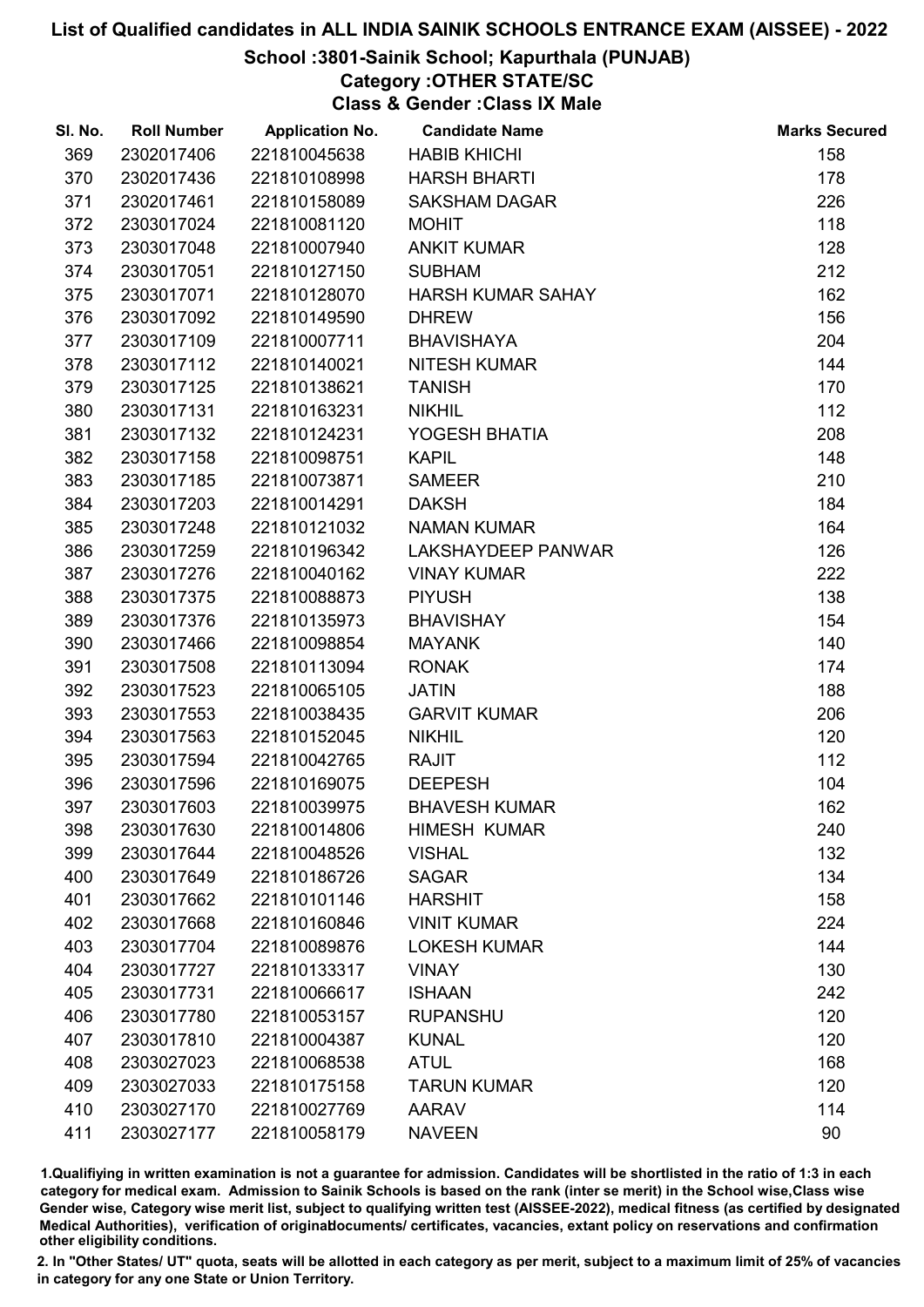## School :3801-Sainik School; Kapurthala (PUNJAB)

Category :OTHER STATE/SC

Class & Gender :Class IX Male

| SI. No. | <b>Roll Number</b> | <b>Application No.</b> | <b>Candidate Name</b>    |           | <b>Marks Secured</b> |
|---------|--------------------|------------------------|--------------------------|-----------|----------------------|
| 412     | 2304017017         | 221810076610           | <b>ROHIT</b>             |           | 152                  |
| 413     | 2304017065         | 221810108560           | <b>RAKSHIT MEHRA</b>     | <b>AR</b> | 110                  |
| 414     | 2304017066         | 221810053660           | <b>ADITYA SINGAL</b>     |           | 240                  |
| 415     | 2304017128         | 221810189531           | <b>HIMANSHU</b>          |           | 120                  |
| 416     | 2304017138         | 221810139541           | <b>RAJIV</b>             |           | 92                   |
| 417     | 2304017143         | 221810168941           | <b>NAKUL KATARIA</b>     |           | 126                  |
| 418     | 2304017145         | 221810080151           | <b>PANKAJ KUMAR</b>      |           | 124                  |
| 419     | 2304017167         | 221810186981           | <b>ARMAN</b>             |           | 100                  |
| 420     | 2304017222         | 221810077152           | <b>SAMEER CHAHAL</b>     |           | 162                  |
| 421     | 2304017230         | 221810095752           | <b>MANDEEP</b>           |           | 168                  |
| 422     | 2304017239         | 221810113662           | <b>JAIPAL</b>            |           | 180                  |
| 423     | 2304017274         | 221810043603           | <b>KALPIT</b>            |           | 194                  |
| 424     | 2304017283         | 221810041023           | NITIN JAKHAR             |           | 124                  |
| 425     | 2304017289         | 221810026133           | <b>DEEPANSHU</b>         |           | 256                  |
| 426     | 2304017313         | 221810107153           | <b>TANISH</b>            |           | 176                  |
| 427     | 2304017314         | 221810121353           | <b>AASHISH</b>           |           | 122                  |
| 428     | 2304017318         | 221810124553           | <b>NEERAJ</b>            |           | 104                  |
| 429     | 2304017379         | 221810042134           | <b>ONIK</b>              |           | 132                  |
| 430     | 2304017399         | 221810120164           | <b>BUHAD PARKASH</b>     |           | 136                  |
| 431     | 2304017402         | 221810068164           | <b>ROHIT</b>             |           | 112                  |
| 432     | 2304017419         | 221810042674           | <b>TAARAK DEV</b>        |           | 258                  |
| 433     | 2304017431         | 221810118094           | <b>VARUN</b>             |           | 138                  |
| 434     | 2304017492         | 221810148635           | <b>ATUL</b>              |           | 124                  |
| 435     | 2304017577         | 221810051026           | <b>DIKSHANT</b>          |           | 118                  |
| 436     | 2304017586         | 221810169826           | <b>RAHUL</b>             |           | 70                   |
| 437     | 2304017613         | 221810087666           | <b>SAHIL</b>             |           | 160                  |
| 438     | 2304017617         | 221810176966           | <b>PRIYAVARTH</b>        |           | 198                  |
| 439     | 2304017639         | 221810117196           | <b>PANSH PAL</b>         |           | 144                  |
| 440     | 2304017646         | 221810066007           | <b>CHANCELLOR SAROHA</b> |           | 210                  |
| 441     | 2304017675         | 221810086737           | <b>ADITYA</b>            |           | 146                  |
| 442     | 2304017676         | 221810173837           | <b>KARAN SINGH</b>       |           | 190                  |
| 443     | 2304017704         | 221810167567           | <b>JASHWANT GREWAL</b>   |           | 180                  |
| 444     | 2304017713         | 221810061677           | <b>TUSHAR RANGA</b>      |           | 126                  |
| 445     | 2304017732         | 221810169008           | <b>KRISH DAHIYA</b>      |           | 170                  |
| 446     | 2304017734         | 221810067408           | <b>KARTIK</b>            |           | 120                  |
| 447     | 2304017754         | 221810138428           | <b>PRIKSHIT</b>          |           | 148                  |
| 448     | 2304017757         | 221810108828           | <b>ROHIT</b>             |           | 124                  |
| 449     | 2304017821         | 221810067998           | <b>VIVEK KUMAR</b>       |           | 130                  |
| 450     | 2304017832         | 221810051909           | <b>ANKIT KUMAR</b>       |           | 160                  |
| 451     | 2304017833         | 221810120019           | <b>LAKSHAY</b>           |           | 132                  |
| 452     | 2304017878         | 221810099069           | <b>RAVI</b>              |           | 226                  |
| 453     | 2304017886         | 221810093079           | <b>GOURAV</b>            |           | 138                  |
| 454     | 2304017893         | 221810086779           | <b>SAGAR</b>             |           | 132                  |

1.Qualifiying in written examination is not a guarantee for admission. Candidates will be shortlisted in the ratio of 1:3 in each category for medical exam. Admission to Sainik Schools is based on the rank (inter se merit) in the School wise,Class wise Gender wise, Category wise merit list, subject to qualifying written test (AISSEE-2022), medical fitness (as certified by designated Medical Authorities), verification of originablocuments/ certificates, vacancies, extant policy on reservations and confirmation other eligibility conditions.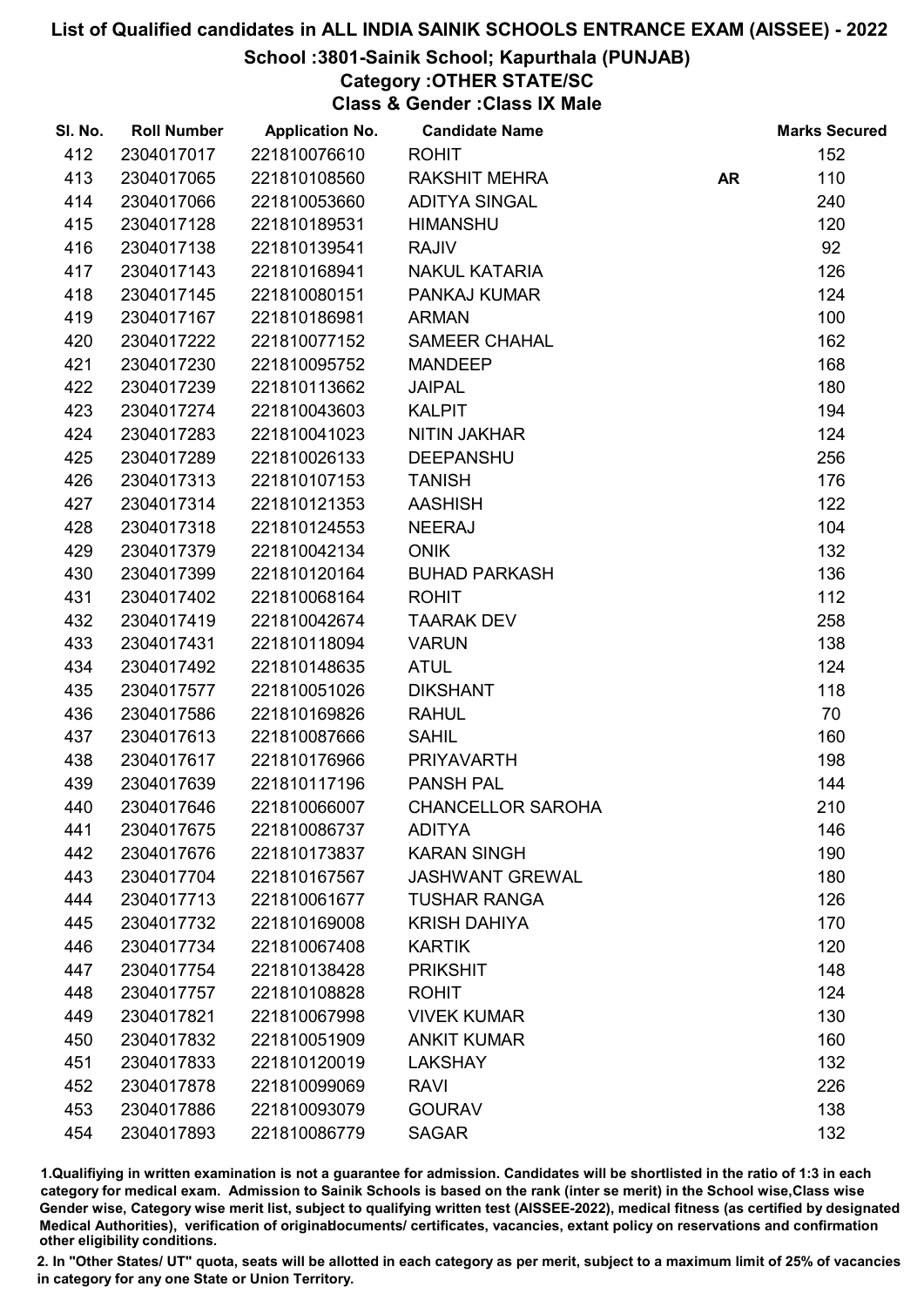## School :3801-Sainik School; Kapurthala (PUNJAB)

## Category :OTHER STATE/SC

Class & Gender :Class IX Male

| SI. No. | <b>Roll Number</b> | <b>Application No.</b> | <b>Candidate Name</b>       |    | <b>Marks Secured</b> |
|---------|--------------------|------------------------|-----------------------------|----|----------------------|
| 455     | 2304017907         | 221810063199           | <b>PRINCE</b>               |    | 188                  |
| 456     | 2304017919         | 221810016999           | <b>VIDHIT</b>               |    | 148                  |
| 457     | 2401017005         | 221810083530           | <b>JATTIN KALIA</b>         |    | 106                  |
| 458     | 2401017012         | 221810034950           | <b>KUNAL</b>                |    | 102                  |
| 459     | 2401017026         | 221810132871           | <b>ISHANT JASWAL</b>        |    | 136                  |
| 460     | 2401017035         | 221810101882           | <b>ADITYA SAIN</b>          |    | 126                  |
| 461     | 2401017038         | 221810016703           | <b>BHAVISHYA KUMAR</b>      |    | 132                  |
| 462     | 2401017044         | 221810186173           | <b>DIKSHANT KUMAR</b>       |    | 186                  |
| 463     | 2401017046         | 221810172904           | <b>VIHAAN</b>               |    | 152                  |
| 464     | 2401017083         | 221810076519           | <b>DANISH</b>               |    | 140                  |
| 465     | 2402017014         | 221810025494           | YUVRAJ SINGH                |    | 80                   |
| 466     | 2402017020         | 221810013685           | <b>TANISH KASHYAP</b>       |    | 132                  |
| 467     | 2402017025         | 221810053908           | <b>ARNAV</b>                |    | 214                  |
| 468     | 2402017026         | 221810178348           | <b>TANISHQ DHAR</b>         |    | 130                  |
| 469     | 2403017009         | 221810053040           | <b>RASIK BHATIA</b>         |    | 196                  |
| 470     | 2403017011         | 221810094760           | <b>ACHYUT S. DOGRA</b>      |    | 144                  |
| 471     | 2403017017         | 221810133690           | <b>GOURAV PURI</b>          |    | 122                  |
| 472     | 2403017042         | 221810054502           | NAVJOT SINGH                |    | 152                  |
| 473     | 2403017063         | 221810002972           | <b>ANISH KUMAR</b>          |    | 186                  |
| 474     | 2403017071         | 221810024123           | <b>ATUL</b>                 |    | 146                  |
| 475     | 2403017073         | 221810139133           | <b>ADITYA</b>               |    | 174                  |
| 476     | 2403017082         | 221810035153           | <b>MOUSAM</b>               |    | 208                  |
| 477     | 2403017085         | 221810024463           | <b>SURAJ KUMAR PANJARIA</b> |    | 134                  |
| 478     | 2403017088         | 221810041273           | <b>ANSHUL</b>               |    | 198                  |
| 479     | 2403017092         | 221810020783           | <b>ADITYA</b>               |    | 148                  |
| 480     | 2403017099         | 221810022114           | <b>ADITYA</b>               |    | 114                  |
| 481     | 2403017117         | 221810056784           | <b>MOHIT</b>                |    | 88                   |
| 482     | 2403017125         | 221810001615           | <b>VIREN MANKOTIA</b>       | CG | 152                  |
| 483     | 2403017134         | 221810104755           | <b>ANIKET KUMAR</b>         |    | 138                  |
| 484     | 2403017151         | 221810022066           | <b>EKLOVYA</b>              |    | 142                  |
| 485     | 2403017158         | 221810018296           | <b>SHAURYA</b>              |    | 126                  |
| 486     | 2403017172         | 221810081377           | <b>SANCHIT RAJIAL</b>       |    | 188                  |
| 487     | 2403017180         | 221810015718           | <b>ANSHUL CHILODIA</b>      |    | 144                  |
| 488     | 2403017188         | 221810048948           | <b>TANISH</b>               |    | 160                  |
| 489     | 2403017198         | 221810069419           | <b>ANMOL</b>                |    | 134                  |
| 490     | 2403017199         | 221810057519           | <b>ADITYA</b>               |    | 148                  |
| 491     | 2404017002         | 221810037900           | <b>VISHAL BHARDWAJ</b>      |    | 138                  |
| 492     | 2404017015         | 221810139911           | <b>SUZEL KUMAR</b>          |    | 144                  |
| 493     | 2404017018         | 221810129151           | <b>KARAN JARYAL</b>         |    | 126                  |
| 494     | 2404017022         | 221810040212           | AADITYA KUMAR               |    | 164                  |
| 495     | 2404017037         | 221810028243           | <b>AAYUSH</b>               |    | 136                  |
| 496     | 2404017042         | 221810184814           | <b>RANVEER SINGH</b>        |    | 112                  |
| 497     | 2404017066         | 221810161536           | <b>JITENDER KUMAR</b>       |    | 84                   |

1.Qualifiying in written examination is not a guarantee for admission. Candidates will be shortlisted in the ratio of 1:3 in each category for medical exam. Admission to Sainik Schools is based on the rank (inter se merit) in the School wise,Class wise Gender wise, Category wise merit list, subject to qualifying written test (AISSEE-2022), medical fitness (as certified by designated Medical Authorities), verification of originablocuments/ certificates, vacancies, extant policy on reservations and confirmation other eligibility conditions.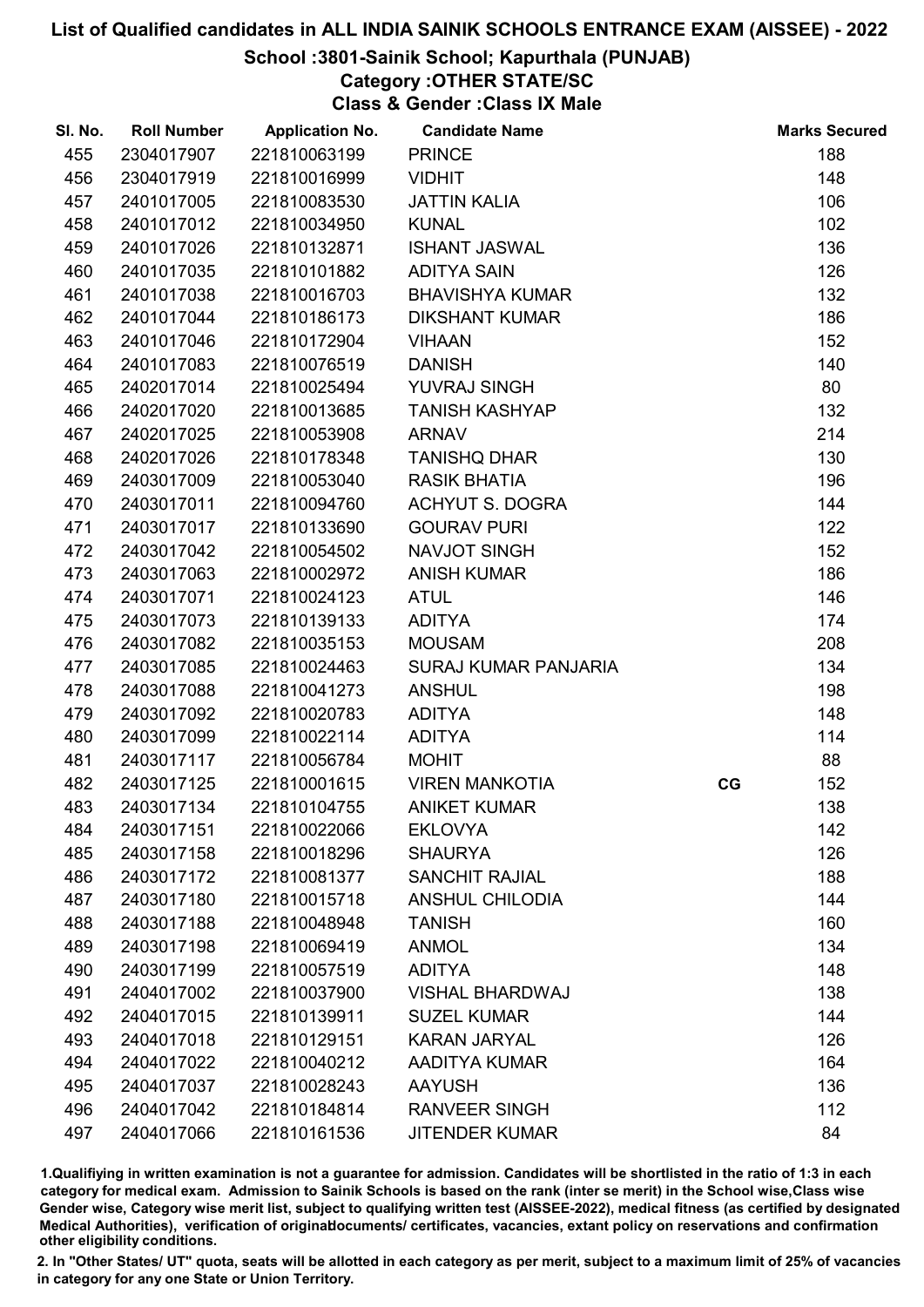School :3801-Sainik School; Kapurthala (PUNJAB)

Category :OTHER STATE/SC

Class & Gender :Class IX Male

| SI. No. | <b>Roll Number</b> | <b>Application No.</b> | <b>Candidate Name</b>       |           | <b>Marks Secured</b> |
|---------|--------------------|------------------------|-----------------------------|-----------|----------------------|
| 498     | 2404017068         | 221810067156           | <b>ARYAN DHIMAN</b>         |           | 220                  |
| 499     | 2405017017         | 221810170706           | <b>ARPIT SONI</b>           |           | 104                  |
| 500     | 2406017058         | 221810037735           | <b>DIXIT KAUNDAL</b>        |           | 172                  |
| 501     | 2406017073         | 221810135907           | <b>SURYANSH PANWAR</b>      |           | 118                  |
| 502     | 2406017093         | 221810132388           | <b>SUMIT</b>                |           | 142                  |
| 503     | 2406017106         | 221810110439           | <b>SURYANSH RAGHUWANSHI</b> | <b>AR</b> | 124                  |
| 504     | 2406017111         | 221810001279           | <b>ANSHUL</b>               |           | 142                  |
| 505     | 2407017005         | 221810009410           | <b>TANISH</b>               | <b>AR</b> | 102                  |
| 506     | 2407017007         | 221810027420           | <b>AKSHANSH</b>             |           | 112                  |
| 507     | 2407017009         | 221810021330           | <b>SHIVAM</b>               |           | 168                  |
| 508     | 2407017031         | 221810031341           | <b>ARYAN</b>                |           | 152                  |
| 509     | 2407017035         | 221810003971           | <b>BHUVNESH</b>             |           | 134                  |
| 510     | 2407017036         | 221810040281           | <b>ARPIT</b>                |           | 156                  |
| 511     | 2407017037         | 221810070281           | <b>KARAN</b>                |           | 120                  |
| 512     | 2407017039         | 221810009881           | <b>AYUSH</b>                |           | 166                  |
| 513     | 2407017042         | 221810055502           | SADHIK SHREY NIRANKARI      |           | 238                  |
| 514     | 2407017056         | 221810181972           | ROHIT KUMAR BHATIA          |           | 116                  |
| 515     | 2407017068         | 221810022963           | <b>VISHESH JUNEJA</b>       |           | 154                  |
| 516     | 2407017076         | 221810075414           | <b>SOURABH KUMAR</b>        |           | 138                  |
| 517     | 2407017084         | 221810188254           | <b>ARYAN</b>                |           | 142                  |
| 518     | 2407017102         | 221810043445           | <b>VARUN KUMAR</b>          |           | 128                  |
| 519     | 2407017105         | 221810042565           | <b>UMESH</b>                |           | 72                   |
| 520     | 2407017122         | 221810075436           | <b>AKHIL KUMAR</b>          |           | 128                  |
| 521     | 2407017129         | 221810037276           | <b>ADITYA SINGH</b>         |           | 160                  |
| 522     | 2407017146         | 221810184767           | <b>ARSHAD</b>               |           | 162                  |
| 523     | 2407017148         | 221810175377           | <b>AARYAN BHARTI</b>        |           | 194                  |
| 524     | 2407017159         | 221810171418           | ADITYA BHARDWAJ             |           | 138                  |
| 525     | 2407017161         | 221810190928           | <b>SUMIT KUMAR</b>          |           | 148                  |
| 526     | 2407017166         | 221810032948           | <b>JATIN JUNEJA</b>         |           | 140                  |
| 527     | 2408017006         | 221810028540           | <b>SAKSHAM REHAL</b>        |           | 150                  |
| 528     | 2408017042         | 221810051293           | PRASHANT SAROA              |           | 156                  |
| 529     | 2408017051         | 221810058724           | <b>KALP SARWAL</b>          |           | 170                  |
| 530     | 2408017055         | 221810045474           | <b>SAKET</b>                |           | 116                  |
| 531     | 2408017071         | 221810009965           | <b>NAVEEN BANGA</b>         |           | 216                  |
| 532     | 2408017081         | 221810191156           | <b>RAHUL KUMAR</b>          |           | 116                  |
| 533     | 2408017090         | 221810039217           | <b>AMRITPAL SINGH</b>       |           | 104                  |
| 534     | 2408017113         | 221810057359           | <b>HIMANSHU</b>             |           | 158                  |
| 535     | 2501017004         | 221810087310           | <b>MOHIT ATTRI</b>          |           | 162                  |
| 536     | 2501017018         | 221810030730           | <b>MUKESH KUMAR</b>         |           | 136                  |
| 537     | 2501017020         | 221810004040           | <b>KESHAV KUMAR</b>         |           | 126                  |
| 538     | 2501017027         | 221810063540           | <b>KHUSHAL BHAGAT</b>       |           | 114                  |
| 539     | 2501017029         | 221810033940           | <b>MOHD SHAYAN RAZAQ</b>    |           | 158                  |
| 540     | 2501017051         | 221810057301           | <b>VANSH KUMAR</b>          |           | 142                  |

1.Qualifiying in written examination is not a guarantee for admission. Candidates will be shortlisted in the ratio of 1:3 in each category for medical exam. Admission to Sainik Schools is based on the rank (inter se merit) in the School wise,Class wise Gender wise, Category wise merit list, subject to qualifying written test (AISSEE-2022), medical fitness (as certified by designated Medical Authorities), verification of originablocuments/ certificates, vacancies, extant policy on reservations and confirmation other eligibility conditions.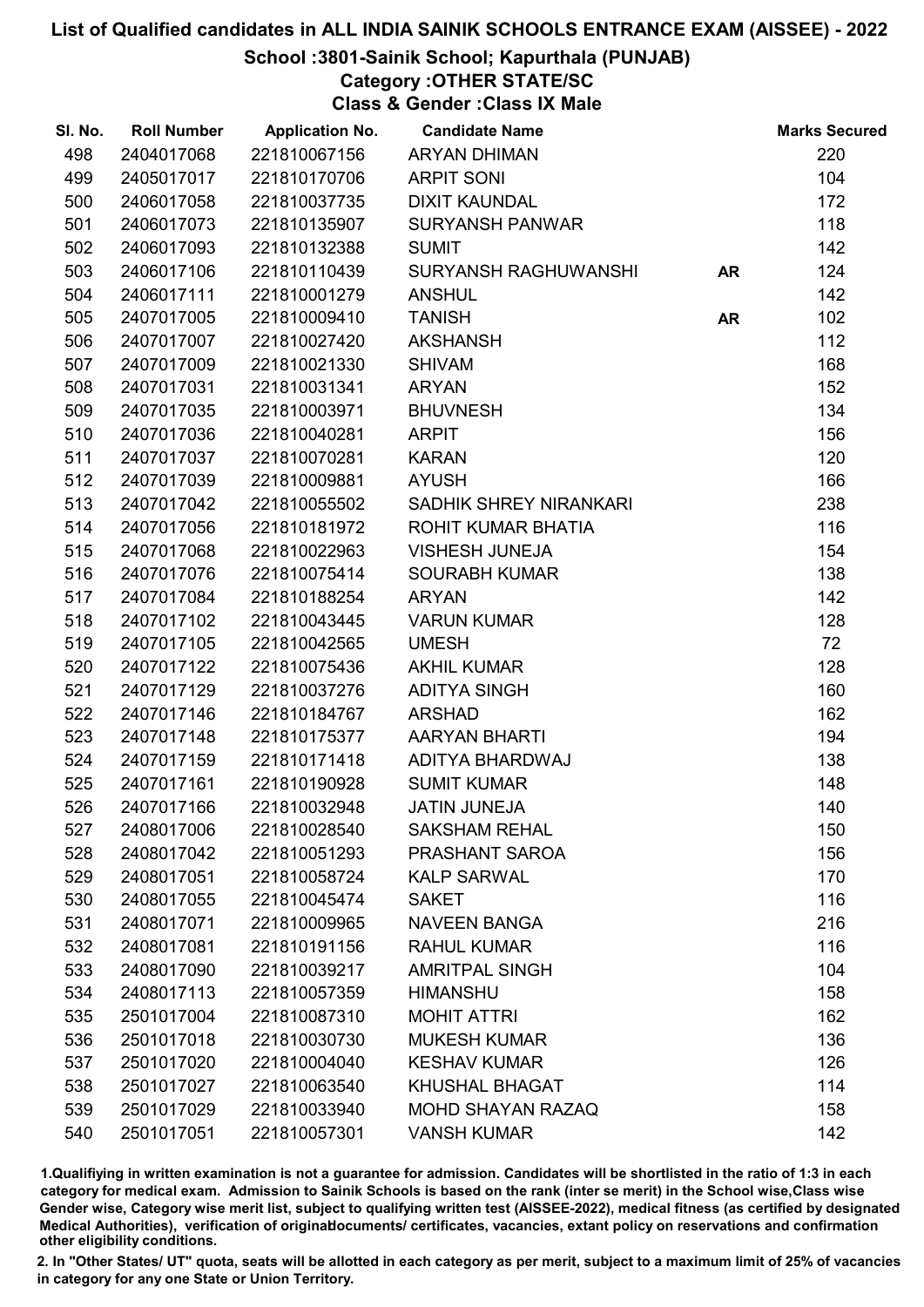## School :3801-Sainik School; Kapurthala (PUNJAB)

Category :OTHER STATE/SC

Class & Gender :Class IX Male

| SI. No. | <b>Roll Number</b> | <b>Application No.</b> | <b>Candidate Name</b>     | <b>Marks Secured</b> |
|---------|--------------------|------------------------|---------------------------|----------------------|
| 541     | 2501017075         | 221810126061           | <b>VISHAB BHAGAT</b>      | 114                  |
| 542     | 2501017077         | 221810132261           | <b>DAKSH DALGOTRA</b>     | 132                  |
| 543     | 2501017106         | 221810195822           | <b>DIKSHIT GOPAL</b>      | 164                  |
| 544     | 2501017119         | 221810156652           | <b>KUSHAL KUMAR</b>       | 108                  |
| 545     | 2501017163         | 221810077143           | NISHANT THAPPA            | 136                  |
| 546     | 2501017194         | 221810001904           | ANURAG MANGOTRA           | 104                  |
| 547     | 2501017209         | 221810107444           | <b>SUMIT KUMAR</b>        | 152                  |
| 548     | 2501017217         | 221810017664           | <b>GURU CHARAN</b>        | 146                  |
| 549     | 2501017249         | 221810129335           | <b>VANSH</b>              | 156                  |
| 550     | 2501017254         | 221810107055           | <b>VARUN KUMAR</b>        | 118                  |
| 551     | 2501017256         | 221810069055           | <b>KASHISH LANGAY</b>     | 174                  |
| 552     | 2501017271         | 221810126585           | <b>DHEERAJ KUMAR</b>      | 146                  |
| 553     | 2501017284         | 221810188016           | <b>JATIN BHARDWAJ</b>     | 150                  |
| 554     | 2501017287         | 221810134316           | <b>KARAN HEER</b>         | 182                  |
| 555     | 2501017299         | 221810036136           | <b>SAKSHAM SHIV</b>       | 120                  |
| 556     | 2501017316         | 221810109166           | <b>HARISH KAITH</b>       | 160                  |
| 557     | 2501017331         | 221810175707           | ASHISH KUMAR BHARDWAJ     | 124                  |
| 558     | 2501017357         | 221810008957           | AMAN MANGOTRA             | 218                  |
| 559     | 2501017376         | 221810067008           | <b>SHIVANG DIGRA</b>      | 184                  |
| 560     | 2501017410         | 221810003368           | <b>ANMOL DIAMOND</b>      | 136                  |
| 561     | 2501017421         | 221810038998           | NISHANT RAJGOTRA          | 128                  |
| 562     | 2501017433         | 221810054629           | <b>VANSH KUNDAL</b>       | 138                  |
| 563     | 2501017467         | 221810065999           | <b>ANSHUL</b>             | 104                  |
| 564     | 2502017005         | 221810077520           | <b>AYUSH BHAGAT</b>       | 142                  |
| 565     | 2502017015         | 221810126191           | <b>TARUN KUMAR</b>        | 194                  |
| 566     | 2502017033         | 221810003333           | LAKSHAY BHARDHWAJ         | 112                  |
| 567     | 2502017048         | 221810028605           | <b>PRAGNAY</b>            | 242                  |
| 568     | 2502017055         | 221810011326           | <b>HARSH KARLUPPIA</b>    | 132                  |
| 569     | 2502017059         | 221810070856           | <b>TANISH SHERPURI</b>    | 160                  |
| 570     | 2502017063         | 221810047776           | <b>VANSH SARMAL</b>       | 144                  |
| 571     | 2502017070         | 221810096767           | <b>ARUN KUMAR</b>         | 174                  |
| 572     | 2502017081         | 221810072798           | <b>ARNAV</b>              | 156                  |
| 573     | 2502017091         | 221810079799           | <b>DEWAKER BHARDVAJ</b>   | 156                  |
| 574     | 3001017109         | 221810163441           | <b>SARTHAK BACHLEY</b>    | 134                  |
| 575     | 3001017428         | 221810147455           | <b>LUCKY BAGANA</b>       | 116                  |
| 576     | 3001017622         | 221810072238           | <b>KRISHNA VERMA</b>      | 196                  |
| 577     | 3002017017         | 221810036630           | ROHIT JARSONIYA           | 188                  |
| 578     | 3002017063         | 221810148221           | <b>RAJEEV MOURYA</b>      | 104                  |
| 579     | 3002017088         | 221810169591           | <b>MOHIT</b>              | 116                  |
| 580     | 3002017113         | 221810067962           | <b>NAVEEN KHARE</b>       | 214                  |
| 581     | 3002017124         | 221810149492           | <b>ABHAY PRATAP SINGH</b> | 116                  |
| 582     | 3002017125         | 221810025592           | <b>VANSH UCHADIYA</b>     | 156                  |
| 583     | 3002017168         | 221810010963           | SUMENDRA JAROLIYA         | 154                  |

1.Qualifiying in written examination is not a guarantee for admission. Candidates will be shortlisted in the ratio of 1:3 in each category for medical exam. Admission to Sainik Schools is based on the rank (inter se merit) in the School wise,Class wise Gender wise, Category wise merit list, subject to qualifying written test (AISSEE-2022), medical fitness (as certified by designated Medical Authorities), verification of originablocuments/ certificates, vacancies, extant policy on reservations and confirmation other eligibility conditions.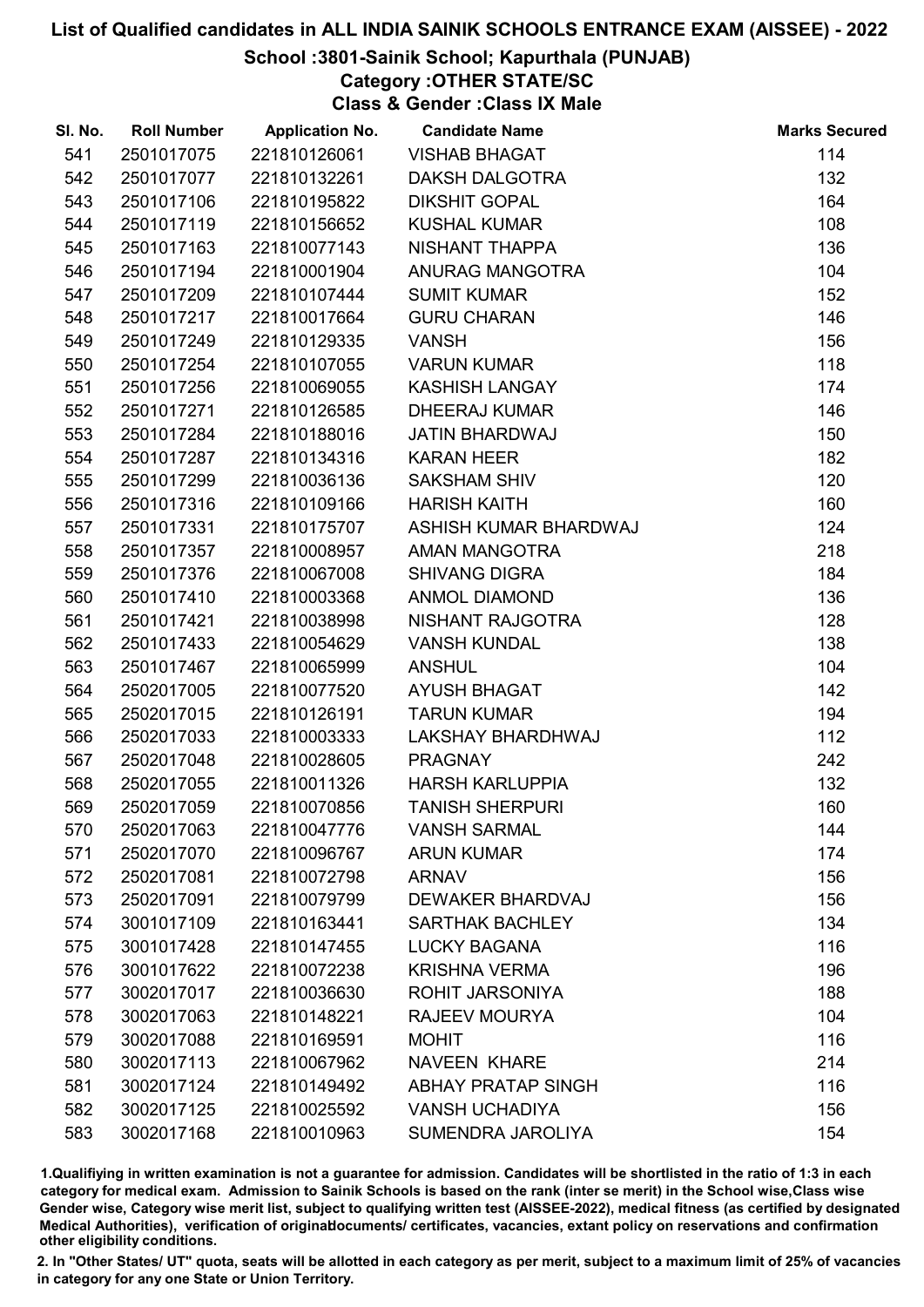## School :3801-Sainik School; Kapurthala (PUNJAB)

Category :OTHER STATE/SC

Class & Gender :Class IX Male

| SI. No. | <b>Roll Number</b> | <b>Application No.</b> | <b>Candidate Name</b>        |    | <b>Marks Secured</b> |
|---------|--------------------|------------------------|------------------------------|----|----------------------|
| 584     | 3002017196         | 221810166914           | <b>SACHIN</b>                |    | 112                  |
| 585     | 3002017237         | 221810166635           | <b>MANISH</b>                |    | 110                  |
| 586     | 3002017249         | 221810077355           | <b>ROHIT AHIRWAR</b>         |    | 116                  |
| 587     | 3002017319         | 221810176607           | PAWAN JATAV                  |    | 114                  |
| 588     | 3002017331         | 221810097037           | <b>RAHUL KUSTWAR</b>         |    | 100                  |
| 589     | 3002017340         | 221810068647           | <b>MAYANK SINGH BHOJ</b>     |    | 144                  |
| 590     | 3002017343         | 221810151947           | <b>SHIVANG ARYA</b>          |    | 192                  |
| 591     | 3002017400         | 221810097678           | <b>HARSH DANDOTIYA</b>       |    | 136                  |
| 592     | 3003017097         | 221810194614           | <b>SOURABH AHIRWAR</b>       |    | 96                   |
| 593     | 3003017112         | 221810151174           | RONAK DHANDHARIYA            |    | 120                  |
| 594     | 3003017212         | 221810118808           | <b>KRISHNA CHOUDHARY</b>     |    | 146                  |
| 595     | 3004017167         | 221810175595           | <b>VIDHYA BHUSAN SATNAMI</b> |    | 118                  |
| 596     | 3004017225         | 221810047687           | ADITYA BANDHU                |    | 110                  |
| 597     | 3101017140         | 221810011729           | <b>INDRAJEET VILAS FISKE</b> |    | 142                  |
| 598     | 3101017153         | 221810026399           | <b>GOURAV KUMAR</b>          |    | 146                  |
| 599     | 3107017119         | 221810017467           | <b>CHAITANYA</b>             |    | 188                  |
| 600     | 3201017027         | 221810079436           | <b>VINAY RANGA</b>           |    | 158                  |
| 601     | 3801017139         | 221810019337           | <b>AKASH DILJYOT</b>         | CG | 138                  |
| 602     | 3801017186         | 221810181199           | <b>MAYANK RAJ</b>            |    | 70                   |
| 603     | 3803017023         | 221810032870           | <b>ANSH</b>                  |    | 196                  |
| 604     | 3803017076         | 221810043592           | <b>MANDEEP DAYAMA</b>        |    | 172                  |
| 605     | 3803017090         | 221810007763           | <b>LAKHAY JYOTI MEDHI</b>    |    | 150                  |
| 606     | 3803017114         | 221810168674           | <b>MAAN SINGH</b>            |    | 192                  |
| 607     | 3803017137         | 221810176085           | <b>DEEPENDRA</b>             |    | 102                  |
| 608     | 3804017003         | 221810052600           | <b>SUMIT KUMAR</b>           |    | 194                  |
| 609     | 3804017065         | 221810031336           | <b>AYUSH KUMAR</b>           |    | 174                  |
| 610     | 3804017095         | 221810069769           | <b>AVILESH</b>               |    | 116                  |
| 611     | 3805017001         | 221810047600           | <b>VARDAAN KAUNDAL</b>       |    | 268                  |
| 612     | 3805017036         | 221810195722           | <b>KARANVEER SINGH</b>       |    | 138                  |
| 613     | 3902017048         | 221810176696           | <b>SUBHASH MEGHWAL</b>       |    | 120                  |
| 614     | 3903017080         | 221810092043           | <b>JAYESH KUMAR</b>          |    | 172                  |
| 615     | 3904017015         | 221810003320           | <b>PRASHANT BHARTI</b>       |    | 264                  |
| 616     | 3904017058         | 221810027190           | NITESH KUMAR GURAWA          |    | 94                   |
| 617     | 3904017064         | 221810010001           | <b>DEVANSHU DEV</b>          |    | 144                  |
| 618     | 3904017113         | 221810181071           | HARSHVARDHAN KARADIYA        |    | 150                  |
| 619     | 3904017132         | 221810073102           | <b>RITVIK KUMAR</b>          |    | 174                  |
| 620     | 3904017150         | 221810165612           | <b>ANSHUL GANDHI</b>         |    | 168                  |
| 621     | 3904017194         | 221810042203           | <b>BHAVESH</b>               |    | 188                  |
| 622     | 3904017281         | 221810144414           | <b>ANKIT VERMA</b>           |    | 94                   |
| 623     | 3904017299         | 221810065644           | ROHIT RAJ MAHIRANIYA         |    | 114                  |
| 624     | 3904017355         | 221810034545           | YASHWANT JAGRAWAL            |    | 188                  |
| 625     | 3904017380         | 221810075985           | <b>SAHIL</b>                 |    | 176                  |
| 626     | 3904017410         | 221810030236           | PRASHANT KUMAR GURAWA        |    | 92                   |

1.Qualifiying in written examination is not a guarantee for admission. Candidates will be shortlisted in the ratio of 1:3 in each category for medical exam. Admission to Sainik Schools is based on the rank (inter se merit) in the School wise,Class wise Gender wise, Category wise merit list, subject to qualifying written test (AISSEE-2022), medical fitness (as certified by designated Medical Authorities), verification of originablocuments/ certificates, vacancies, extant policy on reservations and confirmation other eligibility conditions.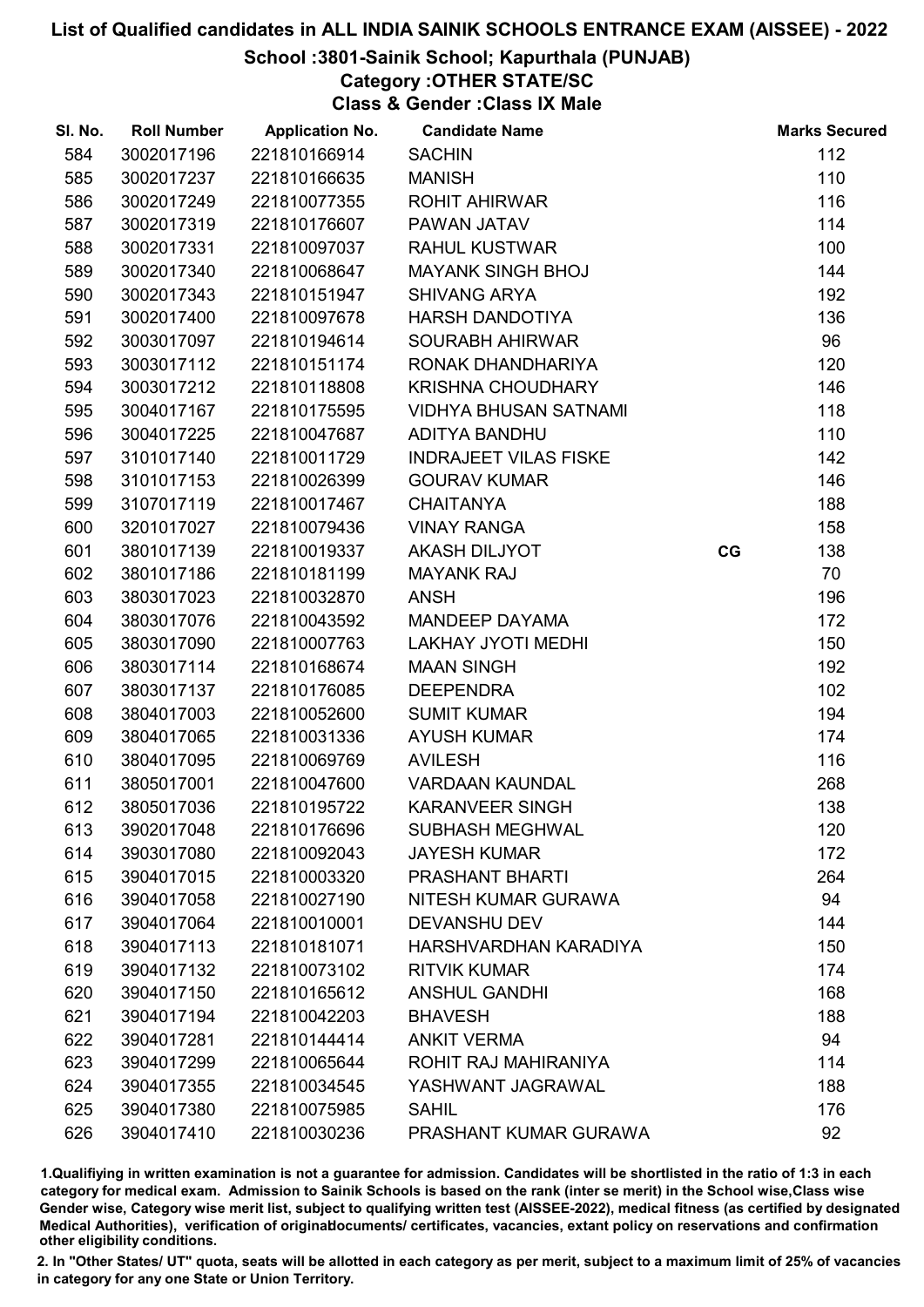## School :3801-Sainik School; Kapurthala (PUNJAB)

## Category :OTHER STATE/SC

Class & Gender :Class IX Male

| SI. No. | <b>Roll Number</b> | <b>Application No.</b> | <b>Candidate Name</b>      |    | <b>Marks Secured</b> |
|---------|--------------------|------------------------|----------------------------|----|----------------------|
| 627     | 3904017471         | 221810147496           | <b>VISHNU KUMAR VERMA</b>  |    | 150                  |
| 628     | 3904017530         | 221810037197           | <b>ARYAN MAHAWAR</b>       |    | 140                  |
| 629     | 3904017537         | 221810060108           | SOURAV                     |    | 124                  |
| 630     | 3904017541         | 221810045308           | <b>VIVEK KUMAR</b>         |    | 174                  |
| 631     | 3904017569         | 221810059648           | PRIYANSHU KHINCHI          |    | 126                  |
| 632     | 3904017573         | 221810141258           | PARTH VERMA                |    | 124                  |
| 633     | 3904017585         | 221810060478           | <b>CHHUTTAN BAIRWA</b>     |    | 108                  |
| 634     | 3905017069         | 221810146441           | <b>VIKRAM KUMAR</b>        |    | 162                  |
| 635     | 3905017184         | 221810106663           | <b>DIVANSHU</b>            |    | 100                  |
| 636     | 3905017361         | 221810183807           | AASHISH KILANIYA           |    | 102                  |
| 637     | 3905017378         | 221810093937           | <b>SAHIL KUMAR</b>         |    | 152                  |
| 638     | 3905017479         | 221810164239           | <b>RAHUL KUMAR</b>         |    | 132                  |
| 639     | 3905017489         | 221810106969           | <b>NITIN KUMAR</b>         |    | 80                   |
| 640     | 3905017495         | 221810163189           | <b>AMAN KUMAR</b>          |    | 150                  |
| 641     | 3906017146         | 221810169644           | PRANJAL NOGIA              |    | 220                  |
| 642     | 3906017229         | 221810083676           | <b>NAMAN PANDIT</b>        |    | 112                  |
| 643     | 3906017235         | 221810145196           | <b>SAGAR DASAWAT</b>       |    | 144                  |
| 644     | 3907017018         | 221810103921           | HIMANSHU MEGHWAL           |    | 140                  |
| 645     | 3907017026         | 221810081802           | <b>BHAVIK RAIDAS</b>       |    | 132                  |
| 646     | 3908017009         | 221810066241           | <b>BHAWANI SINGH</b>       |    | 182                  |
| 647     | 3908017047         | 221810170115           | <b>LAKSHAY SINGH BHATI</b> |    | 162                  |
| 648     | 3908017054         | 221810159945           | <b>JATIN</b>               |    | 154                  |
| 649     | 4201017297         | 221810085232           | <b>MAYANK LAMBA</b>        |    | 176                  |
| 650     | 4401017003         | 221810027500           | <b>ISHANT KUMAR</b>        |    | 136                  |
| 651     | 4401017168         | 221810051242           | <b>ISHANT KUMAR</b>        |    | 126                  |
| 652     | 4401017178         | 221810156252           | <b>SAURAV</b>              |    | 338                  |
| 653     | 4401017230         | 221810062933           | PRASOON PAWAR              |    | 110                  |
| 654     | 4401017522         | 221810150277           | YOGESH KUMAR               |    | 164                  |
| 655     | 4401017662         | 221810050999           | <b>BHAVESH MAURYA</b>      |    | 154                  |
| 656     | 4402017090         | 221810114803           | <b>SUDHANSHU KUMAR</b>     |    | 158                  |
| 657     | 4403017049         | 221810137324           | <b>SHAURYA BHARTI</b>      |    | 190                  |
| 658     | 4403017067         | 221810065485           | <b>VIVEK CHAUDHARY</b>     |    | 130                  |
| 659     | 4403017103         | 221810186698           | <b>ROHIT KUMAR</b>         |    | 128                  |
| 660     | 4404017034         | 221810114138           | <b>SHIVAM RAO</b>          |    | 156                  |
| 661     | 4406017363         | 221810024738           | <b>LOKESH KUMAR</b>        |    | 176                  |
| 662     | 4408017125         | 221810063324           | <b>ANAND PRAJAPATI</b>     |    | 138                  |
| 663     | 4408017150         | 221810094615           | <b>VINAYAK MALARYA</b>     |    | 188                  |
| 664     | 4409017075         | 221810051642           | <b>NITIN KAITH</b>         |    | 122                  |
| 665     | 4409017174         | 221810052855           | <b>SHUBHANSHU SINGH</b>    |    | 250                  |
| 666     | 4409017196         | 221810008526           | <b>ABHIRAJ</b>             |    | 120                  |
| 667     | 4409017208         | 221810057156           | <b>ABHAY PRATAP SINGH</b>  |    | 102                  |
| 668     | 4411017068         | 221810101673           | PRIYANSHU KUMAR            |    | 136                  |
| 669     | 4411017073         | 221810176983           | <b>PIYUSH</b>              | CG | 166                  |

1.Qualifiying in written examination is not a guarantee for admission. Candidates will be shortlisted in the ratio of 1:3 in each category for medical exam. Admission to Sainik Schools is based on the rank (inter se merit) in the School wise,Class wise Gender wise, Category wise merit list, subject to qualifying written test (AISSEE-2022), medical fitness (as certified by designated Medical Authorities), verification of originablocuments/ certificates, vacancies, extant policy on reservations and confirmation other eligibility conditions.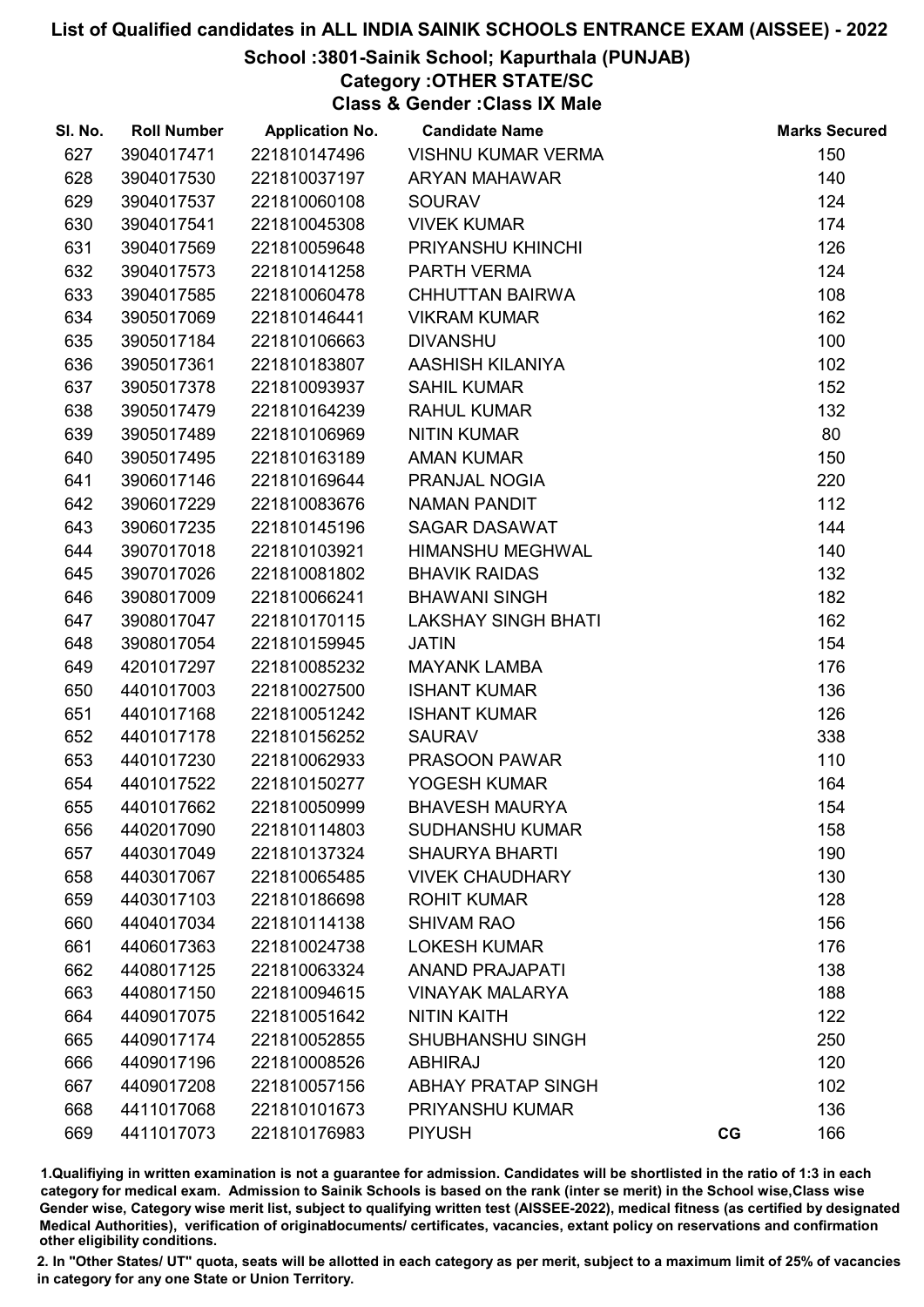# List of Qualified candidates in ALL INDIA SAINIK SCHOOLS ENTRANCE EXAM (AISSEE) - 2022 School :3801-Sainik School; Kapurthala (PUNJAB) Category :OTHER STATE/SC Class & Gender :Class IX Male

| SI. No. | <b>Roll Number</b> | <b>Application No.</b> | <b>Candidate Name</b>     | <b>Marks Secured</b> |
|---------|--------------------|------------------------|---------------------------|----------------------|
| 670     | 4412017119         | 221810183823           | <b>MAYANK PUSHKAR</b>     | 148                  |
| 671     | 4412017344         | 221810043188           | KRISHNA GAUTAM            | 172                  |
| 672     | 4507017195         | 221810022494           | ATUL KUMAR                | 158                  |
| 673     | 4507017296         | 221810079467           | ABHINAV ARYA              | 188                  |
| 674     | 4507017326         | 221810030948           | DIVANSHU MANGOTRA         | 146                  |
| 675     | 4507017346         | 221810014798           | <b>PRANAY KUMAR SINGH</b> | 160                  |

<sup>1.</sup>Qualifiying in written examination is not a guarantee for admission. Candidates will be shortlisted in the ratio of 1:3 in each category for medical exam. Admission to Sainik Schools is based on the rank (inter se merit) in the School wise,Class wise Gender wise, Category wise merit list, subject to qualifying written test (AISSEE-2022), medical fitness (as certified by designated Medical Authorities), verification of originablocuments/ certificates, vacancies, extant policy on reservations and confirmation other eligibility conditions.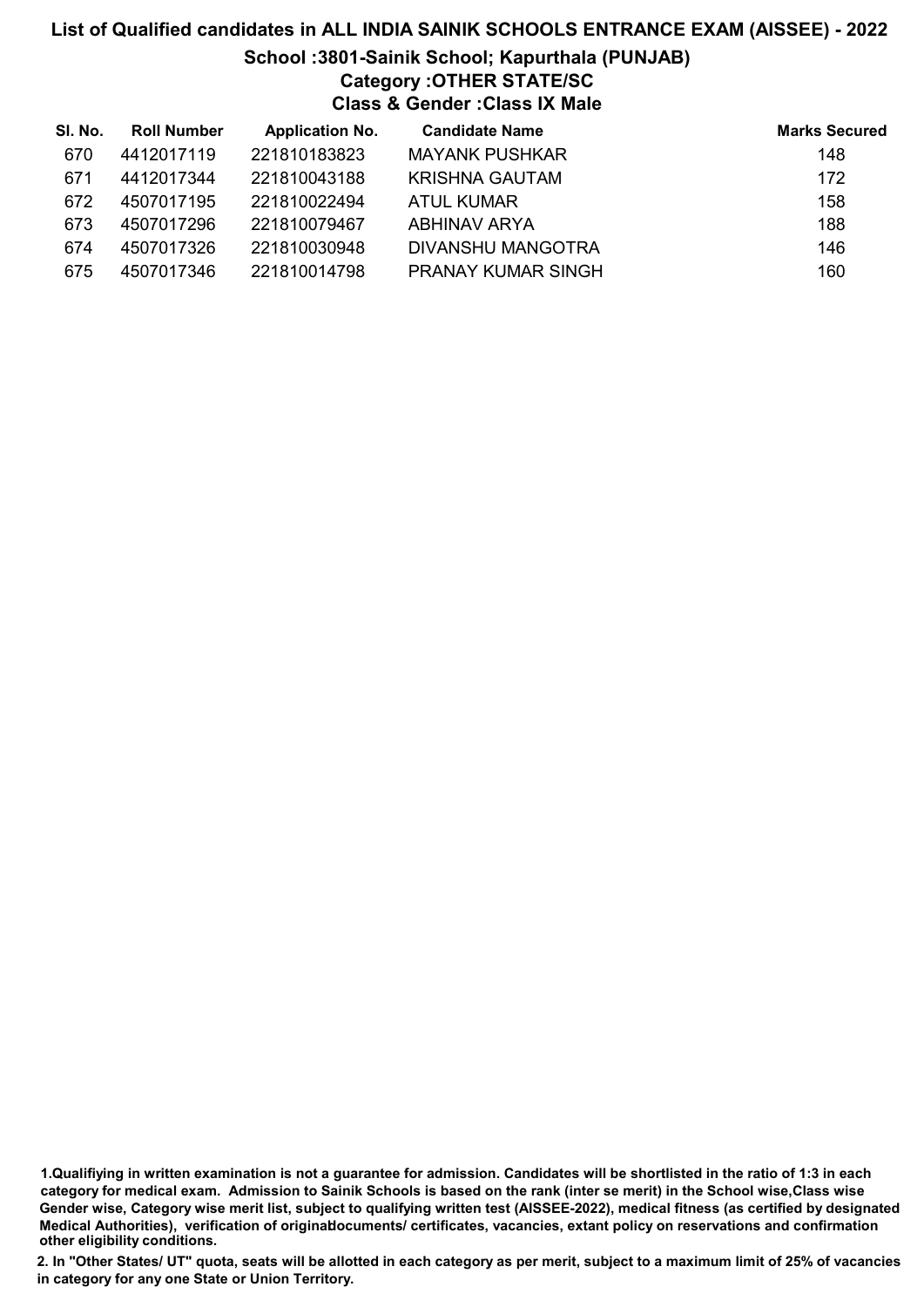## School :3801-Sainik School; Kapurthala (PUNJAB)

Category :OTHER STATE/OBC

Class & Gender :Class IX Male

| SI. No. | <b>Roll Number</b> | <b>Application No.</b> | <b>Candidate Name</b>    |           | <b>Marks Secured</b> |
|---------|--------------------|------------------------|--------------------------|-----------|----------------------|
| 676     | 1505017109         | 221810117553           | <b>SHUBHAM KUMAR</b>     | <b>AR</b> | 192                  |
| 677     | 1505017242         | 221810083268           | <b>HARSH RAJ</b>         |           | 190                  |
| 678     | 1508017181         | 221810119869           | <b>RISHU KUMAR</b>       |           | 194                  |
| 679     | 1704017031         | 221810016087           | DEEPESH KUMAR CHANDRA    |           | 178                  |
| 680     | 2001017029         | 221810129410           | <b>HIMANSHU YADAV</b>    |           | 184                  |
| 681     | 2001017108         | 221810045150           | <b>ASHISH KUMAR</b>      |           | 180                  |
| 682     | 2001017132         | 221810118360           | <b>AJEET</b>             |           | 172                  |
| 683     | 2001017220         | 221810069811           | AARAV YADAV              |           | 170                  |
| 684     | 2001017422         | 221810005342           | <b>SAMEER SAINI</b>      |           | 172                  |
| 685     | 2001017529         | 221810078203           | <b>SHIV KUMAR</b>        |           | 230                  |
| 686     | 2001017560         | 221810087123           | <b>HITESH YADAV</b>      |           | 210                  |
| 687     | 2001017637         | 221810163073           | PREET YADAV              |           | 216                  |
| 688     | 2001017649         | 221810121873           | YASH YADAV               |           | 202                  |
| 689     | 2001017675         | 221810040893           | <b>AKSHAT YADAV</b>      |           | 200                  |
| 690     | 2001017684         | 221810062104           | MOHD. UMAIR              |           | 244                  |
| 691     | 2001017763         | 221810023934           | <b>SAKSHAM RAJ</b>       |           | 200                  |
| 692     | 2001017791         | 221810025754           | <b>SURYAKANT SAINI</b>   |           | 242                  |
| 693     | 2001017796         | 221810121954           | PARTH SHARMA             |           | 184                  |
| 694     | 2001017800         | 221810056064           | <b>HARIOM MAVI</b>       |           | 188                  |
| 695     | 2001017933         | 221810056245           | <b>BHAVISHYA</b>         |           | 208                  |
| 696     | 2001027087         | 221810014606           | <b>KUNAL YADAV</b>       |           | 224                  |
| 697     | 2001027210         | 221810117486           | <b>DEV BAINSLA</b>       |           | 210                  |
| 698     | 2001027378         | 221810186097           | <b>NISHANT BHATI</b>     |           | 176                  |
| 699     | 2001027393         | 221810014897           | <b>SAKSHAM</b>           |           | 188                  |
| 700     | 2001027406         | 221810195608           | <b>HARSH</b>             |           | 224                  |
| 701     | 2001027410         | 221810085018           | <b>AJAY SINGH</b>        |           | 198                  |
| 702     | 2001027420         | 221810002318           | <b>ARJUN SINGH BHATI</b> |           | 164                  |
| 703     | 2001027435         | 221810064328           | <b>NAMAN CHOUDHARY</b>   |           | 174                  |
| 704     | 2001027619         | 221810075929           | <b>SIDDHARTH KUMAR</b>   |           | 238                  |
| 705     | 2301017002         | 221810082010           | <b>ASHISH</b>            |           | 226                  |
| 706     | 2301017012         | 221810040150           | <b>VINIT</b>             |           | 176                  |
| 707     | 2301017039         | 221810042790           | <b>LAKSHAY</b>           |           | 268                  |
| 708     | 2301017047         | 221810027611           | <b>RAKHSINDER SINGH</b>  |           | 178                  |
| 709     | 2301017057         | 221810126031           | <b>ADITYA</b>            |           | 202                  |
| 710     | 2301017077         | 221810140451           | <b>GAGANDEEP SINGH</b>   |           | 170                  |
| 711     | 2301017119         | 221810074432           | <b>VANSH</b>             |           | 178                  |
| 712     | 2301017128         | 221810073352           | <b>HARDIK PAL</b>        |           | 190                  |
| 713     | 2301017208         | 221810034904           | <b>SHIVAM</b>            |           | 166                  |
| 714     | 2301017233         | 221810048254           | <b>ISHAN YADAV</b>       |           | 178                  |
| 715     | 2301017246         | 221810041764           | <b>JATIN WALIA</b>       |           | 162                  |
| 716     | 2301017264         | 221810005594           | <b>JATIN</b>             |           | 260                  |
| 717     | 2301017276         | 221810139515           | <b>ROHIT DOGRA</b>       |           | 266                  |
| 718     | 2301017277         | 221810034815           | <b>HARPREET SINGH</b>    |           | 198                  |

1.Qualifiying in written examination is not a guarantee for admission. Candidates will be shortlisted in the ratio of 1:3 in each category for medical exam. Admission to Sainik Schools is based on the rank (inter se merit) in the School wise,Class wise Gender wise, Category wise merit list, subject to qualifying written test (AISSEE-2022), medical fitness (as certified by designated Medical Authorities), verification of originablocuments/ certificates, vacancies, extant policy on reservations and confirmation other eligibility conditions.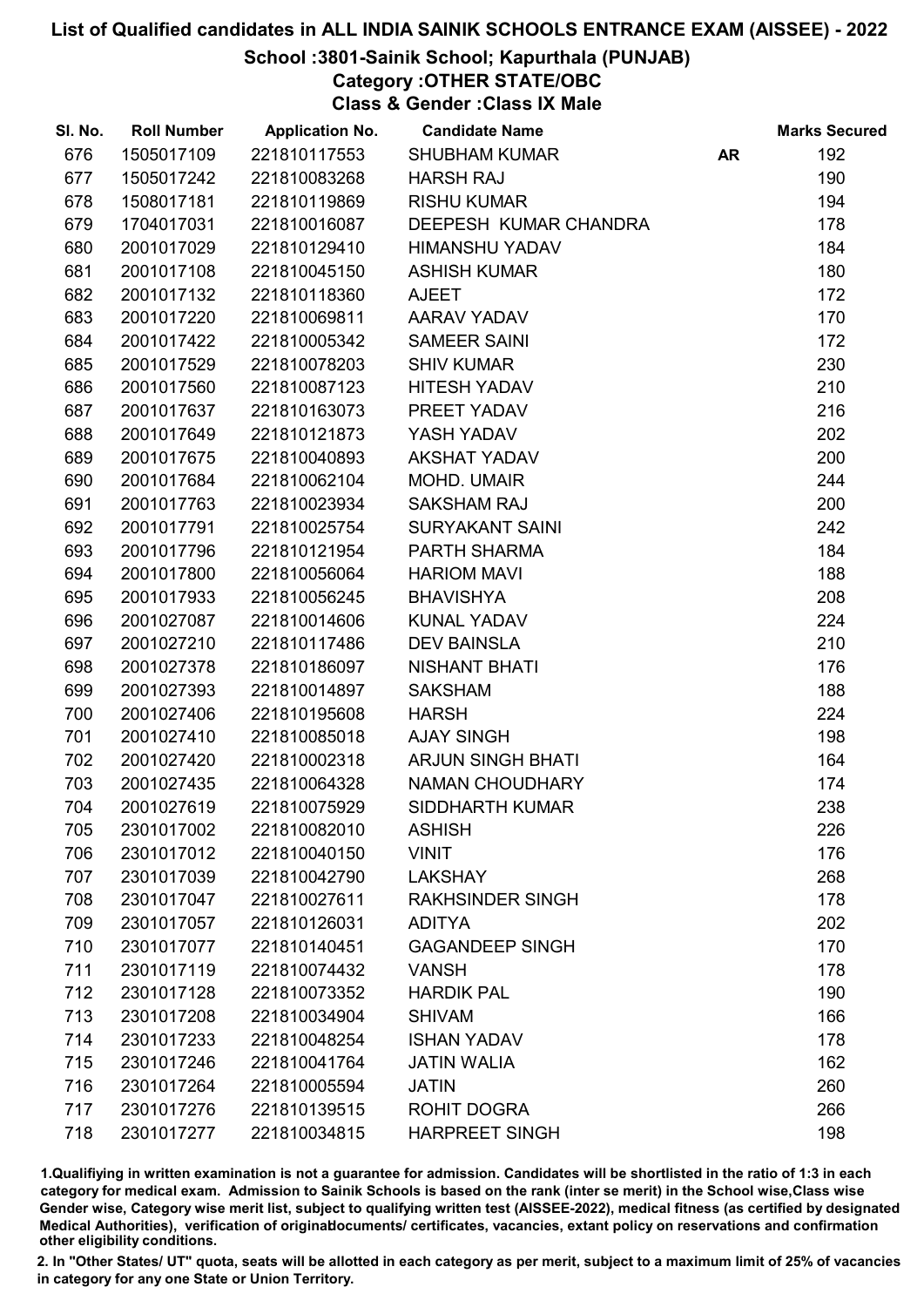## School :3801-Sainik School; Kapurthala (PUNJAB)

Category :OTHER STATE/OBC

Class & Gender :Class IX Male

| SI. No. | <b>Roll Number</b> | <b>Application No.</b> | <b>Candidate Name</b>       | <b>Marks Secured</b> |
|---------|--------------------|------------------------|-----------------------------|----------------------|
| 719     | 2301017307         | 221810024475           | <b>HIMANSHU</b>             | 164                  |
| 720     | 2301017319         | 221810005095           | <b>AKSHIT SAINI</b>         | 190                  |
| 721     | 2301017342         | 221810098626           | <b>HIMANSHU</b>             | 210                  |
| 722     | 2301017370         | 221810144676           | AVICHAL MAHALDWAN           | 174                  |
| 723     | 2301017401         | 221810138637           | PRINCE YADAV                | 164                  |
| 724     | 2301017422         | 221810076177           | <b>DHURAV KUMAR</b>         | 212                  |
| 725     | 2301017426         | 221810147187           | YASH PARTAP                 | 238                  |
| 726     | 2301017433         | 221810187508           | <b>MOHD SHOAIB</b>          | 164                  |
| 727     | 2301017438         | 221810106118           | <b>LAKSHAY SAINI</b>        | 206                  |
| 728     | 2301017448         | 221810088048           | <b>PARTH</b>                | 190                  |
| 729     | 2301017491         | 221810114539           | <b>DIKSHANSH</b>            | 190                  |
| 730     | 2301017520         | 221810017399           | <b>GOURAV</b>               | 192                  |
| 731     | 2302017022         | 221810121350           | AYUSH KUMAR PANCHAL         | 176                  |
| 732     | 2302017057         | 221810167931           | <b>ABHINAV</b>              | 170                  |
| 733     | 2302017072         | 221810178161           | <b>DISHANT SAINI</b>        | 168                  |
| 734     | 2302017095         | 221810014412           | <b>YASHPAL</b>              | 168                  |
| 735     | 2302017108         | 221810154442           | <b>FALKEET SINGH</b>        | 188                  |
| 736     | 2302017115         | 221810142062           | <b>BHAVYA VERMA</b>         | 206                  |
| 737     | 2302017118         | 221810051162           | <b>NILESH</b>               | 194                  |
| 738     | 2302017125         | 221810049172           | <b>MANVEER SINGH GREWAL</b> | 246                  |
| 739     | 2302017137         | 221810099592           | <b>GOURAV</b>               | 200                  |
| 740     | 2302017167         | 221810081353           | <b>VARUN</b>                | 168                  |
| 741     | 2302017193         | 221810125404           | <b>AARNAV SAINI</b>         | 190                  |
| 742     | 2302017281         | 221810033006           | <b>KAMAL KANT</b>           | 194                  |
| 743     | 2302017299         | 221810068326           | <b>NIKUNJ</b>               | 166                  |
| 744     | 2302017303         | 221810143636           | RIYANSH JANGRA              | 164                  |
| 745     | 2302017310         | 221810098256           | <b>LOKESH KUMAR</b>         | 304                  |
| 746     | 2302017339         | 221810029107           | YASH                        | 176                  |
| 747     | 2302017350         | 221810194427           | <b>HARSHIT</b>              | 244                  |
| 748     | 2302017355         | 221810046837           | <b>KARTIK VERMA</b>         | 166                  |
| 749     | 2302017367         | 221810160277           | <b>SUDHANSH</b>             | 294                  |
| 750     | 2302017389         | 221810033408           | <b>HARMAN</b>               | 262                  |
| 751     | 2302017417         | 221810039468           | <b>ARPIT HIRA</b>           | 172                  |
| 752     | 2302017424         | 221810151578           | <b>ADITYA YADAV</b>         | 248                  |
| 753     | 2302017429         | 221810184988           | SHRESTH SINGH               | 160                  |
| 754     | 2302017458         | 221810031569           | <b>RAKSHIT KUMAR</b>        | 194                  |
| 755     | 2302017465         | 221810185199           | ROHAN PRASAD YADAV          | 196                  |
| 756     | 2303017038         | 221810114730           | <b>SARTHAK YADAV</b>        | 240                  |
| 757     | 2303017039         | 221810016730           | <b>KABIR YADAV</b>          | 170                  |
| 758     | 2303017046         | 221810086840           | <b>SHREYAN YADAV</b>        | 170                  |
| 759     | 2303017049         | 221810026050           | <b>ROHIT</b>                | 208                  |
| 760     | 2303017054         | 221810165450           | <b>NITIN</b>                | 168                  |
| 761     | 2303017062         | 221810168160           | <b>PRINCE</b>               | 178                  |

1.Qualifiying in written examination is not a guarantee for admission. Candidates will be shortlisted in the ratio of 1:3 in each category for medical exam. Admission to Sainik Schools is based on the rank (inter se merit) in the School wise,Class wise Gender wise, Category wise merit list, subject to qualifying written test (AISSEE-2022), medical fitness (as certified by designated Medical Authorities), verification of originablocuments/ certificates, vacancies, extant policy on reservations and confirmation other eligibility conditions.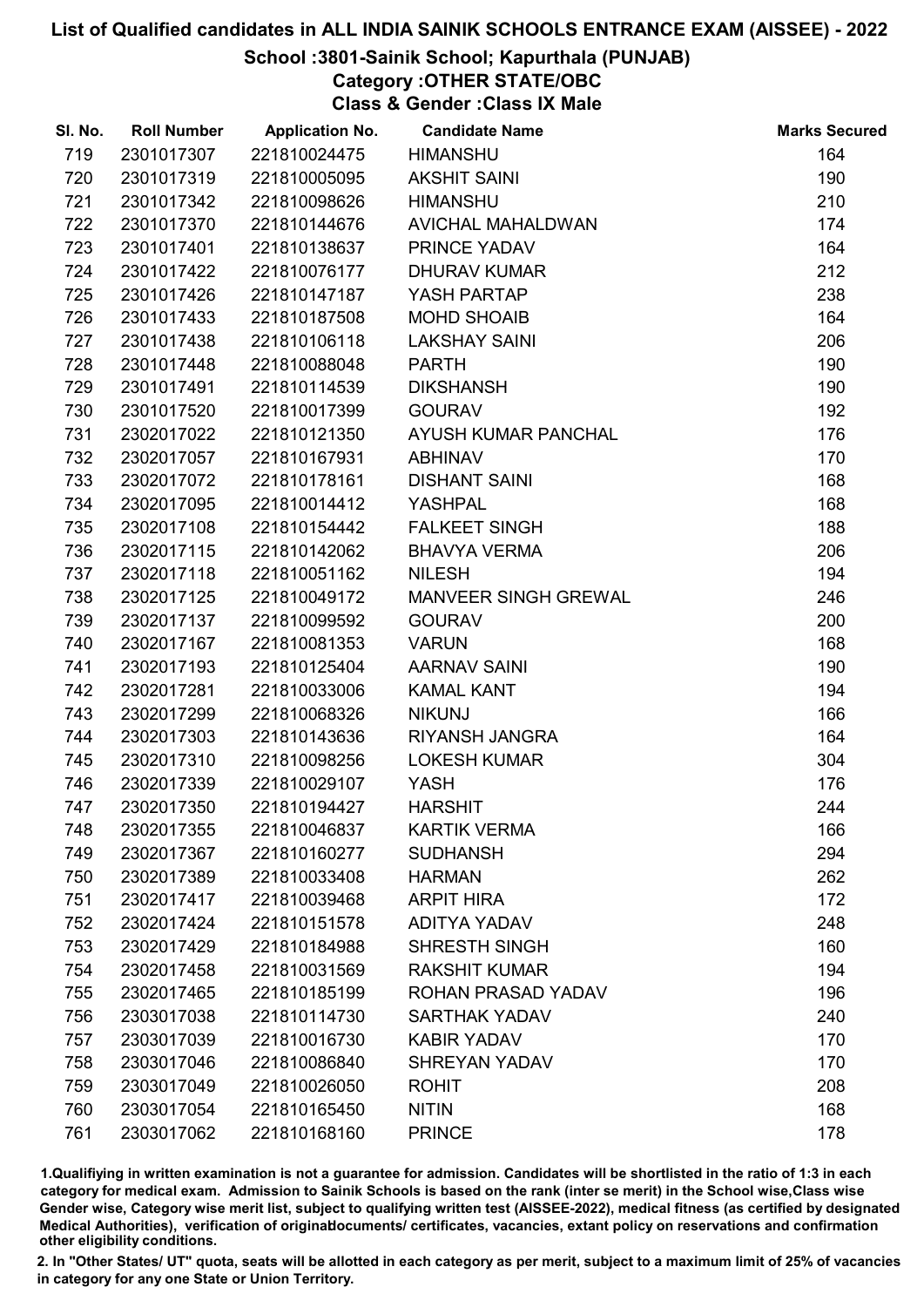#### School :3801-Sainik School; Kapurthala (PUNJAB)

Category :OTHER STATE/OBC

Class & Gender :Class IX Male

| SI. No. | <b>Roll Number</b> | <b>Application No.</b> | <b>Candidate Name</b>     | <b>Marks Secured</b> |
|---------|--------------------|------------------------|---------------------------|----------------------|
| 762     | 2303017065         | 221810126560           | <b>AYUSH</b>              | 264                  |
| 763     | 2303017067         | 221810064760           | <b>SHIVAM</b>             | 206                  |
| 764     | 2303017069         | 221810120070           | <b>NITIN</b>              | 216                  |
| 765     | 2303017073         | 221810048270           | <b>VIVEK YADAV</b>        | 218                  |
| 766     | 2303017078         | 221810097670           | <b>VIVEK</b>              | 240                  |
| 767     | 2303017085         | 221810154090           | <b>RITIK</b>              | 172                  |
| 768     | 2303017090         | 221810076290           | <b>SHABD</b>              | 230                  |
| 769     | 2303017091         | 221810051490           | <b>ROHAN YADAV</b>        | 254                  |
| 770     | 2303017094         | 221810005201           | <b>NAVNEET</b>            | 192                  |
| 771     | 2303017095         | 221810146201           | <b>VAIBHAV</b>            | 234                  |
| 772     | 2303017100         | 221810065401           | <b>RAMAN YADAV</b>        | 196                  |
| 773     | 2303017122         | 221810171521           | <b>JAY</b>                | 264                  |
| 774     | 2303017126         | 221810168621           | <b>MAITRAY YADAV</b>      | 162                  |
| 775     | 2303017129         | 221810087921           | <b>ARYAN</b>              | 192                  |
| 776     | 2303017133         | 221810156231           | <b>JATIN</b>              | 246                  |
| 777     | 2303017134         | 221810068331           | YASH KUMAR                | 192                  |
| 778     | 2303017135         | 221810114431           | <b>NAMAN</b>              | 228                  |
| 779     | 2303017143         | 221810170241           | <b>YASH</b>               | 192                  |
| 780     | 2303017144         | 221810171241           | <b>RAJAT KUMAR</b>        | 176                  |
| 781     | 2303017145         | 221810048241           | <b>VINEET</b>             | 198                  |
| 782     | 2303017147         | 221810112441           | <b>RAJAT YADAV</b>        | 202                  |
| 783     | 2303017157         | 221810087551           | <b>MAYANK</b>             | 170                  |
| 784     | 2303017165         | 221810092261           | <b>PUNIT</b>              | 194                  |
| 785     | 2303017171         | 221810056171           | <b>SAMEER BHARTI</b>      | 228                  |
| 786     | 2303017180         | 221810165671           | <b>SAHIL</b>              | 220                  |
| 787     | 2303017181         | 221810173771           | <b>ANKIT</b>              | 162                  |
| 788     | 2303017182         | 221810068771           | <b>BHASKAR RAO</b>        | 176                  |
| 789     | 2303017183         | 221810100871           | <b>JATIN</b>              | 220                  |
| 790     | 2303017190         | 221810079281           | <b>MAYANK YADAV</b>       | 172                  |
| 791     | 2303017193         | 221810056381           | <b>SAGAR BHARTI</b>       | 174                  |
| 792     | 2303017197         | 221810150781           | <b>GOURAV</b>             | 180                  |
| 793     | 2303017214         | 221810065891           | <b>ARPIT</b>              | 224                  |
| 794     | 2303017215         | 221810090991           | <b>PRINCE</b>             | 190                  |
| 795     | 2303017233         | 221810043512           | YASH KUMAR                | 216                  |
| 796     | 2303017253         | 221810119432           | AASHISH YADAV             | 192                  |
| 797     | 2303017258         | 221810061142           | <b>JIVESH KUMAR YADAV</b> | 200                  |
| 798     | 2303017261         | 221810156442           | <b>VARUN YADAV</b>        | 204                  |
| 799     | 2303017262         | 221810131642           | <b>RAKSHIT</b>            | 208                  |
| 800     | 2303017272         | 221810123652           | <b>RAHUL</b>              | 294                  |
| 801     | 2303017275         | 221810104752           | <b>YASH</b>               | 216                  |
| 802     | 2303017280         | 221810061362           | <b>RITESH</b>             | 172                  |
| 803     | 2303017283         | 221810083862           | <b>CHAKSHAY</b>           | 236                  |
| 804     | 2303017297         | 221810167482           | <b>HARSHIT YADAV</b>      | 356                  |

1.Qualifiying in written examination is not a guarantee for admission. Candidates will be shortlisted in the ratio of 1:3 in each category for medical exam. Admission to Sainik Schools is based on the rank (inter se merit) in the School wise,Class wise Gender wise, Category wise merit list, subject to qualifying written test (AISSEE-2022), medical fitness (as certified by designated Medical Authorities), verification of originablocuments/ certificates, vacancies, extant policy on reservations and confirmation other eligibility conditions.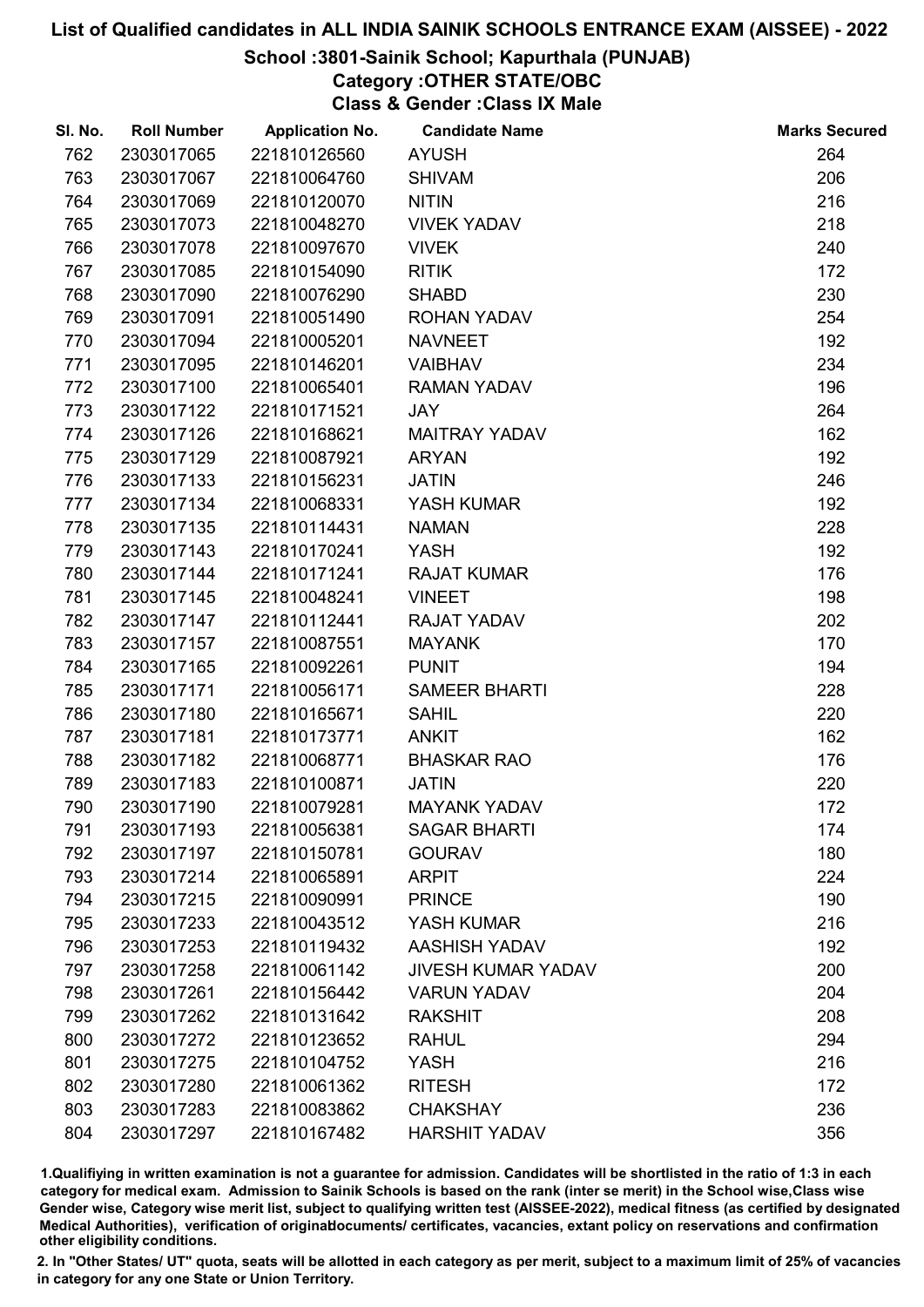## School :3801-Sainik School; Kapurthala (PUNJAB)

Category :OTHER STATE/OBC

Class & Gender :Class IX Male

| SI. No. | <b>Roll Number</b> | <b>Application No.</b> | <b>Candidate Name</b>     | <b>Marks Secured</b> |
|---------|--------------------|------------------------|---------------------------|----------------------|
| 805     | 2303017302         | 221810124092           | PARAS YADAV               | 184                  |
| 806     | 2303017303         | 221810100292           | <b>KUNAL</b>              | 288                  |
| 807     | 2303017309         | 221810094692           | NITIN YADAV               | 168                  |
| 808     | 2303017318         | 221810008703           | <b>TARUN KUMAR</b>        | 194                  |
| 809     | 2303017332         | 221810162423           | <b>BHANU NAHARIA</b>      | 168                  |
| 810     | 2303017351         | 221810067053           | <b>JATIN</b>              | 210                  |
| 811     | 2303017378         | 221810105083           | <b>MANNU</b>              | 194                  |
| 812     | 2303017385         | 221810052683           | <b>DEEPAK</b>             | 170                  |
| 813     | 2303017396         | 221810109693           | <b>HARSH DEV</b>          | 204                  |
| 814     | 2303017404         | 221810044104           | <b>DHAYRYA</b>            | 196                  |
| 815     | 2303017410         | 221810105404           | <b>HARSHIT</b>            | 190                  |
| 816     | 2303017429         | 221810151224           | <b>ANIKET</b>             | 272                  |
| 817     | 2303017431         | 221810004624           | <b>NIKENDER</b>           | 162                  |
| 818     | 2303017436         | 221810020924           | PARTH KOSHAL              | 162                  |
| 819     | 2303017437         | 221810040034           | <b>NAYAN YADAV</b>        | 210                  |
| 820     | 2303017445         | 221810125934           | PIYUSH YADAV              | 192                  |
| 821     | 2303017453         | 221810138644           | <b>KESHAV</b>             | 176                  |
| 822     | 2303017476         | 221810180964           | <b>LAKSHYA</b>            | 374                  |
| 823     | 2303017487         | 221810024674           | <b>KANISHK</b>            | 188                  |
| 824     | 2303017494         | 221810183974           | <b>SAHIL YADAV</b>        | 200                  |
| 825     | 2303017497         | 221810174184           | <b>NIKUSH</b>             | 208                  |
| 826     | 2303017507         | 221810102984           | <b>DEV ROHILLA</b>        | 224                  |
| 827     | 2303017512         | 221810104294           | <b>RONAK</b>              | 220                  |
| 828     | 2303017516         | 221810070494           | <b>VISHAL BHARDWAJ</b>    | 178                  |
| 829     | 2303017533         | 221810158415           | <b>HARDIK YADAV</b>       | 168                  |
| 830     | 2303017551         | 221810137235           | <b>JATIN YADAV</b>        | 180                  |
| 831     | 2303017556         | 221810097635           | <b>KUSHAL</b>             | 198                  |
| 832     | 2303017564         | 221810055045           | <b>ARYAN YADAV</b>        | 190                  |
| 833     | 2303017566         | 221810095245           | <b>SAMEER PUNIA</b>       | 186                  |
| 834     | 2303017578         | 221810115655           | <b>HIMANSHU KUSHAWAHA</b> | 174                  |
| 835     | 2303017583         | 221810166755           | <b>DAKSHESH</b>           | 224                  |
| 836     | 2303017631         | 221810165016           | <b>DIVYANSH</b>           | 186                  |
| 837     | 2303017632         | 221810057516           | <b>VIKASH</b>             | 174                  |
| 838     | 2303017650         | 221810071826           | <b>HARSH</b>              | 166                  |
| 839     | 2303017670         | 221810101946           | <b>HARSH</b>              | 166                  |
| 840     | 2303017677         | 221810126656           | <b>PIYUSH</b>             | 172                  |
| 841     | 2303017679         | 221810082066           | <b>LAKSHY YADAV</b>       | 252                  |
| 842     | 2303017684         | 221810013266           | <b>HARSH YADAV</b>        | 234                  |
| 843     | 2303017688         | 221810137566           | <b>PRIYANSHU</b>          | 188                  |
| 844     | 2303017701         | 221810112676           | <b>HARSH YADAV</b>        | 178                  |
| 845     | 2303017702         | 221810089776           | <b>VISHESH</b>            | 228                  |
| 846     | 2303017707         | 221810090486           | <b>GRISHAV KUMAR</b>      | 196                  |
| 847     | 2303017718         | 221810071896           | <b>VIRAT</b>              | 194                  |

1.Qualifiying in written examination is not a guarantee for admission. Candidates will be shortlisted in the ratio of 1:3 in each category for medical exam. Admission to Sainik Schools is based on the rank (inter se merit) in the School wise,Class wise Gender wise, Category wise merit list, subject to qualifying written test (AISSEE-2022), medical fitness (as certified by designated Medical Authorities), verification of originablocuments/ certificates, vacancies, extant policy on reservations and confirmation other eligibility conditions.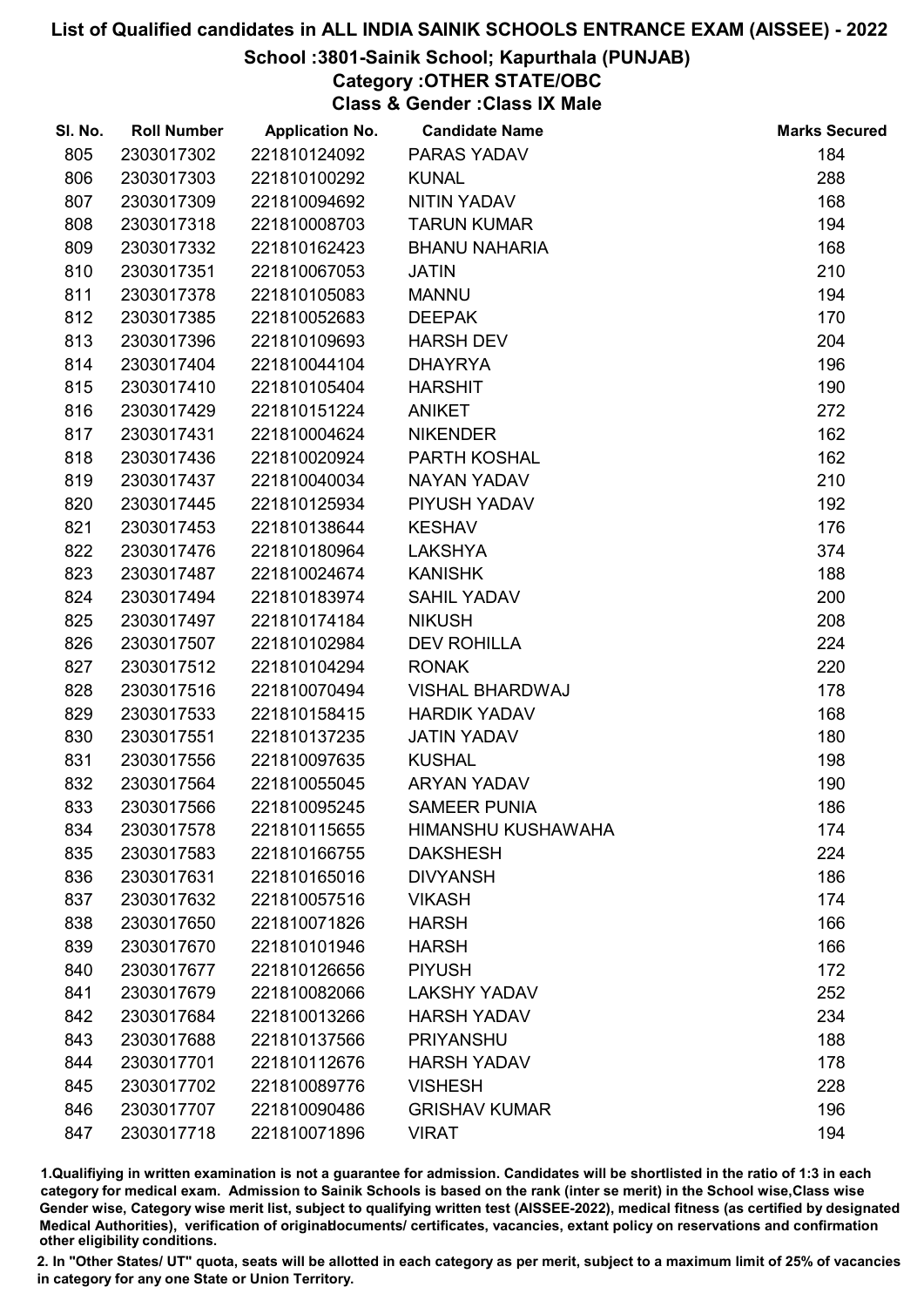## School :3801-Sainik School; Kapurthala (PUNJAB)

Category :OTHER STATE/OBC

Class & Gender :Class IX Male

| SI. No. | <b>Roll Number</b> | <b>Application No.</b> | <b>Candidate Name</b> |           | <b>Marks Secured</b> |
|---------|--------------------|------------------------|-----------------------|-----------|----------------------|
| 848     | 2303017723         | 221810060707           | <b>BANSAL</b>         |           | 250                  |
| 849     | 2303017724         | 221810071117           | <b>JAYANT</b>         |           | 198                  |
| 850     | 2303017733         | 221810115027           | <b>JATIN KUMAR</b>    |           | 212                  |
| 851     | 2303017735         | 221810098127           | <b>YASHMIT</b>        |           | 178                  |
| 852     | 2303017741         | 221810079527           | PANKAJ KUMAR          |           | 194                  |
| 853     | 2303017746         | 221810091927           | YOGESH KUMAR          | <b>AR</b> | 164                  |
| 854     | 2303017748         | 221810167927           | <b>VINAY KUMAR</b>    |           | 240                  |
| 855     | 2303017763         | 221810134837           | <b>SIDHARTH</b>       |           | 236                  |
| 856     | 2303017772         | 221810013547           | <b>KRISH YADAV</b>    |           | 258                  |
| 857     | 2303017779         | 221810134057           | <b>RACHIT YADAV</b>   |           | 194                  |
| 858     | 2303017796         | 221810153277           | RONAK MAHLAWAT        |           | 168                  |
| 859     | 2303017798         | 221810071377           | <b>DAKSH</b>          |           | 200                  |
| 860     | 2303017799         | 221810015577           | <b>LAKSHAY</b>        |           | 168                  |
| 861     | 2303017803         | 221810156977           | <b>ABEER KUMAR</b>    |           | 242                  |
| 862     | 2303017805         | 221810170087           | <b>ROBIN</b>          |           | 236                  |
| 863     | 2303017808         | 221810145287           | <b>LUCKY YADAV</b>    |           | 180                  |
| 864     | 2303017812         | 221810072787           | <b>RITIK</b>          |           | 328                  |
| 865     | 2303017826         | 221810070108           | <b>ADITYA YADAV</b>   |           | 184                  |
| 866     | 2303017833         | 221810117908           | NAVNEET YADAV         |           | 178                  |
| 867     | 2303017840         | 221810147318           | <b>YAMANK</b>         |           | 200                  |
| 868     | 2303027009         | 221810170328           | <b>PRIYANSHU</b>      |           | 222                  |
| 869     | 2303027017         | 221810191138           | <b>ANAND</b>          |           | 194                  |
| 870     | 2303027039         | 221810075268           | <b>AYUSH YADAV</b>    |           | 238                  |
| 871     | 2303027046         | 221810127668           | <b>LAKSHAY</b>        |           | 224                  |
| 872     | 2303027049         | 221810170868           | <b>DAKSH</b>          |           | 196                  |
| 873     | 2303027050         | 221810124868           | <b>HARSH YADAV</b>    |           | 220                  |
| 874     | 2303027063         | 221810151678           | <b>MOHIT</b>          |           | 190                  |
| 875     | 2303027067         | 221810081978           | VANSHAJ               |           | 244                  |
| 876     | 2303027068         | 221810101088           | <b>BHAVNESH</b>       |           | 172                  |
| 877     | 2303027074         | 221810014688           | <b>RACHIT YADAV</b>   |           | 170                  |
| 878     | 2303027086         | 221810103498           | <b>DEV</b>            |           | 172                  |
| 879     | 2303027087         | 221810051009           | <b>HANSRAJ</b>        |           | 212                  |
| 880     | 2303027092         | 221810157309           | <b>KRISHNA</b>        |           | 170                  |
| 881     | 2303027094         | 221810013509           | <b>LAKSHYA KUMAR</b>  |           | 252                  |
| 882     | 2303027095         | 221810088709           | <b>MOHIT YADAV</b>    |           | 240                  |
| 883     | 2303027100         | 221810106419           | <b>VISHAL</b>         |           | 238                  |
| 884     | 2303027101         | 221810080519           | <b>LUV SHARMA</b>     |           | 228                  |
| 885     | 2303027108         | 221810166819           | <b>ANKIT</b>          |           | 270                  |
| 886     | 2303027123         | 221810147139           | <b>GOURAV</b>         |           | 180                  |
| 887     | 2303027129         | 221810147539           | <b>HARSH YADAV</b>    |           | 200                  |
| 888     | 2303027136         | 221810138049           | <b>ISHANT</b>         |           | 230                  |
| 889     | 2303027137         | 221810167149           | <b>CHIRAG</b>         |           | 222                  |
| 890     | 2303027145         | 221810130549           | YUVRAJ                |           | 194                  |

1.Qualifiying in written examination is not a guarantee for admission. Candidates will be shortlisted in the ratio of 1:3 in each category for medical exam. Admission to Sainik Schools is based on the rank (inter se merit) in the School wise,Class wise Gender wise, Category wise merit list, subject to qualifying written test (AISSEE-2022), medical fitness (as certified by designated Medical Authorities), verification of originablocuments/ certificates, vacancies, extant policy on reservations and confirmation other eligibility conditions.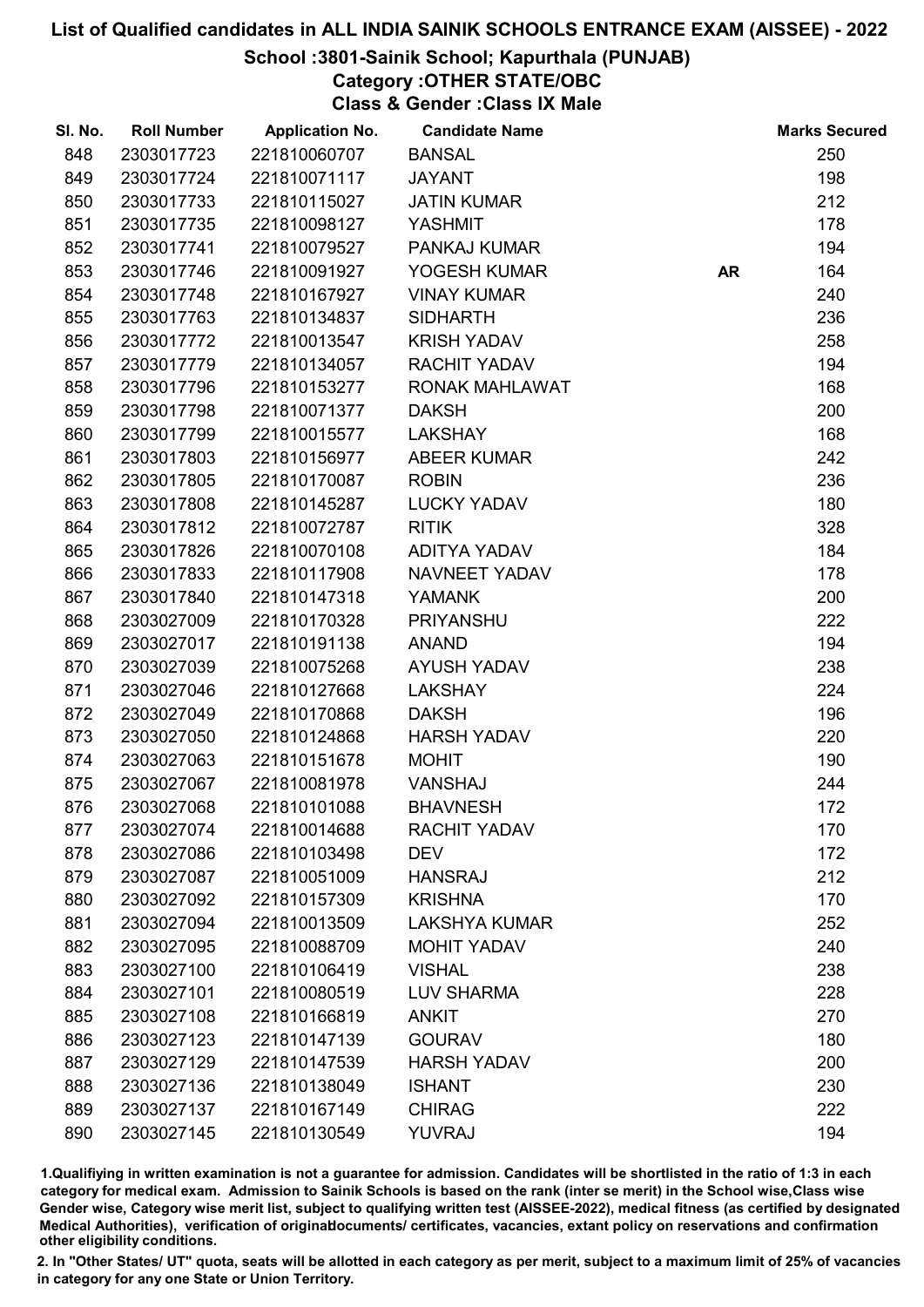## School :3801-Sainik School; Kapurthala (PUNJAB)

Category :OTHER STATE/OBC

Class & Gender :Class IX Male

| SI. No. | <b>Roll Number</b> | <b>Application No.</b> | <b>Candidate Name</b>  | <b>Marks Secured</b> |
|---------|--------------------|------------------------|------------------------|----------------------|
| 891     | 2303027147         | 221810024649           | ANUJ SINGH BAINSLA     | 244                  |
| 892     | 2303027159         | 221810077659           | <b>NIKHIL YADAV</b>    | 220                  |
| 893     | 2303027163         | 221810124859           | <b>TARUN</b>           | 168                  |
| 894     | 2303027175         | 221810080179           | <b>CHETANYA YADAV</b>  | 270                  |
| 895     | 2303027176         | 221810046179           | <b>DEEPAK KUMAR</b>    | 198                  |
| 896     | 2303027181         | 221810136379           | <b>PRATIK</b>          | 186                  |
| 897     | 2303027187         | 221810014779           | PRITAM SINGH           | 182                  |
| 898     | 2303027192         | 221810048189           | PANKAJ YADAV           | 242                  |
| 899     | 2303027200         | 221810114299           | <b>ROHAN</b>           | 240                  |
| 900     | 2304017053         | 221810170750           | <b>RAHUL</b>           | 200                  |
| 901     | 2304017083         | 221810162190           | <b>SAMEER</b>          | 196                  |
| 902     | 2304017089         | 221810026890           | <b>NIKHIL</b>          | 210                  |
| 903     | 2304017094         | 221810041901           | <b>PUNEET</b>          | 220                  |
| 904     | 2304017176         | 221810051991           | <b>SANGKIRAT SINGH</b> | 244                  |
| 905     | 2304017183         | 221810006602           | <b>SOMANSHU</b>        | 170                  |
| 906     | 2304017195         | 221810076322           | <b>KUSHAL</b>          | 172                  |
| 907     | 2304017206         | 221810013732           | <b>SHUBHAM</b>         | 160                  |
| 908     | 2304017243         | 221810051862           | <b>KRISH CHAUDHARY</b> | 186                  |
| 909     | 2304017251         | 221810155082           | <b>JASVINDER</b>       | 180                  |
| 910     | 2304017258         | 221810013292           | <b>RUDRAKSH SONI</b>   | 174                  |
| 911     | 2304017281         | 221810148813           | <b>SAMEER YADAV</b>    | 176                  |
| 912     | 2304017296         | 221810116633           | <b>MASOOM</b>          | 160                  |
| 913     | 2304017311         | 221810104153           | <b>TANMAY</b>          | 172                  |
| 914     | 2304017321         | 221810195653           | <b>SAKSHAM SINGH</b>   | 190                  |
| 915     | 2304017414         | 221810073474           | <b>TARUN</b>           | 162                  |
| 916     | 2304017433         | 221810088094           | <b>GURMIT</b>          | 198                  |
| 917     | 2304017530         | 221810040885           | <b>TANMAY</b>          | 328                  |
| 918     | 2304017548         | 221810024106           | <b>ANSH</b>            | 206                  |
| 919     | 2304017605         | 221810046356           | <b>VINAY KUMAR</b>     | 160                  |
| 920     | 2304017609         | 221810130856           | <b>KARTIK ROHILLA</b>  | 206                  |
| 921     | 2304017610         | 221810168956           | PRANAV VERMA           | 248                  |
| 922     | 2304017649         | 221810031307           | <b>NAITIK</b>          | 234                  |
| 923     | 2304017730         | 221810041997           | <b>SACHIN</b>          | 176                  |
| 924     | 2304017731         | 221810010008           | <b>MANAN JALWAL</b>    | 218                  |
| 925     | 2304017803         | 221810014678           | <b>JATIN KUMAR</b>     | 188                  |
| 926     | 2304017834         | 221810151019           | <b>PRINCE</b>          | 212                  |
| 927     | 2304017839         | 221810042719           | <b>RISHAB</b>          | 318                  |
| 928     | 2304017848         | 221810186529           | <b>SARTHAK</b>         | 166                  |
| 929     | 2304017856         | 221810069539           | <b>MAYANK</b>          | 170                  |
| 930     | 2304017917         | 221810035699           | <b>DEVWART</b>         | 200                  |
| 931     | 2403017058         | 221810023172           | PULKIT DHIMAN          | 182                  |
| 932     | 2403017119         | 221810079694           | <b>ARYAN DOGRA</b>     | 166                  |
| 933     | 2403017150         | 221810016956           | <b>SURYANSH</b>        | 210                  |

1.Qualifiying in written examination is not a guarantee for admission. Candidates will be shortlisted in the ratio of 1:3 in each category for medical exam. Admission to Sainik Schools is based on the rank (inter se merit) in the School wise,Class wise Gender wise, Category wise merit list, subject to qualifying written test (AISSEE-2022), medical fitness (as certified by designated Medical Authorities), verification of originablocuments/ certificates, vacancies, extant policy on reservations and confirmation other eligibility conditions.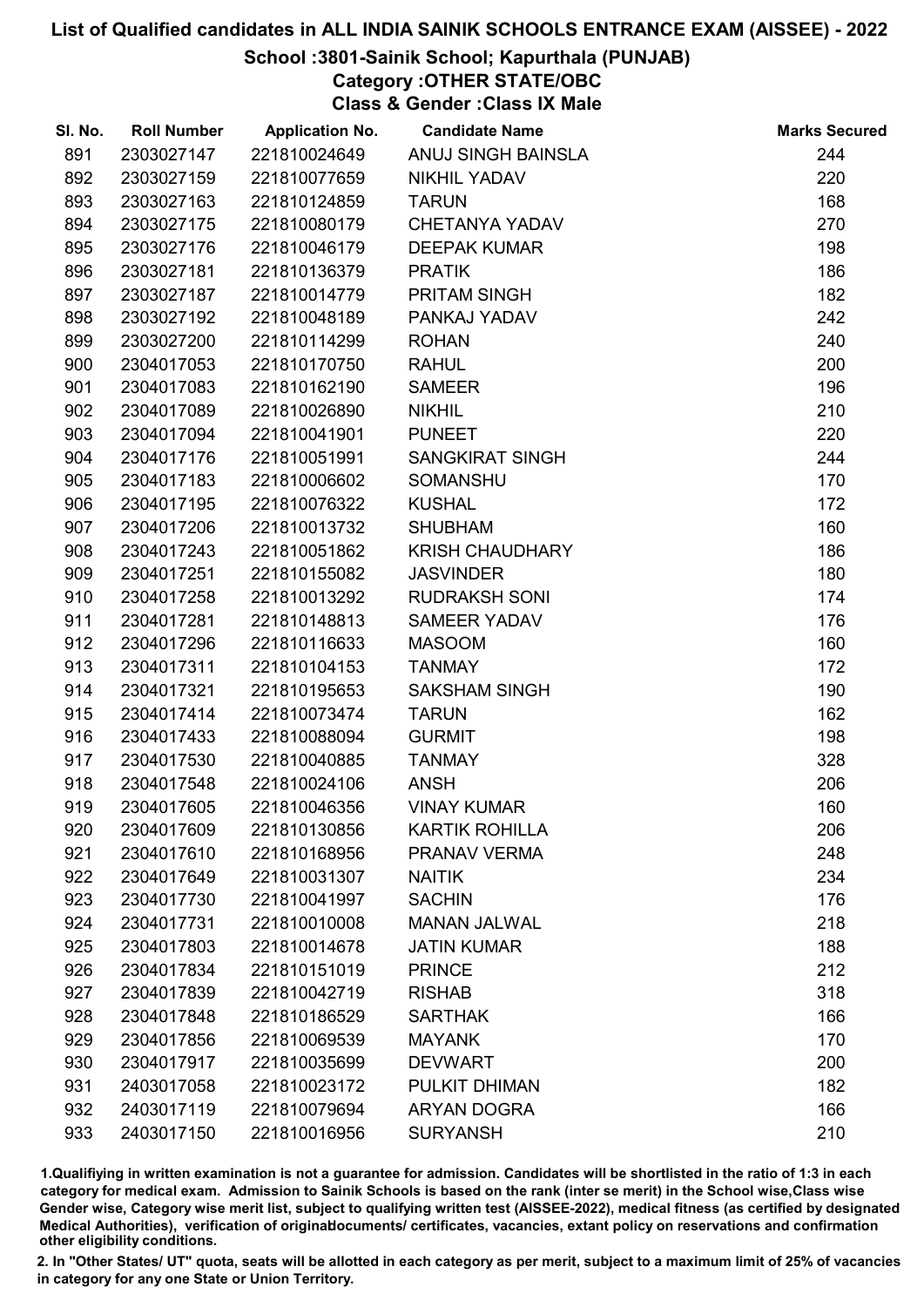## School :3801-Sainik School; Kapurthala (PUNJAB)

Category :OTHER STATE/OBC

Class & Gender :Class IX Male

| SI. No. | <b>Roll Number</b> | <b>Application No.</b> | <b>Candidate Name</b>    | <b>Marks Secured</b> |
|---------|--------------------|------------------------|--------------------------|----------------------|
| 934     | 2403017152         | 221810128666           | <b>TANISHQ</b>           | 174                  |
| 935     | 2403017190         | 221810096358           | <b>ARYAN KUMAR</b>       | 206                  |
| 936     | 2404017004         | 221810100830           | <b>ABHIJEET THAKUR</b>   | 222                  |
| 937     | 2407017113         | 221810030195           | <b>SURYANSHU</b>         | 164                  |
| 938     | 2407017116         | 221810041806           | <b>AYUSH MAAN</b>        | 174                  |
| 939     | 2407017123         | 221810005636           | <b>VIVEK KOUNDAL</b>     | 198                  |
| 940     | 2407017153         | 221810130097           | <b>ABHISHEK KOUNDAL</b>  | 174                  |
| 941     | 2408017052         | 221810099734           | <b>NAVDEEP SINGH</b>     | 160                  |
| 942     | 2408017053         | 221810150854           | <b>JAYADITYA VERMA</b>   | 326                  |
| 943     | 2408017072         | 221810106675           | <b>SHAURYA SAINI</b>     | 196                  |
| 944     | 2408017075         | 221810076695           | <b>ADITYA CHOUDHARY</b>  | 254                  |
| 945     | 2408017094         | 221810137877           | <b>VARUN SAINI</b>       | 170                  |
| 946     | 2408017098         | 221810003228           | <b>USMAAN</b>            | 168                  |
| 947     | 2501017225         | 221810003984           | <b>NAVJOT SINGH</b>      | 198                  |
| 948     | 2501017423         | 221810031309           | <b>BHAVISHYA KASHYAP</b> | 170                  |
| 949     | 2701017053         | 221810045861           | <b>SHIVAM KUMAR</b>      | 170                  |
| 950     | 3001017284         | 221810189173           | <b>SRUJAN LODHI</b>      | 214                  |
| 951     | 3002017096         | 221810054722           | <b>PRIYANSHU</b>         | 170                  |
| 952     | 3002017117         | 221810132282           | <b>ANSHUL DHAKAR</b>     | 176                  |
| 953     | 3002017118         | 221810152282           | RAGHVENDRA YADAV         | 164                  |
| 954     | 3002017157         | 221810129353           | <b>RAHUL GURJAR</b>      | 180                  |
| 955     | 3002017362         | 221810038787           | <b>GAURAV DHAKAD</b>     | 214                  |
| 956     | 3003017020         | 221810035070           | <b>HARSHIT PATEL</b>     | 268                  |
| 957     | 3004017126         | 221810007554           | SIDDHARTH SINGH          | 234                  |
| 958     | 3801017054         | 221810049642           | <b>NITIN KUMAR</b>       | 188                  |
| 959     | 3802017083         | 221810178787           | <b>SOURABH</b>           | 176                  |
| 960     | 3803017043         | 221810021481           | <b>RAMAN SINGH</b>       | 162                  |
| 961     | 3803017044         | 221810063581           | <b>SAURABH KUMAR</b>     | 270                  |
| 962     | 3803017088         | 221810084663           | <b>DIVY SAWAN</b>        | 180                  |
| 963     | 3803017177         | 221810076747           | <b>KUNAL YADAV</b>       | 162                  |
| 964     | 3804017036         | 221810118963           | <b>MANDEEP SINGH</b>     | 172                  |
| 965     | 3804017072         | 221810086627           | ROHIT KUMAR CHOUDHARY    | 172                  |
| 966     | 3805017032         | 221810031402           | <b>SAMEER KUMAR</b>      | 182                  |
| 967     | 3805017151         | 221810006489           | <b>HARSHIT</b>           | 172                  |
| 968     | 3901017003         | 221810083720           | <b>SURAJ JAJRA</b>       | 168                  |
| 969     | 3901017054         | 221810018533           | PRITHVI CHOUDHARY        | 216                  |
| 970     | 3901017065         | 221810140564           | <b>ARMAN KHAN</b>        | 192                  |
| 971     | 3901017100         | 221810049717           | <b>PIYUSH RATNU</b>      | 206                  |
| 972     | 3901017133         | 221810086458           | <b>ASHISH</b>            | 176                  |
| 973     | 3902017025         | 221810155713           | <b>DIPANSHU</b>          | 304                  |
| 974     | 3902017063         | 221810178879           | <b>HERUMB PAL SINGH</b>  | 266                  |
| 975     | 3903017034         | 221810029741           | <b>AADITYA SONI</b>      | 168                  |
| 976     | 3903017040         | 221810026861           | <b>RONAK SONI</b>        | 198                  |

1.Qualifiying in written examination is not a guarantee for admission. Candidates will be shortlisted in the ratio of 1:3 in each category for medical exam. Admission to Sainik Schools is based on the rank (inter se merit) in the School wise,Class wise Gender wise, Category wise merit list, subject to qualifying written test (AISSEE-2022), medical fitness (as certified by designated Medical Authorities), verification of originablocuments/ certificates, vacancies, extant policy on reservations and confirmation other eligibility conditions.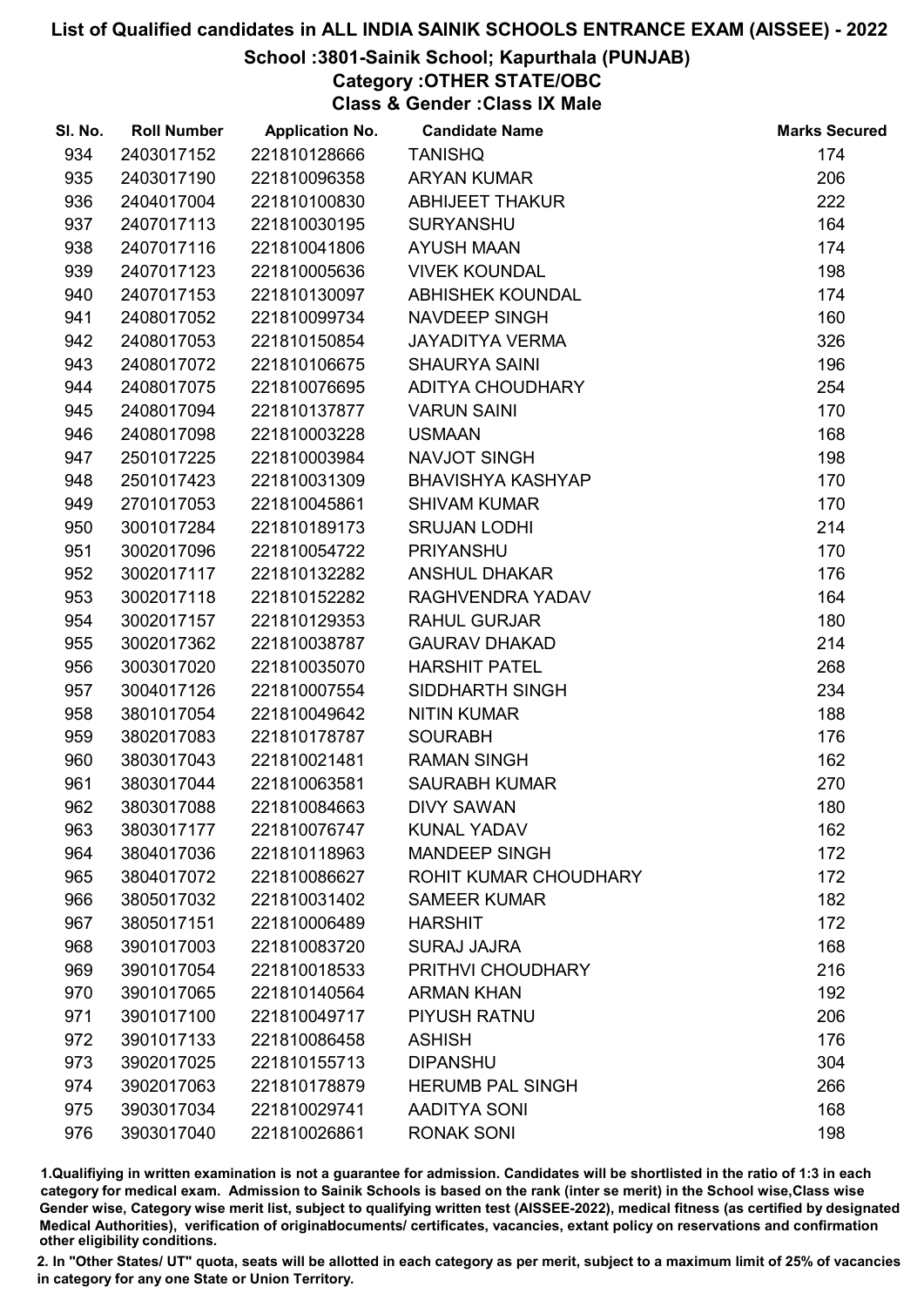## School :3801-Sainik School; Kapurthala (PUNJAB)

Category :OTHER STATE/OBC

Class & Gender :Class IX Male

| SI. No. | <b>Roll Number</b> | <b>Application No.</b> | <b>Candidate Name</b>     |    | <b>Marks Secured</b> |
|---------|--------------------|------------------------|---------------------------|----|----------------------|
| 977     | 3904017014         | 221810187120           | <b>ASHU BAGARIYA</b>      |    | 166                  |
| 978     | 3904017167         | 221810038252           | <b>MANISH KUMAR SAPET</b> |    | 212                  |
| 979     | 3904017170         | 221810021452           | <b>ABHISHEK</b>           |    | 234                  |
| 980     | 3904017172         | 221810177552           | PRIYANSHU OLA             |    | 166                  |
| 981     | 3904017236         | 221810155453           | <b>RITU</b>               |    | 160                  |
| 982     | 3904017245         | 221810102473           | <b>HIMANSHU</b>           |    | 262                  |
| 983     | 3904017303         | 221810093254           | <b>UMANG SAMOTA</b>       |    | 218                  |
| 984     | 3904017364         | 221810094365           | NITIN PRAJAPAT            |    | 216                  |
| 985     | 3904017381         | 221810036095           | <b>RONIT YADAV</b>        |    | 176                  |
| 986     | 3904017393         | 221810109106           | ROHIT KASANA              |    | 170                  |
| 987     | 3904017423         | 221810024846           | <b>HARDIK YADAV</b>       |    | 192                  |
| 988     | 3904017430         | 221810187256           | AMIT CHOUDHARY            |    | 188                  |
| 989     | 3904017483         | 221810063817           | <b>AMAN KUMAR</b>         |    | 190                  |
| 990     | 3904017496         | 221810105437           | <b>HIMESH SAINI</b>       |    | 174                  |
| 991     | 3904017503         | 221810155547           | <b>GAURAV</b>             |    | 220                  |
| 992     | 3904017519         | 221810162967           | <b>ANKIT SAINI</b>        |    | 230                  |
| 993     | 3904017552         | 221810138618           | <b>LIVESH</b>             |    | 182                  |
| 994     | 3904017558         | 221810141138           | <b>AMIT DEVANDA</b>       |    | 204                  |
| 995     | 3904017564         | 221810112738           | <b>PRIYANSHU</b>          |    | 270                  |
| 996     | 3904017588         | 221810086878           | <b>SAHIL KUMAR</b>        |    | 216                  |
| 997     | 3904017637         | 221810137849           | ABHISHEK CHOUDHARY        | CG | 250                  |
| 998     | 3905017046         | 221810086111           | <b>SHIVAM KASHWAN</b>     |    | 204                  |
| 999     | 3905017091         | 221810046002           | <b>HIMANSHU</b>           |    | 170                  |
| 1000    | 3905017092         | 221810136102           | <b>TANUJ LAMORIA</b>      |    | 202                  |
| 1001    | 3905017098         | 221810130902           | <b>SOURABH</b>            |    | 176                  |
| 1002    | 3905017101         | 221810068312           | <b>DIPANSHU YADAV</b>     |    | 246                  |
| 1003    | 3905017114         | 221810095742           | <b>MOHIT JINDAR</b>       |    | 178                  |
| 1004    | 3905017140         | 221810119592           | PRAYAG JAKHAR             |    | 174                  |
| 1005    | 3905017150         | 221810092703           | <b>ANUJ CHAUDHARY</b>     |    | 192                  |
| 1006    | 3905017166         | 221810028433           | <b>DEVESH SINGH</b>       |    | 218                  |
| 1007    | 3905017177         | 221810101353           | <b>SHIVAM POONIA</b>      |    | 200                  |
| 1008    | 3905017178         | 221810024353           | <b>DHRUP JANGIR</b>       |    | 200                  |
| 1009    | 3905017191         | 221810086183           | ASHIRWAD KASHWAN          |    | 242                  |
| 1010    | 3905017207         | 221810029893           | <b>NITIN GORA</b>         |    | 166                  |
| 1011    | 3905017233         | 221810058054           | DEEPANSHU CHOUDHARY       |    | 196                  |
| 1012    | 3905017241         | 221810152964           | <b>MOHD DILSHAN</b>       | CG | 272                  |
| 1013    | 3905017271         | 221810094235           | <b>HITEESH</b>            |    | 160                  |
| 1014    | 3905017279         | 221810077055           | <b>ANKIT KUMAR</b>        |    | 232                  |
| 1015    | 3905017287         | 221810125955           | <b>HARDIK</b>             |    | 200                  |
| 1016    | 3905017300         | 221810064875           | <b>VIKASH MAHLA</b>       |    | 218                  |
| 1017    | 3905017351         | 221810116976           | <b>JAYESH SAINI</b>       |    | 200                  |
| 1018    | 3905017353         | 221810140196           | <b>AADRSH</b>             |    | 210                  |
| 1019    | 3905017370         | 221810132627           | <b>RAVI KUMAR</b>         |    | 188                  |

1.Qualifiying in written examination is not a guarantee for admission. Candidates will be shortlisted in the ratio of 1:3 in each category for medical exam. Admission to Sainik Schools is based on the rank (inter se merit) in the School wise,Class wise Gender wise, Category wise merit list, subject to qualifying written test (AISSEE-2022), medical fitness (as certified by designated Medical Authorities), verification of originablocuments/ certificates, vacancies, extant policy on reservations and confirmation other eligibility conditions.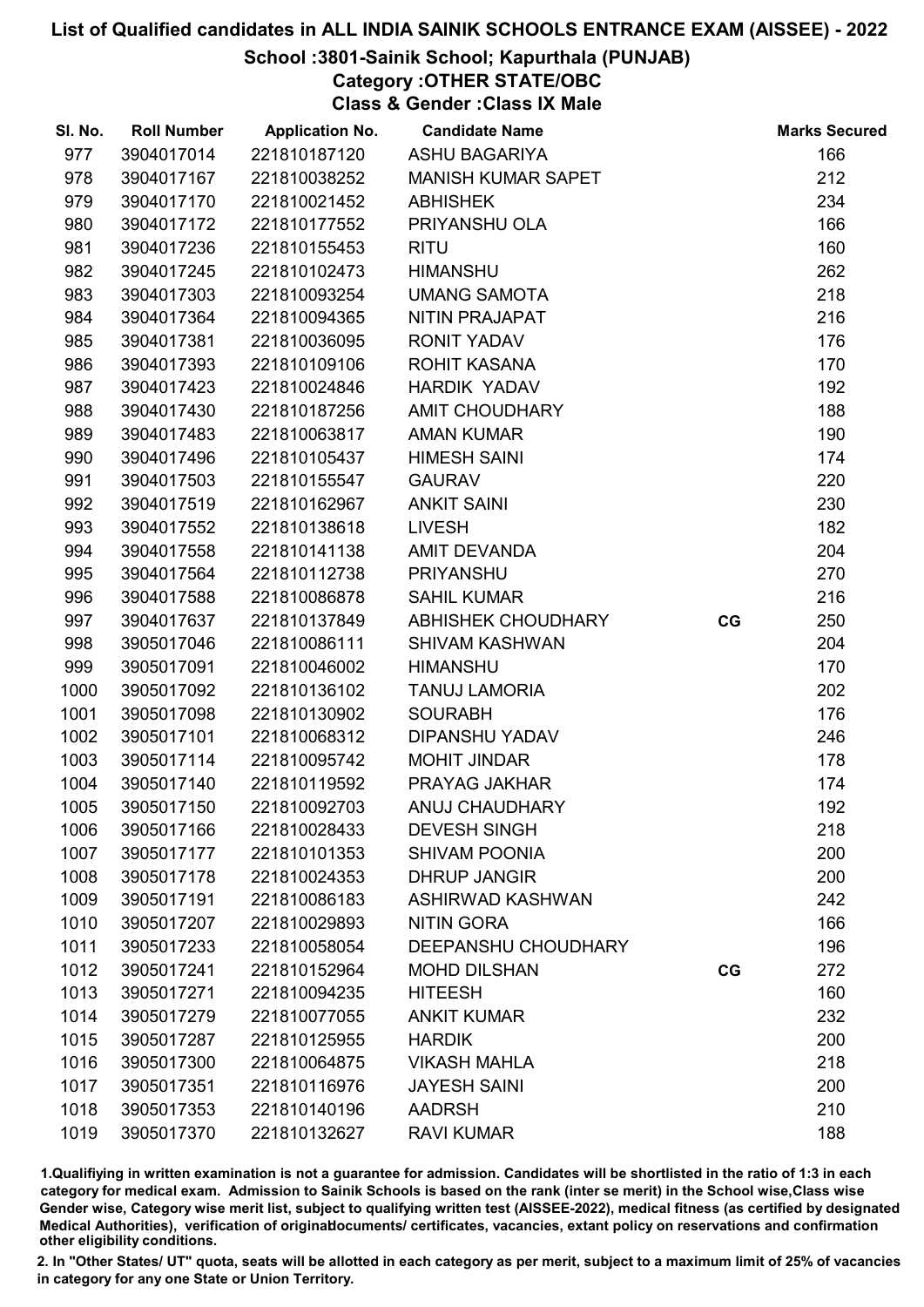## School :3801-Sainik School; Kapurthala (PUNJAB)

Category :OTHER STATE/OBC

Class & Gender :Class IX Male

| SI. No. | <b>Roll Number</b> | <b>Application No.</b> | <b>Candidate Name</b>    | <b>Marks Secured</b> |
|---------|--------------------|------------------------|--------------------------|----------------------|
| 1020    | 3905017373         | 221810116827           | <b>DEEPAK KUMAR</b>      | 170                  |
| 1021    | 3905017394         | 221810067967           | <b>SAKSHAM</b>           | 304                  |
| 1022    | 3905017438         | 221810177248           | <b>ANTESH YADAV</b>      | 212                  |
| 1023    | 3905017467         | 221810137098           | <b>ANUJ LAMORIA</b>      | 168                  |
| 1024    | 3906017072         | 221810157012           | KAILASH GORCHHIYA        | 162                  |
| 1025    | 3906017155         | 221810175964           | <b>VIJAY SINGH</b>       | 172                  |
| 1026    | 3906017244         | 221810022807           | <b>SUMIT PURI</b>        | 266                  |
| 1027    | 3906017271         | 221810003818           | <b>VABHAV</b>            | 202                  |
| 1028    | 3906017297         | 221810015198           | <b>JAYDEEP CHOUDHARY</b> | 260                  |
| 1029    | 3906017324         | 221810099289           | <b>ABHINAV BHATI</b>     | 220                  |
| 1030    | 3907017056         | 221810020395           | <b>BHAVISHYA NAGAR</b>   | 186                  |
| 1031    | 3908017016         | 221810068232           | ADITYA KUMAR CHOUDHARY   | 310                  |
| 1032    | 4401017027         | 221810090750           | <b>ANASH MALIK</b>       | 172                  |
| 1033    | 4401017062         | 221810104390           | <b>TARUN CHAUDHARY</b>   | 178                  |
| 1034    | 4401017070         | 221810078401           | <b>SHRESHTH VERMA</b>    | 172                  |
| 1035    | 4401017107         | 221810152051           | <b>VIVEK SAGAR</b>       | 250                  |
| 1036    | 4401017217         | 221810042223           | <b>ANKIT</b>             | 190                  |
| 1037    | 4401017219         | 221810048723           | <b>NITIN RANA</b>        | 160                  |
| 1038    | 4401017233         | 221810130343           | <b>VANSH RAJPUT</b>      | 184                  |
| 1039    | 4401017255         | 221810019173           | RAUNAK YADAV             | 208                  |
| 1040    | 4401017403         | 221810016575           | <b>KRISHNA YADAV</b>     | 198                  |
| 1041    | 4401017470         | 221810033676           | <b>PRATEEK KUMAR</b>     | 252                  |
| 1042    | 4401017560         | 221810139338           | <b>KASHISH KUMAR</b>     | 166                  |
| 1043    | 4401017576         | 221810165868           | <b>KAUSTUBH RAJ</b>      | 190                  |
| 1044    | 4401017587         | 221810060978           | ARYANDEEP SHARMA         | 184                  |
| 1045    | 4401017600         | 221810070398           | <b>VAIBHAV YADAV</b>     | 224                  |
| 1046    | 4401017643         | 221810121079           | <b>HITKAR YADAV</b>      | 216                  |
| 1047    | 4401017644         | 221810142079           | <b>ANUJ KUMAR</b>        | 174                  |
| 1048    | 4402017013         | 221810063740           | <b>RAJ KUMAR PATIDAR</b> | 220                  |
| 1049    | 4402017170         | 221810058685           | <b>MOHD AHMAD</b>        | 176                  |
| 1050    | 4402017236         | 221810080387           | YUVRAJ SINGH YADAV       | 268                  |
| 1051    | 4402017246         | 221810021508           | ANUJ YADAV               | 184                  |
| 1052    | 4403017054         | 221810102654           | <b>SHADAB</b>            | 166                  |
| 1053    | 4405017061         | 221810021015           | <b>YUVRAJ SINGH</b>      | 174                  |
| 1054    | 4405017102         | 221810165328           | <b>SHUBHAM KUMAR</b>     | 170                  |
| 1055    | 4405017116         | 221810045819           | <b>ADITYA VERMA</b>      | 190                  |
| 1056    | 4406017086         | 221810196791           | <b>ANSHUL KUMAR</b>      | 200                  |
| 1057    | 4406017159         | 221810146273           | <b>PRASOON GANGWAR</b>   | 222                  |
| 1058    | 4406017224         | 221810044305           | <b>ADITYA KUMAR</b>      | 186                  |
| 1059    | 4407017189         | 221810090574           | <b>SHRISH RAI</b>        | 186                  |
| 1060    | 4408017008         | 221810110720           | <b>SAHIL YADAV</b>       | 232                  |
| 1061    | 4408017009         | 221810091820           | <b>HEMANT SINGH PAL</b>  | 220                  |
| 1062    | 4408017032         | 221810059101           | PAVITRA KUSHWAHA         | 214                  |

1.Qualifiying in written examination is not a guarantee for admission. Candidates will be shortlisted in the ratio of 1:3 in each category for medical exam. Admission to Sainik Schools is based on the rank (inter se merit) in the School wise,Class wise Gender wise, Category wise merit list, subject to qualifying written test (AISSEE-2022), medical fitness (as certified by designated Medical Authorities), verification of originablocuments/ certificates, vacancies, extant policy on reservations and confirmation other eligibility conditions.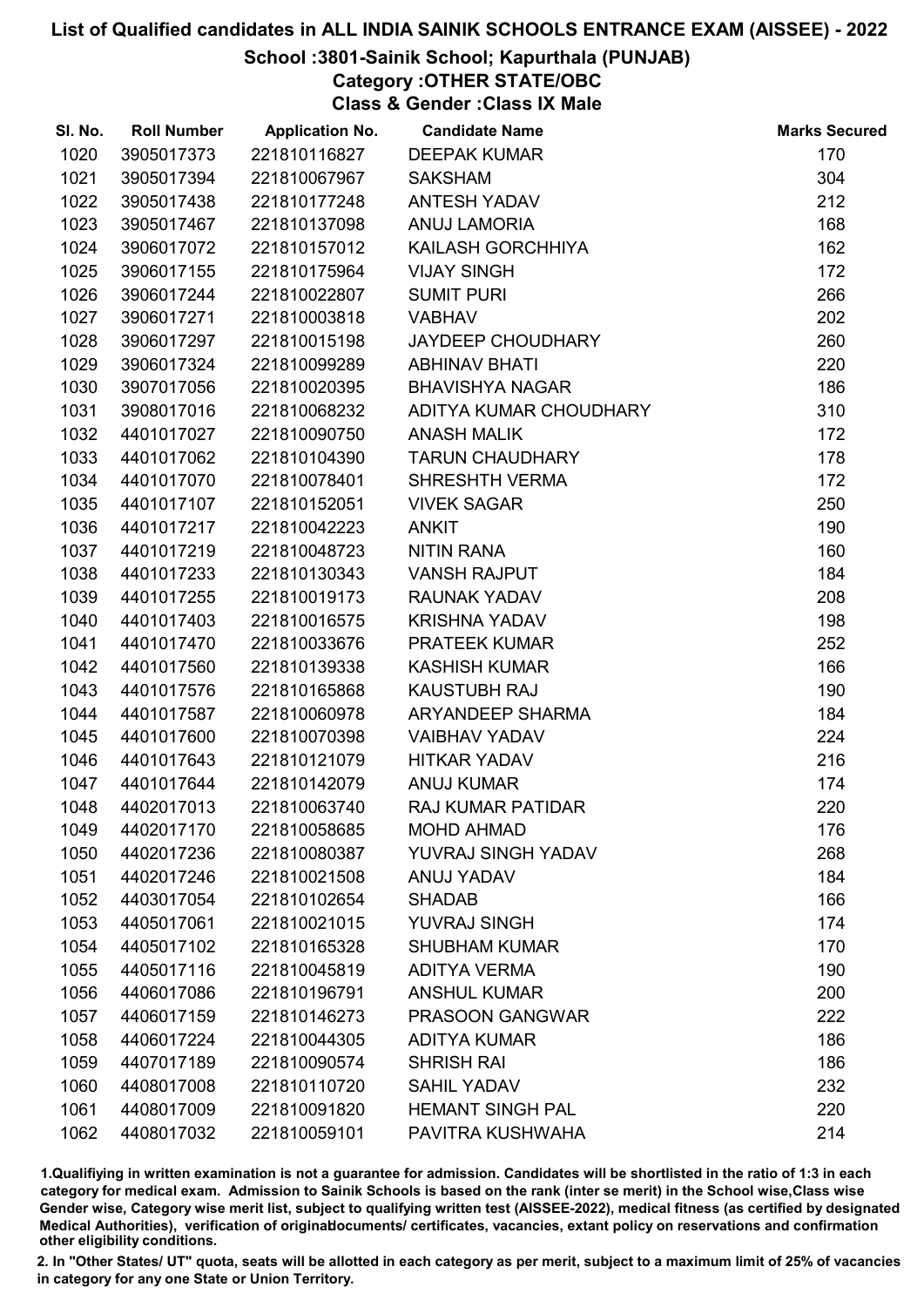## School :3801-Sainik School; Kapurthala (PUNJAB)

Category :OTHER STATE/OBC

Class & Gender :Class IX Male

| SI. No. | <b>Roll Number</b> | <b>Application No.</b> | <b>Candidate Name</b>       | <b>Marks Secured</b> |
|---------|--------------------|------------------------|-----------------------------|----------------------|
| 1063    | 4408017067         | 221810000422           | <b>OM YADAV</b>             | 270                  |
| 1064    | 4409017002         | 221810131400           | <b>ARUN PRATAP</b>          | 198                  |
| 1065    | 4409017046         | 221810052051           | <b>ATHARV PATEL</b>         | 168                  |
| 1066    | 4409017116         | 221810003283           | <b>RAGHAV SINGH</b>         | 214                  |
| 1067    | 4409017123         | 221810029293           | ABHIMANYU KUSHWAHA          | 234                  |
| 1068    | 4409017152         | 221810021994           | <b>AKARSH YADAV</b>         | 162                  |
| 1069    | 4409017163         | 221810062635           | <b>DEVANSH VERMA</b>        | 184                  |
| 1070    | 4409017194         | 221810004026           | <b>VAIBHAV KUMAR</b>        | 160                  |
| 1071    | 4409017266         | 221810023948           | <b>AMAN KUMAR</b>           | 176                  |
| 1072    | 4410017042         | 221810120560           | SANDEEP CHAURASIYA          | 168                  |
| 1073    | 4410017233         | 221810151804           | <b>AVIRAJ CHAUDHARY</b>     | 186                  |
| 1074    | 4410017502         | 221810021758           | <b>VIHAN SINGH KUSHWAHA</b> | 160                  |
| 1075    | 4410017527         | 221810040878           | <b>MANJOT SINGH</b>         | 186                  |
| 1076    | 4411017030         | 221810039681           | <b>ADARSH</b>               | 170                  |
| 1077    | 4411017040         | 221810141862           | <b>ISHAN YADAV</b>          | 194                  |
| 1078    | 4411017066         | 221810143543           | <b>ISHAT YADAV</b>          | 170                  |
| 1079    | 4411017149         | 221810086918           | <b>ARYAN MANI</b>           | 208                  |
| 1080    | 4412017039         | 221810047011           | <b>AKSHAT GUPTA</b>         | 288                  |
| 1081    | 4412017102         | 221810183192           | PRATEEK YADAV               | 218                  |
| 1082    | 4412017212         | 221810001455           | <b>SAKSHAM</b>              | 182                  |
| 1083    | 4412017304         | 221810098977           | ADITYA MAURYA               | 168                  |
| 1084    | 4502017111         | 221810079641           | <b>RAJ YADAV</b>            | 174                  |
| 1085    | 4502017356         | 221810003294           | SIDDHARTH CHAUHAN           | 270                  |
| 1086    | 4507017001         | 221810022200           | <b>CHETAN KUMAR</b>         | 234                  |
| 1087    | 4507017062         | 221810025421           | <b>ASHAKSH PRADHAN</b>      | 224                  |
| 1088    | 4507017262         | 221810115576           | <b>LAKSHY SAINI</b>         | 246                  |
| 1089    | 4601017042         | 221810046647           | <b>KUMAR ARYAV</b>          | 184                  |

<sup>1.</sup>Qualifiying in written examination is not a guarantee for admission. Candidates will be shortlisted in the ratio of 1:3 in each category for medical exam. Admission to Sainik Schools is based on the rank (inter se merit) in the School wise,Class wise Gender wise, Category wise merit list, subject to qualifying written test (AISSEE-2022), medical fitness (as certified by designated Medical Authorities), verification of originablocuments/ certificates, vacancies, extant policy on reservations and confirmation other eligibility conditions.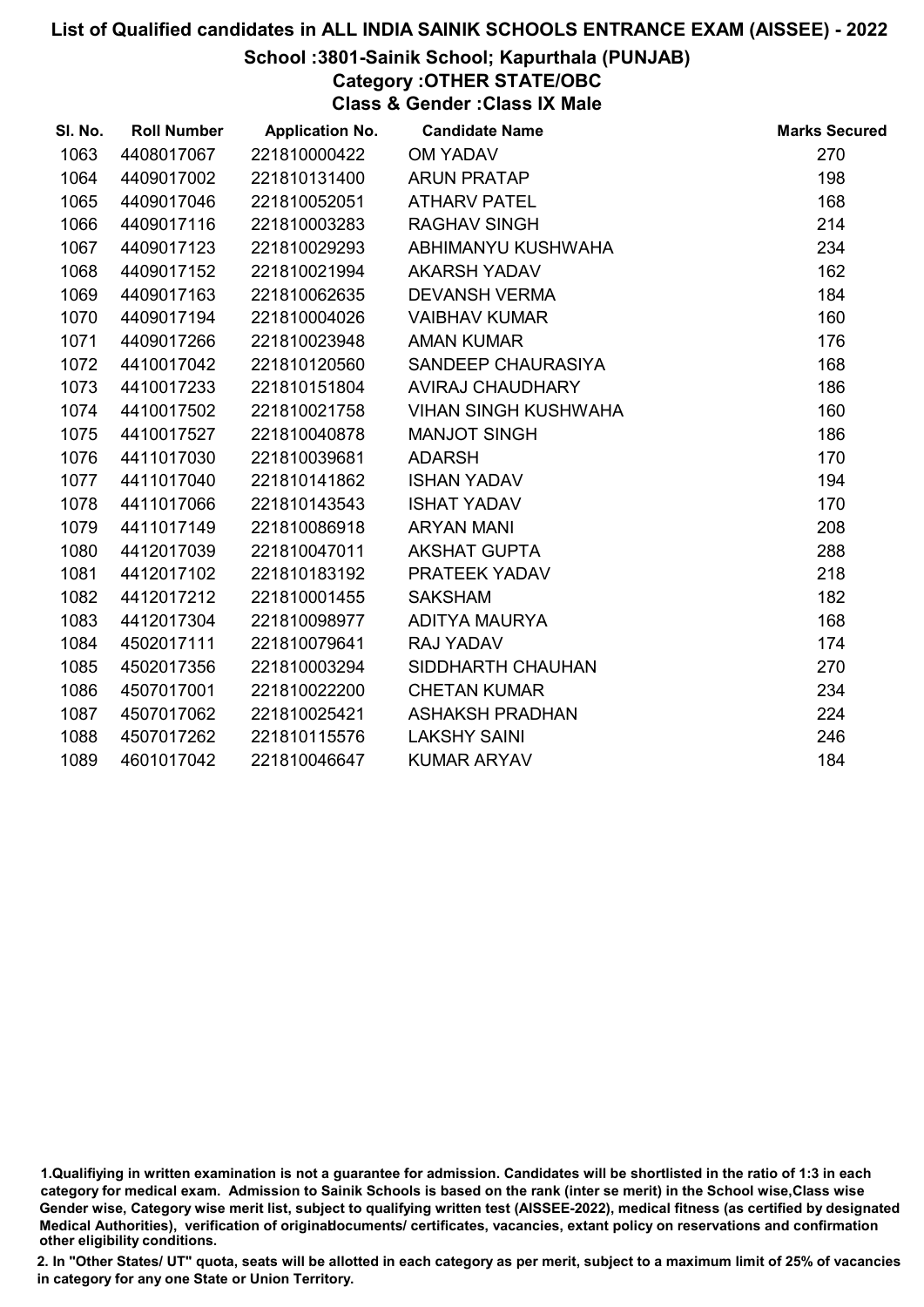## School :3801-Sainik School; Kapurthala (PUNJAB)

Category :OTHER STATE/DEF

Class & Gender :Class IX Male

| SI. No. | <b>Roll Number</b> | <b>Application No.</b> | <b>Candidate Name</b>           | <b>Marks Secured</b> |
|---------|--------------------|------------------------|---------------------------------|----------------------|
| 1090    | 1401017045         | 221810039076           | <b>LAKHAN SINGH TANWAR</b>      | 254                  |
| 1091    | 1509017157         | 221810161984           | RUDRESH KUMAR DWIVEDI           | 340                  |
| 1092    | 2001017071         | 221810032130           | <b>PRASHANT</b>                 | 166                  |
| 1093    | 2001017120         | 221810045750           | <b>ASHISH KUMAR RAI</b>         | 192                  |
| 1094    | 2001017152         | 221810006370           | YASH VASHISHT                   | 210                  |
| 1095    | 2001017157         | 221810068470           | <b>HARSHIT SHARMA</b>           | 212                  |
| 1096    | 2001017216         | 221810024811           | <b>ARNAV</b>                    | 186                  |
| 1097    | 2001017399         | 221810178822           | <b>PARTIK</b>                   | 234                  |
| 1098    | 2001017497         | 221810138882           | <b>VIKAS</b>                    | 176                  |
| 1099    | 2001017569         | 221810160723           | <b>KRISH</b>                    | 176                  |
| 1100    | 2001017655         | 221810027383           | <b>DIKSHU</b>                   | 256                  |
| 1101    | 2001017951         | 221810040055           | <b>ADITYA SHARMA</b>            | 168                  |
| 1102    | 2001027147         | 221810042646           | <b>ADITYA RAJ</b>               | 192                  |
| 1103    | 2001027150         | 221810005156           | <b>HARSH KUMAR</b>              | 260                  |
| 1104    | 2001027162         | 221810014856           | <b>ADARSH RAJ</b>               | 210                  |
| 1105    | 2001027209         | 221810044486           | ADITYA DAHIYA                   | 216                  |
| 1106    | 2001027260         | 221810115417           | <b>KARTIKEY</b>                 | 242                  |
| 1107    | 2001027273         | 221810043327           | <b>LUCKY BANGARAWA</b>          | 294                  |
| 1108    | 2001027276         | 221810001527           | <b>RAHUL SHARMA</b>             | 198                  |
| 1109    | 2001027335         | 221810180667           | <b>KAPIL DEV</b>                | 234                  |
| 1110    | 2001027337         | 221810168767           | <b>PRIYANSHU</b>                | 310                  |
| 1111    | 2001027377         | 221810052097           | <b>AYUSH GUPTA</b>              | 160                  |
| 1112    | 2001027408         | 221810033808           | <b>KARTIK</b>                   | 224                  |
| 1113    | 2001027611         | 221810102629           | <b>GOURAV</b>                   | 206                  |
| 1114    | 2001027659         | 221810003169           | AVINASH BHARDWAJ                | 204                  |
| 1115    | 2001027667         | 221810024569           | <b>TEERTH RAJ SINGH DESHWAL</b> | 198                  |
| 1116    | 2301017001         | 221810033800           | <b>ARYAN</b>                    | 220                  |
| 1117    | 2301017044         | 221810066901           | <b>ARYAN</b>                    | 170                  |
| 1118    | 2301017045         | 221810045311           | <b>AMAN SUPPEHIYA</b>           | 230                  |
| 1119    | 2301017081         | 221810121061           | <b>VIKASH</b>                   | 160                  |
| 1120    | 2301017097         | 221810086881           | <b>HARSHIT SINGH</b>            | 176                  |
| 1121    | 2301017100         | 221810029691           | <b>HARGUN SINGH</b>             | 188                  |
| 1122    | 2301017142         | 221810008482           | <b>DEEPANSHU</b>                | 278                  |
| 1123    | 2301017150         | 221810073503           | <b>SAMEER</b>                   | 288                  |
| 1124    | 2301017205         | 221810160404           | <b>RITIK KALOHA</b>             | 192                  |
| 1125    | 2301017224         | 221810064934           | <b>SAKSHAM KOUNDAL</b>          | 260                  |
| 1126    | 2301017234         | 221810058254           | <b>AVINASH PATHAK</b>           | 260                  |
| 1127    | 2301017241         | 221810133264           | <b>ASUTOSH KUMAR</b>            | 198                  |
| 1128    | 2301017312         | 221810170285           | <b>HANI KUMAR</b>               | 162                  |
| 1129    | 2301017347         | 221810193236           | <b>MOHAMMAD REHAN</b>           | 220                  |
| 1130    | 2301017352         | 221810098446           | <b>IMRAN KHAN PATHAN</b>        | 172                  |
| 1131    | 2301017356         | 221810074846           | <b>SUMIT KUMAR</b>              | 178                  |
| 1132    | 2301017364         | 221810159166           | <b>HARSH SHARMA</b>             | 202                  |

1.Qualifiying in written examination is not a guarantee for admission. Candidates will be shortlisted in the ratio of 1:3 in each category for medical exam. Admission to Sainik Schools is based on the rank (inter se merit) in the School wise,Class wise Gender wise, Category wise merit list, subject to qualifying written test (AISSEE-2022), medical fitness (as certified by designated Medical Authorities), verification of originablocuments/ certificates, vacancies, extant policy on reservations and confirmation other eligibility conditions.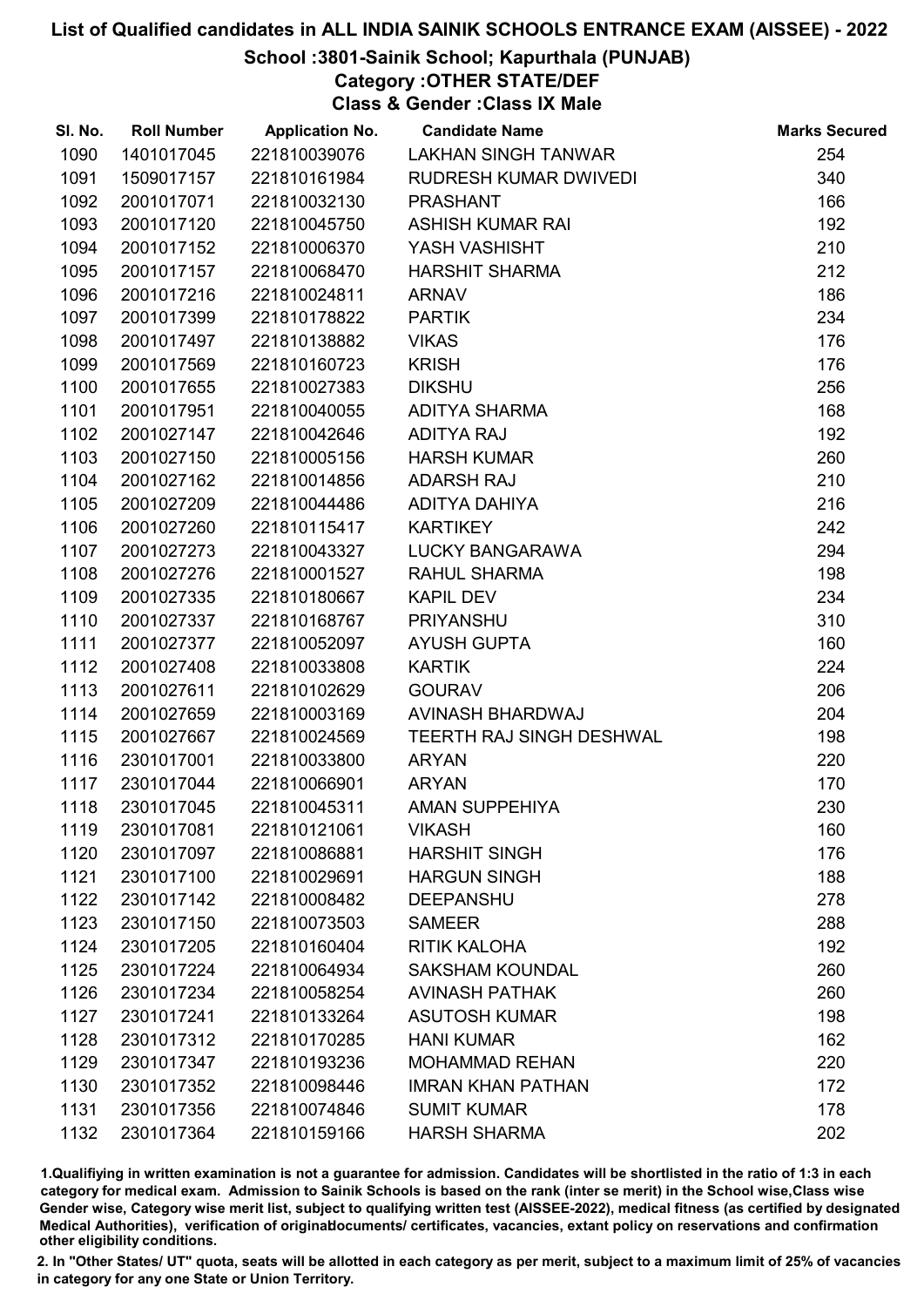## School :3801-Sainik School; Kapurthala (PUNJAB)

Category :OTHER STATE/DEF

Class & Gender :Class IX Male

| SI. No. | <b>Roll Number</b> | <b>Application No.</b> | <b>Candidate Name</b>           | <b>Marks Secured</b> |
|---------|--------------------|------------------------|---------------------------------|----------------------|
| 1133    | 2301017366         | 221810087766           | <b>GAJENDER SINGH SHEKHAWAT</b> | 162                  |
| 1134    | 2301017368         | 221810071076           | <b>BRAHMJYOT SINGH</b>          | 236                  |
| 1135    | 2301017381         | 221810077207           | <b>KRISH</b>                    | 170                  |
| 1136    | 2301017427         | 221810044687           | <b>VAIBHAV RANA</b>             | 178                  |
| 1137    | 2301017477         | 221810155809           | ABHINEET SINGH                  | 212                  |
| 1138    | 2301017480         | 221810122029           | NODEEP KUMAR                    | 212                  |
| 1139    | 2301017499         | 221810149159           | <b>HITANSH GRAAK</b>            | 206                  |
| 1140    | 2301017510         | 221810007979           | <b>AMAN DAHIYA</b>              | 220                  |
| 1141    | 2302017024         | 221810049850           | ASHISH KUMAR PUNDIR             | 166                  |
| 1142    | 2302017079         | 221810135381           | <b>ARYAN BENIWAL</b>            | 182                  |
| 1143    | 2302017102         | 221810168622           | <b>KRISH TAMAK</b>              | 214                  |
| 1144    | 2302017182         | 221810022083           | <b>VANSH</b>                    | 168                  |
| 1145    | 2302017209         | 221810159644           | <b>SHUBHAM PUNIA</b>            | 266                  |
| 1146    | 2302017232         | 221810048884           | <b>GAUTAM</b>                   | 174                  |
| 1147    | 2302017251         | 221810098335           | <b>HARSHIT KUMAR</b>            | 246                  |
| 1148    | 2302017290         | 221810038606           | <b>ANKIT</b>                    | 232                  |
| 1149    | 2302017345         | 221810066817           | <b>DHAIRYA JAGGI</b>            | 162                  |
| 1150    | 2302017360         | 221810102947           | <b>NAMAN CHAUHAN</b>            | 194                  |
| 1151    | 2302017375         | 221810172287           | <b>PRASHANT</b>                 | 192                  |
| 1152    | 2302017408         | 221810016348           | <b>SURAJ</b>                    | 234                  |
| 1153    | 2302017410         | 221810016548           | <b>DIVAM CHOUDHARY</b>          | 260                  |
| 1154    | 2303017154         | 221810168151           | <b>NITIN YADAV</b>              | 174                  |
| 1155    | 2303017189         | 221810049081           | <b>SHIVAM</b>                   | 250                  |
| 1156    | 2303017286         | 221810048372           | YASH YADAV                      | 164                  |
| 1157    | 2303017313         | 221810177003           | <b>GOURAV KUMAR</b>             | 208                  |
| 1158    | 2303017433         | 221810054724           | <b>CHIRAG SHARMA</b>            | 242                  |
| 1159    | 2303017539         | 221810030025           | <b>SUMIT</b>                    | 174                  |
| 1160    | 2303017576         | 221810088255           | <b>PURV KUMAR</b>               | 296                  |
| 1161    | 2303017598         | 221810050575           | <b>ADITYA SINGH</b>             | 224                  |
| 1162    | 2303017640         | 221810034916           | <b>SACHIN YADAV</b>             | 248                  |
| 1163    | 2303017647         | 221810161726           | <b>MOHIT KUMAR</b>              | 212                  |
| 1164    | 2303017674         | 221810074456           | <b>TARUN</b>                    | 268                  |
| 1165    | 2303017699         | 221810154476           | <b>NITIN KUMAR</b>              | 216                  |
| 1166    | 2303017751         | 221810128137           | <b>NAKUL</b>                    | 160                  |
| 1167    | 2303017765         | 221810170147           | <b>NIKHIL YADAV</b>             | 194                  |
| 1168    | 2303027028         | 221810028448           | <b>DIVYANSHU</b>                | 220                  |
| 1169    | 2303027035         | 221810063458           | <b>ANSH YADAV</b>               | 332                  |
| 1170    | 2304017002         | 221810017000           | <b>HIMANSHU</b>                 | 188                  |
| 1171    | 2304017008         | 221810087600           | YASH NAIN                       | 168                  |
| 1172    | 2304017039         | 221810142730           | <b>CHETAN SHARMA</b>            | 192                  |
| 1173    | 2304017048         | 221810108840           | <b>RUDRAKSH TANWAR</b>          | 230                  |
| 1174    | 2304017192         | 221810151022           | <b>BHABISHAY</b>                | 178                  |
| 1175    | 2304017208         | 221810175832           | <b>RONAK RANA</b>               | 220                  |

1.Qualifiying in written examination is not a guarantee for admission. Candidates will be shortlisted in the ratio of 1:3 in each category for medical exam. Admission to Sainik Schools is based on the rank (inter se merit) in the School wise,Class wise Gender wise, Category wise merit list, subject to qualifying written test (AISSEE-2022), medical fitness (as certified by designated Medical Authorities), verification of originablocuments/ certificates, vacancies, extant policy on reservations and confirmation other eligibility conditions.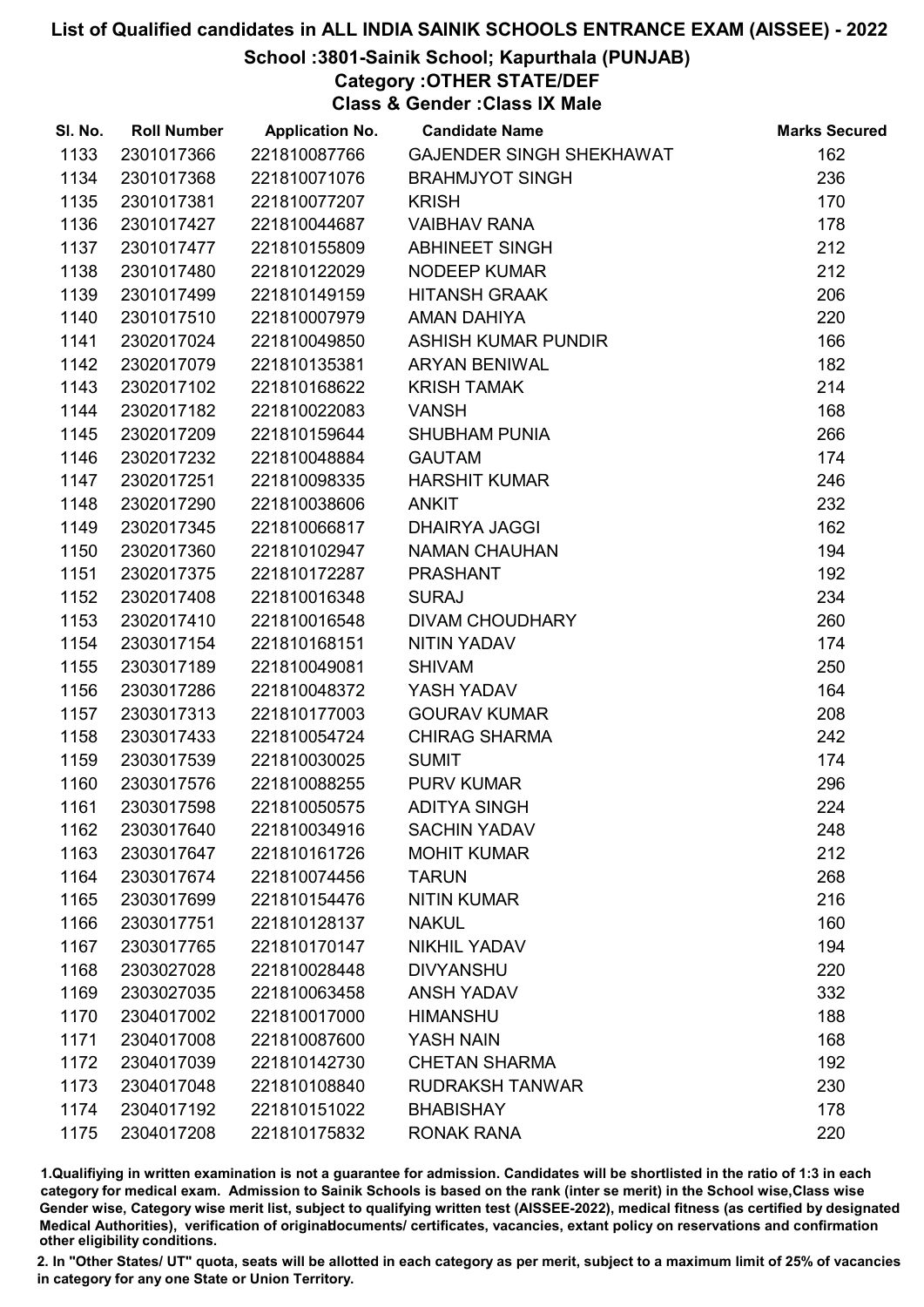## School :3801-Sainik School; Kapurthala (PUNJAB)

Category :OTHER STATE/DEF

Class & Gender :Class IX Male

| SI. No. | <b>Roll Number</b> | <b>Application No.</b> | <b>Candidate Name</b>       | <b>Marks Secured</b> |
|---------|--------------------|------------------------|-----------------------------|----------------------|
| 1176    | 2304017209         | 221810109832           | YOGESH KUMAR SAWANT         | 296                  |
| 1177    | 2304017250         | 221810063082           | <b>DEV KUMAR</b>            | 218                  |
| 1178    | 2304017282         | 221810015913           | <b>ARMAN</b>                | 174                  |
| 1179    | 2304017365         | 221810123704           | <b>MANISH</b>               | 172                  |
| 1180    | 2304017369         | 221810058014           | <b>SOURAV</b>               | 210                  |
| 1181    | 2304017382         | 221810107434           | <b>HARSH</b>                | 176                  |
| 1182    | 2304017397         | 221810088354           | <b>DUSHYANT SINGH BHATI</b> | 208                  |
| 1183    | 2304017435         | 221810073194           | YOGESH SINGH BHADORIYA      | 310                  |
| 1184    | 2304017440         | 221810033294           | <b>JAI TANWAR</b>           | 170                  |
| 1185    | 2304017494         | 221810189835           | <b>KRISH</b>                | 252                  |
| 1186    | 2304017510         | 221810066065           | <b>HEMANT DAGAR</b>         | 176                  |
| 1187    | 2304017550         | 221810152206           | <b>JITIN</b>                | 222                  |
| 1188    | 2304017583         | 221810066626           | <b>KRISH SHARMA</b>         | 242                  |
| 1189    | 2304017607         | 221810084556           | <b>SAKSHAM PARMAR</b>       | 190                  |
| 1190    | 2304017638         | 221810195196           | <b>TANISHK</b>              | 222                  |
| 1191    | 2304017685         | 221810175747           | <b>ARMAN</b>                | 246                  |
| 1192    | 2304017739         | 221810157708           | <b>JATIN</b>                | 198                  |
| 1193    | 2304017745         | 221810008418           | <b>SEEMANT PATEL</b>        | 196                  |
| 1194    | 2304017760         | 221810071138           | <b>CHINMAY BUDHERIYA</b>    | 170                  |
| 1195    | 2304017790         | 221810043268           | <b>ISHANT SINGH</b>         | 244                  |
| 1196    | 2304017805         | 221810042878           | <b>AKASH</b>                | 276                  |
| 1197    | 2304017806         | 221810009088           | <b>SAMEER KHAN</b>          | 232                  |
| 1198    | 2304017811         | 221810177688           | <b>PARAS SINDHU</b>         | 162                  |
| 1199    | 2304017863         | 221810010449           | YASH KUMAR GAHLAWAT         | 188                  |
| 1200    | 2401017011         | 221810039750           | <b>SHIVAM SHARMA</b>        | 170                  |
| 1201    | 2401017024         | 221810099071           | <b>SHAURYA GULERIA</b>      | 184                  |
| 1202    | 2401017028         | 221810129681           | <b>SURYANSH GORA</b>        | 176                  |
| 1203    | 2401017029         | 221810103881           | <b>ADITYA KASYAP</b>        | 190                  |
| 1204    | 2401017060         | 221810160606           | <b>ABHINAV THAKUR</b>       | 186                  |
| 1205    | 2401017064         | 221810041266           | PRIYANK SHARMA              | 192                  |
| 1206    | 2401017065         | 221810151466           | <b>AVNEESH SHARMA</b>       | 186                  |
| 1207    | 2402017005         | 221810061731           | <b>RAGHAV</b>               | 198                  |
| 1208    | 2402017008         | 221810070212           | <b>DHRUV THAKUR</b>         | 212                  |
| 1209    | 2402017021         | 221810069785           | PEEYUSH THAKUR              | 168                  |
| 1210    | 2403017006         | 221810090130           | <b>MANN RANA</b>            | 180                  |
| 1211    | 2403017013         | 221810043970           | <b>UDAY</b>                 | 186                  |
| 1212    | 2403017031         | 221810002561           | <b>GOURAV</b>               | 202                  |
| 1213    | 2403017053         | 221810149262           | <b>KARTIK KASHYAP</b>       | 160                  |
| 1214    | 2403017061         | 221810082672           | <b>ANMOL RIYAL</b>          | 264                  |
| 1215    | 2403017106         | 221810058744           | <b>ADITYA</b>               | 162                  |
| 1216    | 2403017108         | 221810149254           | SAKSHAM BHARDWAJ            | 160                  |
| 1217    | 2403017149         | 221810119856           | <b>NEERAJ</b>               | 178                  |
| 1218    | 2403017210         | 221810173869           | <b>NIKSHIT RANA</b>         | 194                  |

1.Qualifiying in written examination is not a guarantee for admission. Candidates will be shortlisted in the ratio of 1:3 in each category for medical exam. Admission to Sainik Schools is based on the rank (inter se merit) in the School wise,Class wise Gender wise, Category wise merit list, subject to qualifying written test (AISSEE-2022), medical fitness (as certified by designated Medical Authorities), verification of originablocuments/ certificates, vacancies, extant policy on reservations and confirmation other eligibility conditions.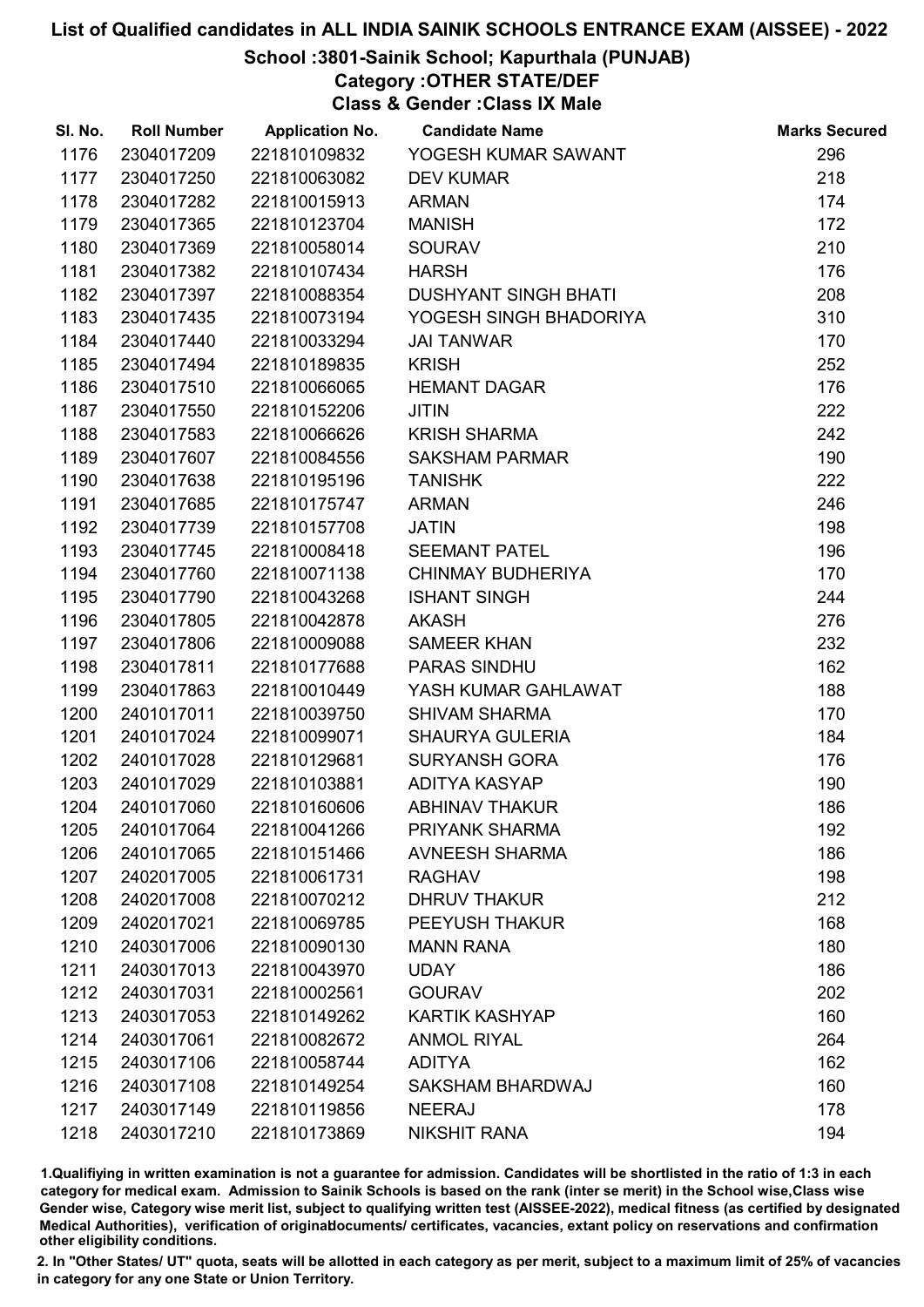## School :3801-Sainik School; Kapurthala (PUNJAB)

Category :OTHER STATE/DEF

Class & Gender :Class IX Male

| SI. No. | <b>Roll Number</b> | <b>Application No.</b> | <b>Candidate Name</b>     | <b>Marks Secured</b> |
|---------|--------------------|------------------------|---------------------------|----------------------|
| 1219    | 2404017019         | 221810017581           | SOJAL KUMAR DADWAL        | 214                  |
| 1220    | 2404017058         | 221810104655           | <b>SAGAR CHAUHAN</b>      | 198                  |
| 1221    | 2404017062         | 221810077585           | SURYAPRATAP SINGH THAKUR  | 196                  |
| 1222    | 2406017014         | 221810023990           | <b>NITIN KASHYAP</b>      | 170                  |
| 1223    | 2407017011         | 221810159240           | <b>SUSHANT DOGRA</b>      | 180                  |
| 1224    | 2407017028         | 221810001221           | <b>ANIKET SHARMA</b>      | 160                  |
| 1225    | 2407017070         | 221810013483           | <b>AKSHIT THAKUR</b>      | 186                  |
| 1226    | 2407017100         | 221810068145           | <b>ADITYA GUPTA</b>       | 268                  |
| 1227    | 2407017101         | 221810088345           | <b>SAHIL THAKUR</b>       | 180                  |
| 1228    | 2407017104         | 221810056465           | <b>AKSHAT KUMAR</b>       | 174                  |
| 1229    | 2407017117         | 221810062216           | <b>SHUBHAM THAKUR</b>     | 162                  |
| 1230    | 2407017141         | 221810047847           | AMRITANSH SINGH JASWAL    | 178                  |
| 1231    | 2407017169         | 221810061958           | PIYUSH THAKUR             | 172                  |
| 1232    | 2407017171         | 221810165178           | <b>JASBIR SINGH</b>       | 184                  |
| 1233    | 2407017174         | 221810082119           | <b>ADITYA KUMAR</b>       | 188                  |
| 1234    | 2407017178         | 221810152049           | <b>ASHISH VERMA</b>       | 166                  |
| 1235    | 2408017032         | 221810186413           | AKASHDEEP MAAN            | 178                  |
| 1236    | 2408017046         | 221810024004           | SHAKSAM SHARMA            | 178                  |
| 1237    | 2408017059         | 221810048194           | <b>VARUN THAKUR</b>       | 228                  |
| 1238    | 2408017069         | 221810014555           | <b>NAITIK</b>             | 176                  |
| 1239    | 2408017078         | 221810087706           | <b>DIKSHANT PARMAR</b>    | 188                  |
| 1240    | 2408017087         | 221810147407           | RAHUL BHARDWAJ            | 202                  |
| 1241    | 2501017023         | 221810196240           | <b>ABHAY SINGH SENGAR</b> | 182                  |
| 1242    | 2501017090         | 221810065581           | <b>ANKIT CHOUDHARY</b>    | 186                  |
| 1243    | 2501017105         | 221810003622           | <b>FARHAN YASEEN</b>      | 226                  |
| 1244    | 2501017108         | 221810148232           | <b>ARMAAN SINGH</b>       | 160                  |
| 1245    | 2501017115         | 221810076152           | <b>VIKRANT SINGH</b>      | 160                  |
| 1246    | 2501017123         | 221810037162           | <b>IFNAN BASHIR</b>       | 198                  |
| 1247    | 2501017130         | 221810081672           | <b>TANUSH RANDHAWA</b>    | 206                  |
| 1248    | 2501017150         | 221810082713           | <b>NIKHIL SHARMA</b>      | 186                  |
| 1249    | 2501017161         | 221810022833           | <b>NISHANT SHARMA</b>     | 194                  |
| 1250    | 2501017170         | 221810018953           | <b>GOURAV SHARMA</b>      | 218                  |
| 1251    | 2501017193         | 221810077704           | <b>MANIK SHARMA</b>       | 176                  |
| 1252    | 2501017206         | 221810047934           | <b>AHAM CHOUDHARY</b>     | 194                  |
| 1253    | 2501017308         | 221810166046           | <b>VANSH CHOUDHARY</b>    | 166                  |
| 1254    | 2501017328         | 221810001996           | <b>SHIV SANKET SAINI</b>  | 174                  |
| 1255    | 2501017335         | 221810071217           | <b>GORAV BHAGAT</b>       | 160                  |
| 1256    | 2501017348         | 221810030537           | <b>KUNAL SINGH</b>        | 180                  |
| 1257    | 2501017355         | 221810155557           | ANSH SINGH CHOUDHARY      | 176                  |
| 1258    | 2501017378         | 221810016208           | <b>PRATIYUSH MANHAS</b>   | 186                  |
| 1259    | 2501017440         | 221810157059           | <b>JATIN SAINI</b>        | 190                  |
| 1260    | 2501017447         | 221810046669           | <b>ANAV YADAV</b>         | 254                  |
| 1261    | 2501017461         | 221810057499           | <b>GAGAN DEEP SINGH</b>   | 192                  |

1.Qualifiying in written examination is not a guarantee for admission. Candidates will be shortlisted in the ratio of 1:3 in each category for medical exam. Admission to Sainik Schools is based on the rank (inter se merit) in the School wise,Class wise Gender wise, Category wise merit list, subject to qualifying written test (AISSEE-2022), medical fitness (as certified by designated Medical Authorities), verification of originablocuments/ certificates, vacancies, extant policy on reservations and confirmation other eligibility conditions.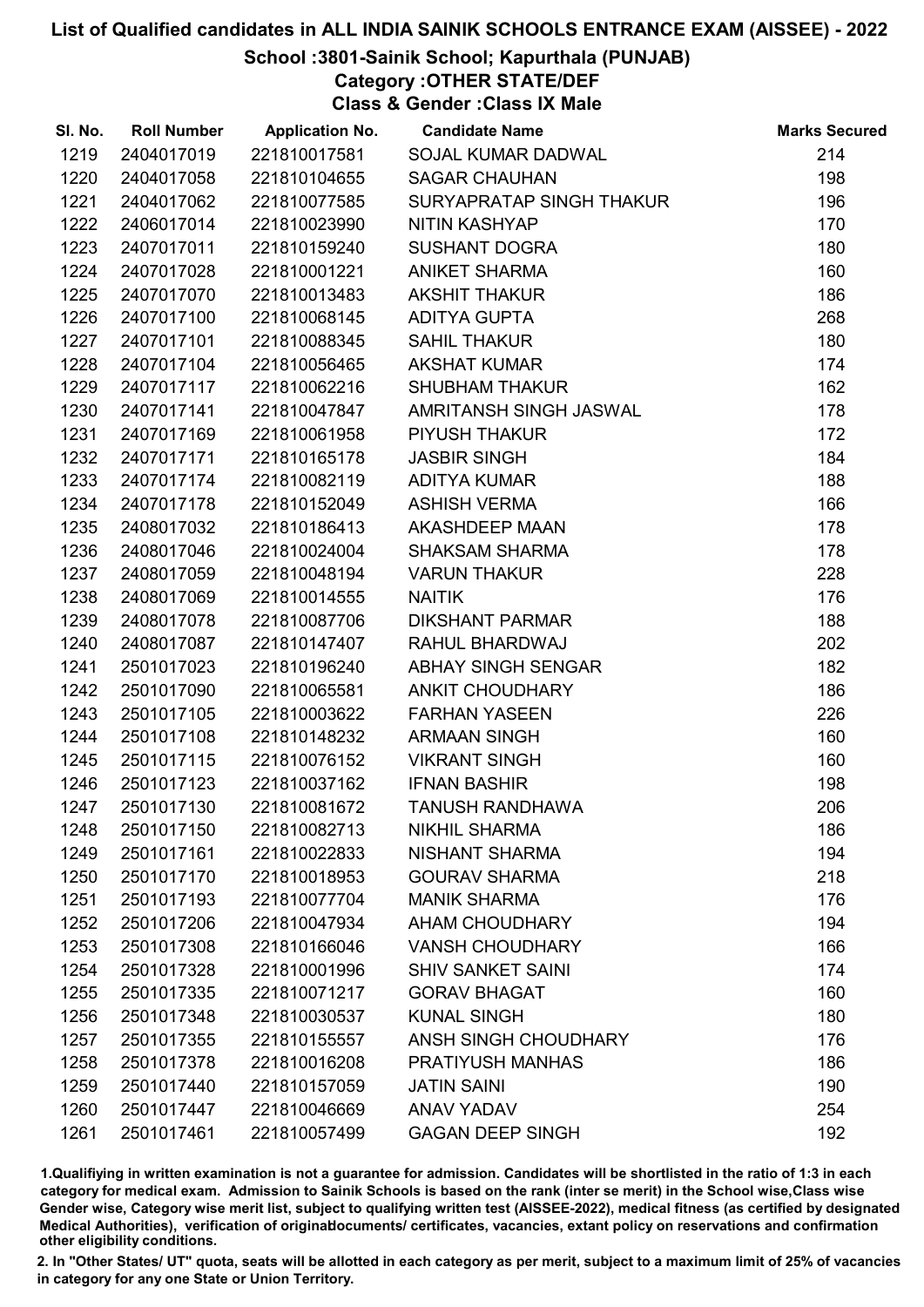## School :3801-Sainik School; Kapurthala (PUNJAB)

Category :OTHER STATE/DEF

Class & Gender :Class IX Male

| SI. No. | <b>Roll Number</b> | <b>Application No.</b> | <b>Candidate Name</b>          |           | <b>Marks Secured</b> |
|---------|--------------------|------------------------|--------------------------------|-----------|----------------------|
| 1262    | 2502017010         | 221810021880           | <b>PYIUSH MURAL</b>            |           | 262                  |
| 1263    | 2502017040         | 221810027324           | <b>GAGAN DEEP SHARMA</b>       |           | 184                  |
| 1264    | 2502017057         | 221810079336           | <b>SAYAM SINGH SAMBYAL</b>     |           | 200                  |
| 1265    | 2502017062         | 221810189676           | <b>RAJAT SHARMA</b>            |           | 170                  |
| 1266    | 2502017069         | 221810061657           | <b>AKSHAT SINGH</b>            | <b>AR</b> | 196                  |
| 1267    | 2502017077         | 221810173658           | <b>JIVITESH SINGH JASROTIA</b> |           | 168                  |
| 1268    | 2502017082         | 221810155409           | <b>ASHWAN CHOUDHARY</b>        |           | 190                  |
| 1269    | 2502017087         | 221810121859           | <b>SHIVAM SINGH</b>            |           | 194                  |
| 1270    | 2503017026         | 221810045358           | <b>BHAVISHYA SHARMA</b>        |           | 198                  |
| 1271    | 2701017273         | 221810118619           | <b>AMRIT OJHA</b>              |           | 270                  |
| 1272    | 2805017044         | 221810176860           | <b>ADITYA SUHAG</b>            |           | 160                  |
| 1273    | 2805017323         | 221810104576           | <b>KHUSHAL YADAV</b>           |           | 168                  |
| 1274    | 3001017286         | 221810008673           | <b>NAMAN SINGH KUSHWAH</b>     |           | 202                  |
| 1275    | 3001017701         | 221810006839           | <b>PRAJUN KUMAR</b>            |           | 204                  |
| 1276    | 3002017019         | 221810148240           | <b>VAIBHAV VATS</b>            |           | 232                  |
| 1277    | 3002017164         | 221810058263           | ANOOP SHARMA                   |           | 176                  |
| 1278    | 3002017175         | 221810079383           | <b>ABHAY SINGH</b>             |           | 182                  |
| 1279    | 3003017005         | 221810132810           | ARADHYA SHARMA                 |           | 204                  |
| 1280    | 3110017273         | 221810085507           | <b>KARTIK SHARMA</b>           |           | 176                  |
| 1281    | 3114017045         | 221810149790           | <b>MOKSH SOROUT</b>            |           | 272                  |
| 1282    | 3801017013         | 221810086270           | <b>MANJEET SINGH</b>           |           | 182                  |
| 1283    | 3801017045         | 221810138502           | SHITANSHU KUMAR YADAV          |           | 226                  |
| 1284    | 3801017074         | 221810107443           | <b>ANSHUL</b>                  |           | 180                  |
| 1285    | 3801017107         | 221810006715           | <b>ANIRUDH THAPA</b>           |           | 172                  |
| 1286    | 3802017001         | 221810149300           | <b>ARYAN SINGH</b>             |           | 184                  |
| 1287    | 3802017018         | 221810131581           | <b>ROHIT KUMAR</b>             |           | 166                  |
| 1288    | 3802017031         | 221810095982           | <b>ASHWAT SHUKLA</b>           |           | 184                  |
| 1289    | 3802017038         | 221810074863           | <b>HARSHIT</b>                 |           | 174                  |
| 1290    | 3802017077         | 221810023917           | <b>HARSH</b>                   |           | 196                  |
| 1291    | 3802017093         | 221810126578           | DEV DUTT                       |           | 176                  |
| 1292    | 3802017101         | 221810096489           | PRAJWAL YADAV                  |           | 232                  |
| 1293    | 3803017010         | 221810128730           | <b>HARJOT SINGH</b>            |           | 194                  |
| 1294    | 3803017024         | 221810142580           | <b>HARSH TOMAR</b>             |           | 196                  |
| 1295    | 3803017037         | 221810169631           | <b>ANKUSH</b>                  |           | 196                  |
| 1296    | 3803017040         | 221810004161           | <b>SARANSH THAKUR</b>          |           | 226                  |
| 1297    | 3803017100         | 221810093414           | <b>TANUSHK KUMAR</b>           |           | 204                  |
| 1298    | 3803017158         | 221810084507           | <b>SHUBHAM KUMAR JENA</b>      |           | 192                  |
| 1299    | 3803017165         | 221810002227           | <b>ANIMESH SINGH</b>           |           | 182                  |
| 1300    | 3803017186         | 221810002687           | <b>NAMAN RATHI</b>             |           | 196                  |
| 1301    | 3803017190         | 221810045797           | <b>ARMAN KHAN</b>              |           | 172                  |
| 1302    | 3804017017         | 221810079741           | <b>UTTAM</b>                   |           | 180                  |
| 1303    | 3804017040         | 221810132083           | <b>KARTAR SINGH GIRATI</b>     |           | 298                  |
| 1304    | 3804017045         | 221810079614           | SUDHANSHU CHOUDHARY            |           | 190                  |

1.Qualifiying in written examination is not a guarantee for admission. Candidates will be shortlisted in the ratio of 1:3 in each category for medical exam. Admission to Sainik Schools is based on the rank (inter se merit) in the School wise,Class wise Gender wise, Category wise merit list, subject to qualifying written test (AISSEE-2022), medical fitness (as certified by designated Medical Authorities), verification of originablocuments/ certificates, vacancies, extant policy on reservations and confirmation other eligibility conditions.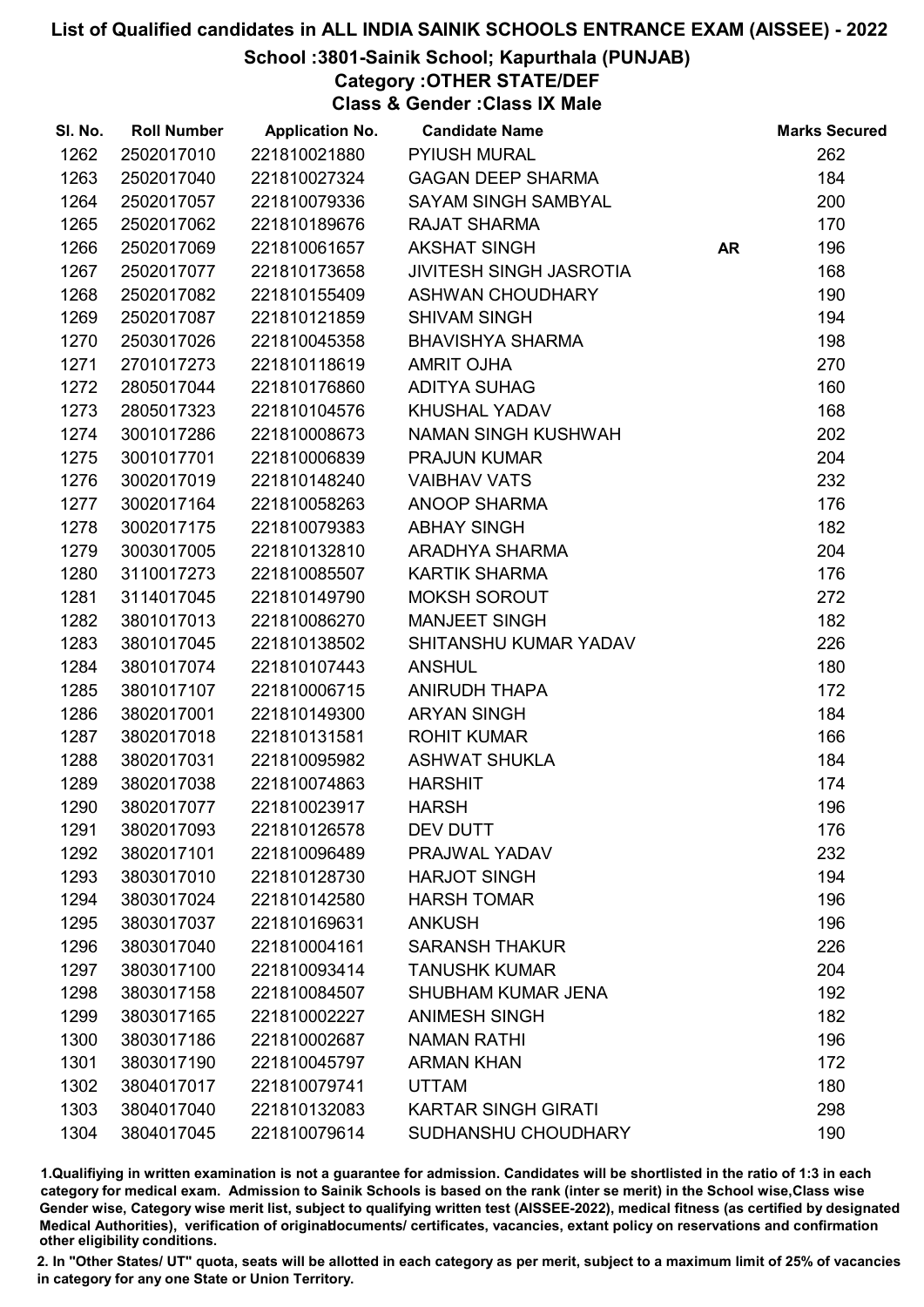## School :3801-Sainik School; Kapurthala (PUNJAB)

Category :OTHER STATE/DEF

Class & Gender :Class IX Male

| SI. No. | <b>Roll Number</b> | <b>Application No.</b> | <b>Candidate Name</b>         | <b>Marks Secured</b> |
|---------|--------------------|------------------------|-------------------------------|----------------------|
| 1305    | 3804017050         | 221810068444           | <b>GOURAV SEHRAWAT</b>        | 292                  |
| 1306    | 3804017051         | 221810077744           | <b>SUJAL JASWAL</b>           | 270                  |
| 1307    | 3804017054         | 221810075354           | <b>RIDAM PRATAP</b>           | 184                  |
| 1308    | 3804017068         | 221810082017           | <b>KESHAV DEVA</b>            | 260                  |
| 1309    | 3805017008         | 221810013440           | ARYAMAN THAKUR                | 220                  |
| 1310    | 3805017037         | 221810026232           | <b>ANMOL SINGH VIRK</b>       | 202                  |
| 1311    | 3805017073         | 221810085654           | <b>ANIKET TIWARI</b>          | 200                  |
| 1312    | 3805017074         | 221810001954           | UJJAWAL RAMAN SINGH           | 174                  |
| 1313    | 3805017088         | 221810001935           | <b>ASHISH KUMAR</b>           | 210                  |
| 1314    | 3901017091         | 221810018766           | <b>MAYANK CHOUDHARY</b>       | 170                  |
| 1315    | 3902017001         | 221810190700           | <b>DHRUV SINGH</b>            | 192                  |
| 1316    | 3902017019         | 221810136202           | <b>LAKSHAY KUMAR</b>          | 316                  |
| 1317    | 3902017041         | 221810006935           | YOGENDER SINGH                | 262                  |
| 1318    | 3902017057         | 221810087488           | <b>SHAURYA VERMA</b>          | 176                  |
| 1319    | 3904017011         | 221810145910           | RAJYAVARDHAN SINGH RATHORE    | 188                  |
| 1320    | 3904017029         | 221810182040           | <b>VIRENDER KUMAR KUMAWAT</b> | 170                  |
| 1321    | 3904017091         | 221810122841           | <b>BHANU PRATAP SINGH</b>     | 202                  |
| 1322    | 3904017097         | 221810111251           | <b>CHETAN KULHARIYA</b>       | 290                  |
| 1323    | 3904017159         | 221810015532           | <b>ANUJ KUMAR</b>             | 320                  |
| 1324    | 3904017181         | 221810163972           | <b>ASHVIN KUMAR</b>           | 238                  |
| 1325    | 3904017217         | 221810130033           | <b>SUBHAM SINGH</b>           | 266                  |
| 1326    | 3904017254         | 221810118883           | <b>SANJAY KUMAR</b>           | 212                  |
| 1327    | 3904017312         | 221810151664           | NISHANT SAHARAN               | 266                  |
| 1328    | 3904017332         | 221810036705           | <b>AMIT YADAV</b>             | 234                  |
| 1329    | 3904017333         | 221810157015           | <b>CHETAN SINGH</b>           | 180                  |
| 1330    | 3904017363         | 221810043165           | <b>AJIT PAREEK</b>            | 186                  |
| 1331    | 3904017417         | 221810174046           | ABHIVARDHAN SINGH RATHORE     | 244                  |
| 1332    | 3904017451         | 221810167476           | PANKAJ CHOUDHARY              | 208                  |
| 1333    | 3904017490         | 221810080927           | HARSHWARDHAN SINGH            | 312                  |
| 1334    | 3904017493         | 221810173037           | <b>AWDESH SHEKHAWAT</b>       | 176                  |
| 1335    | 3904017499         | 221810023737           | NIKU JHUNJHUNU                | 322                  |
| 1336    | 3904017515         | 221810125467           | <b>KANISHK BURDAK</b>         | 206                  |
| 1337    | 3904017540         | 221810112308           | <b>VASUDEV SINGH</b>          | 226                  |
| 1338    | 3904017562         | 221810077638           | <b>ANKIT</b>                  | 168                  |
| 1339    | 3904017595         | 221810033788           | <b>PRANAY VISHYATI</b>        | 218                  |
| 1340    | 3904017634         | 221810072549           | <b>LOKENDER SINGH RATHORE</b> | 186                  |
| 1341    | 3904017655         | 221810180089           | <b>KARAN SINGH MEHRA</b>      | 244                  |
| 1342    | 3905017021         | 221810174540           | <b>AVISH KUMAR</b>            | 160                  |
| 1343    | 3905017022         | 221810081150           | ARPIT DOGRA                   | 180                  |
| 1344    | 3905017050         | 221810149021           | <b>AMIT JAKHAR</b>            | 168                  |
| 1345    | 3905017094         | 221810160302           | PRINCE DHAKA                  | 226                  |
| 1346    | 3905017105         | 221810096712           | <b>LAKSHAY POONIA</b>         | 226                  |
| 1347    | 3905017198         | 221810039783           | <b>ANSHUL DHAKA</b>           | 204                  |

1.Qualifiying in written examination is not a guarantee for admission. Candidates will be shortlisted in the ratio of 1:3 in each category for medical exam. Admission to Sainik Schools is based on the rank (inter se merit) in the School wise,Class wise Gender wise, Category wise merit list, subject to qualifying written test (AISSEE-2022), medical fitness (as certified by designated Medical Authorities), verification of originablocuments/ certificates, vacancies, extant policy on reservations and confirmation other eligibility conditions.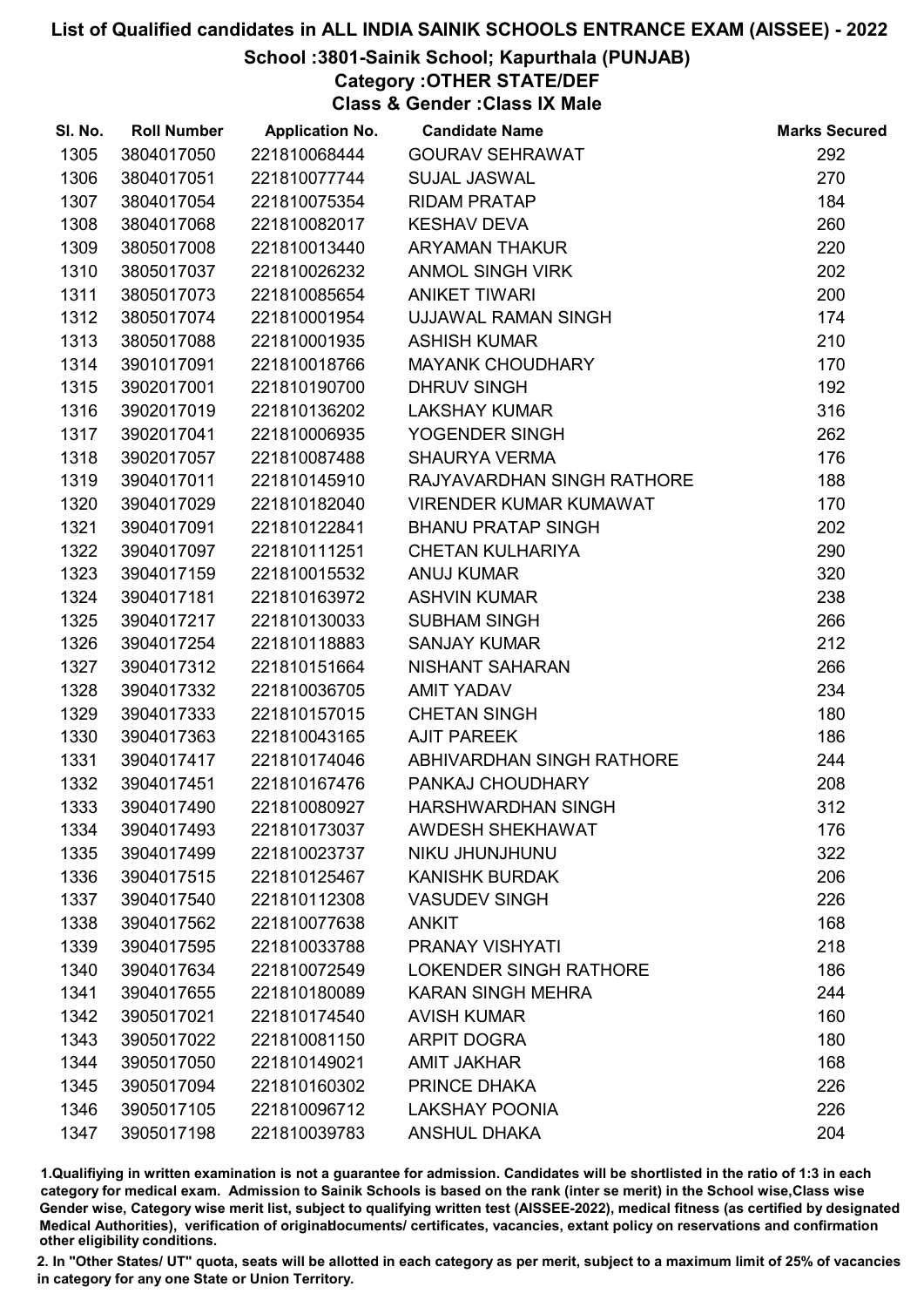## School :3801-Sainik School; Kapurthala (PUNJAB)

Category :OTHER STATE/DEF

Class & Gender :Class IX Male

| SI. No. | <b>Roll Number</b> | <b>Application No.</b> | <b>Candidate Name</b>   | <b>Marks Secured</b> |
|---------|--------------------|------------------------|-------------------------|----------------------|
| 1348    | 3905017202         | 221810118593           | <b>SHUBHAM BALHRA</b>   | 230                  |
| 1349    | 3905017368         | 221810080127           | <b>NIRANJAN</b>         | 228                  |
| 1350    | 3905017372         | 221810082827           | <b>KARITIK GADHAWAL</b> | 190                  |
| 1351    | 3905017392         | 221810027567           | <b>HIMANK DHANKHAR</b>  | 210                  |
| 1352    | 3905017433         | 221810110238           | <b>SUNIL</b>            | 184                  |
| 1353    | 3905017456         | 221810092578           | <b>MANISH KUMAR</b>     | 212                  |
| 1354    | 3906017064         | 221810084671           | <b>SACHIN TAKAR</b>     | 196                  |
| 1355    | 3906017153         | 221810118764           | <b>HARSH RAJ</b>        | 178                  |
| 1356    | 3906017184         | 221810074655           | <b>DEVENDRA SINGH</b>   | 172                  |
| 1357    | 3906017190         | 221810135975           | <b>SANDEEP KUMAR</b>    | 218                  |
| 1358    | 3906017224         | 221810138766           | <b>ANIL</b>             | 162                  |
| 1359    | 3906017319         | 221810059469           | <b>GAURAV BENIWAL</b>   | 170                  |
| 1360    | 3907017080         | 221810056118           | <b>ARYAN</b>            | 160                  |
| 1361    | 3907017088         | 221810103109           | ARSH DEEP SINGH         | 210                  |
| 1362    | 3908017019         | 221810187852           | <b>TANISK</b>           | 172                  |
| 1363    | 3908017044         | 221810066964           | <b>VIJAY SINGH</b>      | 164                  |
| 1364    | 3908017076         | 221810019428           | <b>KUNAL GAJRAJ</b>     | 208                  |
| 1365    | 3908017083         | 221810073458           | <b>ABHINAV</b>          | 234                  |
| 1366    | 4102017120         | 221810058693           | ADITYA KUMAR SINGH      | 174                  |
| 1367    | 4201017005         | 221810130300           | <b>VIKASH CHAND</b>     | 204                  |
| 1368    | 4201027362         | 221810094789           | <b>SHUBHAM</b>          | 170                  |
| 1369    | 4401017014         | 221810006820           | <b>BHARAT SINGH</b>     | 186                  |
| 1370    | 4401017133         | 221810042781           | PARAS KUMAR VERMA       | 172                  |
| 1371    | 4401017153         | 221810070622           | <b>UTKARSH YADAV</b>    | 214                  |
| 1372    | 4401017232         | 221810077243           | <b>NITIN SINGH</b>      | 180                  |
| 1373    | 4401017332         | 221810040784           | <b>ANIKET KUMAR</b>     | 258                  |
| 1374    | 4401017345         | 221810066994           | <b>ARYAN</b>            | 170                  |
| 1375    | 4401017444         | 221810076236           | <b>SATYVIR SINGH</b>    | 176                  |
| 1376    | 4401017449         | 221810034346           | <b>DEV SHARMA</b>       | 166                  |
| 1377    | 4401017581         | 221810005478           | <b>ANURAG YADAV</b>     | 194                  |
| 1378    | 4401017642         | 221810057859           | <b>SHIVAM YADAV</b>     | 220                  |
| 1379    | 4410017051         | 221810014870           | <b>HIMANSHU YADAV</b>   | 210                  |
| 1380    | 4410017312         | 221810058255           | <b>SIDDHARTH KUMAR</b>  | 256                  |
| 1381    | 4410017368         | 221810026646           | PRAKHAR SHARMA          | 212                  |
| 1382    | 4601017055         | 221810077298           | <b>NISHANT KUMAR</b>    | 208                  |
| 1383    | 4701017018         | 221810189389           | <b>STANZIN CHOWYANG</b> | 170                  |

1.Qualifiying in written examination is not a guarantee for admission. Candidates will be shortlisted in the ratio of 1:3 in each category for medical exam. Admission to Sainik Schools is based on the rank (inter se merit) in the School wise,Class wise Gender wise, Category wise merit list, subject to qualifying written test (AISSEE-2022), medical fitness (as certified by designated Medical Authorities), verification of originablocuments/ certificates, vacancies, extant policy on reservations and confirmation other eligibility conditions.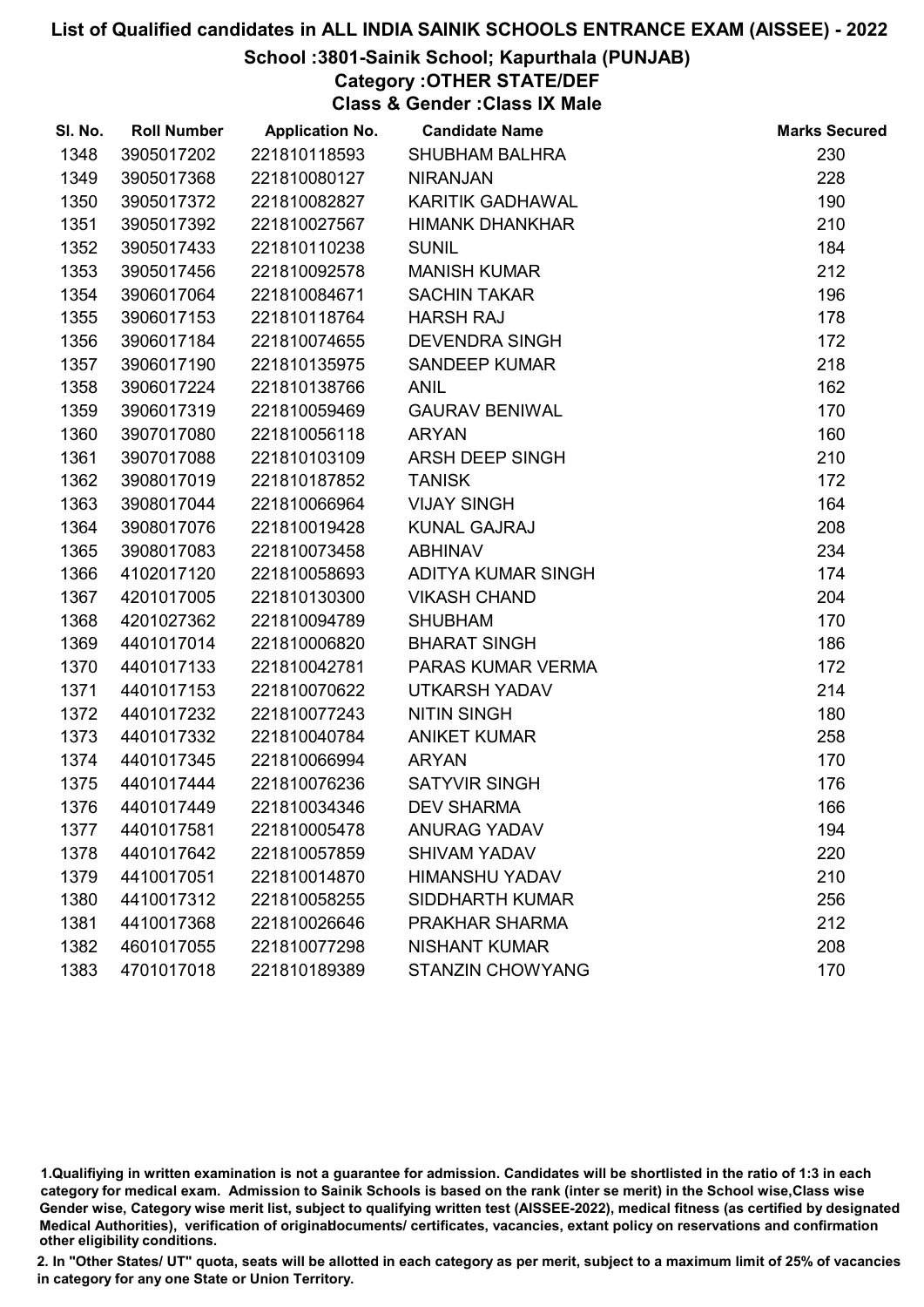## School :3801-Sainik School; Kapurthala (PUNJAB)

Category :OTHER STATE/GEN

Class & Gender :Class IX Male

| SI. No. | <b>Roll Number</b> | <b>Application No.</b> | <b>Candidate Name</b>     |    | <b>Marks Secured</b> |
|---------|--------------------|------------------------|---------------------------|----|----------------------|
| 1384    | 1504017031         | 221810028901           | <b>ADARSH KUMAR</b>       |    | 278                  |
| 1385    | 1504017037         | 221810112971           | RAUNAK KUMAR SINGH        |    | 210                  |
| 1386    | 1509017116         | 221810168253           | PRATIK VIKASH SHUKLA      |    | 162                  |
| 1387    | 1705017257         | 221810013499           | <b>SURYANSH KAPOOR</b>    |    | 184                  |
| 1388    | 2001017011         | 221810049700           | <b>DIVYANSH SHARMA</b>    |    | 184                  |
| 1389    | 2001017048         | 221810028120           | <b>DAKSH KUMAR</b>        |    | 180                  |
| 1390    | 2001017051         | 221810073220           | RAJYAWARDHAN SINGH RAJPUT |    | 238                  |
| 1391    | 2001017182         | 221810139290           | <b>LAAVANYA</b>           |    | 164                  |
| 1392    | 2001017199         | 221810086601           | <b>UTKARSH VERMA</b>      |    | 192                  |
| 1393    | 2001017230         | 221810057221           | <b>CHETNYA SHARMA</b>     |    | 170                  |
| 1394    | 2001017251         | 221810006431           | <b>NIKUNJ BHAT</b>        |    | 230                  |
| 1395    | 2001017283         | 221810157261           | <b>HARDYK MAHENDRU</b>    |    | 204                  |
| 1396    | 2001017319         | 221810112581           | <b>HIMANSHU</b>           |    | 220                  |
| 1397    | 2001017326         | 221810140091           | <b>RISHABH TEHLAN</b>     |    | 208                  |
| 1398    | 2001017379         | 221810157512           | <b>KANAV DHIR</b>         |    | 198                  |
| 1399    | 2001017398         | 221810080822           | <b>DWIZ</b>               |    | 248                  |
| 1400    | 2001017409         | 221810111332           | PULKIT WADHWA             |    | 294                  |
| 1401    | 2001017448         | 221810097952           | <b>BHAVYA GARG</b>        |    | 168                  |
| 1402    | 2001017487         | 221810122182           | KINSHUK SHARMA            |    | 192                  |
| 1403    | 2001017513         | 221810059692           | <b>TATHAGAT</b>           |    | 176                  |
| 1404    | 2001017595         | 221810034243           | <b>TUSHAR DABAS</b>       |    | 184                  |
| 1405    | 2001017616         | 221810095653           | <b>DHRUV</b>              |    | 168                  |
| 1406    | 2001017629         | 221810010663           | ANGAD SINGH RANHOTRA      |    | 208                  |
| 1407    | 2001017666         | 221810115393           | <b>GOURANSH SHARMA</b>    |    | 172                  |
| 1408    | 2001017677         | 221810021993           | <b>ARYAN THAKUR</b>       |    | 182                  |
| 1409    | 2001017689         | 221810084304           | AAYUSH PARASHAR           |    | 192                  |
| 1410    | 2001017693         | 221810009304           | <b>ROHAN YADAV</b>        |    | 206                  |
| 1411    | 2001017771         | 221810124444           | PARTH SINGH MAKHIJA       |    | 184                  |
| 1412    | 2001017790         | 221810002754           | <b>SAVIT HANDOO</b>       |    | 172                  |
| 1413    | 2001017828         | 221810095274           | <b>PRIYANSH SHARMA</b>    |    | 172                  |
| 1414    | 2001017876         | 221810061505           | <b>DEVAANSH ISSAR</b>     |    | 276                  |
| 1415    | 2001017893         | 221810072915           | <b>SAKSHAM SHARMA</b>     |    | 222                  |
| 1416    | 2001017896         | 221810062325           | <b>SHUBH</b>              |    | 192                  |
| 1417    | 2001017914         | 221810011435           | RUDRANSH KHURANA          |    | 166                  |
| 1418    | 2001027014         | 221810100365           | <b>GARV</b>               |    | 184                  |
| 1419    | 2001027022         | 221810070665           | <b>HARSH</b>              | CG | 248                  |
| 1420    | 2001027025         | 221810090765           | ARMAN BHARDWAJ            |    | 238                  |
| 1421    | 2001027038         | 221810082575           | <b>KESHAV</b>             |    | 164                  |
| 1422    | 2001027044         | 221810187285           | <b>AKHIL MEHTA</b>        |    | 226                  |
| 1423    | 2001027054         | 221810115585           | <b>ABHIMANYU</b>          |    | 194                  |
| 1424    | 2001027086         | 221810005506           | SIDDHARTH PATHAK          |    | 242                  |
| 1425    | 2001027105         | 221810030126           | SIDDHARTH DAS             |    | 268                  |
| 1426    | 2001027107         | 221810109126           | <b>VISHAL DESHWAL</b>     |    | 184                  |

1.Qualifiying in written examination is not a guarantee for admission. Candidates will be shortlisted in the ratio of 1:3 in each category for medical exam. Admission to Sainik Schools is based on the rank (inter se merit) in the School wise,Class wise Gender wise, Category wise merit list, subject to qualifying written test (AISSEE-2022), medical fitness (as certified by designated Medical Authorities), verification of originablocuments/ certificates, vacancies, extant policy on reservations and confirmation other eligibility conditions.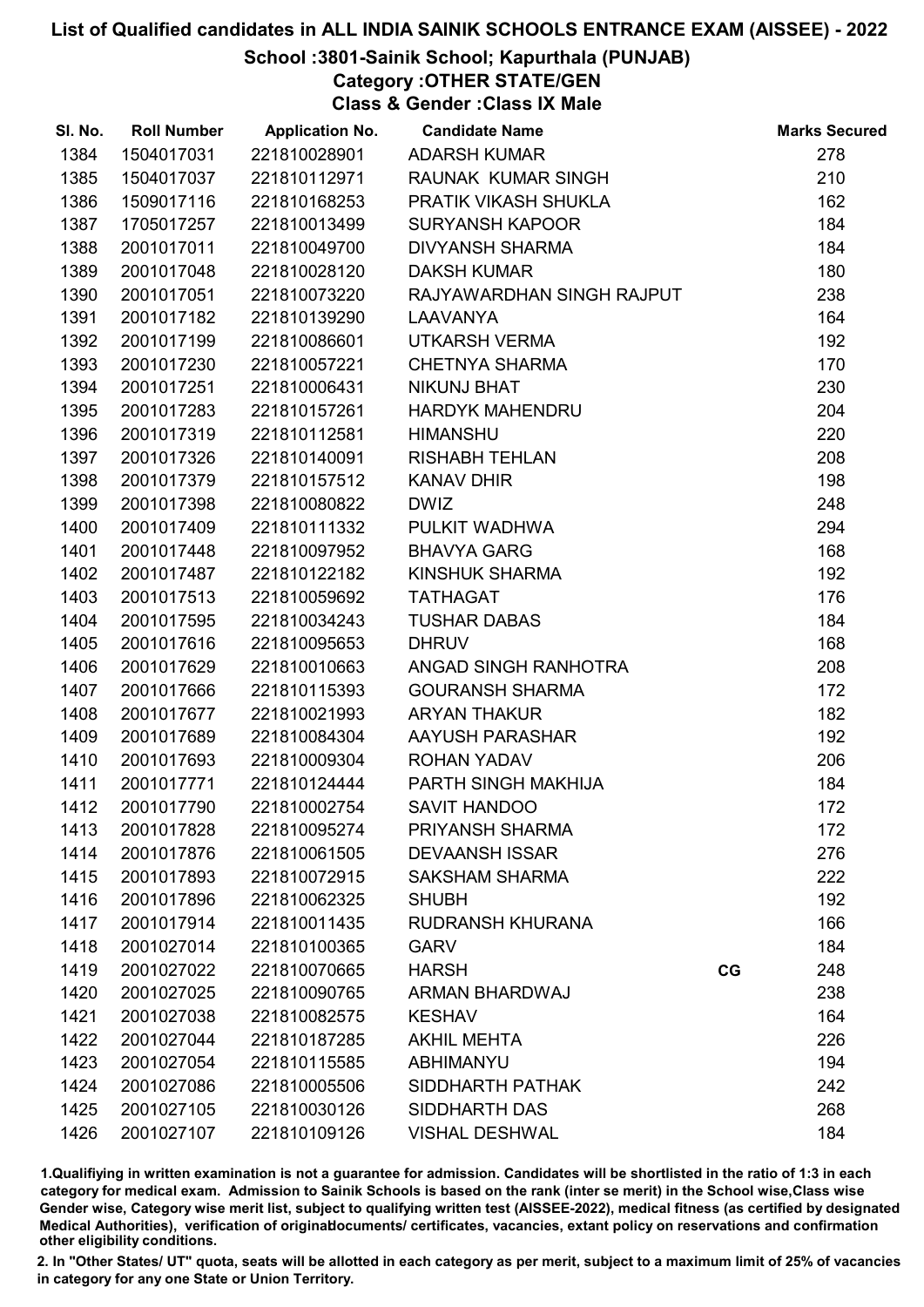## School :3801-Sainik School; Kapurthala (PUNJAB)

Category :OTHER STATE/GEN

Class & Gender :Class IX Male

| SI. No. | <b>Roll Number</b> | <b>Application No.</b> | <b>Candidate Name</b>         | <b>Marks Secured</b> |
|---------|--------------------|------------------------|-------------------------------|----------------------|
| 1427    | 2001027125         | 221810179536           | <b>MUKUL</b>                  | 160                  |
| 1428    | 2001027136         | 221810097246           | <b>GAURAV SINGH</b>           | 162                  |
| 1429    | 2001027185         | 221810152276           | <b>MRIDUL RANA</b>            | 162                  |
| 1430    | 2001027206         | 221810112386           | <b>GARV DAHIYA</b>            | 174                  |
| 1431    | 2001027217         | 221810004886           | ADITYA RAJ SAPRA              | 182                  |
| 1432    | 2001027236         | 221810111896           | <b>LOKESH</b>                 | 328                  |
| 1433    | 2001027257         | 221810061217           | <b>SAKSHAM BANDRAL</b>        | 180                  |
| 1434    | 2001027267         | 221810058817           | ANSHUMAN TAWAR                | 184                  |
| 1435    | 2001027274         | 221810094427           | <b>YUVRAJ</b>                 | 182                  |
| 1436    | 2001027293         | 221810074837           | <b>ANSH SHARMA</b>            | 172                  |
| 1437    | 2001027317         | 221810106757           | <b>AADITY</b>                 | 160                  |
| 1438    | 2001027350         | 221810008277           | <b>SAKSHAM SAINI</b>          | 186                  |
| 1439    | 2001027464         | 221810101648           | <b>KARAN ARORA</b>            | 186                  |
| 1440    | 2001027465         | 221810071648           | <b>MRIDUL</b>                 | 162                  |
| 1441    | 2001027623         | 221810118339           | <b>ARADHY AGRAWAL</b>         | 234                  |
| 1442    | 2001027647         | 221810062359           | MREENAL SINGH JAMWAL          | 204                  |
| 1443    | 2202017108         | 221810004216           | KABIR SATYAM PITHIYA          | 222                  |
| 1444    | 2301017008         | 221810055030           | <b>GOUTAM CHAUHAN</b>         | 196                  |
| 1445    | 2301017016         | 221810054650           | <b>DAKSH</b>                  | 180                  |
| 1446    | 2301017018         | 221810074750           | <b>AASHISH KUMAR</b>          | 254                  |
| 1447    | 2301017021         | 221810065570           | <b>RAJ KUMAR SINGH</b>        | 174                  |
| 1448    | 2301017022         | 221810193770           | <b>SURYA SANDAL</b>           | 186                  |
| 1449    | 2301017029         | 221810086780           | <b>SHIVAM</b>                 | 308                  |
| 1450    | 2301017032         | 221810017290           | LAKSHAYA SAHARAN              | 210                  |
| 1451    | 2301017071         | 221810088051           | <b>TANVEER SINGH TOOR</b>     | 178                  |
| 1452    | 2301017075         | 221810083351           | <b>RAGHAV</b>                 | 194                  |
| 1453    | 2301017083         | 221810181461           | <b>HARDIK SHANDILYA</b>       | 194                  |
| 1454    | 2301017094         | 221810125971           | PRIYANSHU SOAM                | 174                  |
| 1455    | 2301017113         | 221810076422           | <b>KARANDEEP SINGH LUKHAR</b> | 208                  |
| 1456    | 2301017117         | 221810043032           | <b>PARVEEN</b>                | 184                  |
| 1457    | 2301017133         | 221810074962           | <b>VIDHAN SAINI</b>           | 220                  |
| 1458    | 2301017135         | 221810099962           | <b>VIREN ZOOD</b>             | 168                  |
| 1459    | 2301017136         | 221810039572           | <b>SATVIK DHIMAN</b>          | 208                  |
| 1460    | 2301017180         | 221810193643           | <b>GAURAV SINGH</b>           | 188                  |
| 1461    | 2301017189         | 221810106373           | <b>ARYAN</b>                  | 214                  |
| 1462    | 2301017190         | 221810087373           | <b>GAVISH</b>                 | 170                  |
| 1463    | 2301017192         | 221810117473           | <b>ADHEESHWAR RANA</b>        | 220                  |
| 1464    | 2301017212         | 221810163414           | <b>DIVYANSH</b>               | 184                  |
| 1465    | 2301017216         | 221810072324           | <b>NAMAN</b>                  | 258                  |
| 1466    | 2301017220         | 221810068234           | <b>KANAV GARG</b>             | 236                  |
| 1467    | 2301017222         | 221810049534           | <b>RAHUL KUMAR</b>            | 202                  |
| 1468    | 2301017230         | 221810084744           | <b>REHAN SHARMA</b>           | 174                  |
| 1469    | 2301017243         | 221810103464           | <b>RAKSHIT SINGH CHAHAL</b>   | 244                  |

1.Qualifiying in written examination is not a guarantee for admission. Candidates will be shortlisted in the ratio of 1:3 in each category for medical exam. Admission to Sainik Schools is based on the rank (inter se merit) in the School wise,Class wise Gender wise, Category wise merit list, subject to qualifying written test (AISSEE-2022), medical fitness (as certified by designated Medical Authorities), verification of originablocuments/ certificates, vacancies, extant policy on reservations and confirmation other eligibility conditions.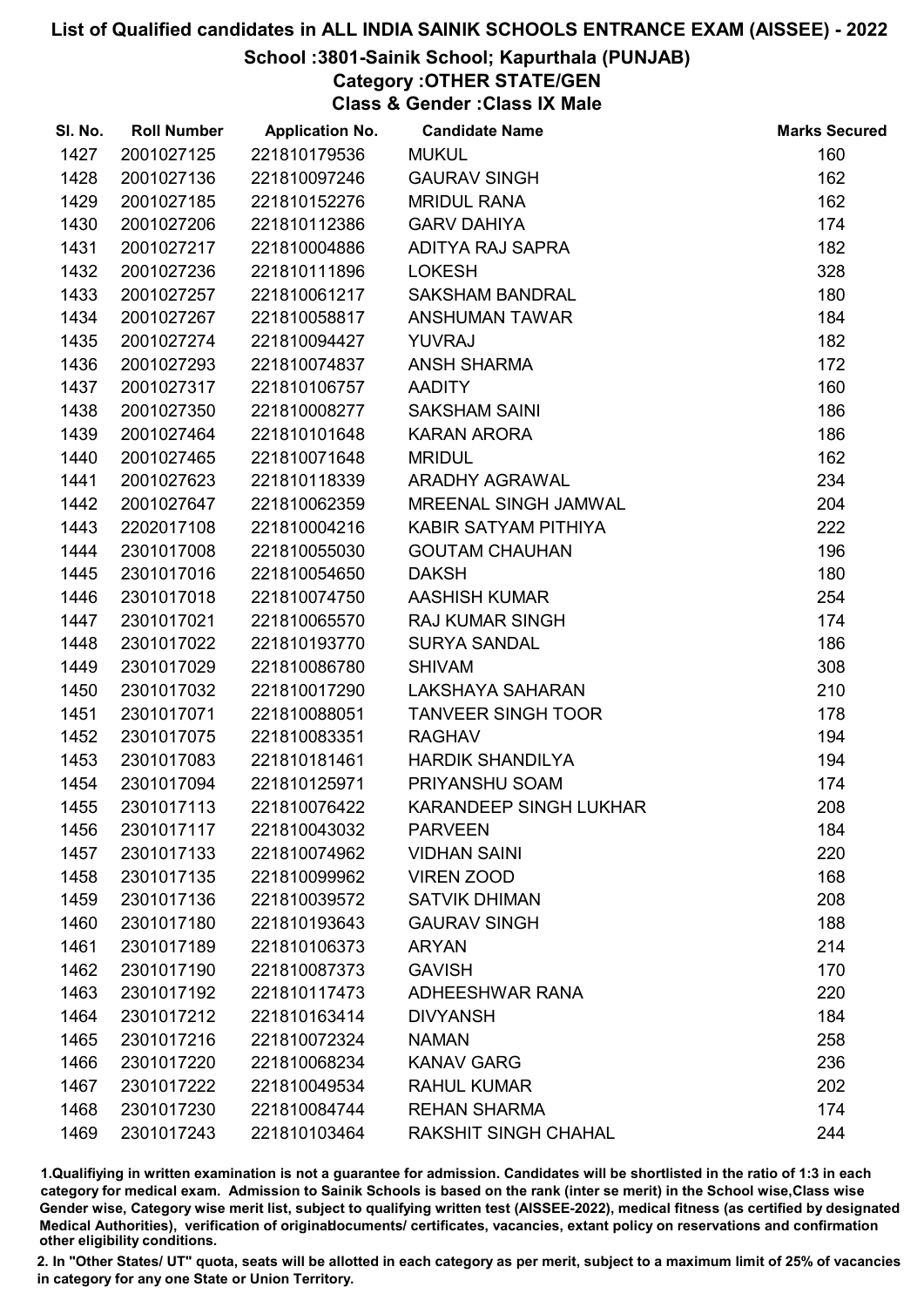## School :3801-Sainik School; Kapurthala (PUNJAB)

Category :OTHER STATE/GEN

Class & Gender :Class IX Male

| SI. No. | <b>Roll Number</b> | <b>Application No.</b> | <b>Candidate Name</b>        |    | <b>Marks Secured</b> |
|---------|--------------------|------------------------|------------------------------|----|----------------------|
| 1470    | 2301017252         | 221810135274           | <b>PRINCE</b>                |    | 184                  |
| 1471    | 2301017269         | 221810033705           | AYUSHMANN DHANDA             |    | 254                  |
| 1472    | 2301017281         | 221810044625           | <b>SANKALP PATHANIA</b>      |    | 248                  |
| 1473    | 2301017290         | 221810152445           | RAGHAV ARORA                 |    | 238                  |
| 1474    | 2301017292         | 221810121945           | <b>ANKIT</b>                 |    | 232                  |
| 1475    | 2301017310         | 221810096085           | <b>GARVIT SABHARWAL</b>      |    | 216                  |
| 1476    | 2301017314         | 221810064385           | SAMAR PARTAP CHAUHAN         |    | 170                  |
| 1477    | 2301017318         | 221810071985           | <b>VANSH KHATRI</b>          |    | 166                  |
| 1478    | 2301017329         | 221810170306           | <b>MOHAMMAD ALI</b>          |    | 176                  |
| 1479    | 2301017338         | 221810115326           | YASH SAINI                   |    | 184                  |
| 1480    | 2301017340         | 221810002526           | SAJAL BOORA                  |    | 160                  |
| 1481    | 2301017358         | 221810013456           | <b>DHRUV SHARMA</b>          |    | 184                  |
| 1482    | 2301017372         | 221810112486           | <b>DEEPANSHU</b>             |    | 234                  |
| 1483    | 2301017379         | 221810069796           | <b>ANSHUMAN</b>              |    | 202                  |
| 1484    | 2301017390         | 221810044817           | <b>SAHIL KUMAR</b>           |    | 182                  |
| 1485    | 2301017395         | 221810049427           | <b>MILIT KAUSHIK</b>         |    | 160                  |
| 1486    | 2301017410         | 221810074557           | <b>MOHIT NAIN</b>            |    | 198                  |
| 1487    | 2301017412         | 221810051857           | ARNAV CHAKRABORTY            |    | 164                  |
| 1488    | 2301017416         | 221810053367           | <b>ARYAN KAMRA</b>           |    | 166                  |
| 1489    | 2301017429         | 221810108597           | <b>LAKSHAY BHATIA</b>        |    | 172                  |
| 1490    | 2301017430         | 221810004997           | <b>DUSHYANT</b>              |    | 226                  |
| 1491    | 2301017432         | 221810001408           | <b>AYUSH</b>                 |    | 184                  |
| 1492    | 2301017434         | 221810168508           | ARSH KOUTABH DHIMAN          |    | 166                  |
| 1493    | 2301017440         | 221810183518           | AMRINDER SINGH               |    | 182                  |
| 1494    | 2301017442         | 221810068128           | <b>ARYAN CHHILLAR</b>        |    | 224                  |
| 1495    | 2301017467         | 221810034978           | <b>ARYAN</b>                 |    | 210                  |
| 1496    | 2301017469         | 221810017088           | <b>ANIRUDH RANA</b>          |    | 174                  |
| 1497    | 2301017485         | 221810041239           | SANJAY SINGH NEGI            |    | 172                  |
| 1498    | 2301017487         | 221810133339           | <b>BALRAJ SINGH</b>          |    | 184                  |
| 1499    | 2301017493         | 221810101739           | <b>PARTEEK KUMAR</b>         |    | 212                  |
| 1500    | 2301017495         | 221810194049           | <b>DIPENDER SINGH PANWAR</b> |    | 180                  |
| 1501    | 2301017496         | 221810047249           | PRITHVIRAJ TYAGI             |    | 198                  |
| 1502    | 2301017498         | 221810095749           | PRAJWAL KASHIV               |    | 180                  |
| 1503    | 2301017504         | 221810055769           | <b>MRIDUL CHAUHAN</b>        |    | 198                  |
| 1504    | 2301017511         | 221810015189           | <b>ARMAAN NAGRA</b>          |    | 246                  |
| 1505    | 2301017513         | 221810088389           | <b>SUMIT KUMAR</b>           |    | 200                  |
| 1506    | 2301017523         | 221810133899           | <b>MONTI</b>                 |    | 188                  |
| 1507    | 2302017003         | 221810043600           | <b>KARRISH MAAN</b>          |    | 166                  |
| 1508    | 2302017005         | 221810030310           | <b>HIMANSHU</b>              |    | 228                  |
| 1509    | 2302017011         | 221810025820           | SNEHAL DAHIYA                | CG | 160                  |
| 1510    | 2302017014         | 221810039030           | <b>MANTHAN</b>               |    | 178                  |
| 1511    | 2302017017         | 221810006630           | <b>BHUVNESH</b>              |    | 232                  |
| 1512    | 2302017034         | 221810078870           | <b>ANKUSH</b>                |    | 202                  |

1.Qualifiying in written examination is not a guarantee for admission. Candidates will be shortlisted in the ratio of 1:3 in each category for medical exam. Admission to Sainik Schools is based on the rank (inter se merit) in the School wise,Class wise Gender wise, Category wise merit list, subject to qualifying written test (AISSEE-2022), medical fitness (as certified by designated Medical Authorities), verification of originablocuments/ certificates, vacancies, extant policy on reservations and confirmation other eligibility conditions.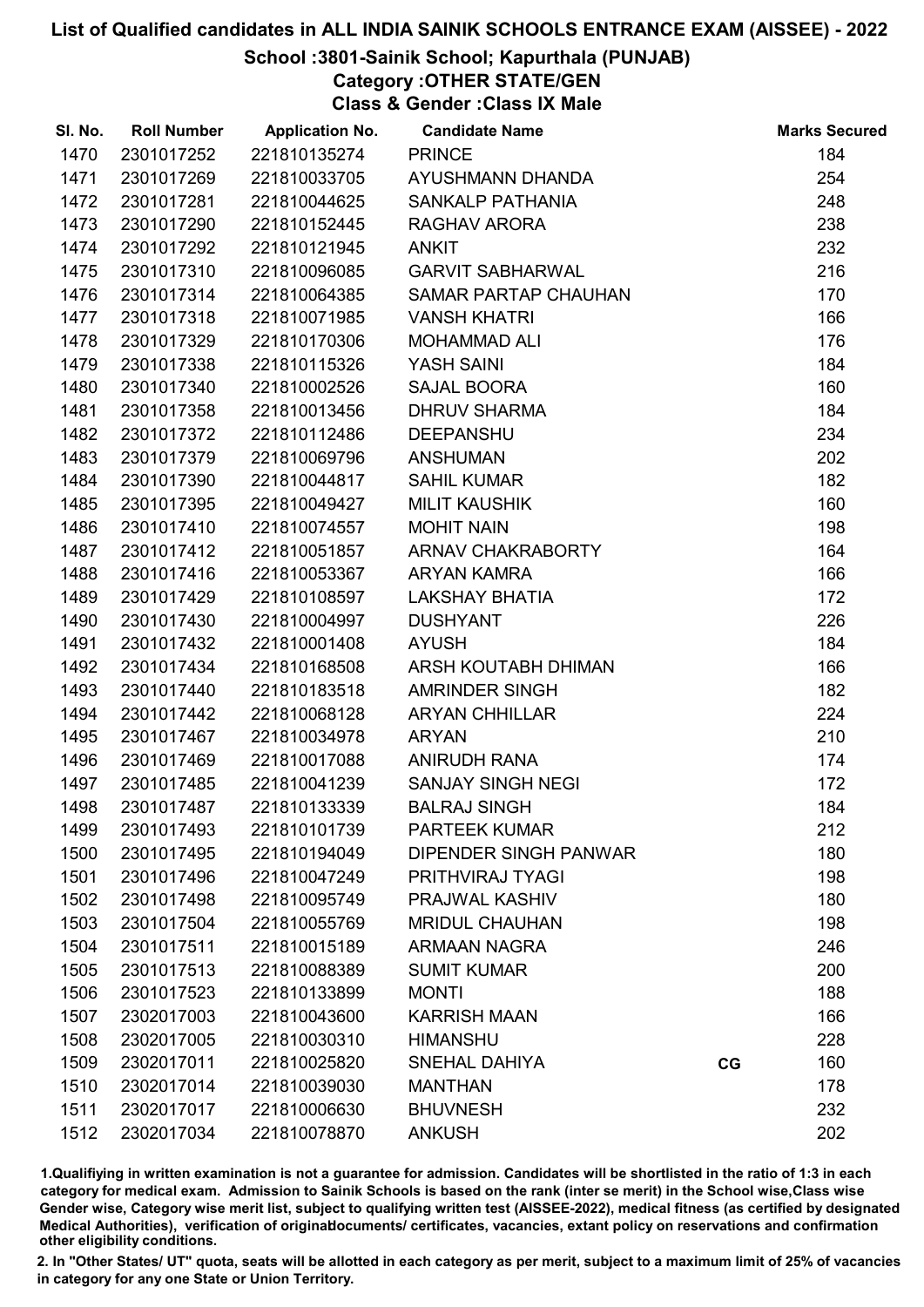#### School :3801-Sainik School; Kapurthala (PUNJAB)

# Category :OTHER STATE/GEN

Class & Gender :Class IX Male

| SI. No. | <b>Roll Number</b> | <b>Application No.</b> | <b>Candidate Name</b> | <b>Marks Secured</b> |
|---------|--------------------|------------------------|-----------------------|----------------------|
| 1513    | 2302017051         | 221810193421           | <b>ARAV GARG</b>      | 222                  |
| 1514    | 2302017056         | 221810160531           | <b>VINIT</b>          | 286                  |
| 1515    | 2302017059         | 221810045041           | RAGHAV CHAUHAN        | 208                  |
| 1516    | 2302017060         | 221810158141           | <b>SHUBHAM</b>        | 180                  |
| 1517    | 2302017069         | 221810169951           | <b>ADVITIY SHARMA</b> | 164                  |
| 1518    | 2302017080         | 221810036881           | <b>DHAIRYA</b>        | 246                  |
| 1519    | 2302017081         | 221810035191           | <b>ROHIT SINGH</b>    | 184                  |
| 1520    | 2302017083         | 221810005391           | <b>DAKSH</b>          | 180                  |
| 1521    | 2302017094         | 221810098312           | <b>GARV NARWAL</b>    | 216                  |
| 1522    | 2302017097         | 221810016322           | <b>RUDRANSH</b>       | 360                  |
| 1523    | 2302017103         | 221810047922           | <b>VANSH</b>          | 168                  |
| 1524    | 2302017106         | 221810129432           | <b>DIVYANSH</b>       | 196                  |
| 1525    | 2302017113         | 221810006852           | YASHASVI              | 224                  |
| 1526    | 2302017135         | 221810014492           | <b>ARYAN</b>          | 194                  |
| 1527    | 2302017136         | 221810096592           | <b>AKSHIT</b>         | 178                  |
| 1528    | 2302017138         | 221810020892           | <b>SHIVEN</b>         | 214                  |
| 1529    | 2302017143         | 221810165203           | <b>KESHAV GUPTA</b>   | 206                  |
| 1530    | 2302017144         | 221810139403           | LAKSHIT JAGGA         | 216                  |
| 1531    | 2302017158         | 221810098233           | <b>RONAK RANA</b>     | 206                  |
| 1532    | 2302017159         | 221810061333           | <b>CHIRAG</b>         | 272                  |
| 1533    | 2302017164         | 221810101543           | <b>DEV SANDHU</b>     | 260                  |
| 1534    | 2302017169         | 221810019553           | <b>YASHVEER</b>       | 170                  |
| 1535    | 2302017170         | 221810159653           | <b>TANISHQ GARG</b>   | 176                  |
| 1536    | 2302017172         | 221810004063           | ADITYA SINGH DAHIYA   | 242                  |
| 1537    | 2302017175         | 221810098263           | <b>VINAY NARWAL</b>   | 256                  |
| 1538    | 2302017179         | 221810119273           | <b>SACHIN</b>         | 186                  |
| 1539    | 2302017188         | 221810065293           | <b>AKSHIT</b>         | 180                  |
| 1540    | 2302017195         | 221810083804           | <b>VANSH</b>          | 176                  |
| 1541    | 2302017198         | 221810049014           | <b>AADI</b>           | 168                  |
| 1542    | 2302017203         | 221810188724           | <b>BHAVYA</b>         | 178                  |
| 1543    | 2302017208         | 221810148544           | <b>SARTHAK RANA</b>   | 200                  |
| 1544    | 2302017212         | 221810042354           | <b>HARSH</b>          | 180                  |
| 1545    | 2302017213         | 221810151454           | <b>PIYUSH KUMAR</b>   | 170                  |
| 1546    | 2302017214         | 221810095754           | <b>SARANSH</b>        | 254                  |
| 1547    | 2302017218         | 221810092364           | <b>NIKHIL KUMAR</b>   | 202                  |
| 1548    | 2302017225         | 221810084374           | <b>DHRUV</b>          | 198                  |
| 1549    | 2302017228         | 221810074974           | <b>PUNEET SHARMA</b>  | 202                  |
| 1550    | 2302017238         | 221810126894           | <b>RITIK</b>          | 172                  |
| 1551    | 2302017242         | 221810067105           | <b>CHIRAG</b>         | 220                  |
| 1552    | 2302017257         | 221810072445           | <b>CHIRAG SHARMA</b>  | 188                  |
| 1553    | 2302017258         | 221810190645           | <b>ANSH</b>           | 214                  |
| 1554    | 2302017261         | 221810164155           | <b>PRINCE</b>         | 182                  |
| 1555    | 2302017263         | 221810024255           | <b>SAMRAT</b>         | 234                  |

1.Qualifiying in written examination is not a guarantee for admission. Candidates will be shortlisted in the ratio of 1:3 in each category for medical exam. Admission to Sainik Schools is based on the rank (inter se merit) in the School wise,Class wise Gender wise, Category wise merit list, subject to qualifying written test (AISSEE-2022), medical fitness (as certified by designated Medical Authorities), verification of originablocuments/ certificates, vacancies, extant policy on reservations and confirmation other eligibility conditions.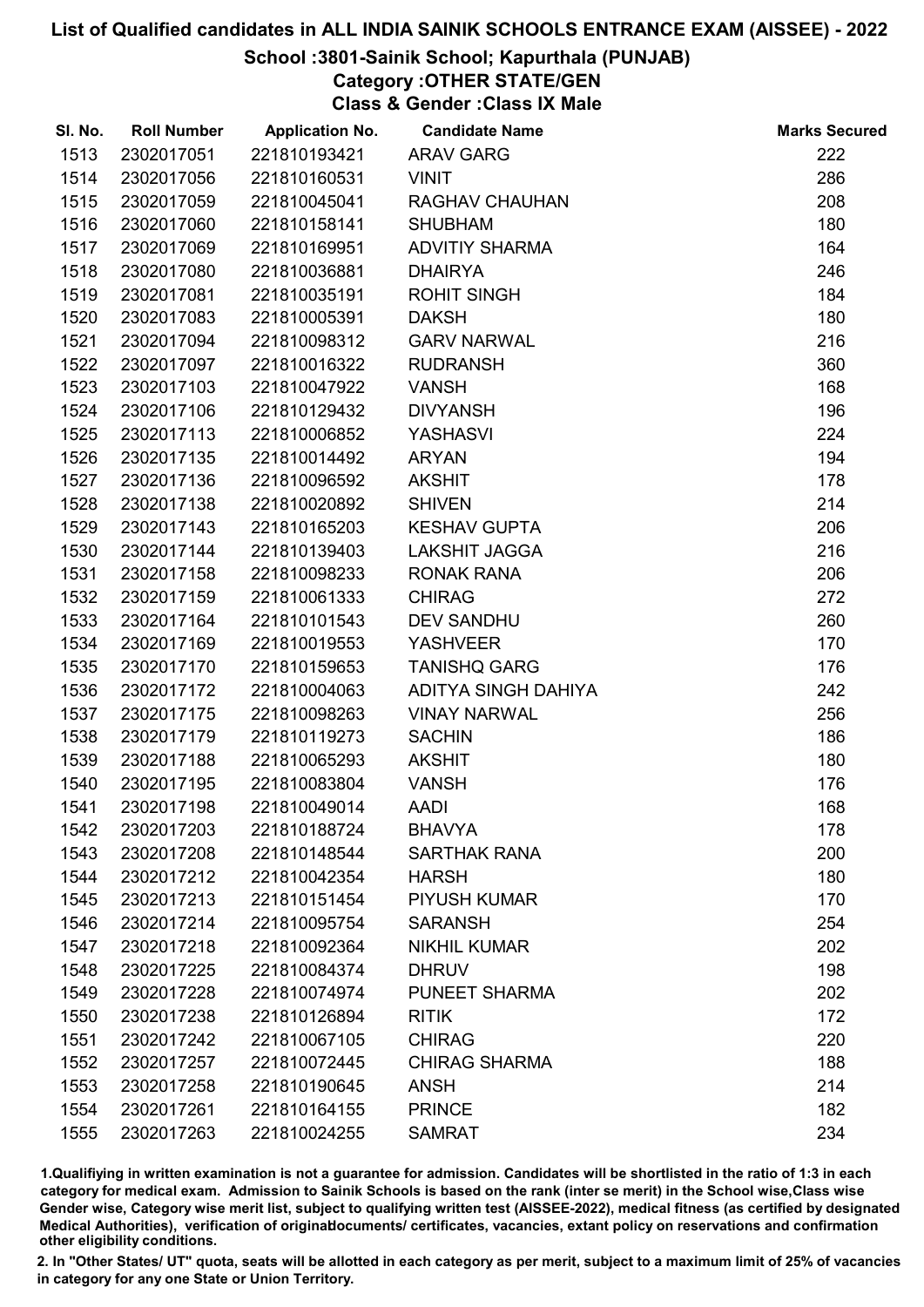## School :3801-Sainik School; Kapurthala (PUNJAB)

# Category :OTHER STATE/GEN

Class & Gender :Class IX Male

| SI. No. | <b>Roll Number</b> | <b>Application No.</b> | <b>Candidate Name</b>       |           | <b>Marks Secured</b> |
|---------|--------------------|------------------------|-----------------------------|-----------|----------------------|
| 1556    | 2302017264         | 221810154355           | YATIN GORA                  |           | 192                  |
| 1557    | 2302017265         | 221810098355           | <b>ANIRUDH DAHIYA</b>       |           | 274                  |
| 1558    | 2302017296         | 221810058316           | <b>DHRUV</b>                |           | 166                  |
| 1559    | 2302017300         | 221810133426           | <b>ASMIT SINGH</b>          |           | 248                  |
| 1560    | 2302017307         | 221810098246           | <b>RAJAT NARWAL</b>         |           | 266                  |
| 1561    | 2302017314         | 221810118756           | <b>LAKSHAY</b>              |           | 208                  |
| 1562    | 2302017316         | 221810035956           | <b>HITESH MEHLA</b>         |           | 224                  |
| 1563    | 2302017326         | 221810155776           | <b>HARSH</b>                |           | 238                  |
| 1564    | 2302017328         | 221810098286           | <b>MAHIR CHAUDHARY</b>      |           | 268                  |
| 1565    | 2302017337         | 221810099007           | <b>DEEPANSHU</b>            |           | 190                  |
| 1566    | 2302017344         | 221810075717           | <b>MADHAV</b>               |           | 256                  |
| 1567    | 2302017347         | 221810137127           | <b>KRISH</b>                |           | 180                  |
| 1568    | 2302017356         | 221810028937           | <b>VATSAL GOYAL</b>         |           | 304                  |
| 1569    | 2302017363         | 221810098267           | PRAYAG RANA                 |           | 236                  |
| 1570    | 2302017364         | 221810054567           | NAVTEJ SINGH SANDHU         |           | 180                  |
| 1571    | 2302017368         | 221810165477           | <b>DEVANSH</b>              |           | 234                  |
| 1572    | 2302017394         | 221810019118           | <b>DHRUV SINGH</b>          |           | 280                  |
| 1573    | 2302017397         | 221810008718           | <b>DEV</b>                  |           | 212                  |
| 1574    | 2302017399         | 221810103228           | <b>VANSH KUMAR</b>          |           | 168                  |
| 1575    | 2302017405         | 221810154538           | YUVRAJ KALA                 |           | 208                  |
| 1576    | 2302017412         | 221810082158           | <b>ADITYA</b>               |           | 214                  |
| 1577    | 2302017420         | 221810063078           | <b>VISHAV PRATAP SINGH</b>  |           | 184                  |
| 1578    | 2302017421         | 221810170178           | <b>ATIKSH ARORA</b>         |           | 202                  |
| 1579    | 2302017426         | 221810115088           | PRIYVART KAUSHIK            |           | 214                  |
| 1580    | 2302017428         | 221810055188           | <b>DISHANT</b>              |           | 214                  |
| 1581    | 2302017431         | 221810098198           | <b>AMAN</b>                 |           | 182                  |
| 1582    | 2302017437         | 221810052009           | <b>NISHANT</b>              |           | 180                  |
| 1583    | 2302017452         | 221810062059           | <b>YUVRAJ</b>               |           | 246                  |
| 1584    | 2302017460         | 221810036579           | <b>RUDAR PARTAP</b>         |           | 240                  |
| 1585    | 2303017002         | 221810050200           | <b>KESHAV KUMAR</b>         |           | 282                  |
| 1586    | 2303017047         | 221810092940           | <b>RAJVEER SINGH GREWAL</b> |           | 262                  |
| 1587    | 2303017068         | 221810159960           | SIDDHANT KUMAR SINGH        |           | 208                  |
| 1588    | 2303017077         | 221810096470           | <b>NEELANSH JHAMB</b>       |           | 218                  |
| 1589    | 2303017083         | 221810097480           | <b>SHOBHIT VATS</b>         |           | 320                  |
| 1590    | 2303017101         | 221810114601           | <b>SUBHAM</b>               |           | 272                  |
| 1591    | 2303017103         | 221810166801           | <b>RAHUL</b>                | <b>AR</b> | 182                  |
| 1592    | 2303017106         | 221810104211           | <b>UMAR MOHAMMED</b>        |           | 176                  |
| 1593    | 2303017107         | 221810115311           | <b>SIDHARTH SHARMA</b>      |           | 270                  |
| 1594    | 2303017119         | 221810103421           | <b>TANUJ LAMBA</b>          |           | 266                  |
| 1595    | 2303017120         | 221810128421           | <b>TARUN</b>                |           | 232                  |
| 1596    | 2303017139         | 221810110931           | <b>HARSH KUMAR SINGH</b>    |           | 160                  |
| 1597    | 2303017142         | 221810069141           | <b>SUMER SINGH</b>          |           | 186                  |
| 1598    | 2303017163         | 221810103161           | <b>SAMEER KATARIA</b>       |           | 220                  |

1.Qualifiying in written examination is not a guarantee for admission. Candidates will be shortlisted in the ratio of 1:3 in each category for medical exam. Admission to Sainik Schools is based on the rank (inter se merit) in the School wise,Class wise Gender wise, Category wise merit list, subject to qualifying written test (AISSEE-2022), medical fitness (as certified by designated Medical Authorities), verification of originablocuments/ certificates, vacancies, extant policy on reservations and confirmation other eligibility conditions.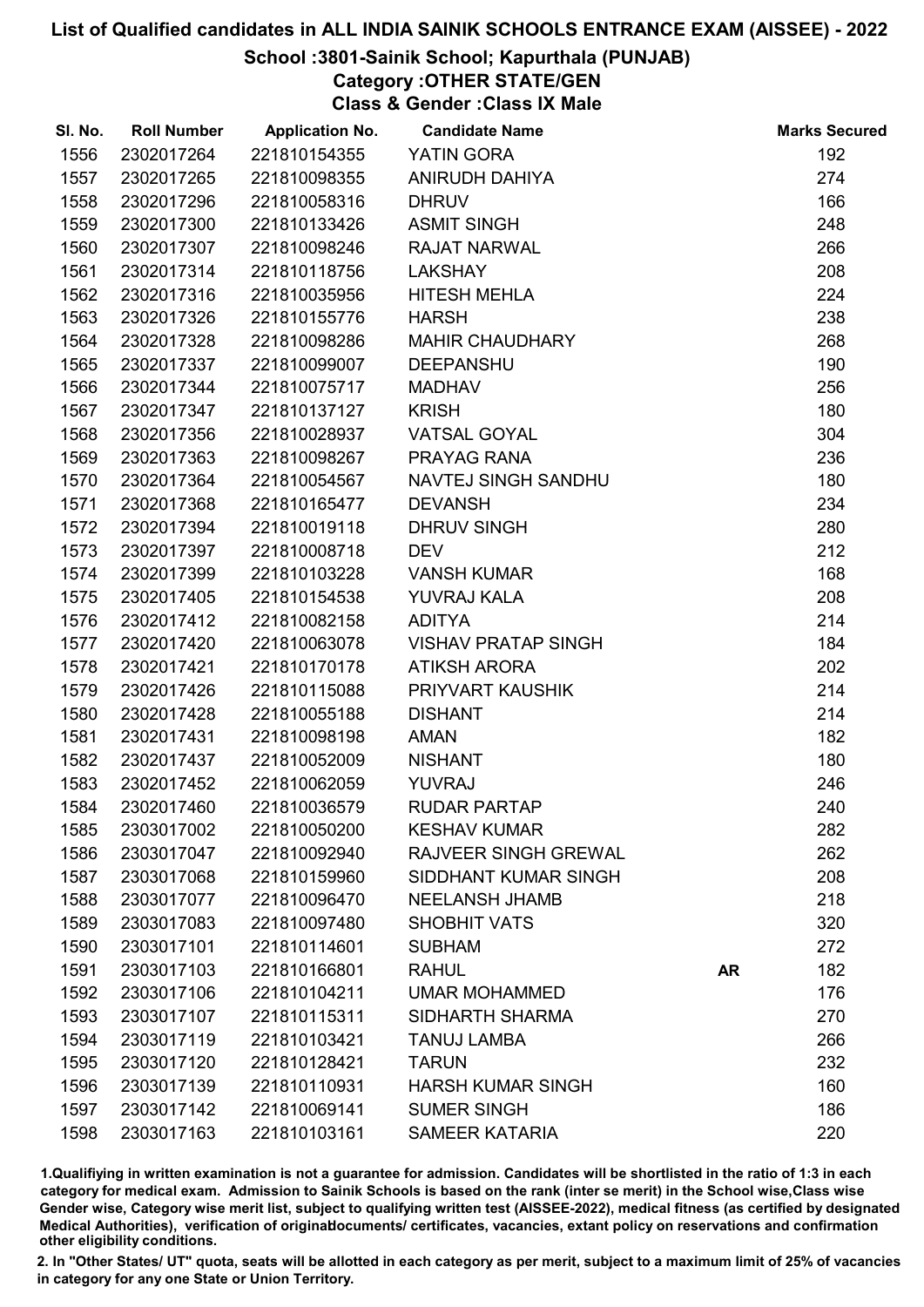## School :3801-Sainik School; Kapurthala (PUNJAB)

Category :OTHER STATE/GEN

Class & Gender :Class IX Male

| SI. No. | <b>Roll Number</b> | <b>Application No.</b> | <b>Candidate Name</b>      |           | <b>Marks Secured</b> |
|---------|--------------------|------------------------|----------------------------|-----------|----------------------|
| 1599    | 2303017168         | 221810032961           | <b>JATIN</b>               |           | 184                  |
| 1600    | 2303017173         | 221810077271           | <b>HARSH SHARMA</b>        |           | 176                  |
| 1601    | 2303017186         | 221810087871           | <b>YASHBEER</b>            |           | 250                  |
| 1602    | 2303017208         | 221810161591           | <b>SHAILESH KUMAR</b>      |           | 190                  |
| 1603    | 2303017210         | 221810076691           | <b>MUKUL RAJ</b>           |           | 212                  |
| 1604    | 2303017219         | 221810115202           | <b>PIYUSH</b>              |           | 274                  |
| 1605    | 2303017220         | 221810061302           | <b>SAMARTH YADAV</b>       |           | 300                  |
| 1606    | 2303017237         | 221810152122           | <b>DINESH</b>              |           | 168                  |
| 1607    | 2303017255         | 221810130632           | <b>ASHISH</b>              |           | 186                  |
| 1608    | 2303017270         | 221810127252           | <b>AAVESH KUMAR</b>        |           | 226                  |
| 1609    | 2303017285         | 221810026272           | <b>NISHANT BISHNOI</b>     |           | 174                  |
| 1610    | 2303017333         | 221810099723           | <b>ROHIT</b>               |           | 188                  |
| 1611    | 2303017343         | 221810023043           | <b>PIYUSH</b>              |           | 234                  |
| 1612    | 2303017349         | 221810127743           | <b>TANISH</b>              |           | 192                  |
| 1613    | 2303017361         | 221810098163           | <b>LAKSHAY DAGAR</b>       |           | 170                  |
| 1614    | 2303017362         | 221810021363           | <b>HIMANSHU SHARMA</b>     |           | 190                  |
| 1615    | 2303017363         | 221810097363           | <b>SAURABH</b>             |           | 172                  |
| 1616    | 2303017393         | 221810039493           | <b>ADITYA</b>              |           | 246                  |
| 1617    | 2303017439         | 221810023134           | <b>KESHAV SHARMA</b>       |           | 178                  |
| 1618    | 2303017440         | 221810040334           | <b>NAVEEN</b>              |           | 238                  |
| 1619    | 2303017449         | 221810084244           | <b>HITESH KUMAR</b>        |           | 200                  |
| 1620    | 2303017465         | 221810047554           | <b>AAYUSH</b>              |           | 196                  |
| 1621    | 2303017471         | 221810096564           | <b>VEER PARTAP SANGWAN</b> |           | 184                  |
| 1622    | 2303017478         | 221810085074           | <b>BHAVYA SATIJA</b>       |           | 206                  |
| 1623    | 2303017515         | 221810156394           | <b>PARVEEN</b>             |           | 174                  |
| 1624    | 2303017525         | 221810161405           | <b>BHAVIT</b>              |           | 194                  |
| 1625    | 2303017547         | 221810083825           | <b>CHIRAG</b>              |           | 274                  |
| 1626    | 2303017548         | 221810071135           | <b>RISHABH CHAHAL</b>      |           | 170                  |
| 1627    | 2303017562         | 221810127935           | <b>MAYANK SINGH</b>        |           | 222                  |
| 1628    | 2303017575         | 221810088155           | <b>HARSH</b>               |           | 242                  |
| 1629    | 2303017601         | 221810141875           | <b>AARAV BATRA</b>         |           | 236                  |
| 1630    | 2303017611         | 221810146685           | <b>DEV SALUJA</b>          |           | 176                  |
| 1631    | 2303017613         | 221810160985           | <b>VIVEK FOUJDAR</b>       |           | 210                  |
| 1632    | 2303017615         | 221810075195           | <b>MAYANK CHAHAR</b>       |           | 244                  |
| 1633    | 2303017643         | 221810113526           | <b>ISHANT CHAHAL</b>       |           | 172                  |
| 1634    | 2303017655         | 221810150436           | <b>YUG</b>                 |           | 160                  |
| 1635    | 2303017666         | 221810066446           | <b>ARMAAN</b>              |           | 202                  |
| 1636    | 2303017667         | 221810166546           | <b>VANDIT</b>              |           | 226                  |
| 1637    | 2303017686         | 221810039366           | <b>ROHIT</b>               |           | 200                  |
| 1638    | 2303017689         | 221810081866           | <b>NABHIT SAHARAN</b>      |           | 218                  |
| 1639    | 2303017719         | 221810010007           | ANUJ                       |           | 222                  |
| 1640    | 2303017739         | 221810055427           | <b>ADITYA</b>              |           | 236                  |
| 1641    | 2303017743         | 221810038727           | <b>SAHIL SHARMA</b>        | <b>AR</b> | 174                  |

1.Qualifiying in written examination is not a guarantee for admission. Candidates will be shortlisted in the ratio of 1:3 in each category for medical exam. Admission to Sainik Schools is based on the rank (inter se merit) in the School wise,Class wise Gender wise, Category wise merit list, subject to qualifying written test (AISSEE-2022), medical fitness (as certified by designated Medical Authorities), verification of originablocuments/ certificates, vacancies, extant policy on reservations and confirmation other eligibility conditions.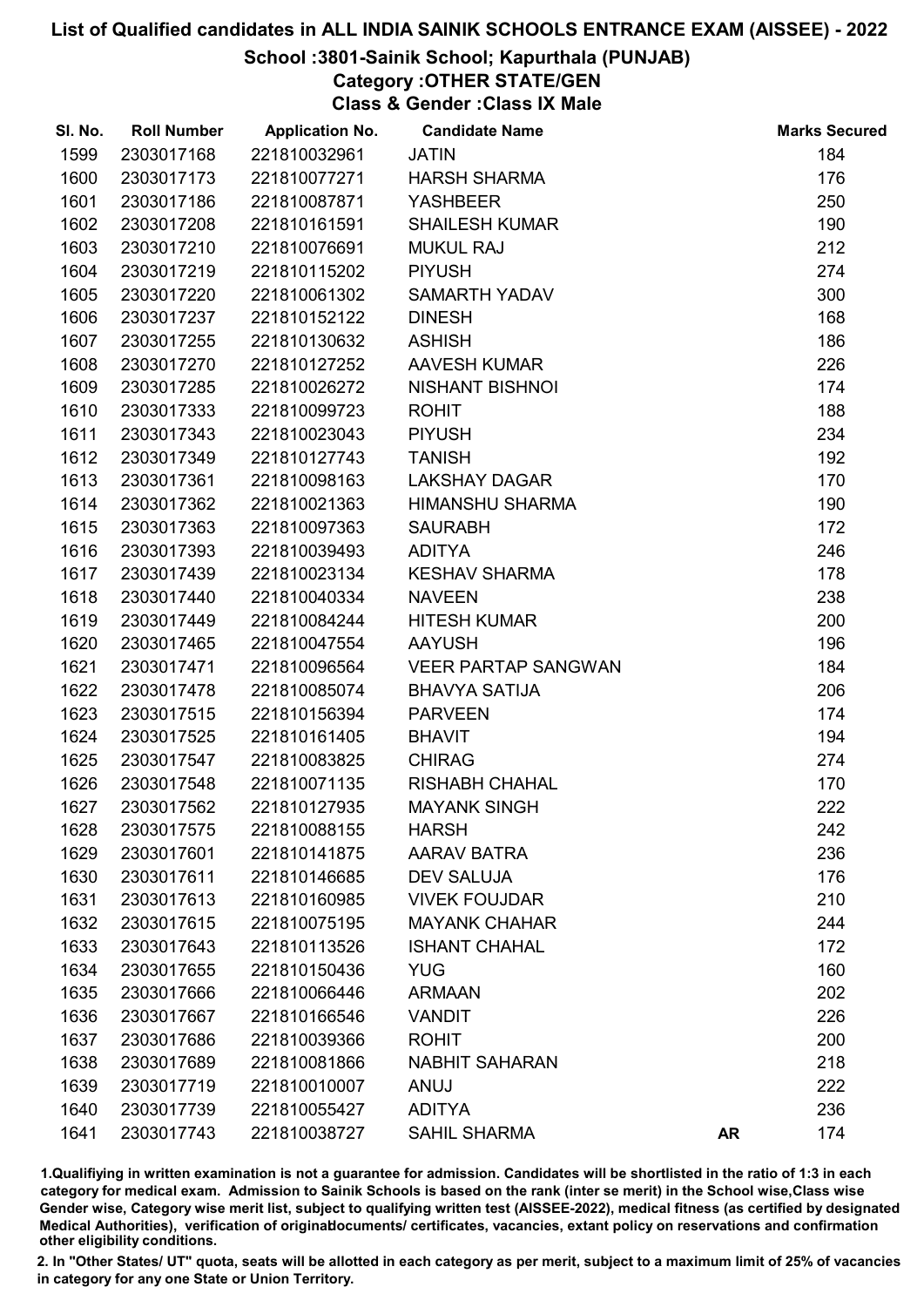## School :3801-Sainik School; Kapurthala (PUNJAB)

Category :OTHER STATE/GEN

Class & Gender :Class IX Male

| SI. No. | <b>Roll Number</b> | <b>Application No.</b> | <b>Candidate Name</b>  | <b>Marks Secured</b> |
|---------|--------------------|------------------------|------------------------|----------------------|
| 1642    | 2303017750         | 221810045137           | <b>SAHIL</b>           | 240                  |
| 1643    | 2303017773         | 221810153547           | SHOBHIT SHARMA         | 176                  |
| 1644    | 2303017836         | 221810147118           | <b>AKSHIT KUMAR</b>    | 230                  |
| 1645    | 2303027032         | 221810136058           | <b>TARUN</b>           | 202                  |
| 1646    | 2303027059         | 221810156378           | MANVENDRA SHEKHAWAT    | 230                  |
| 1647    | 2303027062         | 221810097578           | <b>VINAYAK SARSWAT</b> | 292                  |
| 1648    | 2303027072         | 221810063588           | <b>RITIK DALAL</b>     | 294                  |
| 1649    | 2303027080         | 221810003988           | <b>JAIVARDHAN</b>      | 314                  |
| 1650    | 2303027098         | 221810097019           | <b>PRINCE</b>          | 168                  |
| 1651    | 2303027114         | 221810034329           | PANKAJ KUMAR           | 192                  |
| 1652    | 2303027117         | 221810052729           | YASHU                  | 214                  |
| 1653    | 2303027121         | 221810100139           | <b>NITIN KAUSHIK</b>   | 192                  |
| 1654    | 2303027134         | 221810058939           | <b>SANTUSHT</b>        | 180                  |
| 1655    | 2303027157         | 221810174459           | <b>MANN JAKHAR</b>     | 164                  |
| 1656    | 2303027179         | 221810015279           | <b>CHIRAG</b>          | 250                  |
| 1657    | 2303027180         | 221810154379           | <b>JATIN KAUSHIK</b>   | 236                  |
| 1658    | 2303027208         | 221810087699           | <b>CHANDRAKSH</b>      | 172                  |
| 1659    | 2304017001         | 221810115000           | <b>VAIBHAV</b>         | 240                  |
| 1660    | 2304017003         | 221810051200           | <b>YASHDEEP</b>        | 214                  |
| 1661    | 2304017007         | 221810039500           | <b>DEEPANSHU</b>       | 160                  |
| 1662    | 2304017009         | 221810153700           | <b>VIHAAN SHARMA</b>   | 162                  |
| 1663    | 2304017014         | 221810052510           | <b>YASHVEER</b>        | 252                  |
| 1664    | 2304017015         | 221810088510           | <b>SHUBHAM</b>         | 260                  |
| 1665    | 2304017018         | 221810103710           | <b>SUHAAN KAPIL</b>    | 178                  |
| 1666    | 2304017023         | 221810185020           | <b>AYUSH KADIAN</b>    | 166                  |
| 1667    | 2304017035         | 221810071330           | <b>ATUL</b>            | 162                  |
| 1668    | 2304017037         | 221810088630           | <b>ISHU</b>            | 262                  |
| 1669    | 2304017040         | 221810125730           | <b>ANAND NAIN</b>      | 172                  |
| 1670    | 2304017043         | 221810069240           | <b>AMAN DUHAN</b>      | 174                  |
| 1671    | 2304017047         | 221810027640           | <b>VEER HOODA</b>      | 262                  |
| 1672    | 2304017057         | 221810116060           | <b>SIDDHARTH</b>       | 170                  |
| 1673    | 2304017064         | 221810001560           | <b>ANAND</b>           | 238                  |
| 1674    | 2304017090         | 221810087001           | <b>DHANNU</b>          | 160                  |
| 1675    | 2304017091         | 221810091201           | <b>HIMANSHU</b>        | 210                  |
| 1676    | 2304017097         | 221810020211           | <b>AYUSH</b>           | 162                  |
| 1677    | 2304017104         | 221810063711           | <b>NIKIL</b>           | 212                  |
| 1678    | 2304017105         | 221810085711           | <b>KUDRAT</b>          | 204                  |
| 1679    | 2304017118         | 221810068131           | <b>ROBIN BHYAN</b>     | 190                  |
| 1680    | 2304017120         | 221810024331           | <b>KSHITIZ</b>         | 238                  |
| 1681    | 2304017121         | 221810057331           | <b>DHRUV</b>           | 194                  |
| 1682    | 2304017124         | 221810056431           | <b>HIMANSHU</b>        | 250                  |
| 1683    | 2304017127         | 221810101531           | <b>ANKUSH</b>          | 238                  |
| 1684    | 2304017133         | 221810151141           | <b>LAKSHAY</b>         | 198                  |

1.Qualifiying in written examination is not a guarantee for admission. Candidates will be shortlisted in the ratio of 1:3 in each category for medical exam. Admission to Sainik Schools is based on the rank (inter se merit) in the School wise,Class wise Gender wise, Category wise merit list, subject to qualifying written test (AISSEE-2022), medical fitness (as certified by designated Medical Authorities), verification of originablocuments/ certificates, vacancies, extant policy on reservations and confirmation other eligibility conditions.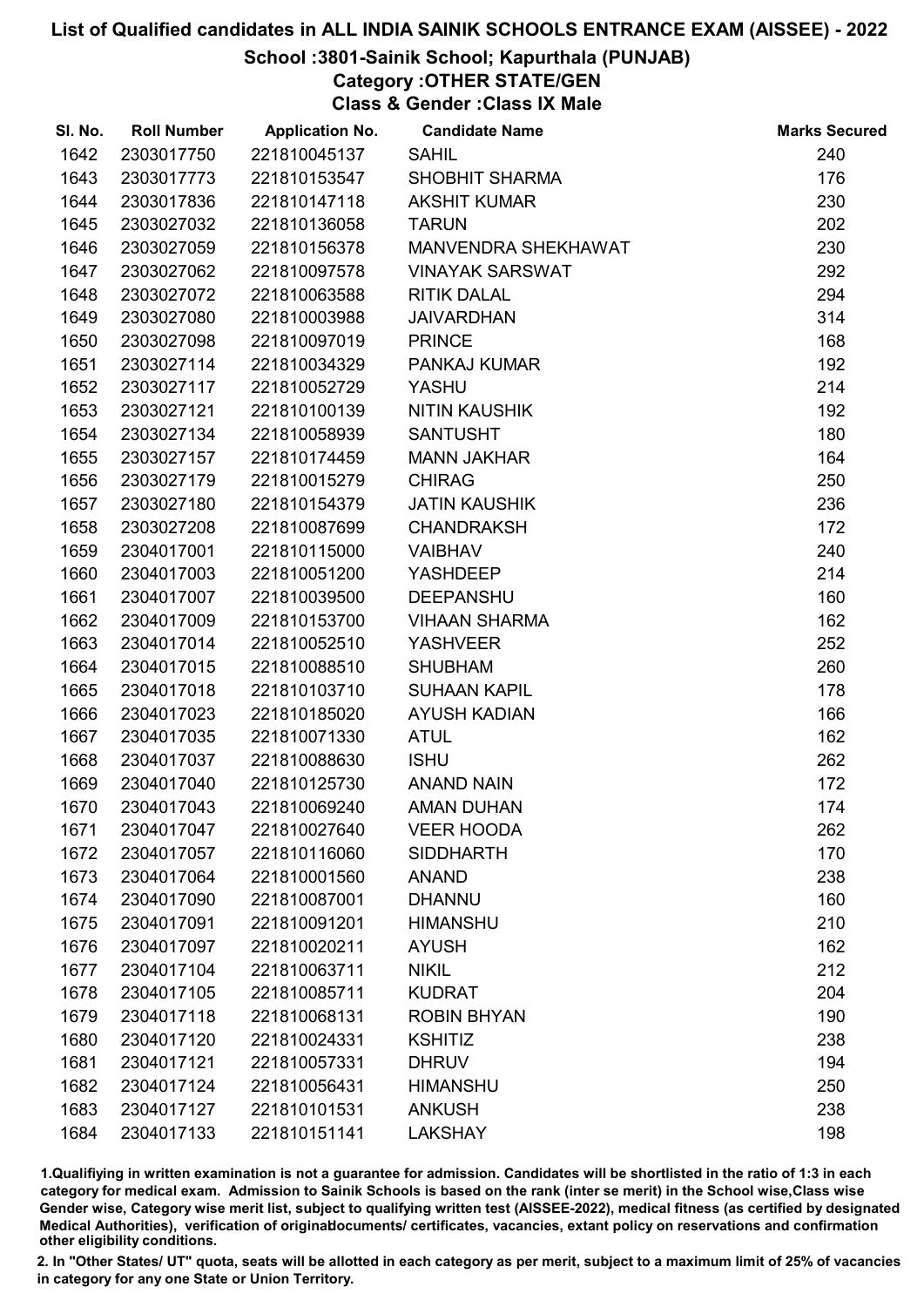## School :3801-Sainik School; Kapurthala (PUNJAB)

# Category :OTHER STATE/GEN

Class & Gender :Class IX Male

| SI. No. | <b>Roll Number</b> | <b>Application No.</b> | <b>Candidate Name</b>   | <b>Marks Secured</b> |
|---------|--------------------|------------------------|-------------------------|----------------------|
| 1685    | 2304017140         | 221810108841           | <b>ISHANT</b>           | 164                  |
| 1686    | 2304017146         | 221810057151           | <b>DEEPANSHU</b>        | 178                  |
| 1687    | 2304017150         | 221810066851           | <b>SUNNY</b>            | 194                  |
| 1688    | 2304017158         | 221810138461           | <b>ANHAD</b>            | 172                  |
| 1689    | 2304017163         | 221810189171           | <b>DEV VRAT SINGH</b>   | 220                  |
| 1690    | 2304017168         | 221810130091           | <b>PREETAM</b>          | 198                  |
| 1691    | 2304017170         | 221810172691           | <b>DEV KADIAN</b>       | 224                  |
| 1692    | 2304017171         | 221810044691           | <b>MAYANK</b>           | 194                  |
| 1693    | 2304017172         | 221810046691           | <b>SUJAL</b>            | 188                  |
| 1694    | 2304017186         | 221810033312           | <b>DEEPANSHU</b>        | 192                  |
| 1695    | 2304017187         | 221810147312           | <b>KAPIL</b>            | 196                  |
| 1696    | 2304017193         | 221810082022           | <b>TANISH</b>           | 198                  |
| 1697    | 2304017196         | 221810169322           | <b>NILESH VATS</b>      | 268                  |
| 1698    | 2304017210         | 221810129832           | <b>CHETAN</b>           | 162                  |
| 1699    | 2304017214         | 221810124042           | <b>NISHANT</b>          | 188                  |
| 1700    | 2304017216         | 221810175442           | <b>MOHD AKHLAM</b>      | 236                  |
| 1701    | 2304017221         | 221810183052           | <b>HIMANSHU SAHARAN</b> | 190                  |
| 1702    | 2304017225         | 221810173352           | <b>PIYUSH KUMAR</b>     | 200                  |
| 1703    | 2304017229         | 221810112652           | YATENDER KUMAR          | 160                  |
| 1704    | 2304017231         | 221810099852           | <b>ASHISH</b>           | 172                  |
| 1705    | 2304017244         | 221810113172           | <b>PIYUSH</b>           | 236                  |
| 1706    | 2304017245         | 221810074172           | ANUJ                    | 196                  |
| 1707    | 2304017253         | 221810063482           | <b>DEEPANSHU</b>        | 192                  |
| 1708    | 2304017254         | 221810109582           | <b>GAUTAM</b>           | 180                  |
| 1709    | 2304017270         | 221810167203           | <b>GOURAV</b>           | 168                  |
| 1710    | 2304017272         | 221810065403           | <b>JATIN</b>            | 274                  |
| 1711    | 2304017273         | 221810168503           | <b>SUMIT</b>            | 166                  |
| 1712    | 2304017277         | 221810117113           | <b>AARYAN</b>           | 162                  |
| 1713    | 2304017292         | 221810091233           | <b>ABHINAV</b>          | 166                  |
| 1714    | 2304017294         | 221810068533           | <b>DUSHYANT</b>         | 182                  |
| 1715    | 2304017300         | 221810020143           | <b>ANIKET</b>           | 164                  |
| 1716    | 2304017302         | 221810020443           | <b>NITIN</b>            | 160                  |
| 1717    | 2304017305         | 221810149443           | <b>SAWAN</b>            | 228                  |
| 1718    | 2304017306         | 221810082543           | <b>DHRUV</b>            | 248                  |
| 1719    | 2304017308         | 221810113843           | <b>TANISHQ</b>          | 216                  |
| 1720    | 2304017312         | 221810176153           | <b>NIKHIL BHUKER</b>    | 212                  |
| 1721    | 2304017326         | 221810146063           | <b>ANURAG SAWANT</b>    | 246                  |
| 1722    | 2304017332         | 221810080663           | <b>AYUSH KUMAR</b>      | 218                  |
| 1723    | 2304017338         | 221810030373           | <b>SOURAV</b>           | 206                  |
| 1724    | 2304017339         | 221810105373           | <b>ARYAN</b>            | 174                  |
| 1725    | 2304017342         | 221810031083           | <b>PIYUSH</b>           | 246                  |
| 1726    | 2304017343         | 221810033583           | <b>ARPIT</b>            | 264                  |
| 1727    | 2304017345         | 221810105093           | <b>NISHANT</b>          | 186                  |

1.Qualifiying in written examination is not a guarantee for admission. Candidates will be shortlisted in the ratio of 1:3 in each category for medical exam. Admission to Sainik Schools is based on the rank (inter se merit) in the School wise,Class wise Gender wise, Category wise merit list, subject to qualifying written test (AISSEE-2022), medical fitness (as certified by designated Medical Authorities), verification of originablocuments/ certificates, vacancies, extant policy on reservations and confirmation other eligibility conditions.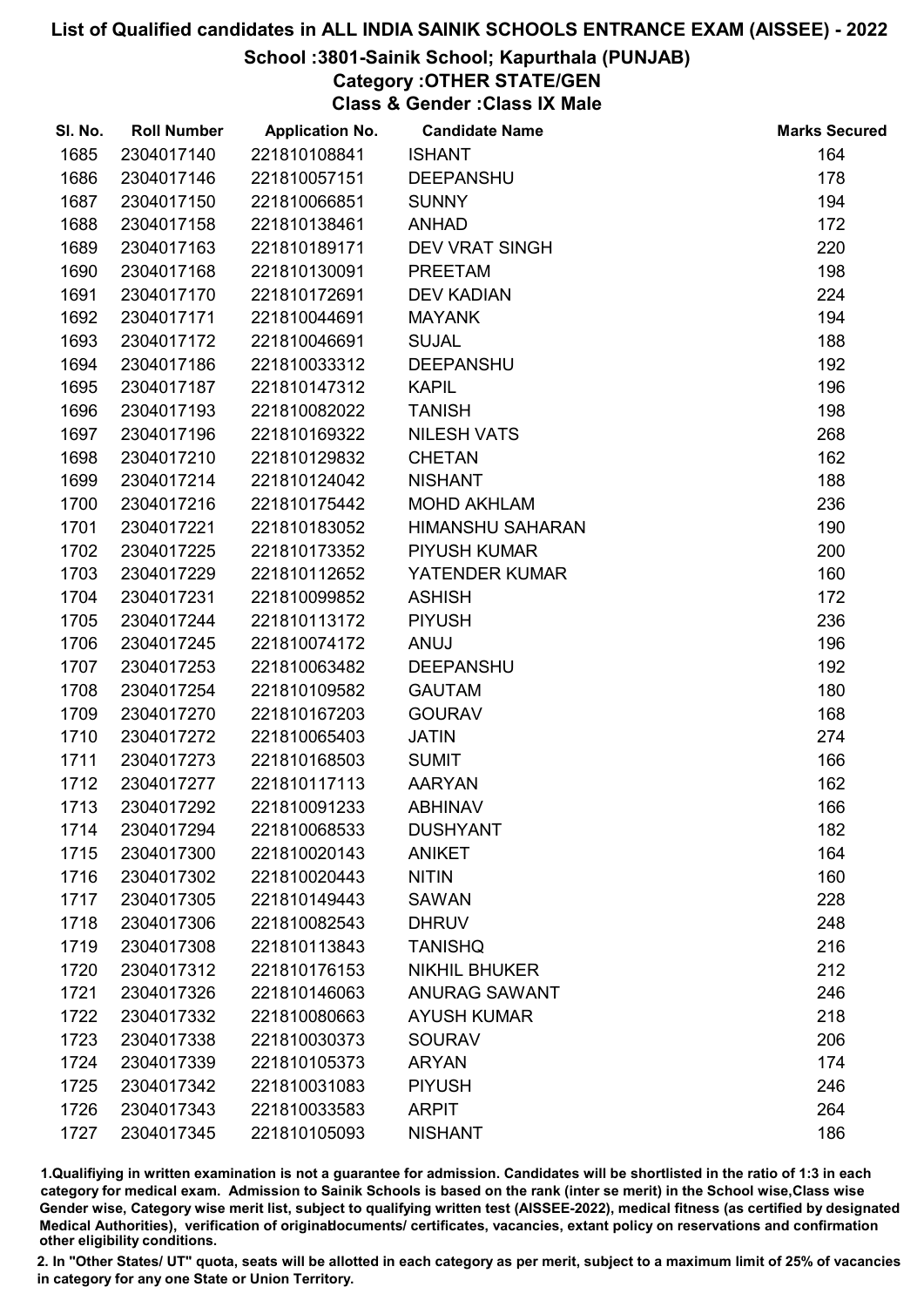#### School :3801-Sainik School; Kapurthala (PUNJAB)

Category :OTHER STATE/GEN

Class & Gender :Class IX Male

| SI. No. | <b>Roll Number</b> | <b>Application No.</b> | <b>Candidate Name</b>     | <b>Marks Secured</b> |
|---------|--------------------|------------------------|---------------------------|----------------------|
| 1728    | 2304017352         | 221810192893           | <b>ROHIT MOR</b>          | 222                  |
| 1729    | 2304017363         | 221810062704           | <b>JATIN</b>              | 172                  |
| 1730    | 2304017367         | 221810124804           | <b>HARSH</b>              | 278                  |
| 1731    | 2304017368         | 221810171904           | <b>AMIT SURA</b>          | 182                  |
| 1732    | 2304017370         | 221810133114           | <b>DEEPAK KUMAR</b>       | 162                  |
| 1733    | 2304017380         | 221810031234           | <b>RAJAT</b>              | 162                  |
| 1734    | 2304017381         | 221810049234           | <b>ISHANT</b>             | 200                  |
| 1735    | 2304017383         | 221810138434           | <b>DEEPAK KUMAR</b>       | 248                  |
| 1736    | 2304017384         | 221810180534           | <b>VANSH SHARMA</b>       | 220                  |
| 1737    | 2304017385         | 221810041534           | <b>SUMIT</b>              | 228                  |
| 1738    | 2304017388         | 221810027144           | <b>MANAN RATHEE</b>       | 220                  |
| 1739    | 2304017392         | 221810163544           | <b>SOMIYA SINGH</b>       | 180                  |
| 1740    | 2304017403         | 221810167264           | <b>SHORYA ANTIL</b>       | 200                  |
| 1741    | 2304017405         | 221810063564           | <b>RISHIKESH JAKHAR</b>   | 204                  |
| 1742    | 2304017407         | 221810179664           | <b>SAKSHAM</b>            | 274                  |
| 1743    | 2304017411         | 221810067174           | <b>AASHISH NEHRA</b>      | 236                  |
| 1744    | 2304017415         | 221810120574           | <b>PRINCE</b>             | 188                  |
| 1745    | 2304017421         | 221810070874           | <b>DIKSHU</b>             | 208                  |
| 1746    | 2304017423         | 221810041974           | <b>HAPPY</b>              | 176                  |
| 1747    | 2304017425         | 221810021384           | <b>ADARSH</b>             | 162                  |
| 1748    | 2304017432         | 221810158094           | <b>GAURAV</b>             | 196                  |
| 1749    | 2304017437         | 221810044194           | <b>ADITYA</b>             | 172                  |
| 1750    | 2304017441         | 221810034294           | <b>GOURAV</b>             | 196                  |
| 1751    | 2304017444         | 221810176394           | <b>HARSHIT</b>            | 234                  |
| 1752    | 2304017447         | 221810093694           | <b>PARVINDER</b>          | 166                  |
| 1753    | 2304017449         | 221810019794           | <b>RUPESH</b>             | 240                  |
| 1754    | 2304017455         | 221810010505           | <b>SAHIL</b>              | 198                  |
| 1755    | 2304017462         | 221810051015           | <b>SHABD</b>              | 188                  |
| 1756    | 2304017468         | 221810056215           | <b>HEMANT</b>             | 260                  |
| 1757    | 2304017470         | 221810034315           | <b>ARYAN PAHAL</b>        | 172                  |
| 1758    | 2304017473         | 221810053915           | <b>MANISH KUMAR</b>       | 276                  |
| 1759    | 2304017477         | 221810063325           | <b>SAHIL</b>              | 174                  |
| 1760    | 2304017486         | 221810030925           | <b>TANMAY</b>             | 170                  |
| 1761    | 2304017493         | 221810119735           | <b>RAJAT</b>              | 200                  |
| 1762    | 2304017496         | 221810066935           | YOGESH SANGWAN            | 214                  |
| 1763    | 2304017505         | 221810087155           | <b>MAYANK SINGH DALAL</b> | 226                  |
| 1764    | 2304017511         | 221810176065           | <b>SUMIT KUMAR</b>        | 160                  |
| 1765    | 2304017521         | 221810053575           | <b>PRINCE RANGI</b>       | 214                  |
| 1766    | 2304017522         | 221810124575           | <b>VISHAL</b>             | 214                  |
| 1767    | 2304017525         | 221810045085           | <b>GAURAV</b>             | 200                  |
| 1768    | 2304017526         | 221810130385           | <b>VIVEK PUNIA</b>        | 180                  |
| 1769    | 2304017528         | 221810069485           | <b>DHRUV</b>              | 204                  |
| 1770    | 2304017533         | 221810048095           | <b>ABHIDEEP</b>           | 180                  |

1.Qualifiying in written examination is not a guarantee for admission. Candidates will be shortlisted in the ratio of 1:3 in each category for medical exam. Admission to Sainik Schools is based on the rank (inter se merit) in the School wise,Class wise Gender wise, Category wise merit list, subject to qualifying written test (AISSEE-2022), medical fitness (as certified by designated Medical Authorities), verification of originablocuments/ certificates, vacancies, extant policy on reservations and confirmation other eligibility conditions.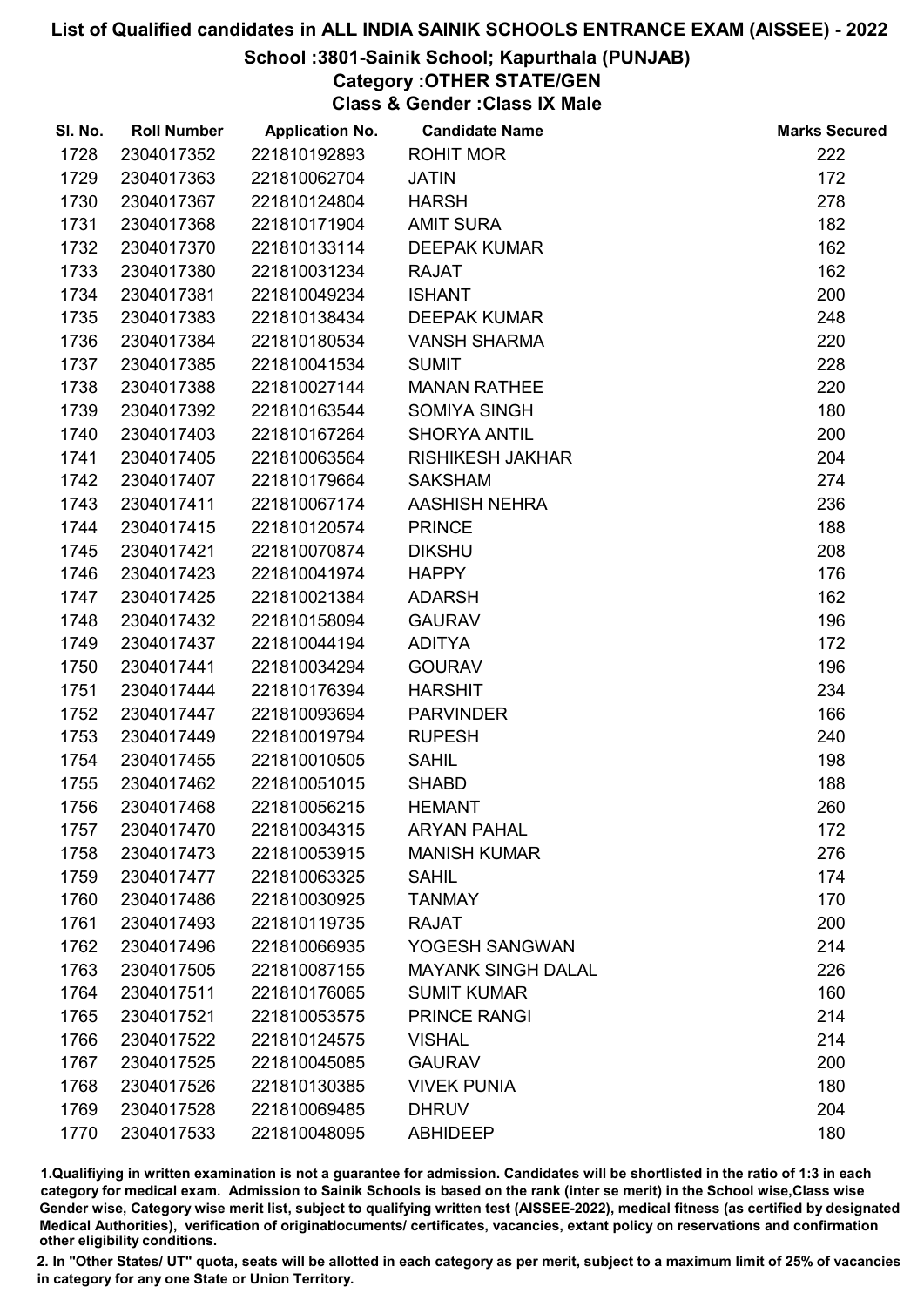## School :3801-Sainik School; Kapurthala (PUNJAB)

Category :OTHER STATE/GEN

Class & Gender :Class IX Male

| SI. No. | <b>Roll Number</b> | <b>Application No.</b> | <b>Candidate Name</b> | <b>Marks Secured</b> |
|---------|--------------------|------------------------|-----------------------|----------------------|
| 1771    | 2304017536         | 221810138495           | <b>VANSH</b>          | 186                  |
| 1772    | 2304017539         | 221810029595           | <b>HIMANSHU</b>       | 166                  |
| 1773    | 2304017541         | 221810142695           | <b>SHEKHAR</b>        | 168                  |
| 1774    | 2304017543         | 221810056695           | <b>LOKESH</b>         | 182                  |
| 1775    | 2304017553         | 221810096306           | <b>MOHIT</b>          | 212                  |
| 1776    | 2304017555         | 221810031406           | <b>JOGENDER SINGH</b> | 178                  |
| 1777    | 2304017557         | 221810032506           | <b>HARSHIT</b>        | 232                  |
| 1778    | 2304017561         | 221810089706           | <b>MOHIT</b>          | 164                  |
| 1779    | 2304017562         | 221810101806           | <b>AAYUSH</b>         | 324                  |
| 1780    | 2304017564         | 221810109806           | <b>MANODAY BHAKAR</b> | 162                  |
| 1781    | 2304017565         | 221810029906           | <b>JASHAN NAIN</b>    | 194                  |
| 1782    | 2304017567         | 221810087016           | <b>TAPASH KUMAR</b>   | 196                  |
| 1783    | 2304017568         | 221810054416           | <b>PRANSHU</b>        | 206                  |
| 1784    | 2304017570         | 221810102516           | <b>SUJAL</b>          | 214                  |
| 1785    | 2304017572         | 221810106616           | <b>KESHAV</b>         | 162                  |
| 1786    | 2304017574         | 221810069616           | <b>MANDEEP</b>        | 176                  |
| 1787    | 2304017576         | 221810135916           | <b>HARSHIT</b>        | 194                  |
| 1788    | 2304017584         | 221810067626           | <b>GARVIT</b>         | 246                  |
| 1789    | 2304017591         | 221810054236           | <b>UDAY</b>           | 266                  |
| 1790    | 2304017595         | 221810050636           | <b>DEV MALIK</b>      | 166                  |
| 1791    | 2304017604         | 221810024156           | <b>ROHIT</b>          | 220                  |
| 1792    | 2304017620         | 221810102476           | <b>ANIKET</b>         | 176                  |
| 1793    | 2304017629         | 221810041386           | <b>HARSHIT</b>        | 216                  |
| 1794    | 2304017632         | 221810038786           | <b>TANMAY DAGAR</b>   | 188                  |
| 1795    | 2304017636         | 221810048886           | <b>VARUN</b>          | 200                  |
| 1796    | 2304017637         | 221810073096           | <b>PARVEEN</b>        | 174                  |
| 1797    | 2304017642         | 221810089696           | <b>SOURABH</b>        | 222                  |
| 1798    | 2304017657         | 221810115117           | PANKAJ RANA           | 168                  |
| 1799    | 2304017658         | 221810050217           | <b>ANKIT</b>          | 160                  |
| 1800    | 2304017662         | 221810106517           | <b>AMANDEEP</b>       | 198                  |
| 1801    | 2304017666         | 221810005527           | <b>DHEERAJ</b>        | 174                  |
| 1802    | 2304017671         | 221810147827           | <b>NIKHIL</b>         | 234                  |
| 1803    | 2304017674         | 221810139137           | <b>SAHIL KUMAR</b>    | 290                  |
| 1804    | 2304017679         | 221810169147           | <b>SATYAM</b>         | 196                  |
| 1805    | 2304017680         | 221810089147           | <b>SOMPAL REDHU</b>   | 214                  |
| 1806    | 2304017682         | 221810089347           | KHUSHDIL BENIWAL      | 176                  |
| 1807    | 2304017688         | 221810076947           | <b>CHIRAG RIWAR</b>   | 180                  |
| 1808    | 2304017699         | 221810184957           | <b>KUNAL</b>          | 180                  |
| 1809    | 2304017707         | 221810177077           | <b>ABHAY</b>          | 174                  |
| 1810    | 2304017710         | 221810154277           | <b>ADITYA</b>         | 160                  |
| 1811    | 2304017711         | 221810071577           | <b>BHARAT</b>         | 170                  |
| 1812    | 2304017714         | 221810072677           | <b>SHUBHAM</b>        | 230                  |
| 1813    | 2304017719         | 221810014587           | PRIYANSHU             | 214                  |

1.Qualifiying in written examination is not a guarantee for admission. Candidates will be shortlisted in the ratio of 1:3 in each category for medical exam. Admission to Sainik Schools is based on the rank (inter se merit) in the School wise,Class wise Gender wise, Category wise merit list, subject to qualifying written test (AISSEE-2022), medical fitness (as certified by designated Medical Authorities), verification of originablocuments/ certificates, vacancies, extant policy on reservations and confirmation other eligibility conditions.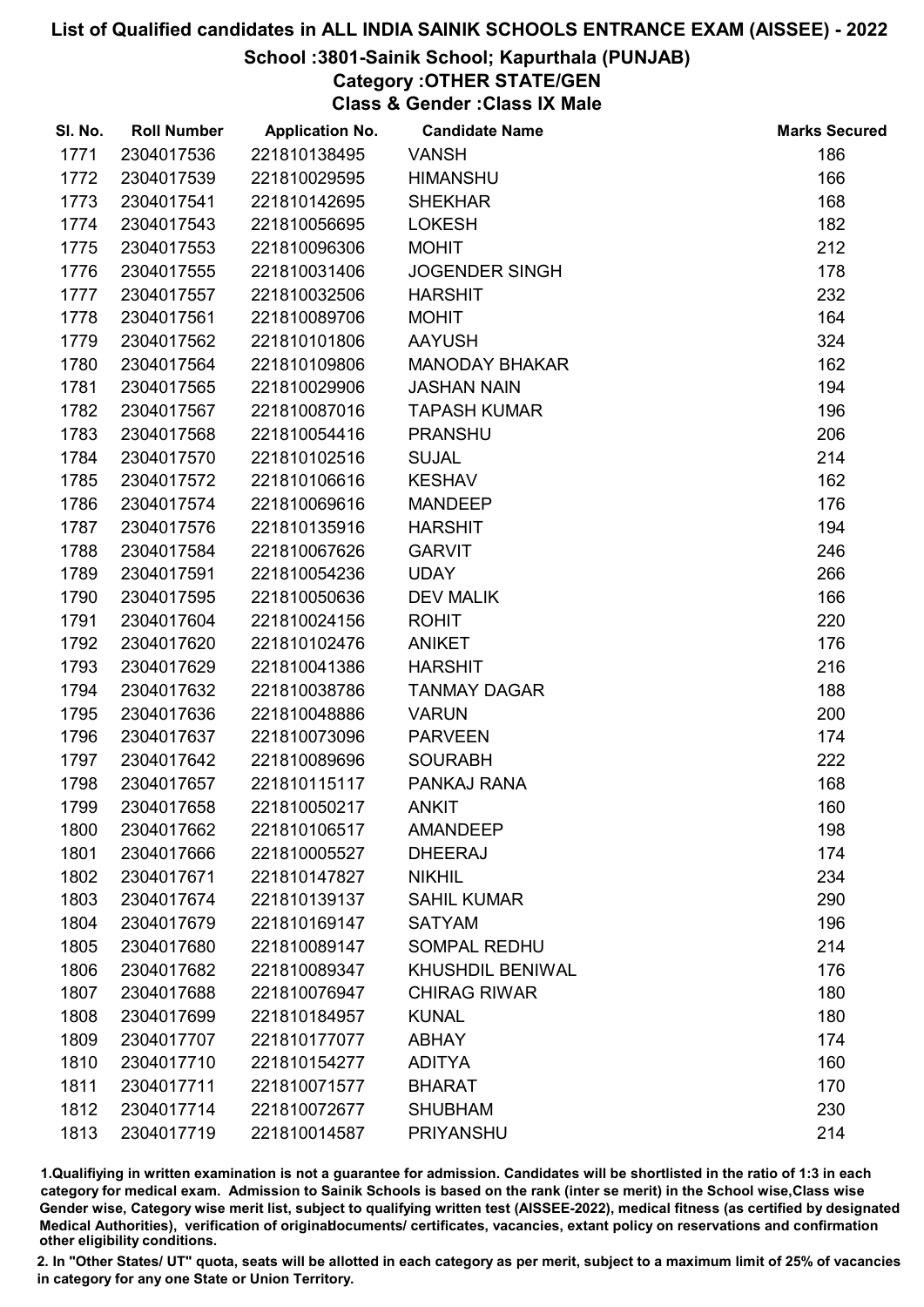## School :3801-Sainik School; Kapurthala (PUNJAB)

Category :OTHER STATE/GEN

Class & Gender :Class IX Male

| SI. No. | <b>Roll Number</b> | <b>Application No.</b> | <b>Candidate Name</b>   | <b>Marks Secured</b> |
|---------|--------------------|------------------------|-------------------------|----------------------|
| 1814    | 2304017724         | 221810084197           | SHAURYA DESHWAL         | 180                  |
| 1815    | 2304017728         | 221810042797           | <b>ABHIJEET POONIA</b>  | 274                  |
| 1816    | 2304017729         | 221810162797           | <b>MANVEER</b>          | 238                  |
| 1817    | 2304017738         | 221810197608           | <b>AAYUSH</b>           | 186                  |
| 1818    | 2304017741         | 221810134808           | <b>JASH JAGLAAN</b>     | 184                  |
| 1819    | 2304017751         | 221810134228           | <b>HIMANSHU</b>         | 166                  |
| 1820    | 2304017752         | 221810145328           | <b>MANISH KUMAR</b>     | 166                  |
| 1821    | 2304017756         | 221810052728           | <b>PRINCE</b>           | 168                  |
| 1822    | 2304017766         | 221810134438           | <b>SAHIL KUMAR</b>      | 182                  |
| 1823    | 2304017783         | 221810019758           | <b>CHAKSHU</b>          | 186                  |
| 1824    | 2304017786         | 221810028068           | <b>AYUSH</b>            | 234                  |
| 1825    | 2304017808         | 221810163288           | <b>VIPIN SHARMA</b>     | 224                  |
| 1826    | 2304017815         | 221810121198           | <b>SAHIL</b>            | 168                  |
| 1827    | 2304017816         | 221810136298           | <b>JATIN</b>            | 204                  |
| 1828    | 2304017820         | 221810150898           | <b>AKSHIT HOODA</b>     | 222                  |
| 1829    | 2304017822         | 221810080109           | <b>HARSHIT ARORA</b>    | 252                  |
| 1830    | 2304017823         | 221810014109           | <b>ARYAN GREWAL</b>     | 252                  |
| 1831    | 2304017826         | 221810059209           | SAHIL GOYAT             | 266                  |
| 1832    | 2304017828         | 221810052409           | <b>VINIT KUMAR</b>      | 168                  |
| 1833    | 2304017831         | 221810072809           | PARAMJEET KHATRI        | 194                  |
| 1834    | 2304017847         | 221810035529           | <b>SAGAR</b>            | 226                  |
| 1835    | 2304017860         | 221810077939           | YASH BOORA              | 196                  |
| 1836    | 2304017869         | 221810148059           | <b>MONIT</b>            | 184                  |
| 1837    | 2304017870         | 221810072159           | <b>NAVEEN</b>           | 208                  |
| 1838    | 2304017872         | 221810142559           | <b>KESHI SHARMA</b>     | 160                  |
| 1839    | 2304017873         | 221810063659           | <b>MOHIT</b>            | 186                  |
| 1840    | 2304017876         | 221810022959           | PULKIT RATHEE           | 208                  |
| 1841    | 2304017879         | 221810062169           | <b>SUBHAM</b>           | 266                  |
| 1842    | 2304017880         | 221810178269           | <b>SHIVEN RANA</b>      | 222                  |
| 1843    | 2304017890         | 221810146379           | <b>MIHIR SHEORAN</b>    | 194                  |
| 1844    | 2304017911         | 221810152299           | <b>VINEET</b>           | 190                  |
| 1845    | 2304017913         | 221810163599           | <b>KUNAL SAHU</b>       | 178                  |
| 1846    | 2304017918         | 221810143999           | <b>MANAV SHARMA</b>     | 164                  |
| 1847    | 2401017008         | 221810038840           | ARYAN KRISHAN SHARMA    | 178                  |
| 1848    | 2401017016         | 221810080501           | <b>ADITYA SANKHYAN</b>  | 228                  |
| 1849    | 2401017023         | 221810188651           | <b>RIZUL THAKUR</b>     | 170                  |
| 1850    | 2401017033         | 221810131452           | <b>KARAN RAJ PATYAL</b> | 254                  |
| 1851    | 2401017040         | 221810084803           | <b>SHAHID</b>           | 186                  |
| 1852    | 2401017041         | 221810129523           | <b>UJJWAL SHARMA</b>    | 174                  |
| 1853    | 2401017045         | 221810102693           | <b>SOMYA</b>            | 246                  |
| 1854    | 2401017048         | 221810185444           | <b>AADHAR SHARMA</b>    | 174                  |
| 1855    | 2401017056         | 221810017665           | PIYUSH SINGH            | 210                  |
| 1856    | 2401017059         | 221810126595           | <b>HARSH THAKUR</b>     | 208                  |

1.Qualifiying in written examination is not a guarantee for admission. Candidates will be shortlisted in the ratio of 1:3 in each category for medical exam. Admission to Sainik Schools is based on the rank (inter se merit) in the School wise,Class wise Gender wise, Category wise merit list, subject to qualifying written test (AISSEE-2022), medical fitness (as certified by designated Medical Authorities), verification of originablocuments/ certificates, vacancies, extant policy on reservations and confirmation other eligibility conditions.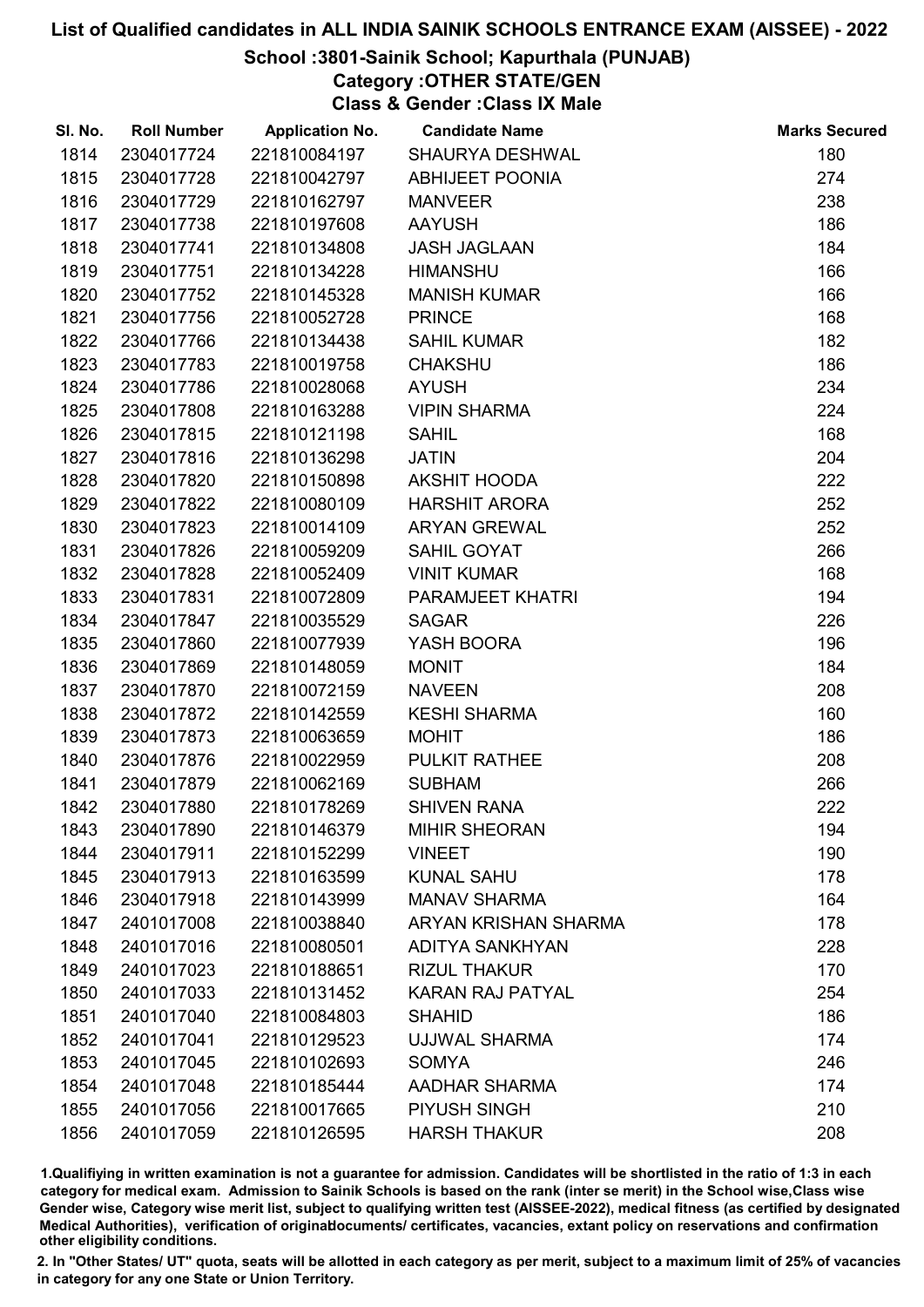## School :3801-Sainik School; Kapurthala (PUNJAB)

Category :OTHER STATE/GEN

Class & Gender :Class IX Male

| SI. No. | <b>Roll Number</b> | <b>Application No.</b> | <b>Candidate Name</b>              |    | <b>Marks Secured</b> |
|---------|--------------------|------------------------|------------------------------------|----|----------------------|
| 1857    | 2401017068         | 221810088117           | <b>ANISH SHARMA</b>                |    | 194                  |
| 1858    | 2401017082         | 221810027119           | <b>HARSH RANAUT</b>                |    | 224                  |
| 1859    | 2401017084         | 221810001239           | <b>RANVEER THAKUR</b>              |    | 234                  |
| 1860    | 2402017004         | 221810059621           | <b>SAKSHAM THAKUR</b>              |    | 192                  |
| 1861    | 2402017030         | 221810007099           | <b>DEVANG RAI KAPOOR</b>           |    | 190                  |
| 1862    | 2403017010         | 221810069850           | <b>AKSHAT RANA</b>                 |    | 190                  |
| 1863    | 2403017015         | 221810015090           | ARSH JASROTIA                      |    | 202                  |
| 1864    | 2403017026         | 221810034941           | <b>TEJAS JASWAL</b>                |    | 280                  |
| 1865    | 2403017027         | 221810054251           | <b>AKSHAT KATOCH</b>               |    | 160                  |
| 1866    | 2403017037         | 221810036391           | <b>VAIBHAV DUTT</b>                |    | 222                  |
| 1867    | 2403017039         | 221810025591           | <b>KESHAV SHARMA</b>               |    | 170                  |
| 1868    | 2403017040         | 221810069991           | <b>BHANU PRATAP SINGH PATHANIA</b> |    | 238                  |
| 1869    | 2403017044         | 221810184712           | NISHKARSH MAHAJAN                  |    | 204                  |
| 1870    | 2403017048         | 221810085732           | <b>TIJIL DHAR</b>                  |    | 278                  |
| 1871    | 2403017060         | 221810143572           | <b>PRANAV</b>                      |    | 196                  |
| 1872    | 2403017066         | 221810184503           | <b>SURYANSH SHARMA</b>             |    | 170                  |
| 1873    | 2403017074         | 221810019333           | PRATYUSH SHARMA                    |    | 202                  |
| 1874    | 2403017076         | 221810081443           | <b>SARVESH SHARMA</b>              |    | 234                  |
| 1875    | 2403017077         | 221810045543           | <b>AKSHIT KOUNDAL</b>              |    | 172                  |
| 1876    | 2403017084         | 221810107453           | PRATHAM KOUNDAL                    |    | 172                  |
| 1877    | 2403017089         | 221810182373           | <b>TANMAY</b>                      |    | 184                  |
| 1878    | 2403017091         | 221810036773           | <b>ADHISH OHRI</b>                 |    | 178                  |
| 1879    | 2403017095         | 221810102393           | <b>AHAN GUPTA</b>                  |    | 182                  |
| 1880    | 2403017096         | 221810105493           | <b>MANIK</b>                       |    | 166                  |
| 1881    | 2403017097         | 221810156793           | <b>SAKSHAM KATOCH</b>              |    | 160                  |
| 1882    | 2403017112         | 221810014474           | <b>SURYANSH VARDHAN</b>            |    | 176                  |
| 1883    | 2403017118         | 221810158394           | <b>JATIN SINGH</b>                 |    | 174                  |
| 1884    | 2403017132         | 221810054845           | <b>RIYAN</b>                       |    | 166                  |
| 1885    | 2403017140         | 221810017006           | <b>ARSHIT KUMAR</b>                | AR | 214                  |
| 1886    | 2403017145         | 221810017826           | <b>AYAN SHARMA</b>                 |    | 170                  |
| 1887    | 2403017148         | 221810050946           | <b>SHUBHRAT THAKUR</b>             |    | 238                  |
| 1888    | 2403017154         | 221810078766           | <b>SHOURYA PATIAL</b>              |    | 200                  |
| 1889    | 2403017159         | 221810050596           | YATIN JAMWAL                       |    | 216                  |
| 1890    | 2403017165         | 221810049817           | <b>SHIVEN</b>                      |    | 162                  |
| 1891    | 2403017169         | 221810043847           | <b>ADITYA</b>                      |    | 186                  |
| 1892    | 2403017175         | 221810165587           | <b>VIJIT VEER CHAUDHARY</b>        |    | 180                  |
| 1893    | 2403017176         | 221810045297           | <b>ARYAN</b>                       |    | 186                  |
| 1894    | 2403017183         | 221810032628           | <b>ATHARV SHARMA</b>               |    | 244                  |
| 1895    | 2403017187         | 221810071448           | <b>RAJVANSH CHAMBIAL</b>           |    | 250                  |
| 1896    | 2403017205         | 221810005729           | ADITYA BHANIYAL                    |    | 172                  |
| 1897    | 2403017215         | 221810083789           | ADITYA RANDHAWA                    |    | 212                  |
| 1898    | 2404017001         | 221810133200           | <b>SATYAM THAKUR</b>               |    | 218                  |
| 1899    | 2404017007         | 221810069560           | <b>NAMAN PRASHAR</b>               |    | 224                  |

1.Qualifiying in written examination is not a guarantee for admission. Candidates will be shortlisted in the ratio of 1:3 in each category for medical exam. Admission to Sainik Schools is based on the rank (inter se merit) in the School wise,Class wise Gender wise, Category wise merit list, subject to qualifying written test (AISSEE-2022), medical fitness (as certified by designated Medical Authorities), verification of originablocuments/ certificates, vacancies, extant policy on reservations and confirmation other eligibility conditions.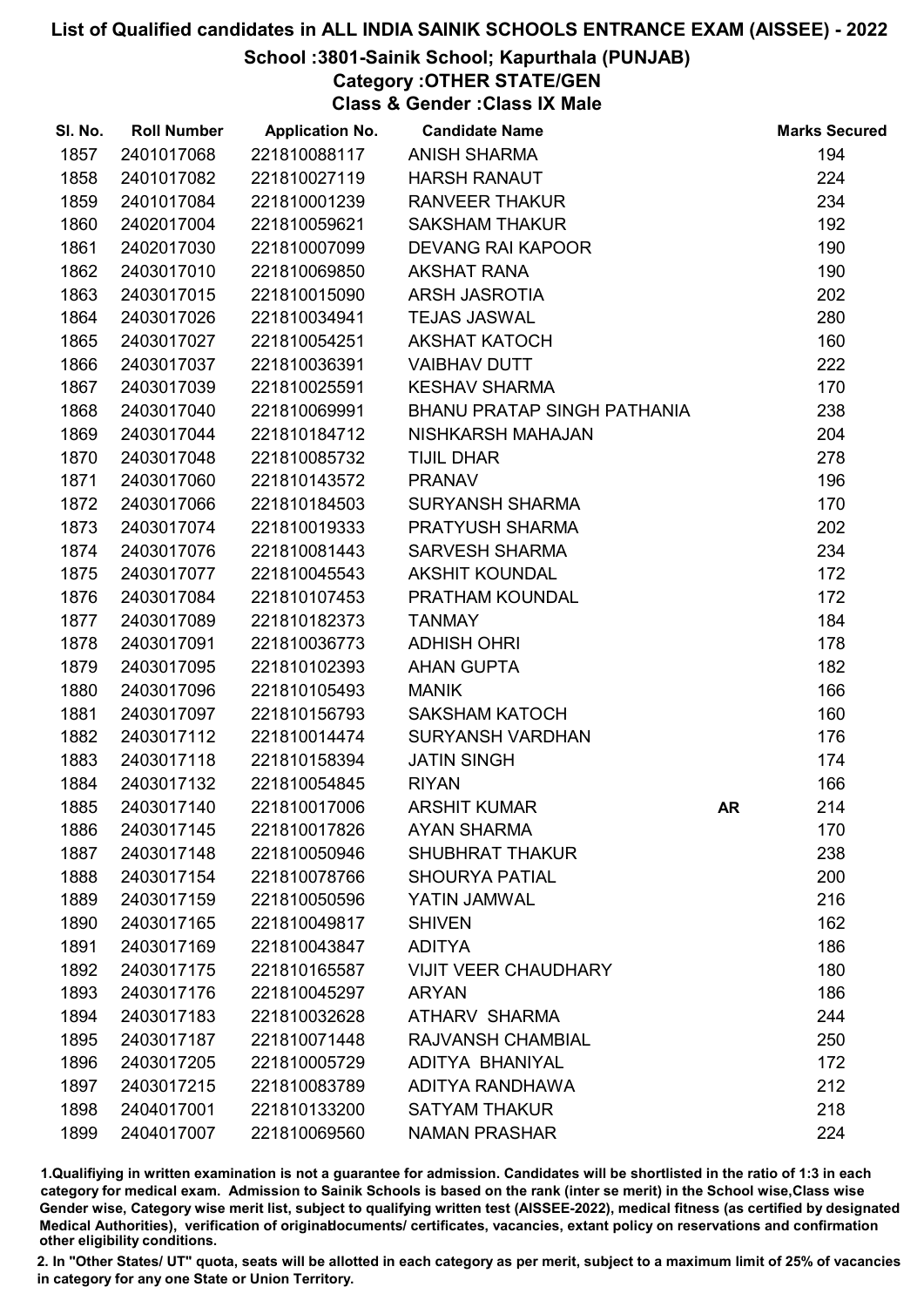## School :3801-Sainik School; Kapurthala (PUNJAB)

Category :OTHER STATE/GEN

Class & Gender :Class IX Male

| SI. No. | <b>Roll Number</b> | <b>Application No.</b> | <b>Candidate Name</b>        | <b>Marks Secured</b> |
|---------|--------------------|------------------------|------------------------------|----------------------|
| 1900    | 2404017016         | 221810108831           | <b>MAYANK</b>                | 196                  |
| 1901    | 2404017027         | 221810026242           | <b>SHAURYA THAKUR</b>        | 166                  |
| 1902    | 2404017035         | 221810038203           | <b>AMAN VERMA</b>            | 182                  |
| 1903    | 2404017038         | 221810116963           | <b>SAUJANYA SAINI</b>        | 210                  |
| 1904    | 2404017043         | 221810072934           | <b>ADITYA THAKUR</b>         | 162                  |
| 1905    | 2404017048         | 221810006305           | <b>BHAVISHKUMAR RP</b>       | 174                  |
| 1906    | 2404017051         | 221810038915           | <b>SHOURYA</b>               | 178                  |
| 1907    | 2404017059         | 221810100755           | <b>ARPIT MEHTA</b>           | 160                  |
| 1908    | 2404017072         | 221810067576           | <b>HARSHIT SHARMA</b>        | 162                  |
| 1909    | 2404017073         | 221810008486           | <b>ASHMIT THAKUR</b>         | 220                  |
| 1910    | 2404017082         | 221810127587           | <b>ABHAY JOSHI</b>           | 222                  |
| 1911    | 2404017089         | 221810100948           | KINSHUK GULERIA              | 188                  |
| 1912    | 2404017092         | 221810029068           | <b>ARMAAN THAKUR</b>         | 176                  |
| 1913    | 2404017095         | 221810026798           | <b>VIHAAN</b>                | 190                  |
| 1914    | 2404017101         | 221810092359           | <b>ANIKAIT SHARMA</b>        | 194                  |
| 1915    | 2404017102         | 221810036669           | <b>SAURAV SHARMA</b>         | 162                  |
| 1916    | 2404017103         | 221810048669           | <b>BHASKAR SEHGAL</b>        | 208                  |
| 1917    | 2405017010         | 221810061233           | <b>RAJ TOMER</b>             | 216                  |
| 1918    | 2405017013         | 221810194844           | AKSHAT BADHAN SINGH          | 168                  |
| 1919    | 2405017018         | 221810059116           | <b>DAKSHESH GUPTA</b>        | 168                  |
| 1920    | 2405017022         | 221810080747           | <b>ANISH THAKUR</b>          | 172                  |
| 1921    | 2405017029         | 221810076049           | <b>ARNAV ROHAL</b>           | 196                  |
| 1922    | 2405017030         | 221810085359           | <b>VIRAJ SHARMA</b>          | 184                  |
| 1923    | 2406017004         | 221810124930           | <b>VAIBHAV SINGH SISODIA</b> | 206                  |
| 1924    | 2406017008         | 221810155260           | <b>VAIBHAV THAKUR</b>        | 254                  |
| 1925    | 2406017021         | 221810045271           | <b>ARSH PUN</b>              | 262                  |
| 1926    | 2406017025         | 221810070802           | <b>SAKSHAM THAKUR</b>        | 206                  |
| 1927    | 2406017037         | 221810045553           | <b>VIDIT BABA THAKUR</b>     | 170                  |
| 1928    | 2406017043         | 221810075004           | PRADYUMN SHARMA              | 212                  |
| 1929    | 2406017046         | 221810036344           | <b>SURYANSH CHAUHAN</b>      | 228                  |
| 1930    | 2406017055         | 221810061025           | <b>GAURAV KUMAR</b>          | 188                  |
| 1931    | 2406017063         | 221810037575           | <b>GIRIK VYAS</b>            | 274                  |
| 1932    | 2406017068         | 221810045366           | <b>ARMAAN GUPTA</b>          | 196                  |
| 1933    | 2406017070         | 221810012696           | <b>OOSH SHARMA</b>           | 206                  |
| 1934    | 2406017074         | 221810001317           | <b>SWAYAM MEHTA</b>          | 238                  |
| 1935    | 2406017085         | 221810153318           | <b>KARTIK THAKUR</b>         | 176                  |
| 1936    | 2406017103         | 221810003829           | <b>KRISH PARMAR</b>          | 164                  |
| 1937    | 2407017019         | 221810022990           | ADITYA SINGH JASWAL          | 178                  |
| 1938    | 2407017025         | 221810050801           | <b>AARUSH</b>                | 192                  |
| 1939    | 2407017029         | 221810028821           | <b>DAKSH SHARMA</b>          | 204                  |
| 1940    | 2407017045         | 221810047532           | <b>VIVEK SINGH RANA</b>      | 192                  |
| 1941    | 2407017048         | 221810193442           | <b>ANSHUL</b>                | 160                  |
| 1942    | 2407017051         | 221810091852           | <b>SPARSH THAKUR</b>         | 220                  |

1.Qualifiying in written examination is not a guarantee for admission. Candidates will be shortlisted in the ratio of 1:3 in each category for medical exam. Admission to Sainik Schools is based on the rank (inter se merit) in the School wise,Class wise Gender wise, Category wise merit list, subject to qualifying written test (AISSEE-2022), medical fitness (as certified by designated Medical Authorities), verification of originablocuments/ certificates, vacancies, extant policy on reservations and confirmation other eligibility conditions.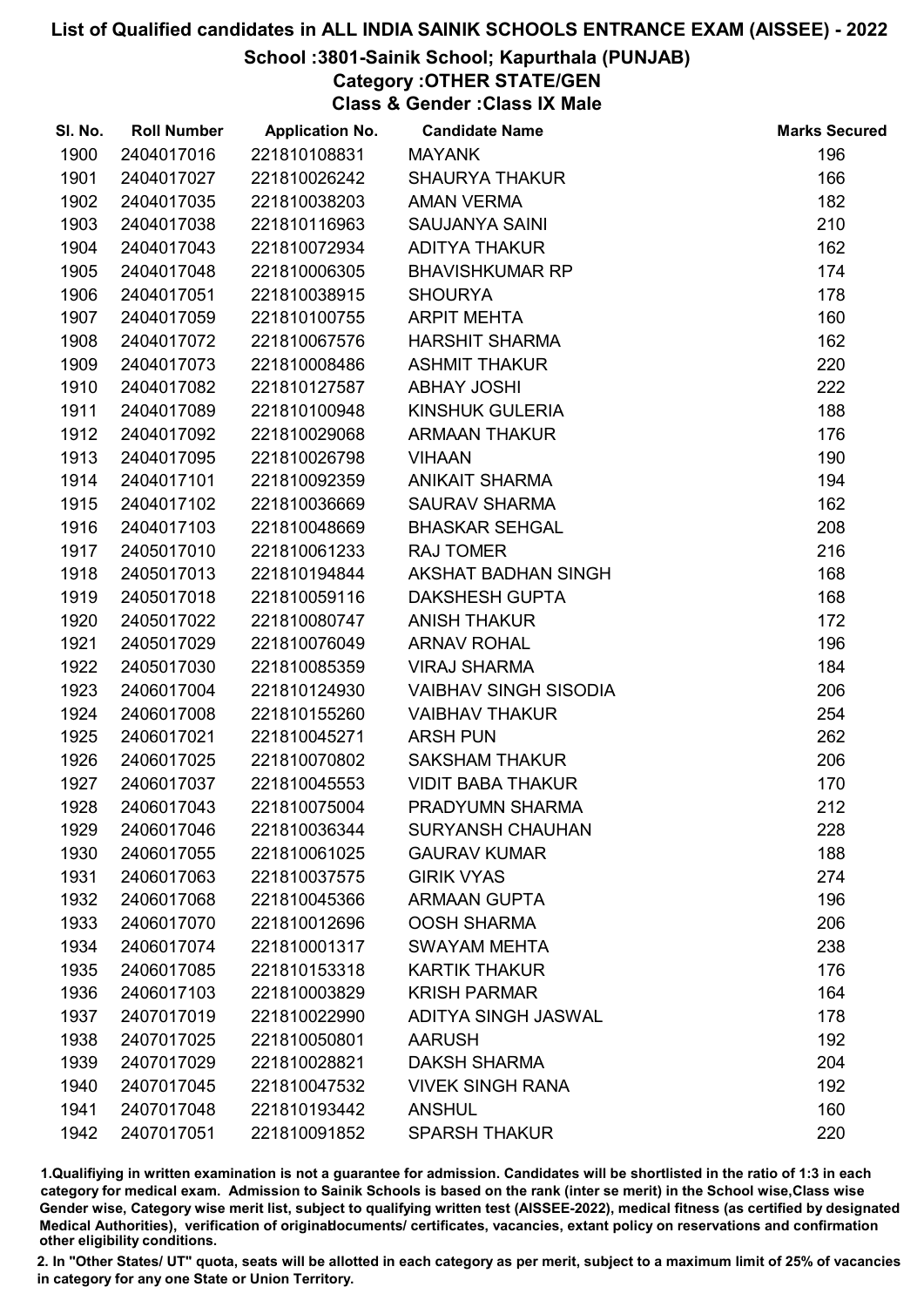## School :3801-Sainik School; Kapurthala (PUNJAB)

Category :OTHER STATE/GEN

Class & Gender :Class IX Male

| SI. No. | <b>Roll Number</b> | <b>Application No.</b> | <b>Candidate Name</b>         | <b>Marks Secured</b> |
|---------|--------------------|------------------------|-------------------------------|----------------------|
| 1943    | 2407017055         | 221810127472           | <b>LAKSHIT SHARMA</b>         | 170                  |
| 1944    | 2407017059         | 221810063713           | <b>SUJAL SAKALNI</b>          | 162                  |
| 1945    | 2407017060         | 221810039823           | <b>ARKSHI SHARMA</b>          | 182                  |
| 1946    | 2407017061         | 221810018143           | <b>ADARSH SHARMA</b>          | 186                  |
| 1947    | 2407017065         | 221810178953           | <b>DIVYESH TAPWAL</b>         | 204                  |
| 1948    | 2407017071         | 221810082583           | <b>SHIVANSH SOOD</b>          | 176                  |
| 1949    | 2407017081         | 221810119244           | <b>PRANJAL</b>                | 160                  |
| 1950    | 2407017085         | 221810107854           | <b>SMARTH RANA</b>            | 216                  |
| 1951    | 2407017089         | 221810126264           | <b>ROHIT THAKUR</b>           | 180                  |
| 1952    | 2407017095         | 221810021794           | <b>ARHAAN BANYAL</b>          | 216                  |
| 1953    | 2407017098         | 221810009425           | <b>KRISHIV SINGH PATHANIA</b> | 190                  |
| 1954    | 2407017099         | 221810137735           | <b>ARNNAV GARG</b>            | 236                  |
| 1955    | 2407017111         | 221810050485           | <b>NITESH THAKUR</b>          | 196                  |
| 1956    | 2407017112         | 221810092485           | DHANANJAY SANKHYAN            | 164                  |
| 1957    | 2407017115         | 221810133795           | <b>DIVYANSH PURI</b>          | 246                  |
| 1958    | 2407017119         | 221810067426           | <b>SUNANDAN</b>               | 164                  |
| 1959    | 2407017120         | 221810102726           | <b>SURYANSH SADYAL</b>        | 202                  |
| 1960    | 2407017125         | 221810105756           | <b>SAKSHAM SAINI</b>          | 194                  |
| 1961    | 2407017127         | 221810038666           | <b>SHIVANSH SHAMA</b>         | 162                  |
| 1962    | 2407017137         | 221810117437           | PRINCE PATIYAL                | 160                  |
| 1963    | 2407017140         | 221810116647           | <b>SAKSHAM AGNIHOTRI</b>      | 170                  |
| 1964    | 2407017180         | 221810060549           | <b>KANV RAJPUT</b>            | 272                  |
| 1965    | 2407017183         | 221810022269           | <b>ADARSH THAKUR</b>          | 176                  |
| 1966    | 2408017007         | 221810010860           | <b>SOUMIL DOGRA</b>           | 182                  |
| 1967    | 2408017012         | 221810110521           | <b>VISHAL SHARMA</b>          | 192                  |
| 1968    | 2408017014         | 221810088971           | <b>ANIMISH VERMA</b>          | 182                  |
| 1969    | 2408017021         | 221810183832           | <b>ANMOL SHARMA</b>           | 166                  |
| 1970    | 2408017028         | 221810175892           | KANWAR SHAURYA                | 190                  |
| 1971    | 2408017030         | 221810017113           | <b>CHANDAN SHARMA</b>         | 192                  |
| 1972    | 2408017039         | 221810013173           | <b>KARANVEER SINGH</b>        | 210                  |
| 1973    | 2408017057         | 221810143984           | UTKARSH DOGRA                 | 162                  |
| 1974    | 2408017058         | 221810157094           | <b>AAYAN THAKUR</b>           | 234                  |
| 1975    | 2408017062         | 221810083805           | <b>ABHINANDAN</b>             | 196                  |
| 1976    | 2408017063         | 221810002035           | <b>ARAV DEV SHARMA</b>        | 200                  |
| 1977    | 2408017068         | 221810180455           | <b>AMIT DHATWALIA</b>         | 184                  |
| 1978    | 2408017080         | 221810090226           | AADHAVYA SINGH                | 216                  |
| 1979    | 2408017091         | 221810145127           | <b>ADITYA JOSHI</b>           | 162                  |
| 1980    | 2408017100         | 221810167758           | <b>ARMAAN SHARMA</b>          | 174                  |
| 1981    | 2408017103         | 221810169668           | <b>DIVYANSH CHAUDHARY</b>     | 206                  |
| 1982    | 2408017112         | 221810074939           | PARTHA SARATHI BEHERA         | 188                  |
| 1983    | 2501017026         | 221810023540           | <b>RUDRAKSH SHARMA</b>        | 250                  |
| 1984    | 2501017042         | 221810031670           | <b>AVARDHAN CHOUDHARY</b>     | 228                  |
| 1985    | 2501017044         | 221810008480           | <b>ANSHIK SHARMA</b>          | 310                  |

1.Qualifiying in written examination is not a guarantee for admission. Candidates will be shortlisted in the ratio of 1:3 in each category for medical exam. Admission to Sainik Schools is based on the rank (inter se merit) in the School wise,Class wise Gender wise, Category wise merit list, subject to qualifying written test (AISSEE-2022), medical fitness (as certified by designated Medical Authorities), verification of originablocuments/ certificates, vacancies, extant policy on reservations and confirmation other eligibility conditions.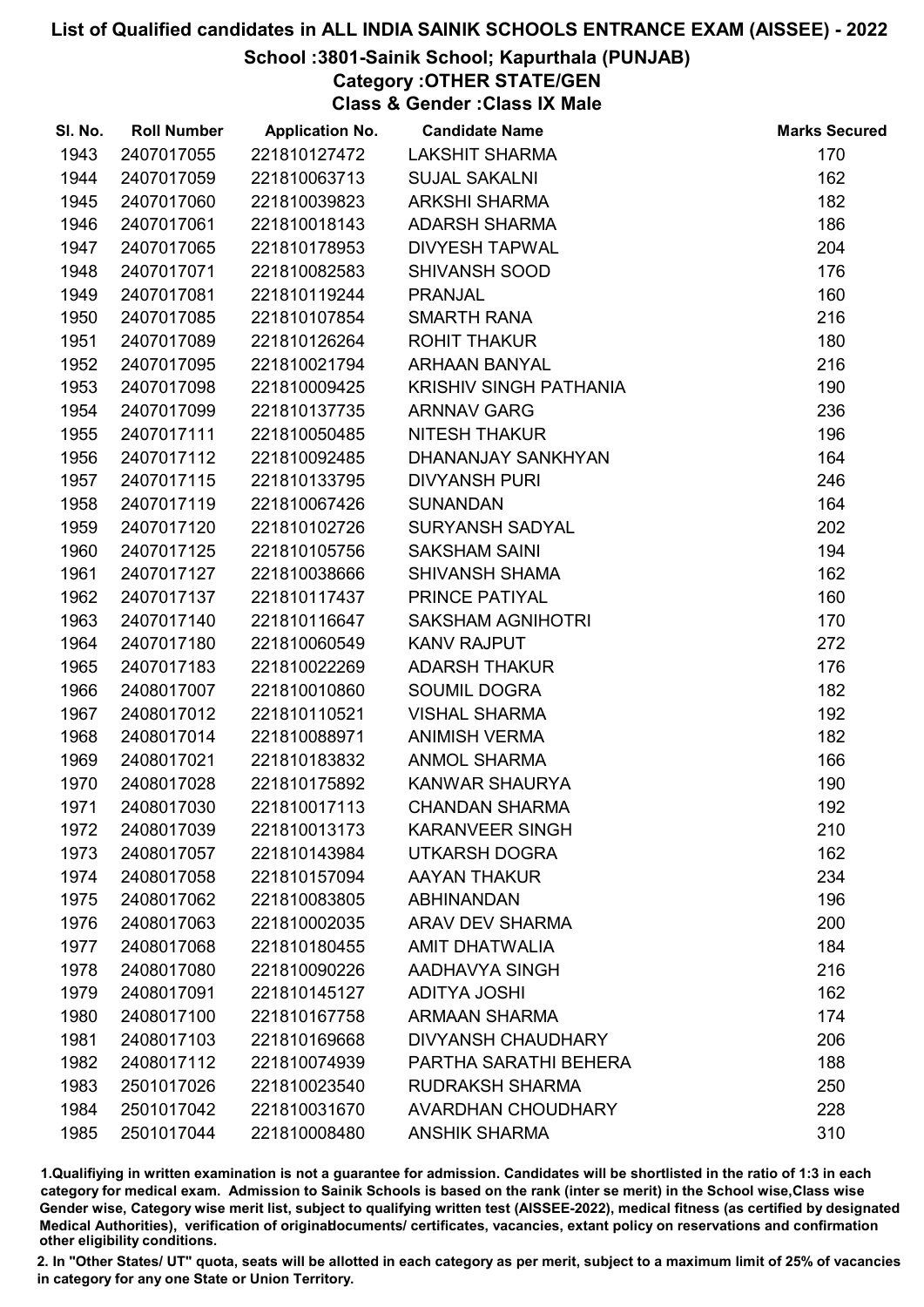## School :3801-Sainik School; Kapurthala (PUNJAB)

Category :OTHER STATE/GEN

Class & Gender :Class IX Male

| SI. No. | <b>Roll Number</b> | <b>Application No.</b> | <b>Candidate Name</b>      | <b>Marks Secured</b> |
|---------|--------------------|------------------------|----------------------------|----------------------|
| 1986    | 2501017053         | 221810048601           | <b>SUSHAIN SHARMA</b>      | 172                  |
| 1987    | 2501017058         | 221810082411           | <b>HARMANJOT SINGH</b>     | 166                  |
| 1988    | 2501017060         | 221810079711           | <b>ARNAV BHARGAV</b>       | 186                  |
| 1989    | 2501017068         | 221810074351           | <b>MAHESHWAR SINGH</b>     | 164                  |
| 1990    | 2501017070         | 221810016551           | <b>DHRUB SHARMA</b>        | 216                  |
| 1991    | 2501017073         | 221810089951           | ANSHU CHOUDHARY            | 182                  |
| 1992    | 2501017076         | 221810069061           | <b>NAMAN VERMA</b>         | 168                  |
| 1993    | 2501017082         | 221810134961           | <b>AYUSH SHAN</b>          | 212                  |
| 1994    | 2501017083         | 221810104071           | <b>ARSHDWEEP</b>           | 244                  |
| 1995    | 2501017093         | 221810026091           | <b>ABID MALIK</b>          | 202                  |
| 1996    | 2501017107         | 221810104032           | PIYUSH ISHER               | 166                  |
| 1997    | 2501017109         | 221810047432           | <b>NAKSH</b>               | 192                  |
| 1998    | 2501017112         | 221810064142           | <b>DHRUV TARA</b>          | 172                  |
| 1999    | 2501017118         | 221810017552           | <b>RISHAV KUMAR</b>        | 164                  |
| 2000    | 2501017127         | 221810079862           | <b>SHAURYA RANA</b>        | 224                  |
| 2001    | 2501017128         | 221810018962           | <b>KESHAV SHARMA</b>       | 228                  |
| 2002    | 2501017134         | 221810023682           | <b>MANDEEP SINGH</b>       | 168                  |
| 2003    | 2501017135         | 221810002982           | <b>DEVVANSHU MANHAS</b>    | 180                  |
| 2004    | 2501017143         | 221810022103           | <b>AKHIL SINGH</b>         | 208                  |
| 2005    | 2501017148         | 221810058413           | <b>RAJVEER SINGH</b>       | 244                  |
| 2006    | 2501017154         | 221810081233           | <b>HARSHIT SINGH</b>       | 174                  |
| 2007    | 2501017157         | 221810138433           | <b>ARYAN KOTWAL</b>        | 164                  |
| 2008    | 2501017159         | 221810005633           | <b>AMRINDER SINGH</b>      | 198                  |
| 2009    | 2501017160         | 221810141833           | <b>KARUN DEV</b>           | 168                  |
| 2010    | 2501017172         | 221810078363           | NAINISH NAGRA              | 222                  |
| 2011    | 2501017175         | 221810096473           | <b>MOHAN SHARMA</b>        | 188                  |
| 2012    | 2501017179         | 221810022873           | RAJ VARDHAN SINGH          | 168                  |
| 2013    | 2501017182         | 221810029283           | <b>SAYED ZAIN ALI</b>      | 194                  |
| 2014    | 2501017183         | 221810002583           | <b>VISHAVJEET SINGH</b>    | 166                  |
| 2015    | 2501017186         | 221810082093           | <b>ARSHVARDAN SINGH</b>    | 174                  |
| 2016    | 2501017198         | 221810016614           | <b>SAIYAM SHARMA</b>       | 160                  |
| 2017    | 2501017204         | 221810182234           | <b>ADITYA GUPTA</b>        | 262                  |
| 2018    | 2501017208         | 221810139044           | <b>SHAILESH SAI BAKSHI</b> | 210                  |
| 2019    | 2501017212         | 221810011554           | <b>RIDAM BHARGAV</b>       | 190                  |
| 2020    | 2501017213         | 221810018654           | <b>HARSH VANDAN MANHAS</b> | 196                  |
| 2021    | 2501017215         | 221810082664           | <b>AKASH DUBEY</b>         | 162                  |
| 2022    | 2501017226         | 221810125094           | <b>JASPREET SINGH</b>      | 200                  |
| 2023    | 2501017240         | 221810188715           | <b>KUSHAL VIR SINGH</b>    | 230                  |
| 2024    | 2501017243         | 221810062525           | SIDHARTH SHARMA            | 164                  |
| 2025    | 2501017245         | 221810032925           | SAMARTHYA PAWAR            | 216                  |
| 2026    | 2501017257         | 221810079155           | AYUSH KUMAR SHARMA         | 196                  |
| 2027    | 2501017260         | 221810114065           | <b>SUMANT SUDAN</b>        | 274                  |
| 2028    | 2501017262         | 221810041265           | <b>SUSHANT SETH</b>        | 182                  |

1.Qualifiying in written examination is not a guarantee for admission. Candidates will be shortlisted in the ratio of 1:3 in each category for medical exam. Admission to Sainik Schools is based on the rank (inter se merit) in the School wise,Class wise Gender wise, Category wise merit list, subject to qualifying written test (AISSEE-2022), medical fitness (as certified by designated Medical Authorities), verification of originablocuments/ certificates, vacancies, extant policy on reservations and confirmation other eligibility conditions.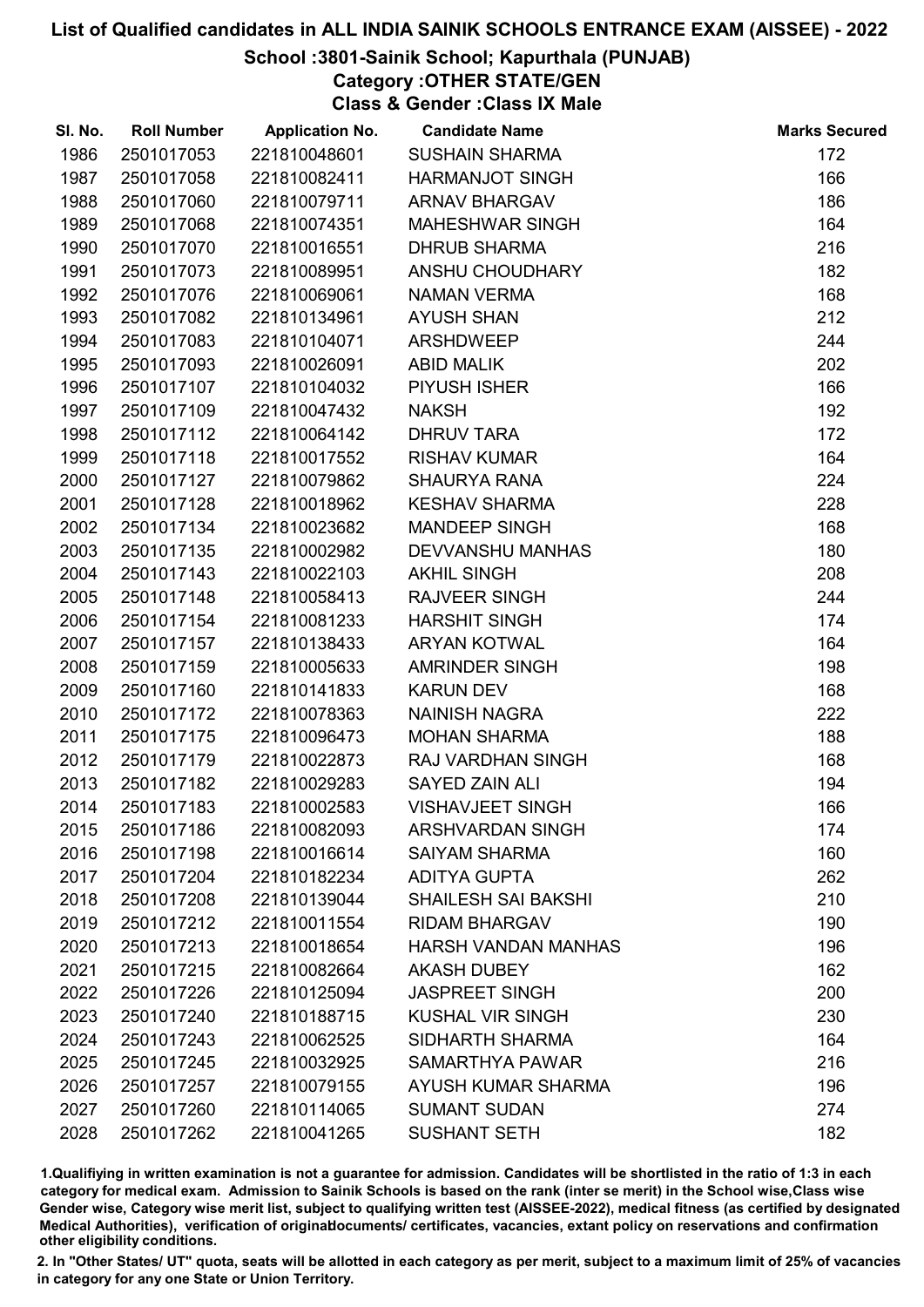## School :3801-Sainik School; Kapurthala (PUNJAB)

Category :OTHER STATE/GEN

Class & Gender :Class IX Male

| SI. No. | <b>Roll Number</b> | <b>Application No.</b> | <b>Candidate Name</b>      | <b>Marks Secured</b> |
|---------|--------------------|------------------------|----------------------------|----------------------|
| 2029    | 2501017272         | 221810048585           | <b>VIPUL CHOUDHARY</b>     | 166                  |
| 2030    | 2501017275         | 221810030595           | <b>MOHD REZWAN</b>         | 194                  |
| 2031    | 2501017278         | 221810129106           | <b>RISHIT BHAT</b>         | 266                  |
| 2032    | 2501017292         | 221810182126           | <b>DHRUB SHARMA</b>        | 178                  |
| 2033    | 2501017301         | 221810091436           | ARAKSHIT PREET SINGH       | 184                  |
| 2034    | 2501017314         | 221810059956           | <b>ARNAV KHAJURIA</b>      | 172                  |
| 2035    | 2501017318         | 221810196266           | <b>UMAR ADNAN MIR</b>      | 162                  |
| 2036    | 2501017322         | 221810079086           | <b>HARI UPPAL</b>          | 176                  |
| 2037    | 2501017323         | 221810118286           | NAMANPREET SINGH           | 166                  |
| 2038    | 2501017333         | 221810017807           | <b>TANMAY BEDI</b>         | 204                  |
| 2039    | 2501017336         | 221810015317           | <b>SAMARTH SHARMA</b>      | 236                  |
| 2040    | 2501017354         | 221810023557           | <b>RAM GOPAL</b>           | 244                  |
| 2041    | 2501017372         | 221810010297           | <b>ADIYAN SUDAN</b>        | 182                  |
| 2042    | 2501017377         | 221810036108           | <b>HRITIK SHARMA</b>       | 174                  |
| 2043    | 2501017384         | 221810005418           | AYUSHMAN KHAJURIA          | 202                  |
| 2044    | 2501017395         | 221810064338           | <b>HARSH VARDHAN SINGH</b> | 188                  |
| 2045    | 2501017396         | 221810154738           | <b>SUJAL SHARMA</b>        | 202                  |
| 2046    | 2501017399         | 221810019048           | ARSHDEEP SINGH             | 260                  |
| 2047    | 2501017402         | 221810068748           | <b>JATINDER SINGH</b>      | 168                  |
| 2048    | 2501017404         | 221810157258           | AMITESHWAR SINGH           | 266                  |
| 2049    | 2501017414         | 221810077478           | <b>HARSHIV RAINA</b>       | 226                  |
| 2050    | 2501017431         | 221810002429           | <b>ANTRIKSH SAINI</b>      | 226                  |
| 2051    | 2501017443         | 221810046559           | <b>VISHANT SINGH</b>       | 162                  |
| 2052    | 2501017449         | 221810083079           | <b>MANAVJOT SINGH</b>      | 200                  |
| 2053    | 2501017452         | 221810016879           | PARNAV SHARMA              | 172                  |
| 2054    | 2501017465         | 221810044899           | <b>JORAWAR SINGH</b>       | 178                  |
| 2055    | 2502017004         | 221810189600           | SANGARSH PONGOTRA          | 190                  |
| 2056    | 2502017007         | 221810167340           | <b>SAKSHAM THAKUR</b>      | 228                  |
| 2057    | 2502017012         | 221810014601           | <b>ZAHID ALAM</b>          | 200                  |
| 2058    | 2502017014         | 221810043751           | <b>HARIANSH MANSOTRA</b>   | 190                  |
| 2059    | 2502017017         | 221810030391           | <b>VANSH KHADYAL</b>       | 188                  |
| 2060    | 2502017022         | 221810014322           | <b>ANURAG KHAJURIA</b>     | 174                  |
| 2061    | 2502017024         | 221810177532           | <b>SAMEER</b>              | 180                  |
| 2062    | 2502017028         | 221810040772           | <b>MAYANK JAMWAL</b>       | 164                  |
| 2063    | 2502017032         | 221810022823           | <b>GOKUL SHARMA</b>        | 232                  |
| 2064    | 2502017034         | 221810068553           | <b>SAKSHAM SAINI</b>       | 212                  |
| 2065    | 2502017035         | 221810050753           | <b>CHANDAN DUBEY</b>       | 182                  |
| 2066    | 2502017037         | 221810136473           | <b>ADESH BASOTRA</b>       | 292                  |
| 2067    | 2502017039         | 221810016883           | UTKARSH SHARMA             | 162                  |
| 2068    | 2502017041         | 221810020434           | <b>VARUN SHARMA</b>        | 190                  |
| 2069    | 2502017047         | 221810164105           | <b>TEJASSAV VERMA</b>      | 186                  |
| 2070    | 2502017054         | 221810137106           | <b>GOKUL RAJPUT</b>        | 160                  |
| 2071    | 2502017058         | 221810097546           | <b>UDAY VERMA</b>          | 172                  |

1.Qualifiying in written examination is not a guarantee for admission. Candidates will be shortlisted in the ratio of 1:3 in each category for medical exam. Admission to Sainik Schools is based on the rank (inter se merit) in the School wise,Class wise Gender wise, Category wise merit list, subject to qualifying written test (AISSEE-2022), medical fitness (as certified by designated Medical Authorities), verification of originablocuments/ certificates, vacancies, extant policy on reservations and confirmation other eligibility conditions.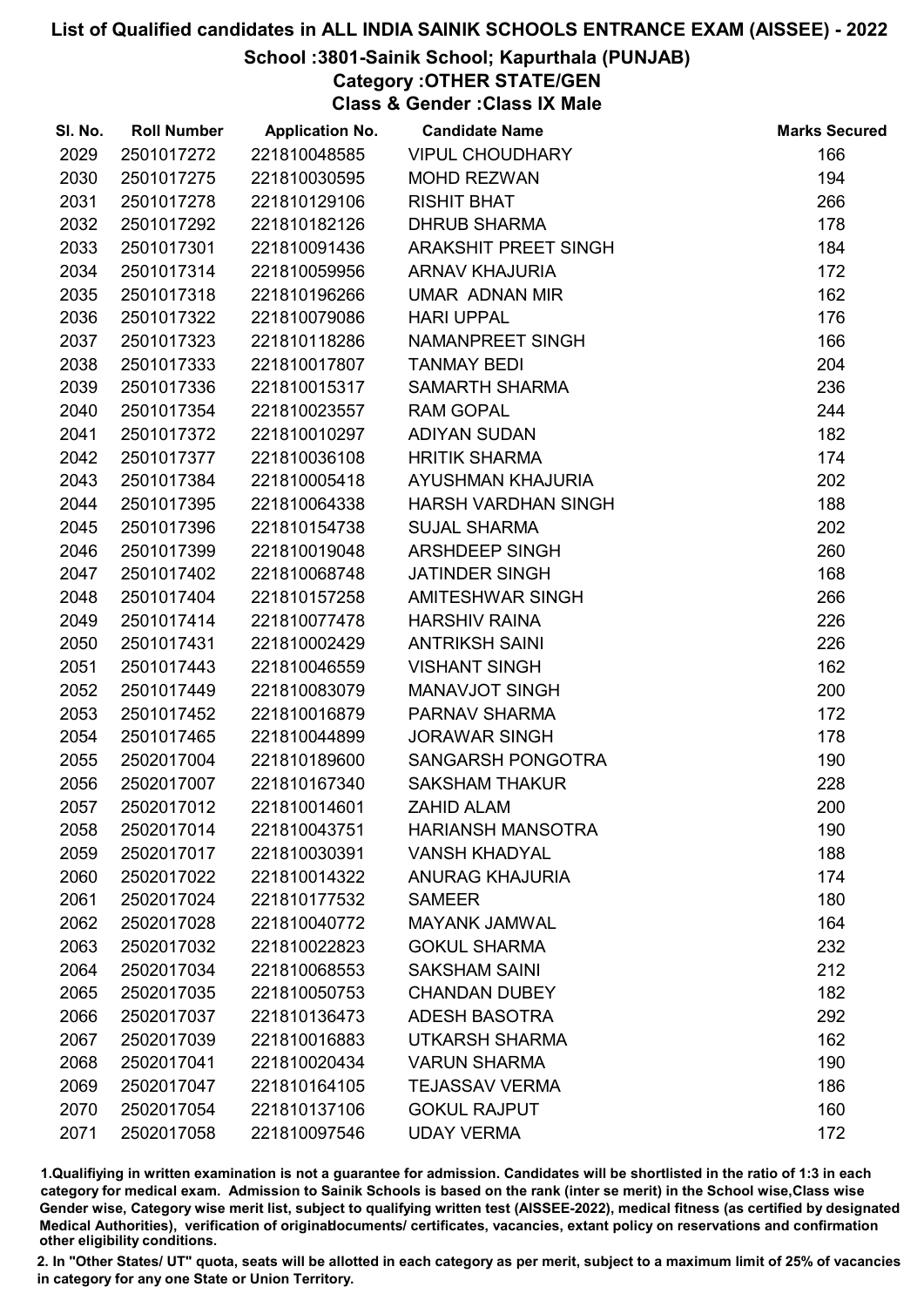## School :3801-Sainik School; Kapurthala (PUNJAB)

Category :OTHER STATE/GEN

Class & Gender :Class IX Male

| SI. No. | <b>Roll Number</b> | <b>Application No.</b> | <b>Candidate Name</b>      | <b>Marks Secured</b> |
|---------|--------------------|------------------------|----------------------------|----------------------|
| 2072    | 2502017061         | 221810016176           | <b>ANKUSH SHARMA</b>       | 202                  |
| 2073    | 2502017065         | 221810027596           | <b>SHIV KUMAR SHARMA</b>   | 190                  |
| 2074    | 2502017076         | 221810131648           | <b>VIVEK SHARMA</b>        | 178                  |
| 2075    | 2502017080         | 221810125198           | <b>SAKSHAM SINGH</b>       | 180                  |
| 2076    | 2503017001         | 221810067400           | <b>ZAID BIN ASLAM</b>      | 198                  |
| 2077    | 2503017007         | 221810014612           | MUHAMMAD MUZAMIL MUSHTAQ   | 178                  |
| 2078    | 2612017037         | 221810021182           | KARTIK KUMAR TRIPATHI      | 174                  |
| 2079    | 3001017128         | 221810101971           | PRITHVI TIWARI             | 190                  |
| 2080    | 3001017402         | 221810049325           | YASH VYAS                  | 164                  |
| 2081    | 3002017001         | 221810181300           | <b>SHIVAM GOSWAMI</b>      | 220                  |
| 2082    | 3002017241         | 221810146445           | <b>ANMOL GUPTA</b>         | 216                  |
| 2083    | 3002017420         | 221810012719           | PRAKHAR GUPTA              | 168                  |
| 2084    | 3002017447         | 221810133869           | <b>JALAJ GOYAL</b>         | 202                  |
| 2085    | 3003017164         | 221810003566           | <b>ASHWIN</b>              | 180                  |
| 2086    | 3110017068         | 221810143002           | <b>MADHURYA KRISH</b>      | 262                  |
| 2087    | 3116017041         | 221810103763           | <b>ASHISH AJIT KURE</b>    | 174                  |
| 2088    | 3602017002         | 221810005430           | <b>ARCHIT THAKUR</b>       | 192                  |
| 2089    | 3801017048         | 221810162612           | <b>SUKHMAN SINGH</b>       | 172                  |
| 2090    | 3801017056         | 221810048842           | <b>SAMEER</b>              | 230                  |
| 2091    | 3802017013         | 221810008031           | <b>ARPIT SINGH</b>         | 212                  |
| 2092    | 3802017024         | 221810026802           | <b>VIKAS DWIVEDI</b>       | 204                  |
| 2093    | 3802017032         | 221810008203           | OM SINGH DAHIYA            | 220                  |
| 2094    | 3803017007         | 221810167920           | <b>KSHITIJ GAUTAM</b>      | 198                  |
| 2095    | 3803017026         | 221810145090           | ADHAYAYAN CHANDEL          | 174                  |
| 2096    | 3803017030         | 221810015601           | <b>ARCHIT SAROCH</b>       | 180                  |
| 2097    | 3803017102         | 221810047224           | <b>HIMESH RAJ</b>          | 270                  |
| 2098    | 3803017103         | 221810135734           | RITHYAM SHARMA             | 182                  |
| 2099    | 3803017117         | 221810025784           | SAMAGRA KHANNA             | 184                  |
| 2100    | 3803017201         | 221810127138           | <b>ATUL MANGOTRA</b>       | 216                  |
| 2101    | 3804017044         | 221810076204           | <b>AKSHAT</b>              | 184                  |
| 2102    | 3804017049         | 221810013444           | <b>ANSHUL BINDRA</b>       | 244                  |
| 2103    | 3804017063         | 221810050506           | <b>ADARSH CHOUDHARY</b>    | 178                  |
| 2104    | 3804017076         | 221810054447           | PRIYANSHU SHARMA           | 240                  |
| 2105    | 3804017080         | 221810014618           | AASHWATH SHARMA            | 196                  |
| 2106    | 3804017091         | 221810005839           | <b>SUMIT BISHT</b>         | 224                  |
| 2107    | 3805017014         | 221810191270           | ANUJ NARAYAN JHA           | 184                  |
| 2108    | 3805017045         | 221810126182           | <b>SAMAR ARORA</b>         | 206                  |
| 2109    | 3805017048         | 221810004192           | <b>CHERUB KUMAR</b>        | 164                  |
| 2110    | 3805017058         | 221810092463           | <b>MOHIT SINGH KAPKOTI</b> | 222                  |
| 2111    | 3805017076         | 221810185064           | <b>TRIJAL</b>              | 176                  |
| 2112    | 3805017099         | 221810053856           | <b>BHAVISHYA KATOCH</b>    | 282                  |
| 2113    | 3805017116         | 221810055667           | <b>RUDRANSH SHARMA</b>     | 290                  |
| 2114    | 3805017120         | 221810000908           | <b>KUSHAGRAH BALI</b>      | 256                  |

1.Qualifiying in written examination is not a guarantee for admission. Candidates will be shortlisted in the ratio of 1:3 in each category for medical exam. Admission to Sainik Schools is based on the rank (inter se merit) in the School wise,Class wise Gender wise, Category wise merit list, subject to qualifying written test (AISSEE-2022), medical fitness (as certified by designated Medical Authorities), verification of originablocuments/ certificates, vacancies, extant policy on reservations and confirmation other eligibility conditions.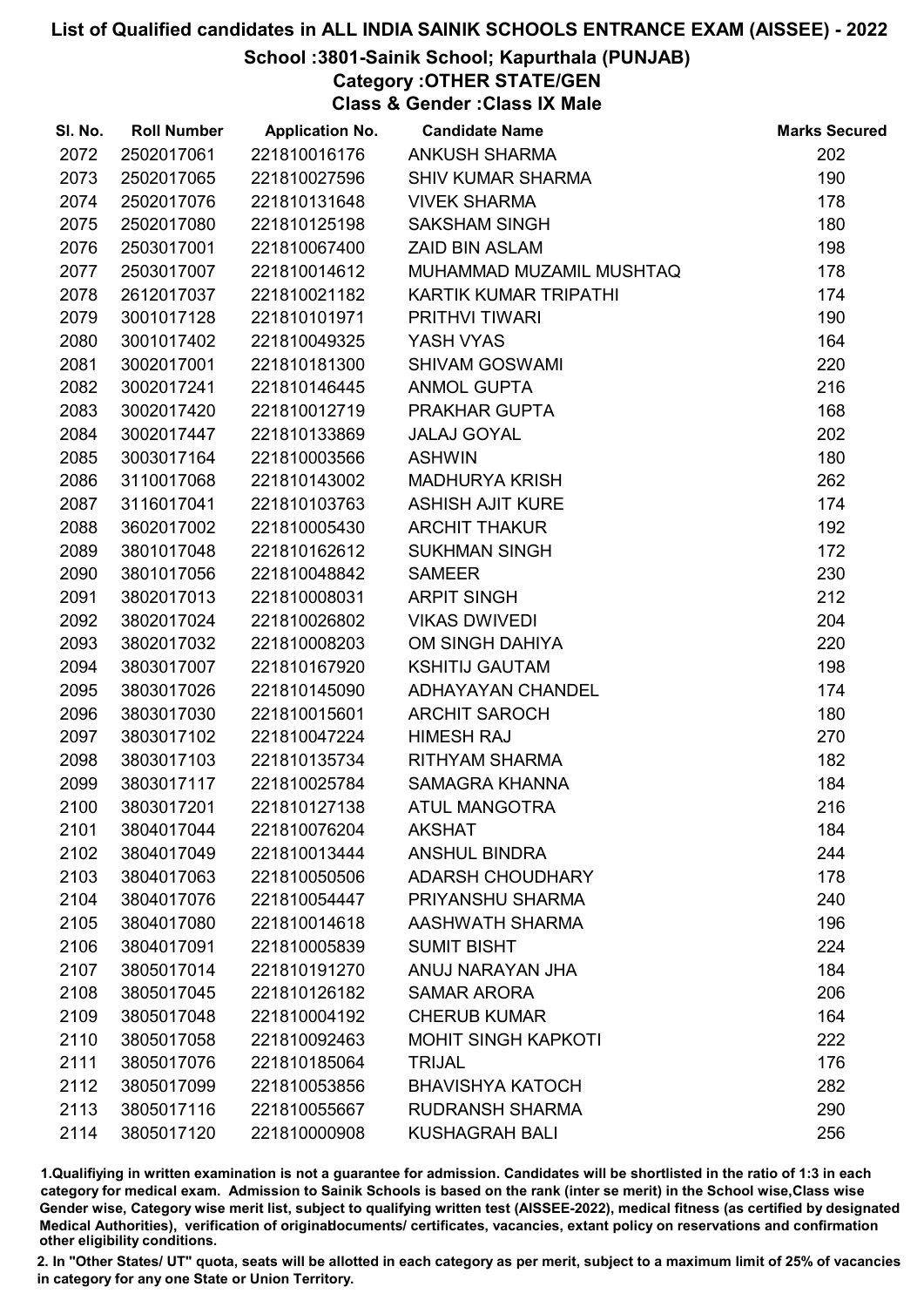## School :3801-Sainik School; Kapurthala (PUNJAB)

Category :OTHER STATE/GEN

Class & Gender :Class IX Male

| 2115<br>3805017139<br>221810001829<br><b>TUSHAR RANA</b><br>2116<br>3805017141<br>221810070449<br><b>VINAYAK BANSAL</b><br>2117<br>3805017150<br>221810053389<br><b>DIVYAM SINGLA</b><br>2118<br><b>DEVANSH DIDEL</b><br>3901017061<br>221810005014<br>2119<br>SHRIYANSH RATHORE<br>3901017114<br>221810163267<br>2120<br><b>MOHIT RATHORE</b><br>3901017132<br>221810026458<br>2121<br>HARSH VARDHAN SINGH BHATI<br>3902017004<br>221810109230 | 252<br>160<br>192<br>198<br>162<br>174 |
|-------------------------------------------------------------------------------------------------------------------------------------------------------------------------------------------------------------------------------------------------------------------------------------------------------------------------------------------------------------------------------------------------------------------------------------------------|----------------------------------------|
|                                                                                                                                                                                                                                                                                                                                                                                                                                                 |                                        |
|                                                                                                                                                                                                                                                                                                                                                                                                                                                 |                                        |
|                                                                                                                                                                                                                                                                                                                                                                                                                                                 |                                        |
|                                                                                                                                                                                                                                                                                                                                                                                                                                                 |                                        |
|                                                                                                                                                                                                                                                                                                                                                                                                                                                 |                                        |
|                                                                                                                                                                                                                                                                                                                                                                                                                                                 |                                        |
|                                                                                                                                                                                                                                                                                                                                                                                                                                                 | 184                                    |
| 2122<br>3902017042<br>221810003055<br><b>KAVIN SHARMA</b>                                                                                                                                                                                                                                                                                                                                                                                       | 208                                    |
| 2123<br>3902017046<br>221810053416<br><b>DHRUV THALOR</b>                                                                                                                                                                                                                                                                                                                                                                                       | 312                                    |
| 2124<br>3903017099<br>221810028714<br>PRABHAV KOTHARI                                                                                                                                                                                                                                                                                                                                                                                           | 170                                    |
| 2125<br>3903017148<br>221810059286<br><b>JATIN CHAUDHARY</b>                                                                                                                                                                                                                                                                                                                                                                                    | 168                                    |
| 2126<br>3904017020<br>221810103130<br>SURAJ SINGH SHEKHAWAT                                                                                                                                                                                                                                                                                                                                                                                     | 254                                    |
| 2127<br>3904017045<br>221810048360<br><b>BHARAT GOYAL</b>                                                                                                                                                                                                                                                                                                                                                                                       | 174                                    |
| 2128<br>PRATYAKSH SINGH RATHORE<br>3904017135<br>221810172402                                                                                                                                                                                                                                                                                                                                                                                   | 214                                    |
| 2129<br>221810139602<br>3904017137<br><b>KUNAL SINGH TANWAR</b>                                                                                                                                                                                                                                                                                                                                                                                 | 172                                    |
| 2130<br>3904017229<br>221810000643<br>AARYAN SANKHALA                                                                                                                                                                                                                                                                                                                                                                                           | 232                                    |
| 2131<br>3904017258<br>221810121193<br>CHAITANYA BHARDWAJ                                                                                                                                                                                                                                                                                                                                                                                        | 188                                    |
| 2132<br>3904017272<br>221810103604<br><b>DHIRAJ KUMAR</b>                                                                                                                                                                                                                                                                                                                                                                                       | 160                                    |
| 2133<br>3904017278<br>221810122214<br><b>SIDDHANT SINGH</b>                                                                                                                                                                                                                                                                                                                                                                                     | 344                                    |
| 2134<br>3904017309<br>221810051954<br><b>HIMANSHU BANGARWA</b>                                                                                                                                                                                                                                                                                                                                                                                  | 296                                    |
| 2135<br>DUSHYANT SINGH SHEKHAWAT<br>3904017323<br>221810197094                                                                                                                                                                                                                                                                                                                                                                                  | 242                                    |
| 2136<br><b>SAHIL KUMAR SINGH</b><br>3904017336<br>221810151915                                                                                                                                                                                                                                                                                                                                                                                  | 222                                    |
| 2137<br>PRIYANSHU RATHORE<br>3904017366<br>221810110965                                                                                                                                                                                                                                                                                                                                                                                         | 180                                    |
| 2138<br>3904017375<br>221810170385<br>RUDRA PRATAP SINGH DEORA                                                                                                                                                                                                                                                                                                                                                                                  | 180                                    |
| 2139<br>3904017429<br>221810103056<br><b>HIMANSHU</b>                                                                                                                                                                                                                                                                                                                                                                                           | 284                                    |
| <b>NAKSH CHAUHAN</b><br>2140<br>3904017476<br>221810132307                                                                                                                                                                                                                                                                                                                                                                                      | 192                                    |
| 2141<br>3904017514<br>221810128267<br><b>MOHIT</b>                                                                                                                                                                                                                                                                                                                                                                                              | 172                                    |
| 2142<br>3904017516<br>221810089667<br><b>DUSHYANT SINGH</b>                                                                                                                                                                                                                                                                                                                                                                                     | 306                                    |
| 2143<br><b>VISHWAJEET SINGH RATHORE</b><br>3904017559<br>221810126138                                                                                                                                                                                                                                                                                                                                                                           | 266                                    |
| 2144<br><b>VANSH SHARMA</b><br>3904017594<br>221810108488                                                                                                                                                                                                                                                                                                                                                                                       | 204                                    |
| 2145<br>3905017057<br><b>TANISH</b><br>221810090531                                                                                                                                                                                                                                                                                                                                                                                             | 186                                    |
| 2146<br>3905017095<br>221810088302<br><b>MAYANK YADAV</b>                                                                                                                                                                                                                                                                                                                                                                                       | 214                                    |
| 2147<br>3905017147<br>221810153203<br><b>AYAN KHAN</b>                                                                                                                                                                                                                                                                                                                                                                                          | 178                                    |
| 2148<br>221810096944<br><b>LAKHAN SINGH NARUKA</b><br>3905017232                                                                                                                                                                                                                                                                                                                                                                                | 266                                    |
| 2149<br>3905017234<br>221810067354<br><b>VIRAT SHARMA</b>                                                                                                                                                                                                                                                                                                                                                                                       | 212                                    |
| 2150<br>3905017237<br>221810118064<br><b>ARYAN</b>                                                                                                                                                                                                                                                                                                                                                                                              | 302                                    |
| 2151<br>3905017250<br>221810084874<br><b>DEVENDER</b>                                                                                                                                                                                                                                                                                                                                                                                           | 168                                    |
| 2152<br><b>MANDEEP</b><br>3905017292<br>221810058665                                                                                                                                                                                                                                                                                                                                                                                            | 192                                    |
| 2153<br>3905017338<br>221810032566<br><b>ROHAN JAKHAR</b>                                                                                                                                                                                                                                                                                                                                                                                       | 296                                    |
| 2154<br>3905017402<br>221810078487<br><b>KHUSAL SHARMA</b>                                                                                                                                                                                                                                                                                                                                                                                      | 198                                    |
| 2155<br>3905017417<br>221810124118<br><b>KANISHK SHARMA</b>                                                                                                                                                                                                                                                                                                                                                                                     | 190                                    |
| 2156<br>PRIYANSHU CHOUDHARY<br>3906017078<br>221810128422                                                                                                                                                                                                                                                                                                                                                                                       | 242                                    |
| 2157<br>3906017094<br>221810019462<br><b>MANVENDER SINGH</b>                                                                                                                                                                                                                                                                                                                                                                                    | 178                                    |

1.Qualifiying in written examination is not a guarantee for admission. Candidates will be shortlisted in the ratio of 1:3 in each category for medical exam. Admission to Sainik Schools is based on the rank (inter se merit) in the School wise,Class wise Gender wise, Category wise merit list, subject to qualifying written test (AISSEE-2022), medical fitness (as certified by designated Medical Authorities), verification of originablocuments/ certificates, vacancies, extant policy on reservations and confirmation other eligibility conditions.